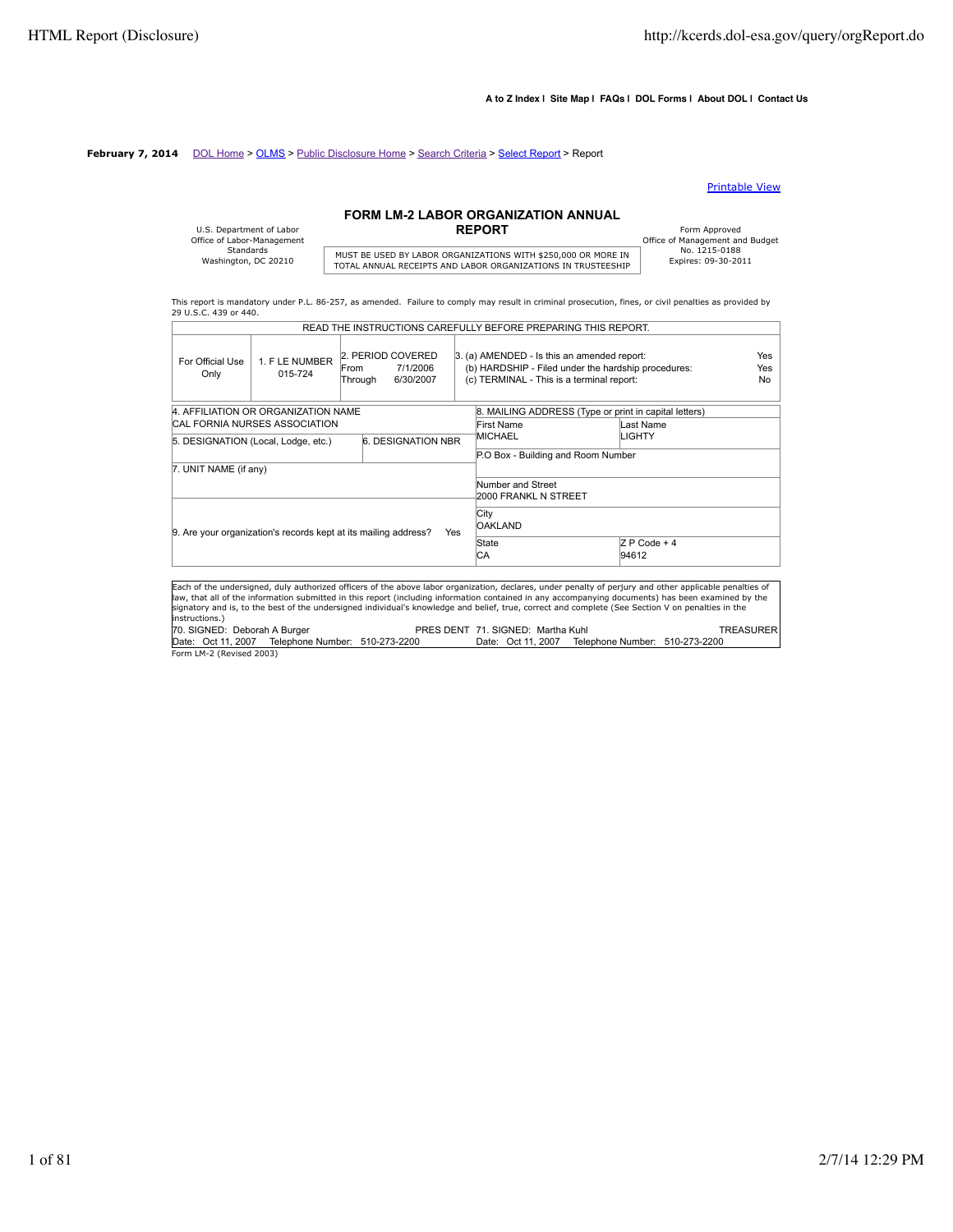#### **ITEMS 10 THROUGH 21 FLE NUMBER: 015-724**

| ווטטטערווויטו טוובווו                                                                                                                                                                                                                       |           |
|---------------------------------------------------------------------------------------------------------------------------------------------------------------------------------------------------------------------------------------------|-----------|
| 10. During the reporting period did the labor organization<br>create or participate in the administration of a trust or a<br>fund or organization, as defined in the instructions, which<br>provides benefits for members or beneficiaries? | Yes       |
| 11. During the reporting period did the labor organization<br>have a Political Action Committee (PAC) fund?<br>12. During the reporting period did the labor organization                                                                   | Yes       |
| have an audit or review of its books and records by an<br>outside accountant or by a parent body<br>auditor/representative?                                                                                                                 | Yes       |
| 13. During the reporting period did the labor organization<br>discover any loss or shortage of funds or other assets?<br>(Answer "Yes" even if there has been repayment or<br>recovery.)                                                    | No        |
| 14. What is the maximum amount recoverable under the<br>labor organization's fidelity bond for a loss caused by any<br>officer, employee or agent of the labor organization who<br>handled union funds?                                     | \$500,000 |
| 15. During the reporting period did the labor organization<br>acquire or dispose of any assets in a manner other than<br>purchase or sale?                                                                                                  | No        |
| 16. Were any of the labor organization's assets pledged<br>as security or encumbered in any way at the end of the<br>reporting period?                                                                                                      | Yes       |
| 17. Did the labor organization have any contingent<br>liabilities at the end of the reporting period?<br>18. During the reporting period did the labor organization                                                                         | No        |
| have any changes in its constitution or bylaws, other than<br>rates of dues and fees, or in practices/procedures listed<br>in the instructions?                                                                                             | No        |
| 19. What is the date of the labor organization's next<br>regular election of officers?<br>Form LM-2 (Revised 2003)                                                                                                                          | 05 2009   |
|                                                                                                                                                                                                                                             |           |

20. How many members did the labor organization have at the end of the reporting period? 65,874 21. What are the labor organization's rates of dues and fees?

| [21. What are the labor organization's rates of dues and fees?] |        |     |                 |         |         |  |  |
|-----------------------------------------------------------------|--------|-----|-----------------|---------|---------|--|--|
| <b>Rates of Dues and Fees</b>                                   |        |     |                 |         |         |  |  |
| Dues/Fees                                                       | Amount |     | Unit            | Minimum | Maximum |  |  |
| (a) Regular Dues/Fees                                           |        |     | 89 52 per month | 44.76   | 89 52   |  |  |
| (b) Working Dues/Fees                                           |        | per |                 |         |         |  |  |
| (c) Initiation Fees                                             |        | per |                 |         |         |  |  |
| (d) Transfer Fees                                               |        | ber |                 |         |         |  |  |
| (e) Work Permits                                                |        | ber |                 |         |         |  |  |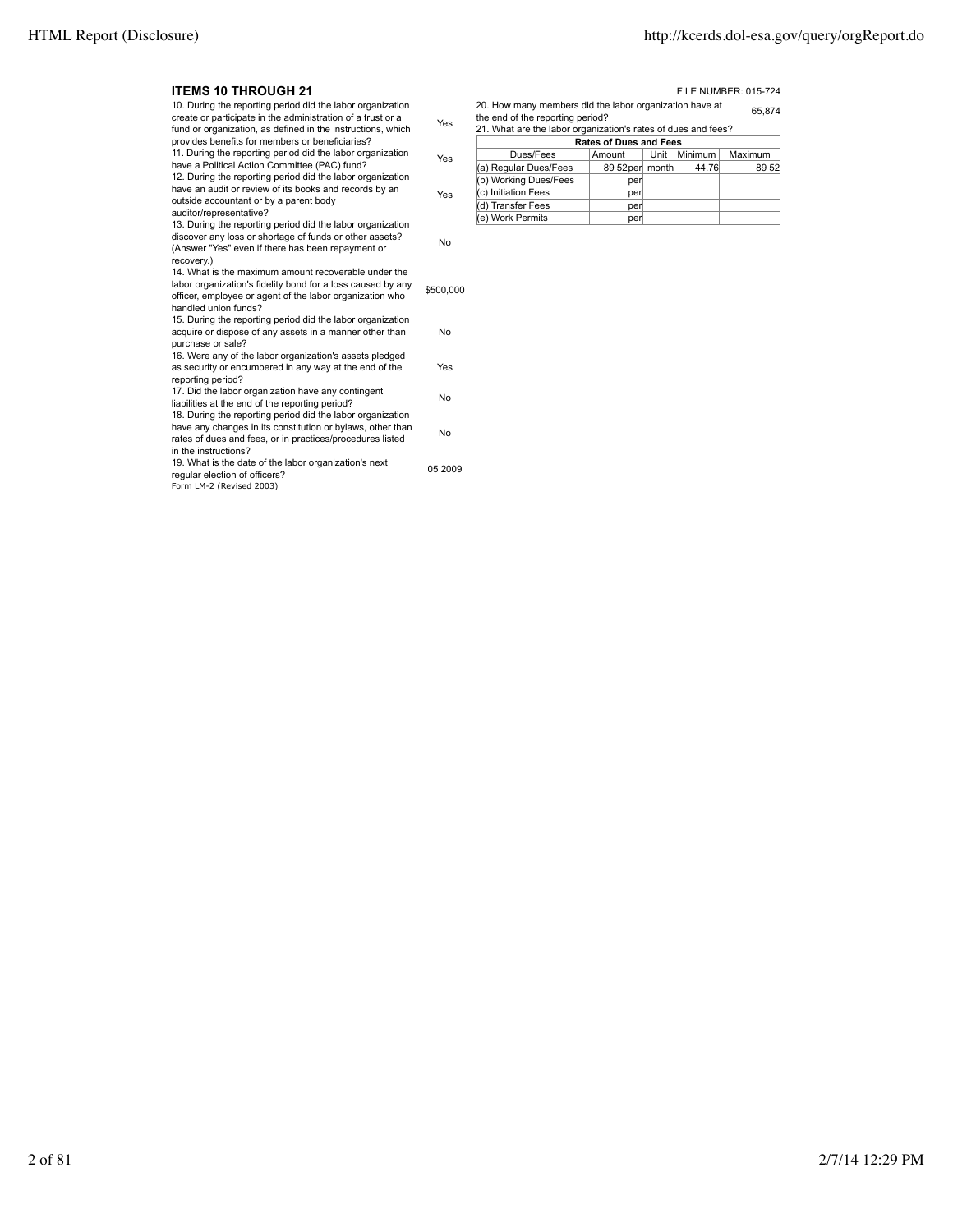#### **STATEMENT A - ASSETS AND LIABILITIES** FLE NUMBER: 015-724

٦

|               | <b>ASSETS</b>                | Schedule<br>Number | Start of Reporting Period | <b>End of Reporting Period</b><br>(Β |
|---------------|------------------------------|--------------------|---------------------------|--------------------------------------|
|               | 22. Cash                     |                    | \$13,460,256              | \$22,466,833                         |
| <b>ASSETS</b> | 23. Accounts Receivable      |                    | \$3,151,415               | \$3,203,862                          |
|               | 24. Loans Receivable         | ົ                  | \$0                       | \$0                                  |
|               | 25. U.S. Treasury Securities |                    | \$0                       | \$0                                  |
|               | 26. Investments              |                    | \$1,169,509               | \$1,281,570                          |
|               | 27. Fixed Assets             | 6                  | \$6,698,293               | \$7,387,231                          |
|               | 28. Other Assets             |                    | \$1,998,689               | \$1,031,457                          |
|               | <b>29. TOTAL ASSETS</b>      |                    | \$26,478,162              | \$35,370,953                         |

|                    | LIAB LITIES                  | Schedule | <b>Start of Reporting Period</b> | <b>End of Reporting Period</b> |
|--------------------|------------------------------|----------|----------------------------------|--------------------------------|
|                    |                              | Number   | (A)                              | (B)                            |
|                    | 30. Accounts Payable         | 8        | \$2,131,293                      | \$2,207,419                    |
| <b>LIABILITIES</b> | 31. Loans Payable            | 9        | \$0                              | \$0                            |
|                    | 32. Mortgages Payable        |          | \$2,853,831                      | \$2,702,339                    |
|                    | 33. Other Liabilities        | 10       | \$2,479,413                      | \$3,035,913                    |
|                    | <b>34. TOTAL LIABILITIES</b> |          | \$7,464,537                      | \$7,945,671                    |
|                    |                              |          |                                  |                                |

| . NET ASSETS<br>35. | $\sim$<br> | 00 <sup>o</sup><br>∠ت<br>n, |
|---------------------|------------|-----------------------------|
|                     |            |                             |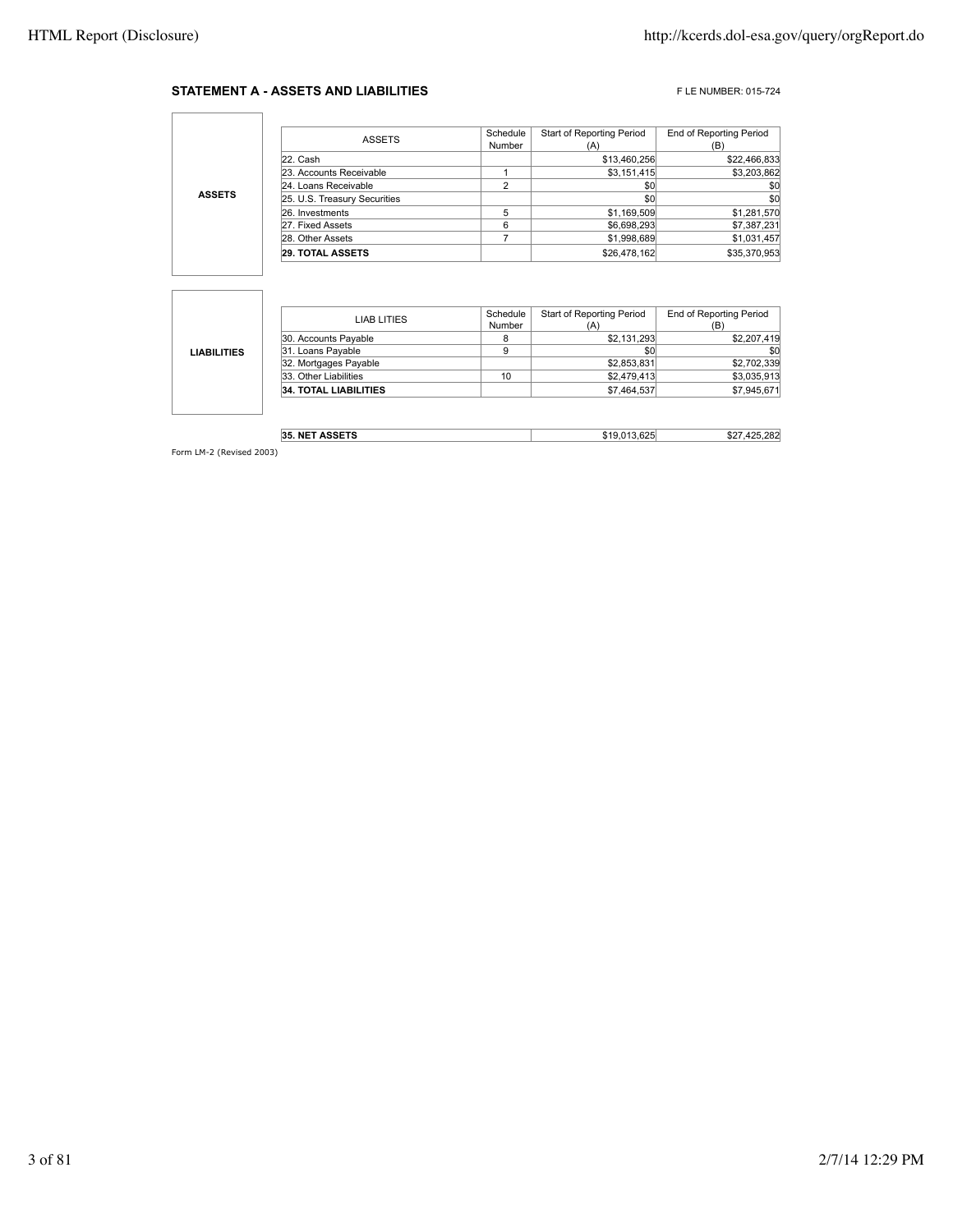#### **STATEMENT B - RECEIPTS AND DISBURSEMENTS** FLE NUMBER: 015-724

| <b>CASH RECEIPTS</b>                                | <b>SCH</b>     | <b>AMOUNT</b>       | <b>CASH DISBURSEMENTS</b>                            | <b>SCH</b>     | <b>AMOUNT</b> |
|-----------------------------------------------------|----------------|---------------------|------------------------------------------------------|----------------|---------------|
| 36. Dues and Agency Fees                            |                |                     | \$51,495,50250. Representational Activities          | 15             | \$20,652,817  |
| 37. Per Capita Tax                                  |                |                     | sol51. Political Activities and Lobbying             | 16             | \$7,400,026   |
| 38. Fees, Fines, Assessments, Work Permits          |                |                     | \$0 <sup>52</sup> . Contributions, Gifts, and Grants | 17             | \$343,798     |
| 39. Sale of Supplies                                |                | \$0                 | 53. General Overhead                                 | 18             | \$7,022,577   |
|                                                     |                |                     | 54. Union Administration                             | 19             | \$2,519,211   |
| 40. Interest                                        |                |                     | \$607,514 55. Benefits                               | 20             | \$4,230,341   |
| 41. Dividends                                       |                |                     | \$56,195 56. Per Capita Tax                          |                | \$0           |
| 42. Rents                                           |                |                     | \$0 <sub>57.</sub> Strike Benefits                   |                | \$0           |
| 43. Sale of Investments and Fixed Assets            | 3              |                     | \$0 <sub>58</sub> . Fees, Fines, Assessments, etc.   |                | \$0           |
| 44. Loans Obtained                                  | 9              | \$0                 | 59. Supplies for Resale                              |                | \$0           |
| 45. Repayments of Loans Made                        | $\overline{2}$ | \$0                 |                                                      |                |               |
| 46. On Behalf of Affiliates for Transmittal to Them |                | \$0                 | 60. Purchase of Investments and Fixed Assets         | 4              | \$1,122,088   |
| 47. From Members for Disbursement on Their          |                |                     | 61. Loans Made                                       | $\overline{2}$ | \$0           |
| Behalf                                              |                |                     | \$0 62. Repayment of Loans Obtained                  | 9              | \$0           |
| 48. Other Receipts                                  | 14             | $$1,270,097$ Behalf | 63. To Affiliates of Funds Collected on Their        |                | \$0           |
| <b>49. TOTAL RECEIPTS</b>                           |                |                     | \$53,429,308 64. On Behalf of Individual Members     |                | \$0           |
|                                                     |                |                     | 65. Direct Taxes                                     |                | \$1,158,481   |
|                                                     |                |                     |                                                      |                |               |
|                                                     |                |                     | 66. Subtotal                                         |                | \$44,449,339  |
|                                                     |                |                     | 67. Withholding Taxes and Payroll Deductions         |                |               |
|                                                     |                |                     |                                                      |                |               |

67a. Total Withheld \$4,938,009 67b. Less Total Disbursed | \$4,911,401 67c. Total Withheld But Not Disbursed \$26,608 **68. TOTAL DISBURSEMENTS**  $\begin{array}{|c|c|c|c|c|} \hline \text{ $68. TOTAL DISBURSEMENTS} \hline \end{array}$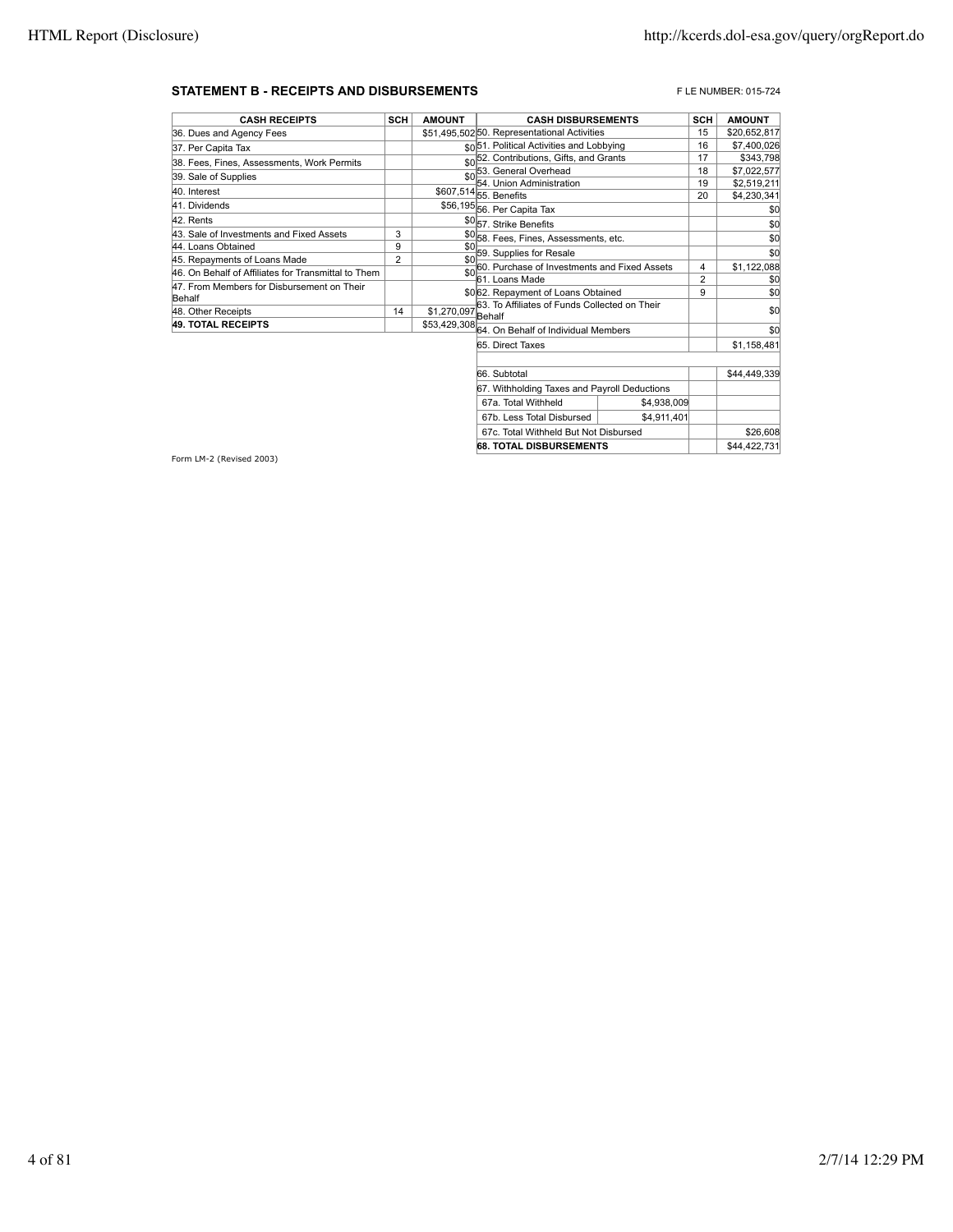#### **SCHEDULE 1 - ACCOUNTS RECEIVABLE AGING SCHEDULE** FLE NUMBER: 015-724

| Entity or Individual Name<br>(A)                                                        | Total Account 90-180 Days 180+ Days<br>Receivable<br>(B) | Past Due<br>(C) | Past Due<br>(D) | Liquidated<br>Account<br>Receivable<br>(E) |
|-----------------------------------------------------------------------------------------|----------------------------------------------------------|-----------------|-----------------|--------------------------------------------|
| Total of all itemized accounts receivable                                               | \$0                                                      | \$0             | \$0             | \$0                                        |
| Totals from all other accounts receivable                                               | \$3.203.862                                              |                 |                 | \$0                                        |
| <b>Totals</b> (Total of Column (B) will be automatically entered in Item 23, Column(B)) | \$3.203.862                                              | \$0             | \$0             | \$0                                        |
| Form LM-2 (Revised 2003)                                                                |                                                          |                 |                 |                                            |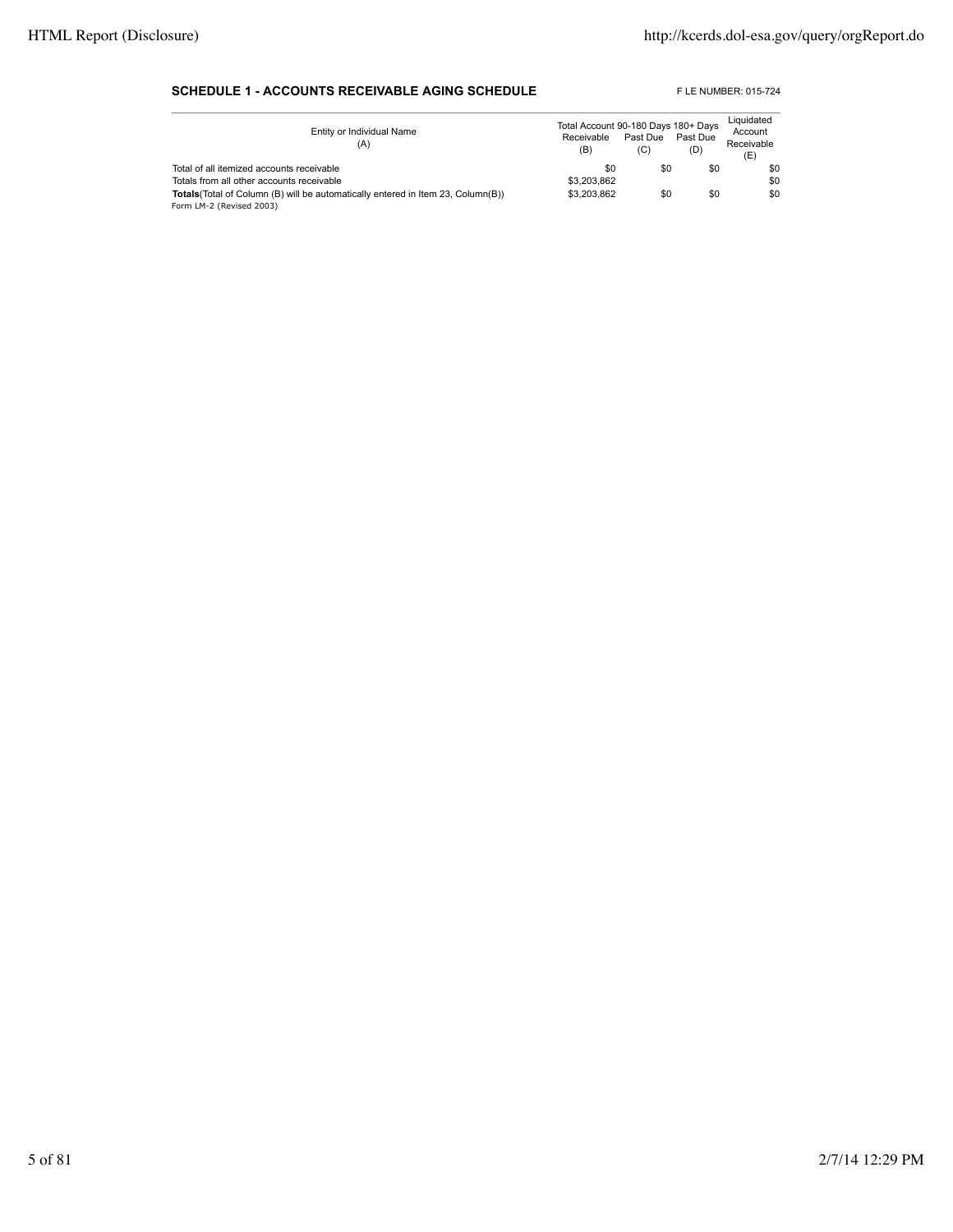#### **SCHEDULE 2 - LOANS RECEIVABLE EXECUTE AND RECEIVABLE F** LE NUMBER: 015-724

There was no data found for this schedule.

### **SCHEDULE 3 - SALE OF INVESTMENTS AND FIXED ASSETS** FLE NUMBER: 015-724

| Description (if land or buildings give location)                                          | Cost      | Book Value | Gross Sales Price | <b>Amount Received</b> |  |
|-------------------------------------------------------------------------------------------|-----------|------------|-------------------|------------------------|--|
|                                                                                           | (B)       | (C)        | (D)               |                        |  |
| Marketable Equity Securities                                                              | \$344,996 | \$339,631  | \$369,045         | \$369.045              |  |
| Total of all lines above                                                                  | \$344,996 | \$339,631  | \$369,045         | \$369.045              |  |
| Less Reinvestments                                                                        |           |            |                   |                        |  |
| (The total from Net Sales Line will be automatically entered in Item 43) <b>Net Sales</b> | \$0       |            |                   |                        |  |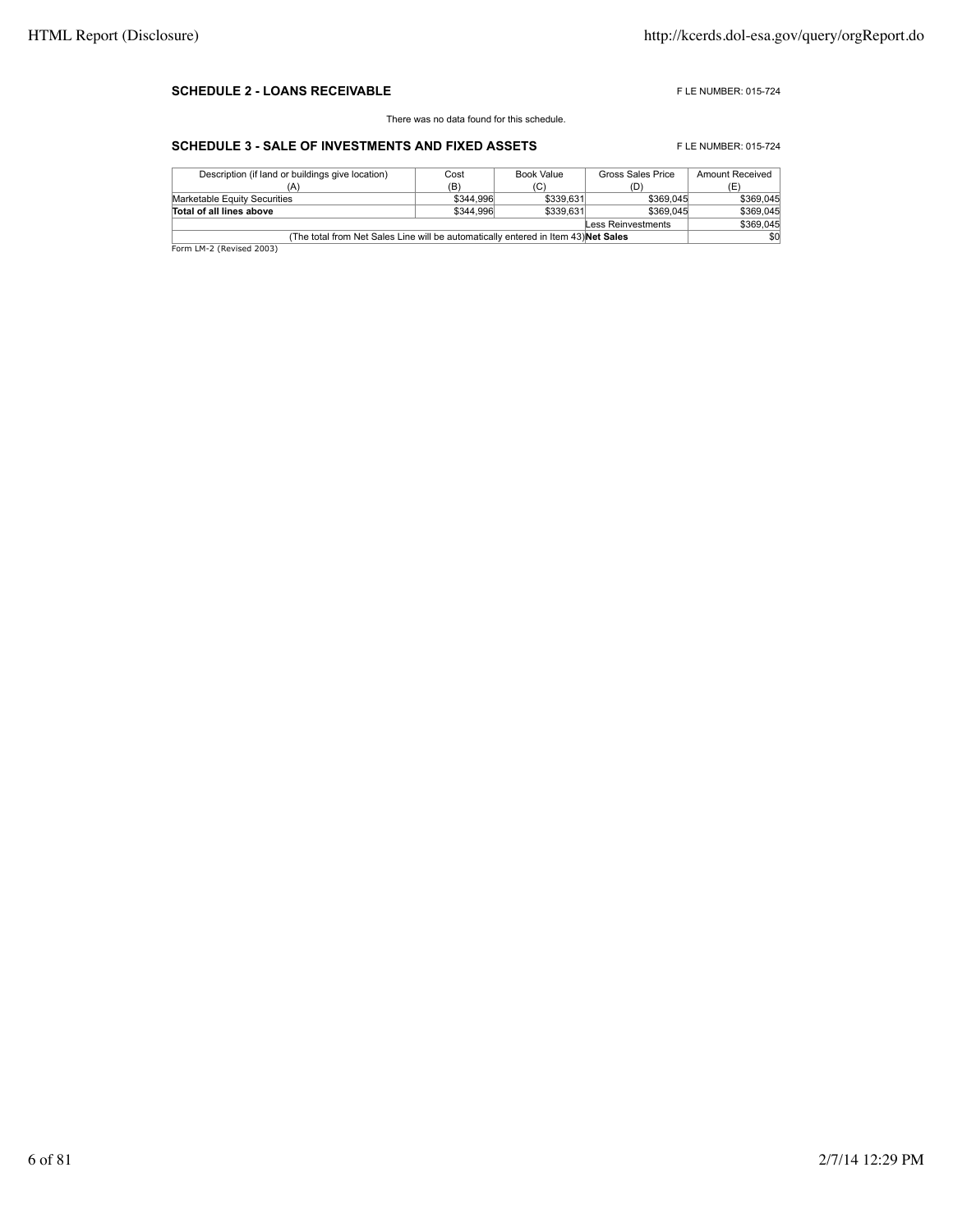#### **SCHEDULE 4 - PURCHASE OF INVESTMENTS AND FIXED ASSETS** FLE NUMBER: 015-724

| Description (if land or buildings, give location)                                          | Cost        | <b>Book Value</b> | Cash Paid   |  |  |
|--------------------------------------------------------------------------------------------|-------------|-------------------|-------------|--|--|
| (A)                                                                                        | (B)         | (C)               | (D)         |  |  |
| Computer Hardware                                                                          | \$65,897    | \$65,897          | \$65,897    |  |  |
| Computer Software                                                                          | \$7,323     | \$7,323           | \$7,323     |  |  |
| Communications Systems                                                                     | \$360,508   | \$360,508         | \$360,508   |  |  |
| Furniture and Equipment                                                                    | \$368,937   | \$368,937         | \$368,937   |  |  |
| Leasehold Improvement                                                                      | \$373,360   | \$373,360         | \$373,360   |  |  |
| <b>Bonds</b>                                                                               | \$119,868   | \$119,868         | \$119,868   |  |  |
| Marketable Equity Securities                                                               | \$195,240   | \$195,240         | \$195,240   |  |  |
| Total of all lines above                                                                   | \$1,491,133 | \$1,491,133       | \$1,491,133 |  |  |
| Less Reinvestments                                                                         |             |                   |             |  |  |
| (The total from Net Purchases Line will be automatically entered in tem 60.) Net Purchases |             |                   |             |  |  |
| Form LM-2 (Revised 2003)                                                                   |             |                   |             |  |  |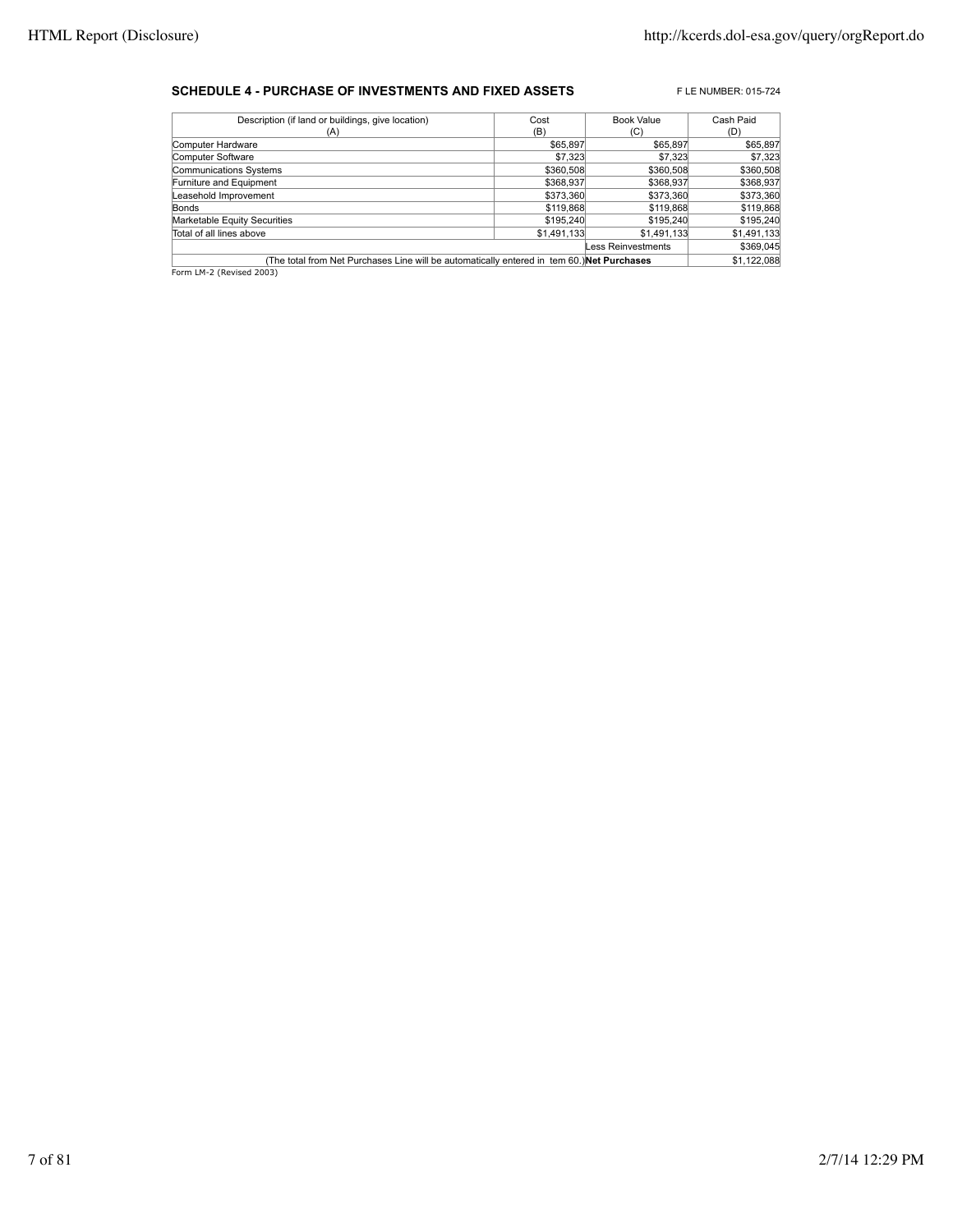#### **SCHEDULE 5 - INVESTMENTS FLE NUMBER: 015-724**

| Description                                                                                                                   | Amount      |
|-------------------------------------------------------------------------------------------------------------------------------|-------------|
| (A)                                                                                                                           | (B)         |
| <b>Marketable Securities</b>                                                                                                  |             |
| A. Total Cost                                                                                                                 | \$1,281,570 |
| <b>B. Total Book Value</b>                                                                                                    | \$1,281,570 |
| C. List each marketable security which has a book value over \$5,000 and exceeds 5% of Line B.                                |             |
|                                                                                                                               | \$0         |
| <b>Other Investments</b>                                                                                                      |             |
| D. Total Cost                                                                                                                 | \$0         |
| E. Total Book Value                                                                                                           | \$0         |
| F. List each other investment which has a book value over \$5,000, of Line E. Also list each Trust which is an<br>investment. |             |
|                                                                                                                               | \$0         |
| G. Total of Lines B and E (Total will be automatically entered in tem 26, Column(B))                                          | \$1,281,570 |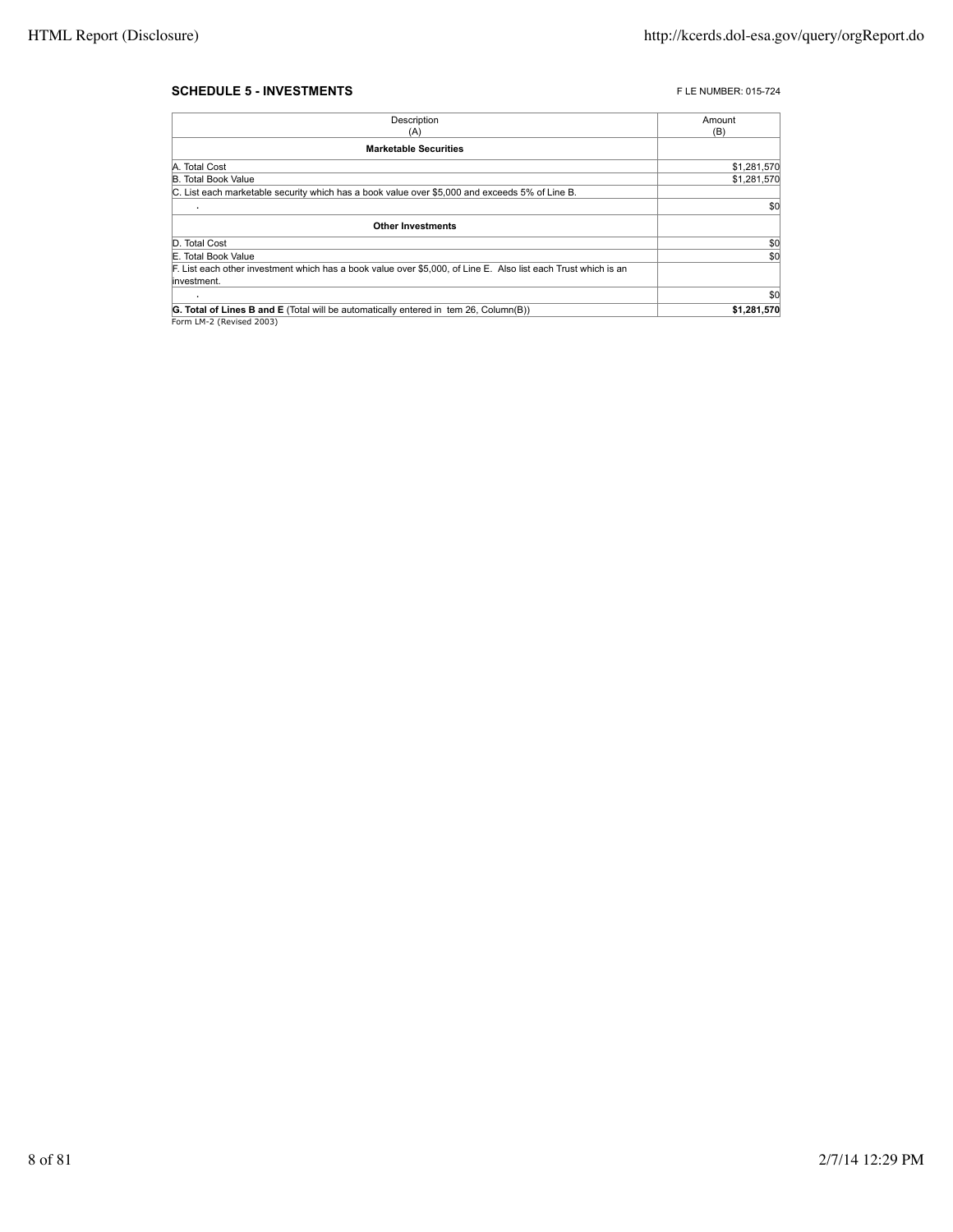#### **SCHEDULE 6 - FIXED ASSETS FIXED ASSETS FIXED ASSETS**

| Description<br>(A)                                                                                                                                        | Cost or Other Basis<br>(B) | <b>Total Depreciation or</b><br>Amount Expensed<br>(C) | Book Value<br>(D) | Value<br>(E) |
|-----------------------------------------------------------------------------------------------------------------------------------------------------------|----------------------------|--------------------------------------------------------|-------------------|--------------|
| A. Land 1: 2000 Franklin Street, Oakland, CA 94612                                                                                                        | \$593.935                  |                                                        | \$593.935         | \$600,000    |
| A. Land 2: Parking Lot, 20th and Webster, Oakland,<br>CA 94612                                                                                            | \$438,588                  |                                                        | \$438,588         | \$438,588    |
| B. Building 1: 2000 Franklin Street, Oakland, CA<br>94612                                                                                                 | \$6.053.754                | \$1,076,902                                            | \$4,976,852       | \$5,500,000  |
| C. Automobiles and Other Vehicles                                                                                                                         | \$0                        | \$0                                                    | \$0               | \$0          |
| D. Office Furniture and Equipment                                                                                                                         | \$2,256,895                | \$879,039                                              | \$1,377,856       | \$1,377,856  |
| E. Other Fixed Assets                                                                                                                                     | \$0                        | \$0                                                    | \$C               | \$0          |
| F. Totals of Lines A through E (Column(D) Total will be<br>automatically entered in Item 27, Column(B))<br>$ \cdots$ $\sim$ $\cdots$ $\sim$ $\sim$ $\sim$ | \$9,343,172                | \$1.955.941                                            | \$7,387,231       | \$7.916.444  |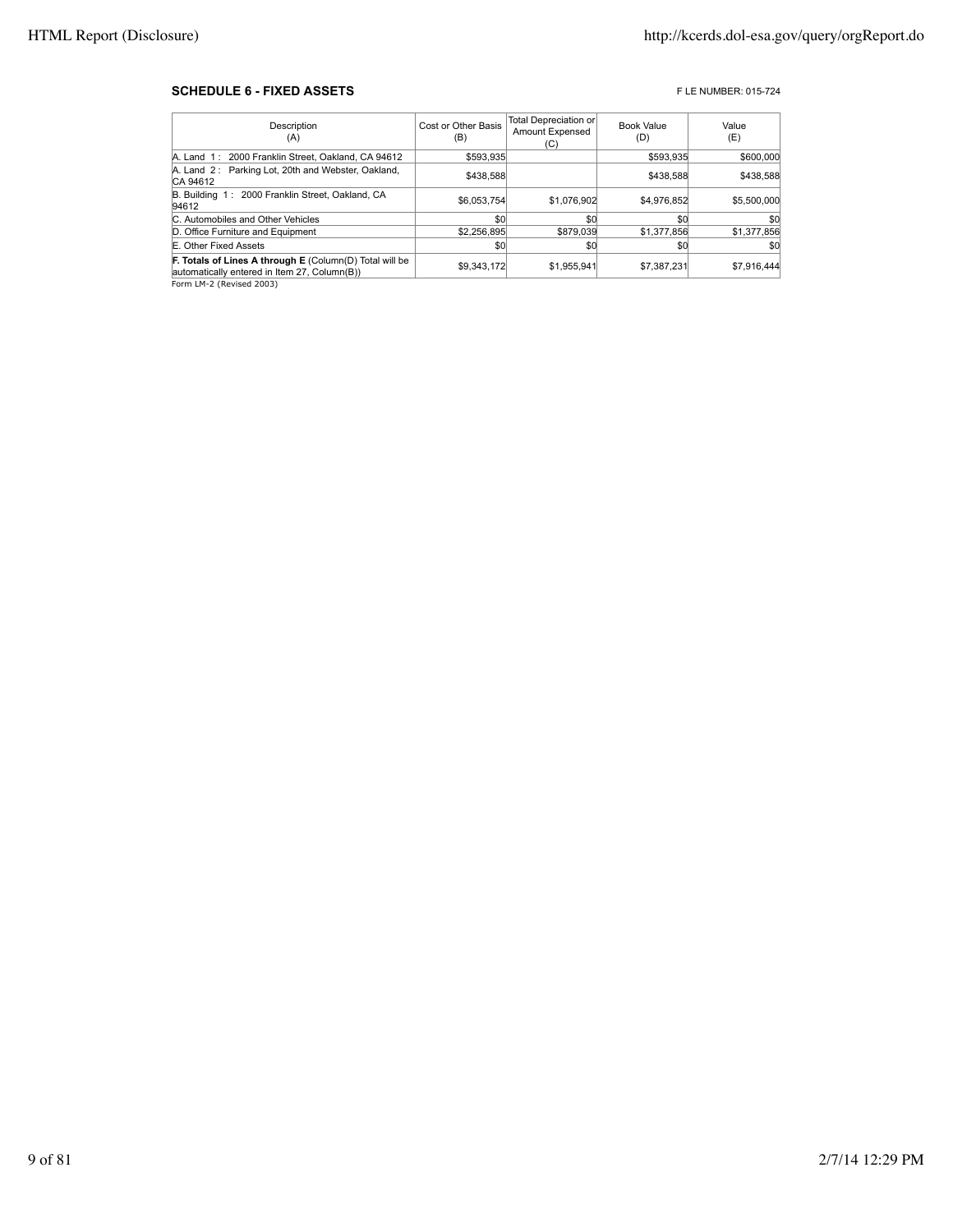#### **SCHEDULE 7 - OTHER ASSETS FLE NUMBER: 015-724**

| Description                                                       | Book Value  |
|-------------------------------------------------------------------|-------------|
| (A)                                                               | (B)         |
| Unamortized Ioan fees                                             | \$24,694    |
| Lease deposits                                                    | \$89,687    |
| Prepaid expenses                                                  | \$456,280   |
| PAC accounts                                                      | \$267,953   |
| PASNAP funding                                                    | \$192,843   |
| Total (Total will be automatically entered in Item 28, Column(B)) | \$1,031,457 |
| Form LM-2 (Revised 2003)                                          |             |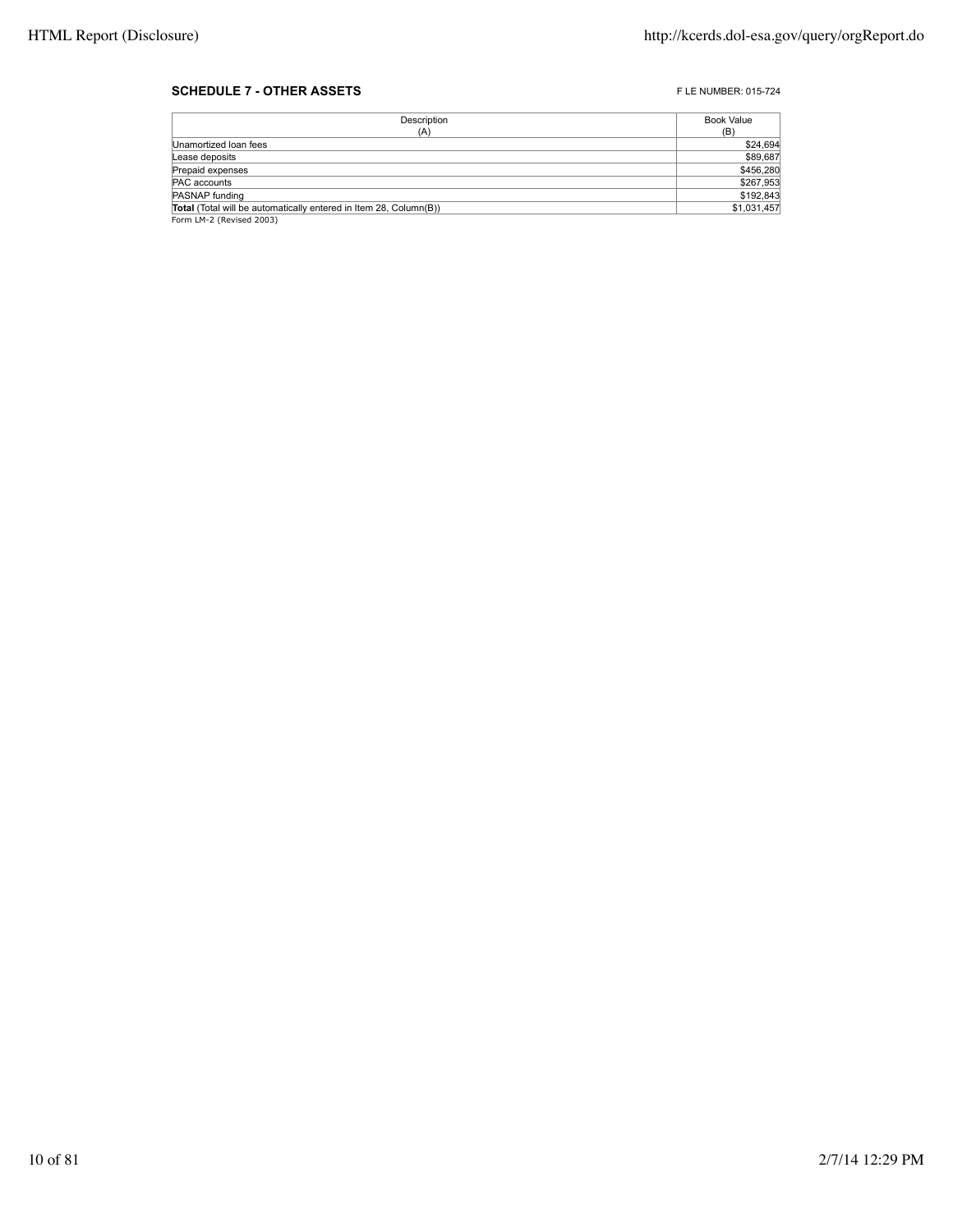#### **SCHEDULE 8 - ACCOUNTS PAYABLE AGING SCHEDULE** FLE NUMBER: 015-724

| Entity or Individual Name<br>(A)                                                                                | <b>Total Account</b><br>Pavable<br>(B) | 90-180 Days<br>Past Due<br>(C) | 180+ Days Past<br>Due<br>(D) | Liquidated<br>Account<br>Pavable<br>(E) |
|-----------------------------------------------------------------------------------------------------------------|----------------------------------------|--------------------------------|------------------------------|-----------------------------------------|
| Total for all itemized accounts payable                                                                         | \$0                                    | \$0                            | \$0                          | \$0                                     |
| Total from all other accounts payable                                                                           | \$2,207,419                            | \$0                            | \$0                          | \$0                                     |
| Totals (Total for Column(B) will be automatically entered in Item 30,<br>Column(D))<br>Form LM-2 (Revised 2003) | \$2,207,419                            | \$0                            | \$0                          | \$0                                     |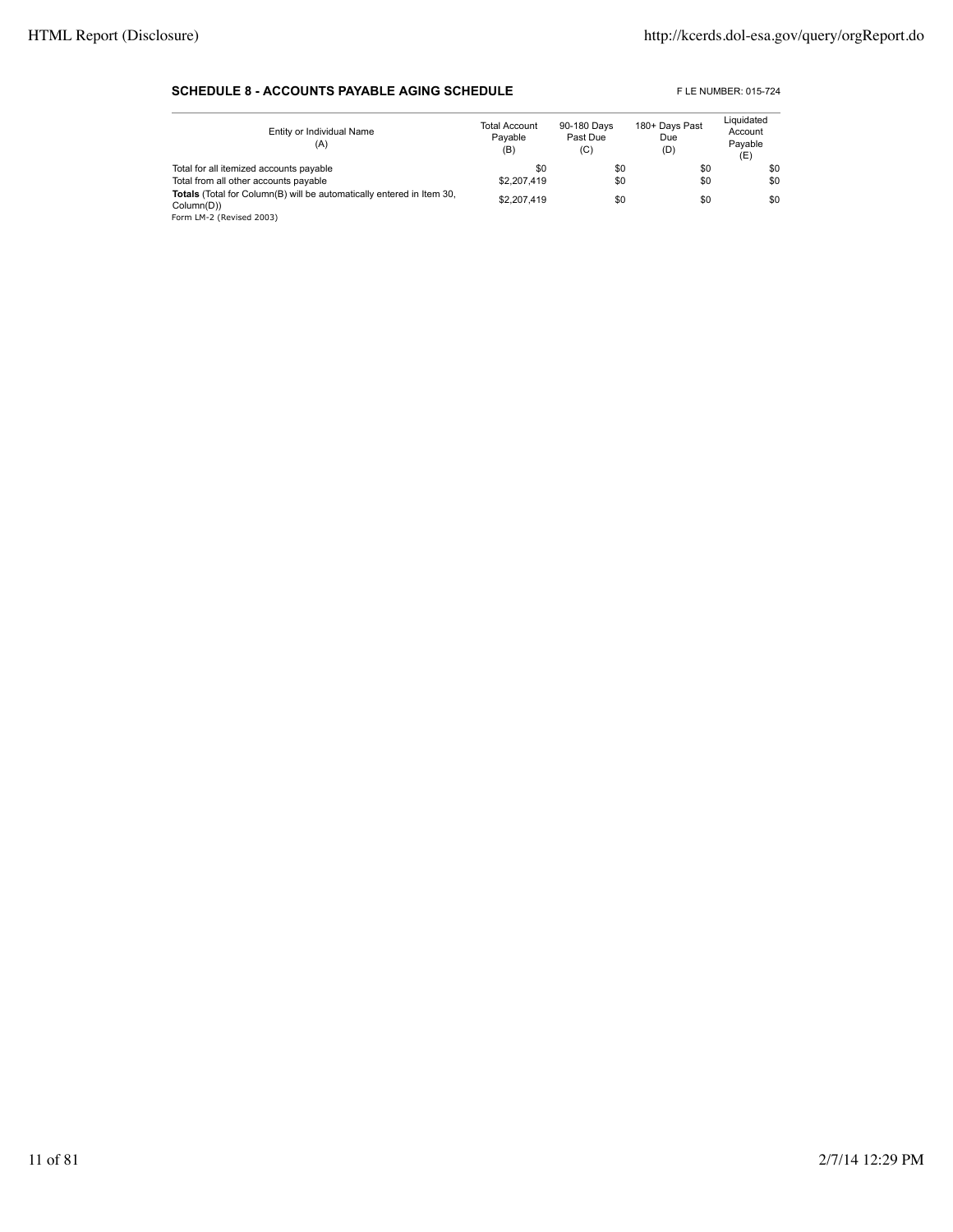#### **SCHEDULE 9 - LOANS PAYABLE FLE NUMBER: 015-724**

There was no data found for this schedule.

### **SCHEDULE 10 - OTHER LIABILITIES** FLE NUMBER: 015-724

| Description                                                                               | Amount at End of Period |
|-------------------------------------------------------------------------------------------|-------------------------|
| (A)                                                                                       | (B)                     |
| Accrued compensated absences                                                              | \$2,990.324             |
| Deferred revenue                                                                          | \$45,589                |
| <b>Total Other Liabilities</b> (Total will be automatically entered in tem 33. Column(D)) | \$3.035.913             |
| Form LM-2 (Revised 2003)                                                                  |                         |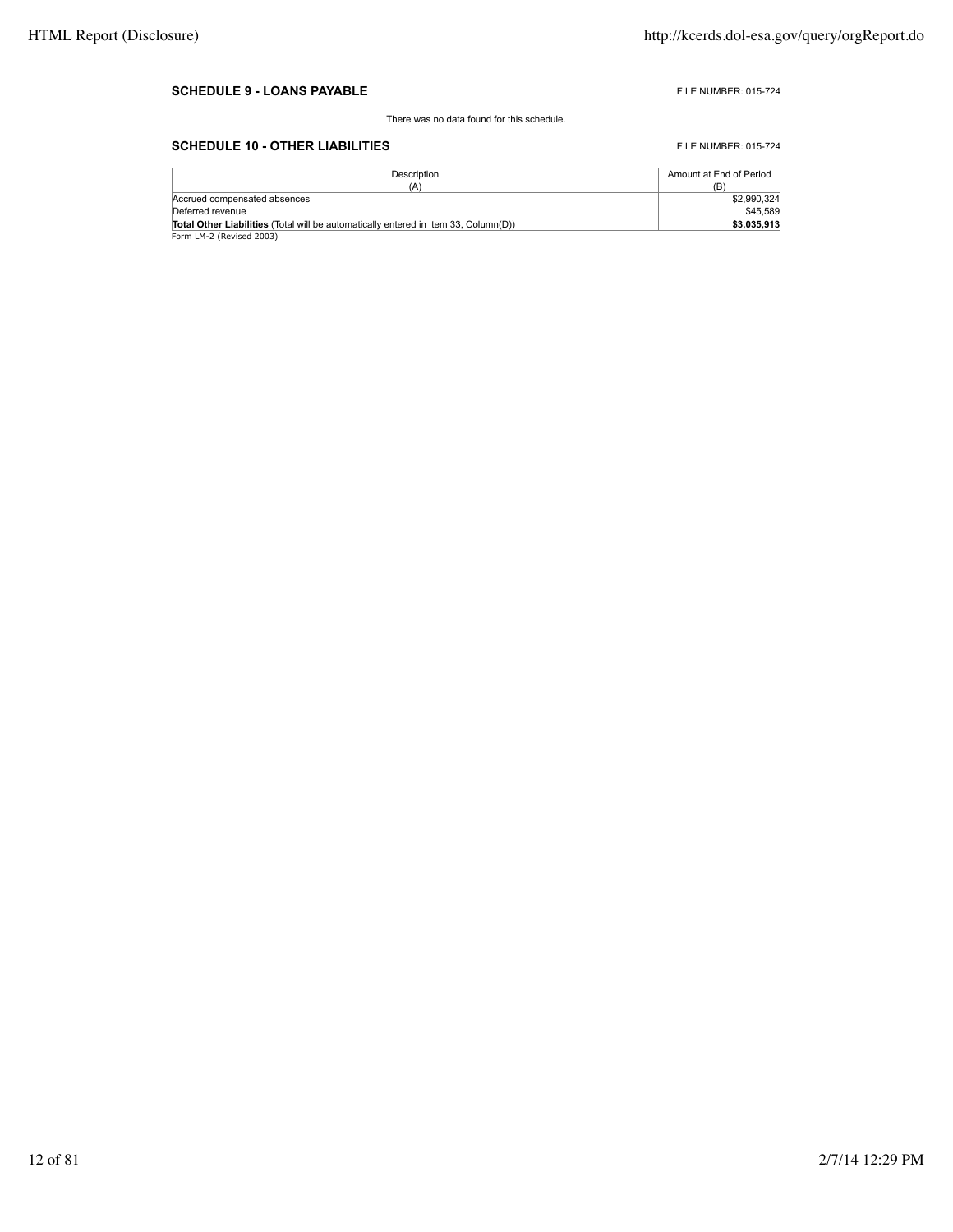#### **SCHEDULE 11 - ALL OFFICERS AND DISBURSEMENTS TO OFFICERS** FLE NUMBER: 015-724

|                          | (A)<br>Name                                             | (B)<br>Title |      | (C)<br><b>Status</b>                                       | (D)<br><b>Gross Salary</b><br>Disbursements<br>(before any<br>deductions) |         | (E)<br>Allowances<br>Disbursed |     |       | (F)<br><b>Disbursements</b><br>for Official<br><b>Business</b> | (G)<br>Other<br>reported in<br>(D) through (F) | Disbursements not             | (H)<br><b>TOTAL</b> |           |
|--------------------------|---------------------------------------------------------|--------------|------|------------------------------------------------------------|---------------------------------------------------------------------------|---------|--------------------------------|-----|-------|----------------------------------------------------------------|------------------------------------------------|-------------------------------|---------------------|-----------|
| A<br>B<br>C              | Brown, Phyllis<br>Region 9<br>Þ                         |              |      |                                                            | \$10,647                                                                  |         |                                | \$0 |       | \$761                                                          |                                                | \$0                           |                     | \$11,408  |
|                          | Schedule 15<br>Representational Activities              |              | 95 % | Schedule 16<br><b>Political Activities</b>                 | $0\%$                                                                     |         | Schedule 17<br>Contributions   |     | $0\%$ | Schedule 18<br>General Overhead                                | 0%                                             | Schedule 19<br>Administration |                     | 5 %       |
| A<br>B                   | Burger, Deborah<br>President                            |              |      | and Lobbying                                               | \$107,000                                                                 |         |                                | \$0 |       | \$25,375                                                       |                                                | \$0                           |                     | \$132,375 |
| c                        | C<br>Schedule 15<br>Representational Activities         |              | 30 % | Schedule 16<br><b>Political Activities</b>                 | 30 %                                                                      |         | Schedule 17<br>Contributions   |     | 0%    | Schedule 18<br>General Overhead                                | 0%                                             | Schedule 19<br>Administration |                     | 40 %      |
| A<br>B<br>c              | Caristi, Maureen<br>Region 14                           |              |      | and Lobbying                                               |                                                                           | \$0     |                                | \$0 |       | \$1,298                                                        |                                                | \$0                           |                     | \$1,298   |
|                          | N<br>Schedule 15<br>Representational Activities         |              | 90 % | Schedule 16<br><b>Political Activities</b>                 | 5 %                                                                       |         | Schedule 17<br>Contributions   |     | 0%    | Schedule 18<br>General Overhead                                | $0\%$                                          | Schedule 19<br>Administration |                     | 5 %       |
| A<br>B                   | Chism, Martesa<br>Region 13                             |              |      | and Lobbying                                               |                                                                           | \$0     |                                | \$0 |       | \$0                                                            |                                                | \$0                           |                     | \$0       |
| c                        | N<br>Schedule 15<br>Representational Activities         |              | 90 % | Schedule 16<br>Political Activities                        | 5 %                                                                       |         | Schedule 17<br>Contributions   |     | $0\%$ | Schedule 18<br>General Overhead                                | $0\%$                                          | Schedule 19<br>Administration |                     | 5 %       |
| A<br>B                   | Cortez. Zenaida<br>Vice President                       |              |      | and Lobbying                                               | \$14,241                                                                  |         |                                | \$0 |       | \$3,813                                                        |                                                | \$O                           |                     | \$18.054  |
| c                        | IС<br>Schedule 15<br><b>Representational Activities</b> |              | 85 % | Schedule 16<br><b>Political Activities</b>                 | 10%                                                                       |         | Schedule 17<br>Contributions   |     | $0\%$ | Schedule 18<br>General Overhead                                | $0\%$                                          | Schedule 19<br>Administration |                     | 5 %       |
| A<br>B<br>C              | Daniel, Katherine<br>Region 6                           |              |      | and Lobbying                                               |                                                                           | \$0     |                                | \$0 |       | \$944                                                          |                                                | \$0                           |                     | \$944     |
|                          | C<br>Schedule 15<br>Representational Activities         |              | 85 % | Schedule 16<br><b>Political Activities</b><br>and Lobbying | 10 %                                                                      |         | Schedule 17<br>Contributions   |     | $0\%$ | Schedule 18<br>General Overhead                                | $0\%$                                          | Schedule 19<br>Administration |                     | 5 %       |
| A<br>B<br>$\circ$        | Dema-Ala, Relie<br>Region 1<br>C                        |              |      |                                                            |                                                                           | \$0     |                                | \$0 |       | \$0                                                            |                                                | \$0                           |                     | \$0       |
|                          | Schedule 15<br>Representational Activities              |              | 85 % | Schedule 16<br>Political Activities<br>and Lobbying        | 10 %                                                                      |         | Schedule 17<br>Contributions   |     | $0\%$ | Schedule 18<br>General Overhead                                | 0%                                             | Schedule 19<br>Administration |                     | 5 %       |
| A<br>B<br>c              | Donahue, Kathryn<br>Region 9<br>IС                      |              |      |                                                            |                                                                           | \$4,766 |                                | \$0 |       | \$3,442                                                        |                                                | \$O                           |                     | \$8,208   |
|                          | Schedule 15<br>Representational Activities              |              | 85%  | Schedule 16<br>Political Activities<br>and Lobbying        | 10 %                                                                      |         | Schedule 17<br>Contributions   |     | $0\%$ | Schedule 18<br>General Overhead                                | 0%                                             | Schedule 19<br>Administration |                     | 5 %       |
| A<br>B<br>c              | Dugan, Maureen<br>Region 12<br>C                        |              |      |                                                            |                                                                           | \$3,565 |                                | \$0 |       | \$1,388                                                        |                                                | \$0                           |                     | \$4,953   |
| I                        | Schedule 15<br>Representational Activities              |              |      | Schedule 16<br>95 % Political Activities<br>and Lobbying   | $0\%$                                                                     |         | Schedule 17<br>Contributions   |     | $0\%$ | Schedule 18<br>General Overhead                                | $0\%$                                          | Schedule 19<br>Administration |                     | 5 %       |
| A<br>B<br>$\overline{c}$ | Fitzpatrick, Craig<br>Region 12<br>C                    |              |      |                                                            |                                                                           | \$3,832 |                                | \$0 |       | \$3,362                                                        |                                                | \$0                           |                     | \$7,194   |
|                          | Schedule 15<br>Representational Activities              |              | 95 % | Schedule 16<br>Political Activities<br>and Lobbying        | $0\%$                                                                     |         | Schedule 17<br>Contributions   |     | $0\%$ | Schedule 18<br>General Overhead                                | $0\%$                                          | Schedule 19<br>Administration |                     | 5 %       |
| A<br>B<br>c              | Grundeman, Lorna<br>Region 10<br>N                      |              |      |                                                            |                                                                           | \$0     |                                | \$0 |       | \$402                                                          |                                                | \$O                           |                     | \$402     |
| lı                       | Schedule 15<br>Representational Activities              |              | 95 % | Schedule 16<br>Political Activities<br>and Lobbying        | $0\%$                                                                     |         | Schedule 17<br>Contributions   |     | $0\%$ | Schedule 18<br>General Overhead                                | $0\%$                                          | Schedule 19<br>Administration |                     | 5 %       |
| A<br>B<br>C              | Harwood, John<br>Region 4<br>C                          |              |      |                                                            |                                                                           | \$0     |                                | \$0 |       | \$0                                                            |                                                | \$0                           |                     | \$0       |
|                          | Schedule 15<br>Representational Activities              |              | 95 % | Schedule 16<br>Political Activities<br>and Lobbying        | 0%                                                                        |         | Schedule 17<br>Contributions   |     | 0%    | Schedule 18<br>General Overhead                                | 0%                                             | Schedule 19<br>Administration |                     | 5 %       |
| A<br>B<br>lc.            | Hawkins, Leslie<br>Region 5<br>P                        |              |      |                                                            |                                                                           | \$1,915 |                                | \$0 |       | \$1,037                                                        |                                                | \$0                           |                     | \$2,952   |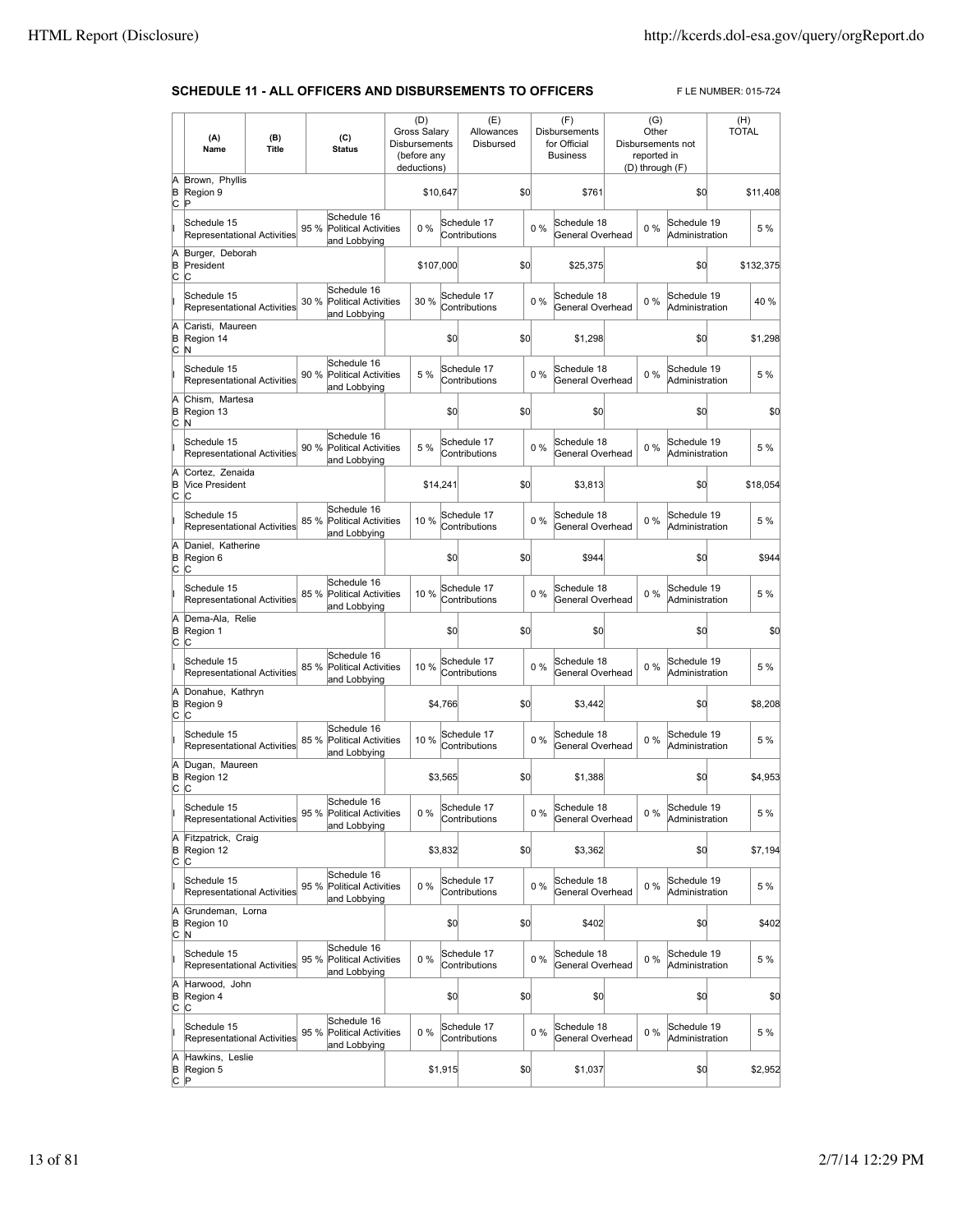|               | (A)<br>Name                                       | (B)<br><b>Title</b> |      | (C)<br><b>Status</b>                                       | (D)<br>Gross Salary<br><b>Disbursements</b><br>(before any<br>deductions) |          | (E)<br>Allowances<br>Disbursed |     |       | (F)<br><b>Disbursements</b><br>for Official<br><b>Business</b> | (G)<br>Other<br>reported in<br>(D) through (F) | Disbursements not             | (H)<br><b>TOTAL</b> |
|---------------|---------------------------------------------------|---------------------|------|------------------------------------------------------------|---------------------------------------------------------------------------|----------|--------------------------------|-----|-------|----------------------------------------------------------------|------------------------------------------------|-------------------------------|---------------------|
| II            | Schedule 15<br>Representational Activities        |                     | 95 % | Schedule 16<br><b>Political Activities</b><br>and Lobbying | 0%                                                                        |          | Schedule 17<br>Contributions   |     | 0%    | Schedule 18<br>General Overhead                                | $0\%$                                          | Schedule 19<br>Administration | 5 %                 |
| A<br>B<br>C   | Hoagland, Lauri<br>Region 9<br>C                  |                     |      |                                                            |                                                                           | \$10,305 |                                | \$0 |       | \$1,561                                                        |                                                | \$0                           | \$11,866            |
| II            | Schedule 15<br>Representational Activities        |                     | 95 % | Schedule 16<br><b>Political Activities</b><br>and Lobbying | 0%                                                                        |          | Schedule 17<br>Contributions   |     | 0%    | Schedule 18<br>General Overhead                                | $0\%$                                          | Schedule 19<br>Administration | 5 %                 |
| A<br>B<br>C   | Jenkins, Geraldine<br>Region 2<br>ΙP              |                     |      |                                                            |                                                                           | \$1,516  |                                | \$0 |       | \$605                                                          |                                                | \$0                           | \$2,121             |
| ı             | Schedule 15<br><b>Representational Activities</b> |                     | 95 % | Schedule 16<br><b>Political Activities</b><br>and Lobbying | $0\%$                                                                     |          | Schedule 17<br>Contributions   |     | 0%    | Schedule 18<br>General Overhead                                | $0\%$                                          | Schedule 19<br>Administration | 5 %                 |
| A<br>B<br>lc. | Kaufman, Mirthia<br>Region 9<br>C                 |                     |      |                                                            |                                                                           | \$O      |                                | \$d |       | \$784                                                          |                                                | \$0                           | \$784               |
| II            | Schedule 15<br><b>Representational Activities</b> |                     | 95 % | Schedule 16<br><b>Political Activities</b><br>and Lobbying | 0%                                                                        |          | Schedule 17<br>Contributions   |     | 0%    | Schedule 18<br>General Overhead                                | $0\%$                                          | Schedule 19<br>Administration | 5 %                 |
| A<br>B<br>C   | Keenan, Margaret<br>Region 7<br>С                 |                     |      |                                                            |                                                                           | \$5,920  |                                | \$0 |       | \$3,374                                                        |                                                | \$0                           | \$9,294             |
| lı.           | Schedule 15<br>Representational Activities        |                     | 85 % | Schedule 16<br><b>Political Activities</b><br>and Lobbying | 10%                                                                       |          | Schedule 17<br>Contributions   |     | 0%    | Schedule 18<br>General Overhead                                | $0\%$                                          | Schedule 19<br>Administration | 5 %                 |
| A<br>B<br>C   | Kennedy, Catherine<br>Region 8<br>Iс              |                     |      |                                                            |                                                                           | \$720    |                                | \$d |       | \$381                                                          |                                                | \$d                           | \$1,101             |
| lı.           | Schedule 15<br><b>Representational Activities</b> |                     | 95 % | Schedule 16<br><b>Political Activities</b><br>and Lobbying | 0%                                                                        |          | Schedule 17<br>Contributions   |     | $0\%$ | Schedule 18<br>General Overhead                                | $0\%$                                          | Schedule 19<br>Administration | 5 %                 |
| A<br>B<br>lc. | Koorsones, Diane<br>Region 12<br>lC.              |                     |      |                                                            |                                                                           | \$11,376 |                                | \$d |       | \$244                                                          |                                                | \$d                           | \$11,620            |
| lı.           | Schedule 15<br>Representational Activities        |                     | 95 % | Schedule 16<br><b>Political Activities</b><br>and Lobbying | 0%                                                                        |          | Schedule 17<br>Contributions   |     | $0\%$ | Schedule 18<br>General Overhead                                | $0\%$                                          | Schedule 19<br>Administration | 5 %                 |
| A<br>B<br>C   | Kuhl, Martha<br>Treasurer<br>C                    |                     |      |                                                            |                                                                           | \$720    |                                | \$d |       | \$0                                                            |                                                | \$d                           | \$720               |
| lı.           | Schedule 15<br>Representational Activities        |                     | 95 % | Schedule 16<br><b>Political Activities</b><br>and Lobbying | 0%                                                                        |          | Schedule 17<br>Contributions   |     | $0\%$ | Schedule 18<br>General Overhead                                | 0%                                             | Schedule 19<br>Administration | 5 %                 |
| A<br>B<br>C   | Markowitz, Malinda<br>Secretary<br>C              |                     |      |                                                            |                                                                           | \$6,284  |                                | \$d |       | \$2,522                                                        |                                                | \$d                           | \$8,806             |
|               | Schedule 15<br>Representational Activities        |                     | 85 % | Schedule 16<br>Political Activities<br>and Lobbying        | 10 %                                                                      |          | Schedule 17<br>Contributions   |     | $0\%$ | Schedule 18<br>General Overhead                                | 0%                                             | Schedule 19<br>Administration | 5 %                 |
| A             | Marth, Robert<br>B Region 11<br> C C              |                     |      |                                                            |                                                                           | \$74,515 |                                | \$Q |       | \$6,273                                                        |                                                | \$0                           | \$80,788            |
| lı.           | Schedule 15<br><b>Representational Activities</b> |                     | 95 % | Schedule 16<br>Political Activities<br>and Lobbying        | $0\%$                                                                     |          | Schedule 17<br>Contributions   |     | $0\%$ | Schedule 18<br>General Overhead                                | 0%                                             | Schedule 19<br>Administration | 5 %                 |
| A<br>B<br>C   | Martin, Bonnie<br>Region 5<br>C                   |                     |      |                                                            |                                                                           | \$15,732 |                                | \$0 |       | \$2,663                                                        |                                                | \$d                           | \$18,395            |
| lı.           | Schedule 15<br><b>Representational Activities</b> |                     | 95 % | Schedule 16<br><b>Political Activities</b><br>and Lobbying | 0%                                                                        |          | Schedule 17<br>Contributions   |     | 0%    | Schedule 18<br>General Overhead                                | 0%                                             | Schedule 19<br>Administration | 5 %                 |
| A<br>B<br>C   | Miller, John<br>Region 10<br>lc.                  |                     |      |                                                            |                                                                           | \$d      |                                | \$d |       | \$253                                                          |                                                | \$0                           | \$253               |
| lı.           | Schedule 15<br><b>Representational Activities</b> |                     | 95 % | Schedule 16<br>Political Activities<br>and Lobbying        | 0%                                                                        |          | Schedule 17<br>Contributions   |     | $0\%$ | Schedule 18<br>General Overhead                                | 0%                                             | Schedule 19<br>Administration | 5 %                 |
| A<br>B<br>Iс  | Miller, Laura<br>Region 11<br>$\mathsf P$         |                     |      |                                                            |                                                                           | \$d      |                                | \$d |       | \$0                                                            |                                                | \$d                           | \$0                 |
| lL.           | Schedule 15<br>Representational Activities        |                     | 95 % | Schedule 16<br>Political Activities<br>and Lobbying        | $0\%$                                                                     |          | Schedule 17<br>Contributions   |     | 0%    | Schedule 18<br>General Overhead                                | 0%                                             | Schedule 19<br>Administration | 5 %                 |
| A<br>В        | Morgan, Genel<br>Region 12<br> C C                |                     |      |                                                            |                                                                           | \$427    |                                | \$d |       | \$425                                                          |                                                | \$0                           | \$852               |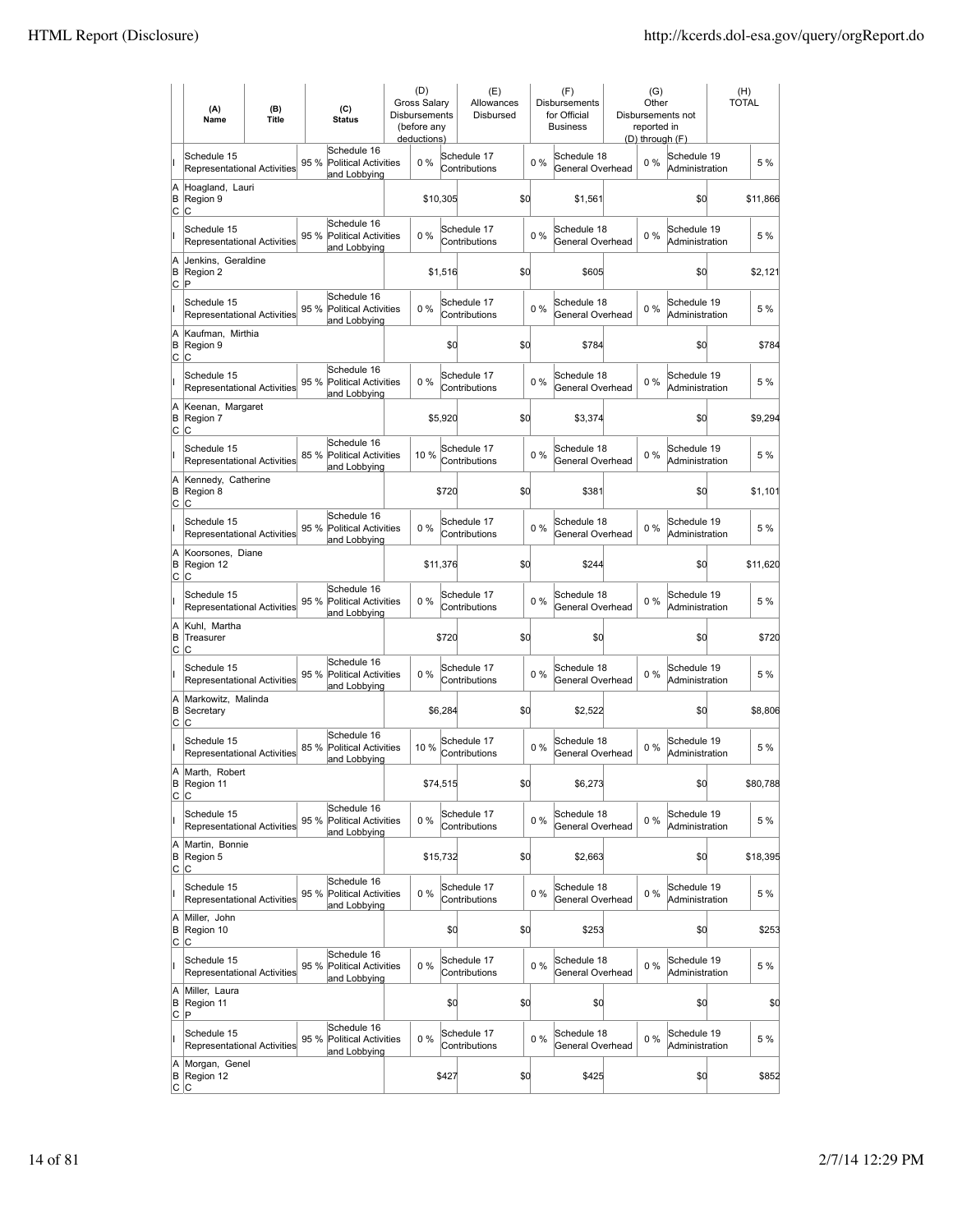|                     | (A)<br>Name                                       | (B)<br><b>Title</b> |      | (C)<br><b>Status</b>                                       | (D)<br><b>Gross Salary</b><br><b>Disbursements</b><br>(before any<br>deductions) |          |         | (E)<br>Allowances<br><b>Disbursed</b> |     |       | (F)<br>Disbursements<br>for Official<br><b>Business</b> | (G)<br>Other<br>reported in<br>(D) through (F) | Disbursements not             | (H)<br><b>TOTAL</b> |
|---------------------|---------------------------------------------------|---------------------|------|------------------------------------------------------------|----------------------------------------------------------------------------------|----------|---------|---------------------------------------|-----|-------|---------------------------------------------------------|------------------------------------------------|-------------------------------|---------------------|
| lı.                 | Schedule 15<br><b>Representational Activities</b> |                     | 95 % | Schedule 16<br><b>Political Activities</b><br>and Lobbying |                                                                                  | 0%       |         | Schedule 17<br>Contributions          |     | 0%    | Schedule 18<br>General Overhead                         | $0\%$                                          | Schedule 19<br>Administration | 5 %                 |
| A<br>B<br>C         | Paraiso, Hildegarde<br>Region 6<br>lC.            |                     |      |                                                            |                                                                                  |          | \$0     |                                       | \$d |       | \$155                                                   |                                                | \$0                           | \$155               |
| II                  | Schedule 15<br>Representational Activities        |                     | 85%  | Schedule 16<br><b>Political Activities</b><br>and Lobbying |                                                                                  | 10 %     |         | Schedule 17<br>Contributions          |     | 0%    | Schedule 18<br>General Overhead                         | $0\%$                                          | Schedule 19<br>Administration | 5 %                 |
| A<br>B<br>lc.       | Pataki, Elizabeth<br>Region 8<br>IС               |                     |      |                                                            |                                                                                  |          | \$0     |                                       | \$d |       | \$566                                                   |                                                | \$d                           | \$566               |
| II                  | Schedule 15<br>Representational Activities        |                     | 85 % | Schedule 16<br><b>Political Activities</b><br>and Lobbying |                                                                                  | 10 %     |         | Schedule 17<br>Contributions          |     | $0\%$ | Schedule 18<br>General Overhead                         | $0\%$                                          | Schedule 19<br>Administration | 5 %                 |
| A<br>B<br>lc.       | Phillips, Trande<br>Region 9<br>C                 |                     |      |                                                            |                                                                                  | \$10,068 |         |                                       | \$d |       | \$745                                                   |                                                | \$d                           | \$10,813            |
| ı                   | Schedule 15<br><b>Representational Activities</b> |                     | 95 % | Schedule 16<br><b>Political Activities</b><br>and Lobbying |                                                                                  | 0%       |         | Schedule 17<br>Contributions          |     | 0%    | Schedule 18<br>General Overhead                         | $0\%$                                          | Schedule 19<br>Administration | 5 %                 |
| A<br>B<br>C         | Rodolfo, Jan<br>Region 11<br>C                    |                     |      |                                                            |                                                                                  | \$33,880 |         |                                       | \$d |       | \$2,803                                                 |                                                | \$d                           | \$36,683            |
| lı.                 | Schedule 15<br>Representational Activities        |                     | 95 % | Schedule 16<br><b>Political Activities</b><br>and Lobbying |                                                                                  | 0%       |         | Schedule 17<br>Contributions          |     | $0\%$ | Schedule 18<br>General Overhead                         | 0%                                             | Schedule 19<br>Administration | 5 %                 |
| A<br>B<br>lc.       | Smith-Braun, Monica<br>Region 9<br> P             |                     |      |                                                            |                                                                                  |          | \$3,988 |                                       | \$d |       | \$418                                                   |                                                | \$d                           | \$4,406             |
| lı.                 | Schedule 15<br>Representational Activities        |                     | 95 % | Schedule 16<br><b>Political Activities</b><br>and Lobbying |                                                                                  | 0%       |         | Schedule 17<br>Contributions          |     | $0\%$ | Schedule 18<br>General Overhead                         | $0\%$                                          | Schedule 19<br>Administration | 5 %                 |
| A<br>B<br>lc.       | Stewart, Abbie<br>Region 9<br>P                   |                     |      |                                                            |                                                                                  | \$16,812 |         |                                       | \$d |       | \$338                                                   |                                                | \$d                           | \$17,150            |
| lı.                 | Schedule 15<br><b>Representational Activities</b> |                     | 95 % | Schedule 16<br><b>Political Activities</b><br>and Lobbying |                                                                                  | 0%       |         | Schedule 17<br>Contributions          |     | $0\%$ | Schedule 18<br>General Overhead                         | $0\%$                                          | Schedule 19<br>Administration | 5 %                 |
| A<br>B<br>C         | Stoddard, Sherri<br>Region 3<br>lC.               |                     |      |                                                            |                                                                                  |          | \$9,866 |                                       | \$d |       | \$3,176                                                 |                                                | \$d                           | \$13,042            |
| II                  | Schedule 15<br><b>Representational Activities</b> |                     | 95 % | Schedule 16<br><b>Political Activities</b><br>and Lobbying |                                                                                  | 0%       |         | Schedule 17<br>Contributions          |     | $0\%$ | Schedule 18<br>General Overhead                         | $0\%$                                          | Schedule 19<br>Administration | 5 %                 |
| A<br>B<br>lc.       | Strickland, Pat<br>Region 11<br>ΙP                |                     |      |                                                            |                                                                                  |          | \$2,790 |                                       | \$d |       | \$90                                                    |                                                | \$d                           | \$2,880             |
| lı.                 | Schedule 15<br><b>Representational Activities</b> |                     | 95 % | Schedule 16<br>Political Activities<br>and Lobbying        |                                                                                  | $0\%$    |         | Schedule 17<br>Contributions          |     | $0\%$ | Schedule 18<br>General Overhead                         | $0\%$                                          | Schedule 19<br>Administration | 5 %                 |
| A<br>C              | Swift, Christina<br>B Region 5<br>N.              |                     |      |                                                            |                                                                                  |          | \$6,781 |                                       | \$d |       | \$2,231                                                 |                                                | \$d                           | \$9,012             |
| lı.                 | Schedule 15<br>Representational Activities        |                     | 95 % | Schedule 16<br><b>Political Activities</b><br>and Lobbying |                                                                                  | $0\%$    |         | Schedule 17<br>Contributions          |     | $0\%$ | Schedule 18<br>General Overhead                         | $0\%$                                          | Schedule 19<br>Administration | 5 %                 |
| A<br>B<br><u>lc</u> | Utz, Martha<br>Region 10<br> C                    |                     |      |                                                            |                                                                                  |          | \$0     |                                       | \$d |       | \$915                                                   |                                                | \$d                           | \$915               |
| lı.                 | Schedule 15<br><b>Representational Activities</b> |                     | 95 % | Schedule 16<br>Political Activities<br>and Lobbying        |                                                                                  | $0\%$    |         | Schedule 17<br>Contributions          |     | $0\%$ | Schedule 18<br>General Overhead                         | $0\%$                                          | Schedule 19<br>Administration | 5 %                 |
| A<br>B<br>lc.       | Vo, Michelle<br>Region 11<br>N                    |                     |      |                                                            |                                                                                  |          | \$0     |                                       | \$d |       | \$151                                                   |                                                | \$0                           | \$151               |
| lı.                 | Schedule 15<br><b>Representational Activities</b> |                     | 95 % | Schedule 16<br>Political Activities<br>and Lobbying        |                                                                                  | 0%       |         | Schedule 17<br>Contributions          |     | 0%    | Schedule 18<br>General Overhead                         | 0%                                             | Schedule 19<br>Administration | 5 %                 |
| A<br>B<br>C         | Warren, Scott<br>Region 8<br>P                    |                     |      |                                                            |                                                                                  |          | \$720   |                                       | \$d |       | \$d                                                     |                                                | \$d                           | \$720               |
| lı.                 | Schedule 15<br><b>Representational Activities</b> |                     | 95 % | Schedule 16<br>Political Activities<br>and Lobbying        |                                                                                  | 0%       |         | Schedule 17<br>Contributions          |     | 0%    | Schedule 18<br>General Overhead                         | $0\%$                                          | Schedule 19<br>Administration | 5 %                 |
| A<br>B<br> C C      | Webb, Janice<br>Region 2                          |                     |      |                                                            |                                                                                  |          | \$1,197 |                                       | \$q |       | \$1,233                                                 |                                                | \$0                           | \$2,430             |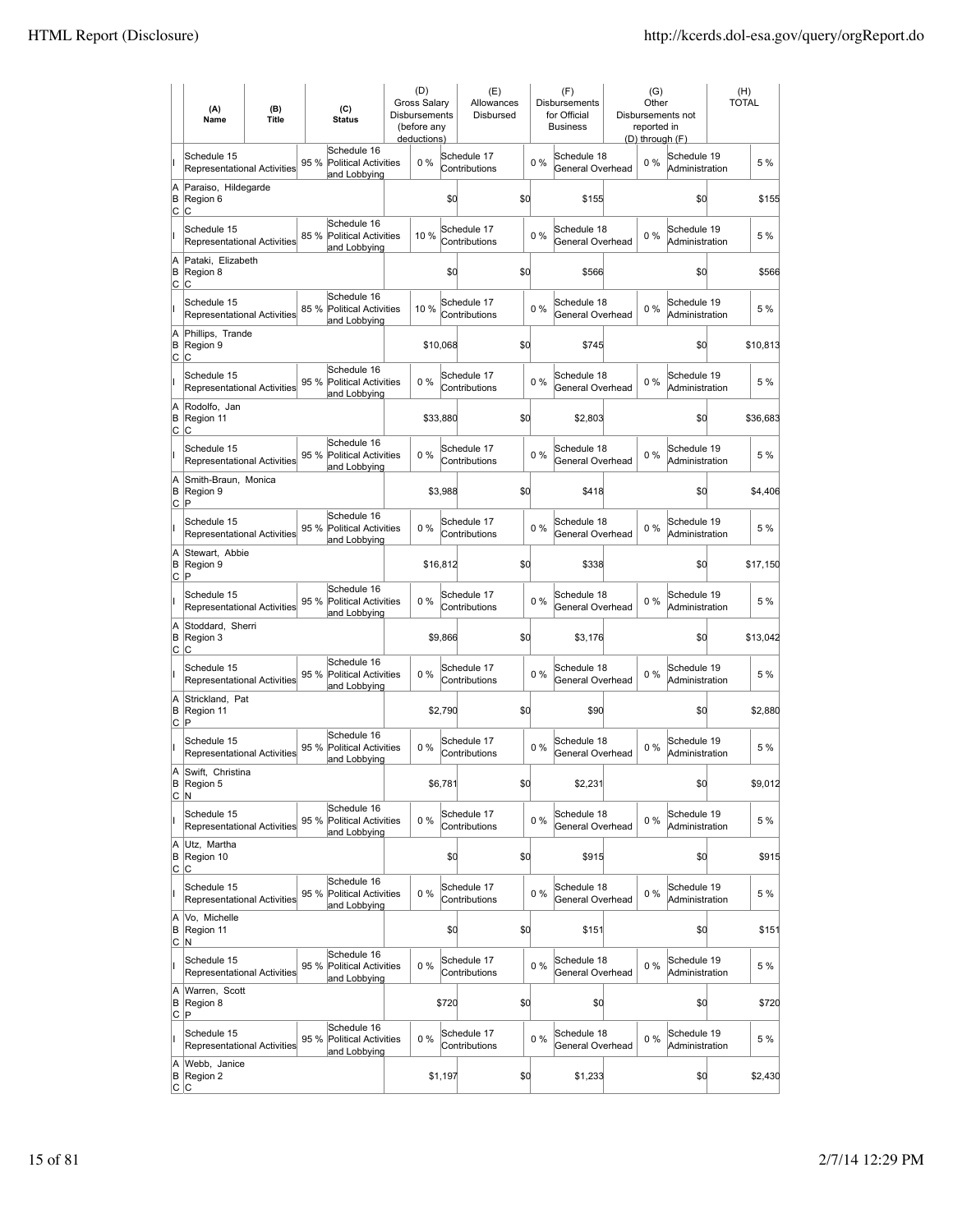| (A)<br>Name                                 | (B)<br><b>Title</b>      | (C)<br><b>Status</b>                                     |  | (D)<br><b>Gross Salary</b><br><b>Disbursements</b><br>(before any<br>deductions) |         | (E)<br>Allowances<br>Disbursed |     | (F)<br><b>Disbursements</b><br>for Official<br><b>Business</b> |                                 | (G)<br>Other<br>reported in<br>(D) through (F) | Disbursements not             | (H)<br><b>TOTAL</b> |           |
|---------------------------------------------|--------------------------|----------------------------------------------------------|--|----------------------------------------------------------------------------------|---------|--------------------------------|-----|----------------------------------------------------------------|---------------------------------|------------------------------------------------|-------------------------------|---------------------|-----------|
| Schedule 15<br>Representational Activities  |                          | Schedule 16<br>95 % Political Activities<br>and Lobbying |  | $0\%$                                                                            |         | Schedule 17<br>Contributions   |     | $0\%$                                                          | Schedule 18<br>General Overhead | $0\%$                                          | Schedule 19<br>Administration |                     | 5 %       |
| A Welch, David<br>B Region 8<br> C C        |                          |                                                          |  |                                                                                  | \$3,004 |                                | \$0 |                                                                | \$5,678                         |                                                | \$0                           |                     | \$8,682   |
| Schedule 15<br>Representational Activities  |                          | Schedule 16<br>95 % Political Activities<br>and Lobbying |  | $0\%$                                                                            |         | Schedule 17<br>Contributions   |     | $0\%$                                                          | Schedule 18<br>General Overhead | $0\%$                                          | Schedule 19<br>Administration |                     | 5 %       |
| A Williams, Barbara<br>B Region 10<br>∣C ∣P |                          |                                                          |  |                                                                                  | \$0     |                                | \$0 |                                                                | \$756                           |                                                | \$0                           |                     | \$756     |
| Schedule 15<br>Representational Activities  |                          | Schedule 16<br>95 % Political Activities<br>and Lobbying |  | 0%                                                                               |         | Schedule 17<br>Contributions   |     | $0\%$                                                          | Schedule 18<br>General Overhead | $0\%$                                          | Schedule 19<br>Administration |                     | 5 %       |
| <b>Total Officer Disbursements</b>          |                          |                                                          |  | \$362,587                                                                        |         |                                | \$0 |                                                                | \$80,162                        |                                                | \$0                           |                     | \$442.749 |
| <b>Less Deductions</b>                      |                          |                                                          |  |                                                                                  |         |                                |     |                                                                |                                 |                                                |                               |                     |           |
|                                             | <b>Net Disbursements</b> |                                                          |  |                                                                                  |         |                                |     |                                                                |                                 |                                                |                               |                     | \$442.749 |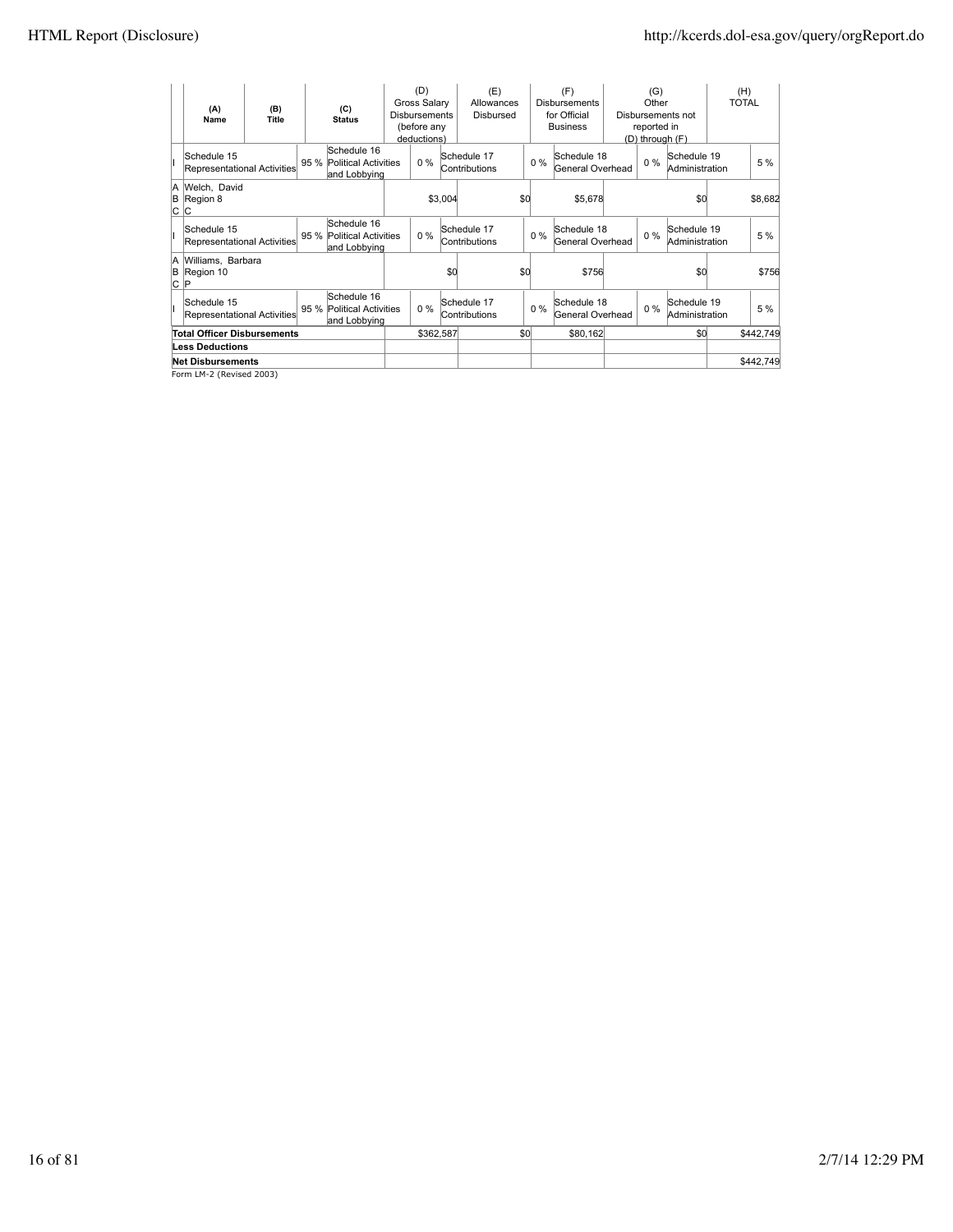#### **SCHEDULE 12 - DISBURSEMENTS TO EMPLOYEES** FLE NUMBER: 015-724

|                          | (A)<br>Name                                       | (B)<br><b>Title</b> | (C)<br><b>Other Payer</b>                                           | (D)<br>Gross Salarv<br>Disbursements<br>(before any<br>deductions) |           | (E)<br>Allowances<br>Disbursed |         |       | (F)<br><b>Disbursements</b><br>for Official<br><b>Business</b> | (G)   | <b>Other Disbursements</b><br>not reported in<br>(D) through (F) | (H)<br><b>TOTAL</b> |           |
|--------------------------|---------------------------------------------------|---------------------|---------------------------------------------------------------------|--------------------------------------------------------------------|-----------|--------------------------------|---------|-------|----------------------------------------------------------------|-------|------------------------------------------------------------------|---------------------|-----------|
| A<br>B<br>c              | DeMoro, Rose Ann<br>ΝA                            |                     |                                                                     |                                                                    | \$207,403 |                                | \$1,345 |       | \$10.333                                                       |       | \$0                                                              |                     | \$219.081 |
|                          | Schedule 15<br>Representational Activities        |                     | Schedule 16<br>50 %<br><b>Political Activities</b><br>and Lobbying  | 5 %                                                                |           | Schedule 17<br>Contributions   |         | 0%    | Schedule 18<br>General Overhead                                | $0\%$ | Schedule 19<br>Administration                                    |                     | 45 %      |
| A<br>B<br>C              | Diaz, Adam<br>NA                                  |                     |                                                                     |                                                                    | \$86,866  |                                | \$1,345 |       | \$20,739                                                       |       | \$0                                                              |                     | \$108,950 |
|                          | Schedule 15<br><b>Representational Activities</b> |                     | Schedule 16<br>90 %<br><b>Political Activities</b><br>and Lobbying  | $0\%$                                                              |           | Schedule 17<br>Contributions   |         | 0%    | Schedule 18<br>General Overhead                                | 5 %   | Schedule 19<br>Administration                                    |                     | 5 %       |
| A<br>B<br>C              | Pine, Adrienne<br><b>NA</b>                       |                     |                                                                     |                                                                    | \$82,303  |                                | \$0     |       | \$6,545                                                        |       | \$0                                                              |                     | \$88,848  |
|                          | Schedule 15<br>Representational Activities        |                     | Schedule 16<br>80%<br><b>Political Activities</b><br>and Lobbying   | 0%                                                                 |           | Schedule 17<br>Contributions   |         | 0%    | Schedule 18<br>General Overhead                                | 0%    | Schedule 19<br>Administration                                    |                     | 20%       |
| A<br>B<br>c              | Camacho, Alexandra<br>ΝA                          |                     |                                                                     |                                                                    | \$53,712  |                                | \$841   |       | \$9,499                                                        |       | \$0                                                              |                     | \$64,052  |
|                          | Schedule 15<br><b>Representational Activities</b> |                     | Schedule 16<br>90 %<br><b>Political Activities</b><br>and Lobbying  | 0%                                                                 |           | Schedule 17<br>Contributions   |         | 0%    | Schedule 18<br>General Overhead                                | 5 %   | Schedule 19<br>Administration                                    |                     | 5 %       |
| A<br>B<br>C              | Grubb, Alice<br>NA                                |                     |                                                                     |                                                                    | \$110,252 |                                | \$1,345 |       | \$1,380                                                        |       | \$0                                                              |                     | \$112,977 |
|                          | Schedule 15<br><b>Representational Activities</b> |                     | Schedule 16<br>$0\%$<br><b>Political Activities</b><br>and Lobbying | 0%                                                                 |           | Schedule 17<br>Contributions   |         | 5 %   | Schedule 18<br>General Overhead                                | 70 %  | Schedule 19<br>Administration                                    |                     | 25 %      |
| A<br>B<br>C              | Kang, Alyssa<br>NA                                |                     |                                                                     |                                                                    | \$98,282  |                                | \$1,345 |       | \$1,232                                                        |       | \$0                                                              |                     | \$100,859 |
|                          | Schedule 15<br>Representational Activities        |                     | Schedule 16<br>90 %<br>Political Activities<br>and Lobbying         | 0%                                                                 |           | Schedule 17<br>Contributions   |         | 0%    | Schedule 18<br>General Overhead                                | 5 %   | Schedule 19<br>Administration                                    |                     | 5 %       |
| A<br>B<br>c              | Jamil, Amber<br>NA                                |                     |                                                                     |                                                                    | \$90,874  |                                | \$1,345 |       | \$12,587                                                       |       | \$0                                                              |                     | \$104,806 |
|                          | Schedule 15<br>Representational Activities        |                     | Schedule 16<br>Political Activities<br>90 %<br>and Lobbying         | 0%                                                                 |           | Schedule 17<br>Contributions   |         | 0%    | Schedule 18<br>General Overhead                                | 5 %   | Schedule 19<br>Administration                                    |                     | 5 %       |
| A<br>B<br>C              | Price-Burnett, Amentral<br>NA                     |                     |                                                                     |                                                                    | \$14,619  |                                | \$336   |       | \$2,844                                                        |       | \$0                                                              |                     | \$17,799  |
|                          | Schedule 15<br><b>Representational Activities</b> |                     | Schedule 16<br>90 %<br><b>Political Activities</b><br>and Lobbying  | $0\%$                                                              |           | Schedule 17<br>Contributions   |         | 0%    | Schedule 18<br>General Overhead                                | 5 %   | Schedule 19<br>Administration                                    |                     | 5 %       |
| A<br>B<br>C              | Pontious, Andrew<br><b>NA</b>                     |                     |                                                                     |                                                                    | \$29,817  |                                | \$1,064 |       | \$4,100                                                        |       | \$0                                                              |                     | \$34.981  |
|                          | Schedule 15<br>Representational Activities        |                     | Schedule 16<br>90 % Political Activities<br>and Lobbying            | $0\%$                                                              |           | Schedule 17<br>Contributions   |         | $0\%$ | Schedule 18<br>General Overhead                                | 5 %   | Schedule 19<br>Administration                                    |                     | 5 %       |
| A<br>B<br>$\overline{c}$ | Prediletto, Andrew<br>NA                          |                     |                                                                     |                                                                    | \$100,274 |                                | \$1,345 |       | \$4,807                                                        |       | \$0                                                              |                     | \$106,426 |
|                          | Schedule 15<br>Representational Activities        |                     | Schedule 16<br><b>Political Activities</b><br>90 %<br>and Lobbying  | 0%                                                                 |           | Schedule 17<br>Contributions   |         | 0%    | Schedule 18<br>General Overhead                                | 5 %   | Schedule 19<br>Administration                                    |                     | 5 %       |
| A<br>B<br>C              | Arnaudy, Angelina<br>NA                           |                     |                                                                     |                                                                    | \$27,031  |                                | \$0     |       | \$28                                                           |       | \$0                                                              |                     | \$27,059  |
|                          | Schedule 15<br>Representational Activities        |                     | Schedule 16<br>90 %<br><b>Political Activities</b><br>and Lobbying  | 0%                                                                 |           | Schedule 17<br>Contributions   |         | $0\%$ | Schedule 18<br>General Overhead                                | 5 %   | Schedule 19<br>Administration                                    |                     | 5 %       |
| A<br>B<br>C              | Fa, Angelina<br>NA                                |                     |                                                                     |                                                                    | \$30,781  |                                | \$0     |       | \$75                                                           |       | \$0                                                              |                     | \$30,856  |
|                          | Schedule 15<br>Representational Activities        |                     | Schedule 16<br>$0\%$<br><b>Political Activities</b><br>and Lobbying | 0%                                                                 |           | Schedule 17<br>Contributions   |         | 0%    | Schedule 18<br>General Overhead                                | 100 % | Schedule 19<br>Administration                                    |                     | $0\%$     |
| A<br>B<br>C              | Denham, Anna<br>NA                                |                     |                                                                     |                                                                    | \$65,892  |                                | \$0     |       | \$475                                                          |       | \$0                                                              |                     | \$66,367  |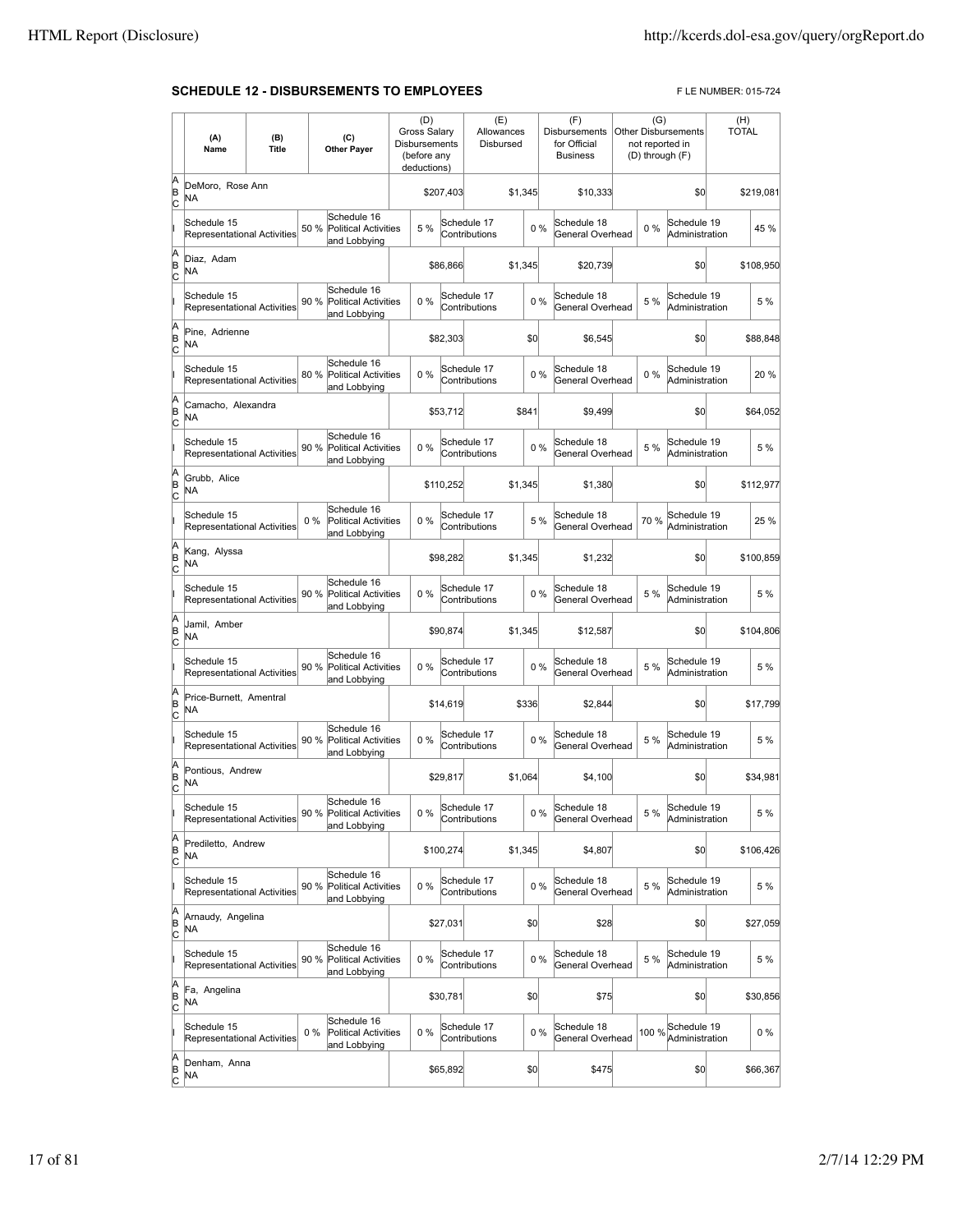|                           | (A)<br>Name                                       | (B)<br><b>Title</b> | (C)<br><b>Other Payer</b>                                           | (D)<br><b>Gross Salarv</b><br><b>Disbursements</b><br>(before any<br>deductions) |           | (E)<br>Allowances<br>Disbursed |         |       | (F)<br><b>Disbursements</b><br>for Official<br><b>Business</b> | (G)   | <b>Other Disbursements</b><br>not reported in<br>(D) through (F) | (H)<br><b>TOTAL</b> |
|---------------------------|---------------------------------------------------|---------------------|---------------------------------------------------------------------|----------------------------------------------------------------------------------|-----------|--------------------------------|---------|-------|----------------------------------------------------------------|-------|------------------------------------------------------------------|---------------------|
|                           | Schedule 15<br><b>Representational Activities</b> |                     | Schedule 16<br>80%<br><b>Political Activities</b><br>and Lobbying   | 0%                                                                               |           | Schedule 17<br>Contributions   |         | 0%    | Schedule 18<br>General Overhead                                | 0%    | Schedule 19<br>Administration                                    | 20%                 |
| A<br>B<br> c              | Wirz, Annalisa<br>ΝA                              |                     |                                                                     |                                                                                  | \$53,968  |                                | \$1,284 |       | \$12,304                                                       |       | \$0                                                              | \$67,556            |
|                           | Schedule 15<br>Representational Activities        |                     | Schedule 16<br>90 %<br><b>Political Activities</b><br>and Lobbying  | 0%                                                                               |           | Schedule 17<br>Contributions   |         | 0%    | Schedule 18<br>General Overhead                                | 5 %   | Schedule 19<br>Administration                                    | 5 %                 |
| A<br>B<br>C               | Lambarida, Barbara<br>ΝA                          |                     |                                                                     |                                                                                  | \$106,304 |                                | \$1,345 |       | \$11,755                                                       |       | \$0                                                              | \$119,404           |
|                           | Schedule 15<br>Representational Activities        |                     | Schedule 16<br>90 %<br><b>Political Activities</b><br>and Lobbying  | 0%                                                                               |           | Schedule 17<br>Contributions   |         | 0%    | Schedule 18<br>General Overhead                                | 5 %   | Schedule 19<br>Administration                                    | 5 %                 |
| A<br>B<br> c              | Elliott, Benjamin<br>NA                           |                     |                                                                     |                                                                                  | \$86,866  |                                | \$1,345 |       | \$5,289                                                        |       | \$0                                                              | \$93,500            |
|                           | Schedule 15<br><b>Representational Activities</b> |                     | Schedule 16<br>90%<br><b>Political Activities</b><br>and Lobbying   | $0\%$                                                                            |           | Schedule 17<br>Contributions   |         | 0%    | Schedule 18<br>General Overhead                                | 5 %   | Schedule 19<br>Administration                                    | 5 %                 |
| A<br>B<br> c              | Castillo, Bonnie<br>NA                            |                     |                                                                     |                                                                                  | \$118,532 |                                | \$1,345 |       | \$4,669                                                        |       | \$0                                                              | \$124,546           |
|                           | Schedule 15<br><b>Representational Activities</b> |                     | Schedule 16<br>90 %<br><b>Political Activities</b><br>and Lobbying  | 0%                                                                               |           | Schedule 17<br>Contributions   |         | 0%    | Schedule 18<br>General Overhead                                | 5 %   | Schedule 19<br>Administration                                    | 5 %                 |
| A<br>B<br>C               | Alford, Bradly<br>NA                              |                     |                                                                     |                                                                                  | \$51,932  |                                | \$0     |       | \$0                                                            |       | \$0                                                              | \$51,932            |
|                           | Schedule 15<br>Representational Activities        |                     | Schedule 16<br>$0\%$<br><b>Political Activities</b><br>and Lobbying | 0%                                                                               |           | Schedule 17<br>Contributions   |         | 0%    | Schedule 18<br>General Overhead                                | 50%   | Schedule 19<br>Administration                                    | 50 %                |
| A<br>B<br>C               | Bruss, Carl<br>NA                                 |                     |                                                                     |                                                                                  | \$54,166  |                                | \$0     |       | \$49                                                           |       | \$0                                                              | \$54,215            |
|                           | Schedule 15<br><b>Representational Activities</b> |                     | Schedule 16<br>90%<br><b>Political Activities</b><br>and Lobbying   | $0\%$                                                                            |           | Schedule 17<br>Contributions   |         | $0\%$ | Schedule 18<br>General Overhead                                | 5 %   | Schedule 19<br>Administration                                    | 5 %                 |
| A<br>B<br> c              | Saporta, Carla<br>NA                              |                     |                                                                     |                                                                                  | \$45,339  |                                | \$785   |       | \$7,295                                                        |       | \$d                                                              | \$53,419            |
|                           | Schedule 15<br>Representational Activities        |                     | Schedule 16<br>90 %<br><b>Political Activities</b><br>and Lobbying  | 0%                                                                               |           | Schedule 17<br>Contributions   |         | 0%    | Schedule 18<br>General Overhead                                | 5 %   | Schedule 19<br>Administration                                    | 5 %                 |
| A<br>B<br>C               | Figueroa, Carmen<br>ΝA                            |                     |                                                                     |                                                                                  | \$101,300 |                                | \$1,345 |       | \$8,903                                                        |       | \$0                                                              | \$111,548           |
|                           | Schedule 15<br>Representational Activities        |                     | Schedule 16<br>90%<br>Political Activities<br>and Lobbying          | 0%                                                                               |           | Schedule 17<br>Contributions   |         | 0%    | Schedule 18<br>General Overhead                                | 5 %   | Schedule 19<br>Administration                                    | 5 %                 |
| A<br>B<br>$\overline{c}$  | Herlihy, Cathy Jo<br>NA                           |                     |                                                                     |                                                                                  | \$39,960  |                                | \$d     |       | \$2,101                                                        |       | \$0                                                              | \$42,061            |
|                           | Schedule 15<br>Representational Activities        |                     | Schedule 16<br>80%<br>Political Activities<br>and Lobbying          | 0%                                                                               |           | Schedule 17<br>Contributions   |         | 0%    | Schedule 18<br>General Overhead                                | 10 %  | Schedule 19<br>Administration                                    | 10 %                |
| A<br>B<br><u>lc</u>       | James (Gowans), Charlene<br>NA                    |                     |                                                                     |                                                                                  | \$97,725  |                                | \$1,345 |       | \$8,582                                                        |       | \$d                                                              | \$107,652           |
|                           | Schedule 15<br>Representational Activities        |                     | Schedule 16<br>90 %<br><b>Political Activities</b><br>and Lobbying  | 0%                                                                               |           | Schedule 17<br>Contributions   |         | 0%    | Schedule 18<br>General Overhead                                | 5 %   | Schedule 19<br>Administration                                    | 5 %                 |
| A<br>B<br>$\mathsf{C}$    | Moore, Charles<br>NA                              |                     |                                                                     |                                                                                  | \$72,885  |                                | \$0     |       | \$0                                                            |       | \$0                                                              | \$72,885            |
|                           | Schedule 15<br>Representational Activities        |                     | Schedule 16<br><b>Political Activities</b><br>80 %<br>and Lobbying  | 0%                                                                               |           | Schedule 17<br>Contributions   |         | $0\%$ | Schedule 18<br>General Overhead                                | $0\%$ | Schedule 19<br>Administration                                    | 20 %                |
| A<br>B<br> c              | Idelson, Charles<br>NA                            |                     |                                                                     |                                                                                  | \$124,442 |                                | \$1,345 |       | \$1,105                                                        |       | \$0                                                              | \$126,892           |
|                           | Schedule 15<br>Representational Activities        |                     | Schedule 16<br>50 %<br>Political Activities<br>and Lobbying         | 20%                                                                              |           | Schedule 17<br>Contributions   |         | 0%    | Schedule 18<br>General Overhead                                | 5 %   | Schedule 19<br>Administration                                    | 25 %                |
| A<br> B<br>$\overline{c}$ | Smith, Cheryl<br>NA                               |                     |                                                                     |                                                                                  | \$77,195  |                                | \$0     |       | \$1,065                                                        |       | \$0                                                              | \$78,260            |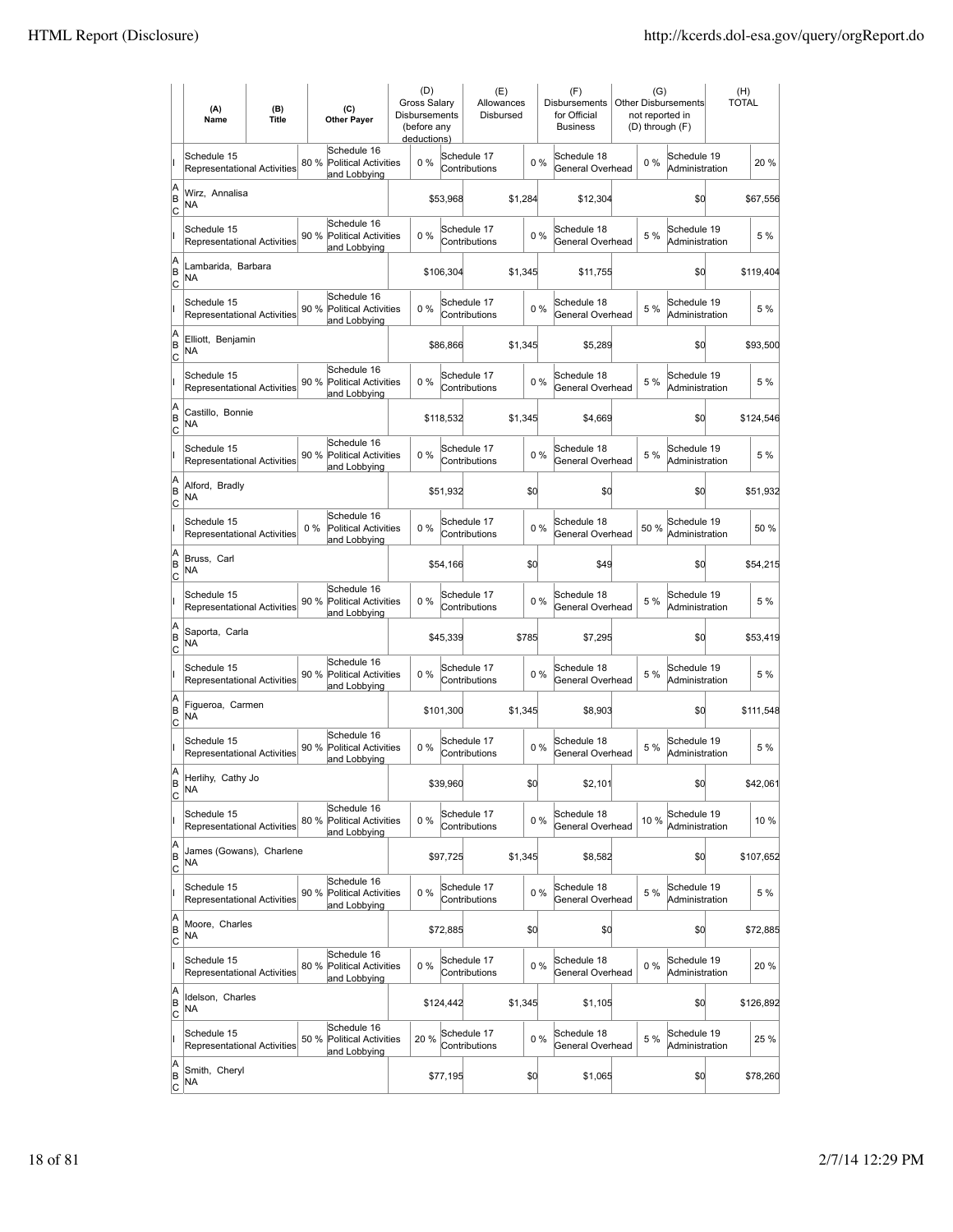|                            | (A)<br>Name                                       | (B)<br><b>Title</b> |      | (C)<br><b>Other Payer</b>                                  | (D)<br><b>Gross Salarv</b><br><b>Disbursements</b><br>(before any<br>deductions) |           | (E)<br>Allowances<br>Disbursed |         |       | (F)<br><b>Disbursements</b><br>for Official<br><b>Business</b> | (G)<br>not reported in<br>(D) through (F) | <b>Other Disbursements</b>    | (H)<br><b>TOTAL</b> |           |
|----------------------------|---------------------------------------------------|---------------------|------|------------------------------------------------------------|----------------------------------------------------------------------------------|-----------|--------------------------------|---------|-------|----------------------------------------------------------------|-------------------------------------------|-------------------------------|---------------------|-----------|
|                            | Schedule 15<br>Representational Activities        |                     | 0%   | Schedule 16<br>Political Activities<br>and Lobbying        | 50 %                                                                             |           | Schedule 17<br>Contributions   |         | 0%    | Schedule 18<br>General Overhead                                | 50%                                       | Schedule 19<br>Administration |                     | $0\%$     |
| A<br>B<br>c                | Zook, Christine<br>NA                             |                     |      |                                                            |                                                                                  | \$70,545  |                                | \$1,151 |       | \$3,622                                                        |                                           | \$0                           |                     | \$75,318  |
|                            | Schedule 15<br><b>Representational Activities</b> |                     | 90 % | Schedule 16<br>Political Activities<br>and Lobbying        | 0%                                                                               |           | Schedule 17<br>Contributions   |         | 0%    | Schedule 18<br>General Overhead                                | 5 %                                       | Schedule 19<br>Administration |                     | 5 %       |
| A<br>B<br>Iс               | Edwards, Christopher<br>NA                        |                     |      |                                                            |                                                                                  | \$26,883  |                                | \$509   |       | \$O                                                            |                                           | \$0                           |                     | \$27,392  |
|                            | Schedule 15<br><b>Representational Activities</b> |                     | 90 % | Schedule 16<br><b>Political Activities</b><br>and Lobbying | 0%                                                                               |           | Schedule 17<br>Contributions   |         | 0%    | Schedule 18<br>General Overhead                                | 5 %                                       | Schedule 19<br>Administration |                     | 5 %       |
| A<br>B<br> c               | Park, Chung<br>NA                                 |                     |      |                                                            |                                                                                  | \$64,558  |                                | \$1,345 |       | \$4,842                                                        |                                           | \$O                           |                     | \$70,745  |
|                            | Schedule 15<br>Representational Activities        |                     | 90%  | Schedule 16<br>Political Activities<br>and Lobbying        | 0%                                                                               |           | Schedule 17<br>Contributions   |         | 0%    | Schedule 18<br>General Overhead                                | 5 %                                       | Schedule 19<br>Administration |                     | 5 %       |
| A<br>B<br> c               | Sneed, Chyvonne<br>NA                             |                     |      |                                                            |                                                                                  | \$82,270  |                                | \$1,345 |       | \$10,442                                                       |                                           | \$0                           |                     | \$94,057  |
|                            | Schedule 15<br>Representational Activities        |                     | 90 % | Schedule 16<br><b>Political Activities</b><br>and Lobbying | 0%                                                                               |           | Schedule 17<br>Contributions   |         | 0%    | Schedule 18<br>General Overhead                                | 5 %                                       | Schedule 19<br>Administration |                     | 5 %       |
| A<br>B<br>Iс               | McGregor, Claudia<br>NA                           |                     |      |                                                            |                                                                                  | \$24,596  |                                | \$647   |       | \$14,880                                                       |                                           | \$0                           |                     | \$40,123  |
|                            | Schedule 15<br>Representational Activities        |                     |      | Schedule 16<br>90 % Political Activities<br>and Lobbying   | 0%                                                                               |           | Schedule 17<br>Contributions   |         | 0%    | Schedule 18<br>General Overhead                                | 5 %                                       | Schedule 19<br>Administration |                     | 5 %       |
| A<br>B<br>C                | Washington, Colette<br>NA                         |                     |      |                                                            |                                                                                  | \$82,270  |                                |         | \$0   | \$2,269                                                        |                                           | \$0                           |                     | \$84,539  |
|                            | Schedule 15<br>Representational Activities        |                     | 20 % | Schedule 16<br><b>Political Activities</b><br>and Lobbying | 0%                                                                               |           | Schedule 17<br>Contributions   |         | 0%    | Schedule 18<br>General Overhead                                | 80%                                       | Schedule 19<br>Administration |                     | $0\%$     |
| A<br>B<br>lc               | Lanham, Corey<br>NA                               |                     |      |                                                            |                                                                                  | \$86,520  |                                | \$1,345 |       | \$765                                                          |                                           | \$0                           |                     | \$88,630  |
|                            | Schedule 15<br>Representational Activities        |                     | 90%  | Schedule 16<br><b>Political Activities</b><br>and Lobbying | 0%                                                                               |           | Schedule 17<br>Contributions   |         | 0%    | Schedule 18<br>General Overhead                                | 5 %                                       | Schedule 19<br>Administration |                     | 5 %       |
| A<br>B<br>Iс               | Andersen, Corinne<br>ΝA                           |                     |      |                                                            |                                                                                  | \$103,712 |                                | \$1,345 |       | \$11,758                                                       |                                           | \$0                           |                     | \$116,815 |
|                            | Schedule 15<br>Representational Activities        |                     | 90 % | Schedule 16<br><b>Political Activities</b><br>and Lobbying | 0%                                                                               |           | Schedule 17<br>Contributions   |         | 0%    | Schedule 18<br>General Overhead                                | 5 %                                       | Schedule 19<br>Administration |                     | 5 %       |
| ΙA<br> B<br>$\overline{c}$ | Comer, Corinne<br>NA                              |                     |      |                                                            |                                                                                  | \$59,790  |                                | \$168   |       | \$0                                                            |                                           | \$0                           |                     | \$59,958  |
|                            | Schedule 15<br>Representational Activities        |                     | 90%  | Schedule 16<br>Political Activities<br>and Lobbying        | 0%                                                                               |           | Schedule 17<br>Contributions   |         | 0%    | Schedule 18<br>General Overhead                                | 5 %                                       | Schedule 19<br>Administration |                     | 5 %       |
| A<br>B<br> c               | Hallin, Cynthia<br>NA                             |                     |      |                                                            |                                                                                  | \$41,754  |                                | \$1,345 |       | \$6,990                                                        |                                           | \$0                           |                     | \$50,089  |
|                            | Schedule 15<br>Representational Activities        |                     | 90 % | Schedule 16<br><b>Political Activities</b><br>and Lobbying | 0%                                                                               |           | Schedule 17<br>Contributions   |         | $0\%$ | Schedule 18<br>General Overhead                                | 5 %                                       | Schedule 19<br>Administration |                     | 5 %       |
| A<br>B<br><u>lc</u>        | Hanna, Cynthia<br>NA                              |                     |      |                                                            |                                                                                  | \$84,564  |                                | \$1,345 |       | \$4,463                                                        |                                           | \$0                           |                     | \$90,372  |
|                            | Schedule 15<br>Representational Activities        |                     |      | Schedule 16<br>90 % Political Activities<br>and Lobbying   | 0%                                                                               |           | Schedule 17<br>Contributions   |         | 0%    | Schedule 18<br>General Overhead                                | 5 %                                       | Schedule 19<br>Administration |                     | 5 %       |
| A<br>B<br>$\circ$          | Johnston, Daniel<br>NA                            |                     |      |                                                            |                                                                                  | \$103,780 |                                |         | \$0   | \$28                                                           |                                           | \$0                           |                     | \$103,808 |
|                            | Schedule 15<br>Representational Activities        |                     | 80%  | Schedule 16<br>Political Activities<br>and Lobbying        | 0%                                                                               |           | Schedule 17<br>Contributions   |         | $0\%$ | Schedule 18<br>General Overhead                                | 0%                                        | Schedule 19<br>Administration |                     | 20 %      |
| A<br>B<br>$\overline{c}$   | Lawson, Daniel<br>ΝA                              |                     |      |                                                            |                                                                                  | \$81,787  |                                | \$1,345 |       | \$17,349                                                       |                                           | \$0                           |                     | \$100,481 |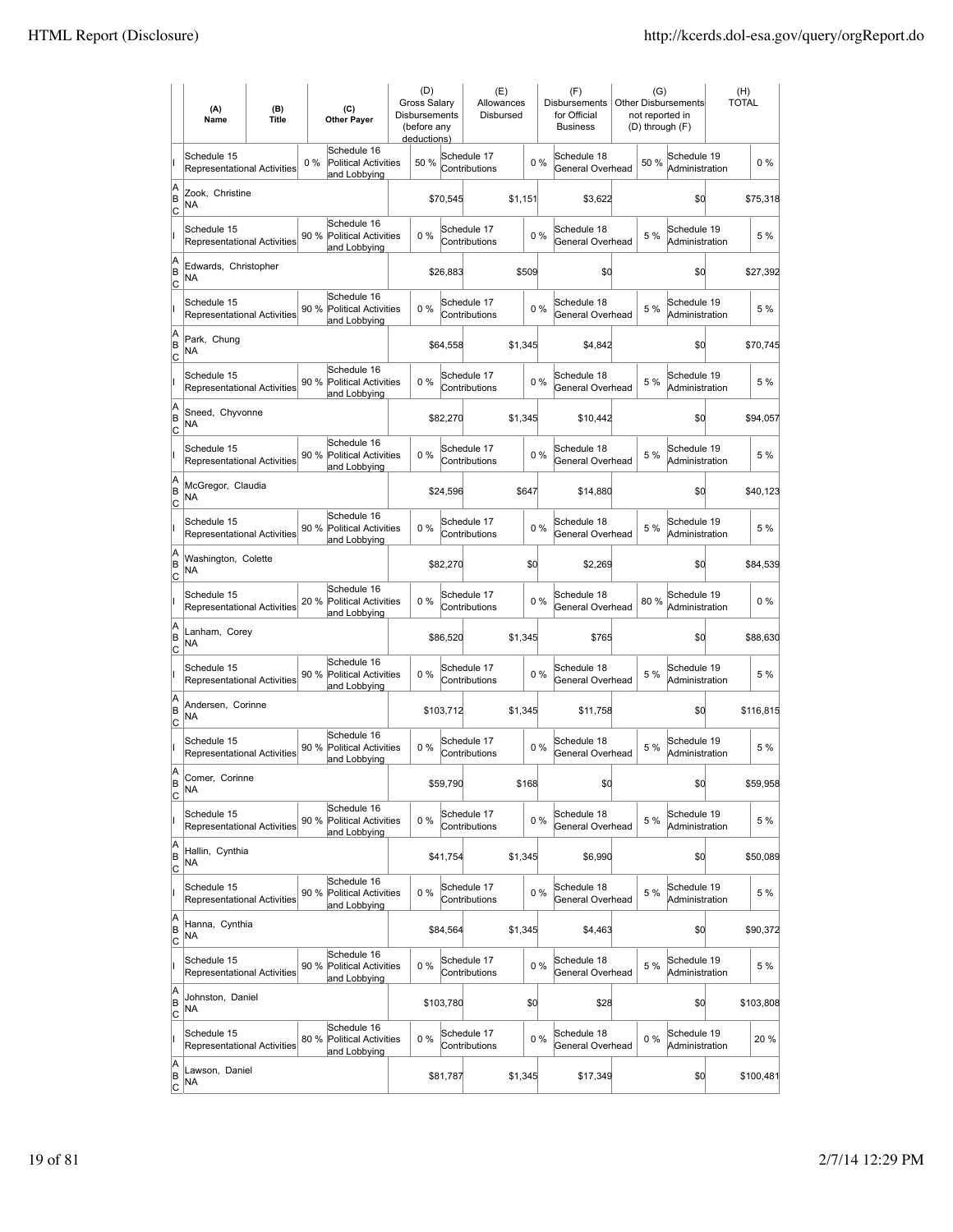|                                    | (A)<br>Name                                       | (B)<br><b>Title</b> | (C)<br><b>Other Payer</b>                                          | (D)<br>Gross Salary<br>Disbursements<br>(before any<br>deductions) |           | (E)<br>Allowances<br>Disbursed |         |       | (F)<br>Disbursements<br>for Official<br><b>Business</b> | (G)   | <b>Other Disbursements</b><br>not reported in<br>(D) through (F) | (H)<br>TOTAL |           |
|------------------------------------|---------------------------------------------------|---------------------|--------------------------------------------------------------------|--------------------------------------------------------------------|-----------|--------------------------------|---------|-------|---------------------------------------------------------|-------|------------------------------------------------------------------|--------------|-----------|
|                                    | Schedule 15<br>Representational Activities        |                     | Schedule 16<br>90 %<br><b>Political Activities</b><br>and Lobbying | $0\%$                                                              |           | Schedule 17<br>Contributions   |         | 0%    | Schedule 18<br>General Overhead                         | 5 %   | Schedule 19<br>Administration                                    |              | 5 %       |
| A<br>B<br>c                        | Lichtenstein-Bor, Daniel<br>NA                    |                     |                                                                    |                                                                    | \$24,087  |                                | \$841   |       | \$492                                                   |       | \$0                                                              |              | \$25,420  |
|                                    | Schedule 15<br>Representational Activities        |                     | Schedule 16<br>90 %<br>Political Activities<br>and Lobbying        | 0%                                                                 |           | Schedule 17<br>Contributions   |         | 0%    | Schedule 18<br>General Overhead                         | 5 %   | Schedule 19<br>Administration                                    |              | 5 %       |
| A<br>B<br>Iс                       | Marjes, Daphne<br>NA                              |                     |                                                                    |                                                                    | \$87,703  |                                | \$1.062 |       | \$14,230                                                |       | \$0                                                              |              | \$102,995 |
|                                    | Schedule 15<br><b>Representational Activities</b> |                     | Schedule 16<br>90 %<br><b>Political Activities</b><br>and Lobbying | 0%                                                                 |           | Schedule 17<br>Contributions   |         | 0%    | Schedule 18<br>General Overhead                         | 5 %   | Schedule 19<br>Administration                                    |              | 5 %       |
| A<br>B<br> c                       | Glenn, David<br>ΝA                                |                     |                                                                    |                                                                    | \$86,693  |                                | \$1,345 |       | \$13,050                                                |       | \$0                                                              |              | \$101,088 |
|                                    | Schedule 15<br><b>Representational Activities</b> |                     | Schedule 16<br>90 %<br><b>Political Activities</b><br>and Lobbying | 0%                                                                 |           | Schedule 17<br>Contributions   |         | 0%    | Schedule 18<br>General Overhead                         | 5 %   | Schedule 19<br>Administration                                    |              | 5 %       |
| A<br>B<br> c                       | Guerriero, David<br>NA                            |                     |                                                                    |                                                                    | \$80,419  |                                | \$1,314 |       | \$2,087                                                 |       | \$0                                                              |              | \$83,820  |
|                                    | Schedule 15<br>Representational Activities        |                     | Schedule 16<br>90 %<br><b>Political Activities</b><br>and Lobbying | 0%                                                                 |           | Schedule 17<br>Contributions   |         | 0%    | Schedule 18<br>General Overhead                         | 5 %   | Schedule 19<br>Administration                                    |              | 5 %       |
| A<br>B<br>Iс                       | Johnson, David<br>NA                              |                     |                                                                    |                                                                    | \$126,368 |                                | \$1,345 |       | \$3,784                                                 |       | \$0                                                              |              | \$131,497 |
|                                    | Schedule 15<br>Representational Activities        |                     | Schedule 16<br>90 % Political Activities<br>and Lobbying           | 0%                                                                 |           | Schedule 17<br>Contributions   |         | 0%    | Schedule 18<br>General Overhead                         | 5 %   | Schedule 19<br>Administration                                    |              | 5 %       |
| A<br>B<br>C                        | Michelfelder, David<br>NA                         |                     |                                                                    |                                                                    | \$98,838  |                                | \$1,345 |       | \$3,508                                                 |       | \$0                                                              |              | \$103,691 |
|                                    | Schedule 15<br>Representational Activities        |                     | Schedule 16<br>90 %<br><b>Political Activities</b><br>and Lobbying | 0%                                                                 |           | Schedule 17<br>Contributions   |         | 0%    | Schedule 18<br>General Overhead                         | 5 %   | Schedule 19<br>Administration                                    |              | 5 %       |
| A<br>B<br>lc                       | Monkawa, David<br>NA                              |                     |                                                                    |                                                                    | \$118,531 |                                | \$1,345 |       | \$9,534                                                 |       | \$0                                                              |              | \$129,410 |
|                                    | Schedule 15<br>Representational Activities        |                     | Schedule 16<br><b>Political Activities</b><br>90 %<br>and Lobbying | 0%                                                                 |           | Schedule 17<br>Contributions   |         | 0%    | Schedule 18<br>General Overhead                         | 5 %   | Schedule 19<br>Administration                                    |              | 5 %       |
| A<br>B<br>Iс                       | Murray, Desmond<br>NA                             |                     |                                                                    |                                                                    | \$81,626  |                                | \$1,345 |       | \$9,224                                                 |       | \$0                                                              |              | \$92,195  |
|                                    | Schedule 15<br>Representational Activities        |                     | Schedule 16<br>90 %<br><b>Political Activities</b><br>and Lobbying | 0%                                                                 |           | Schedule 17<br>Contributions   |         | 0%    | Schedule 18<br>General Overhead                         | 5 %   | Schedule 19<br>Administration                                    |              | 5 %       |
| lA<br>B<br>$\overline{c}$          | Hirsch-Garcia, Diane<br>ΝA                        |                     |                                                                    |                                                                    | \$103,972 |                                | \$953   |       | \$18,442                                                |       | \$0                                                              |              | \$123,367 |
|                                    | Schedule 15<br>Representational Activities        |                     | Schedule 16<br>90 %<br>Political Activities<br>and Lobbying        | 0%                                                                 |           | Schedule 17<br>Contributions   |         | 0%    | Schedule 18<br>General Overhead                         | 5 %   | Schedule 19<br>Administration                                    |              | 5 %       |
| A<br> B<br>c                       | Segura-Williams, Dinorah<br>NA                    |                     |                                                                    |                                                                    | \$93,997  |                                | \$1,345 |       | \$8,905                                                 |       | \$0                                                              |              | \$104,247 |
|                                    | Schedule 15<br>Representational Activities        |                     | Schedule 16<br>90 %<br><b>Political Activities</b><br>and Lobbying | 0%                                                                 |           | Schedule 17<br>Contributions   |         | $0\%$ | Schedule 18<br>General Overhead                         | 5 %   | Schedule 19<br>Administration                                    |              | 5 %       |
| A<br>B<br><u>lc</u>                | Nielsen, Donald<br>NA                             |                     |                                                                    |                                                                    | \$124,442 |                                | \$1,345 |       | \$11,437                                                |       | \$0                                                              |              | \$137,224 |
|                                    | Schedule 15<br>Representational Activities        |                     | Schedule 16<br>90 % Political Activities<br>and Lobbying           | $0\%$                                                              |           | Schedule 17<br>Contributions   |         | $0\%$ | Schedule 18<br>General Overhead                         | 5 %   | Schedule 19<br>Administration                                    |              | 5 %       |
| A<br>B<br>$\overline{c}$           | Gerber, Donna<br>NA                               |                     |                                                                    |                                                                    | \$126,811 |                                | \$1,345 |       | \$5,613                                                 |       | \$0                                                              |              | \$133,769 |
|                                    | Schedule 15<br>Representational Activities        |                     | Schedule 16<br>20 %<br><b>Political Activities</b><br>and Lobbying | 75 %                                                               |           | Schedule 17<br>Contributions   |         | $0\%$ | Schedule 18<br>General Overhead                         | $0\%$ | Schedule 19<br>Administration                                    |              | 5 %       |
| A<br> B<br>$\overline{\mathsf{c}}$ | Fox, Donna<br>NA                                  |                     |                                                                    |                                                                    | \$75,509  |                                | \$656   |       | \$1,414                                                 |       | \$0                                                              |              | \$77,579  |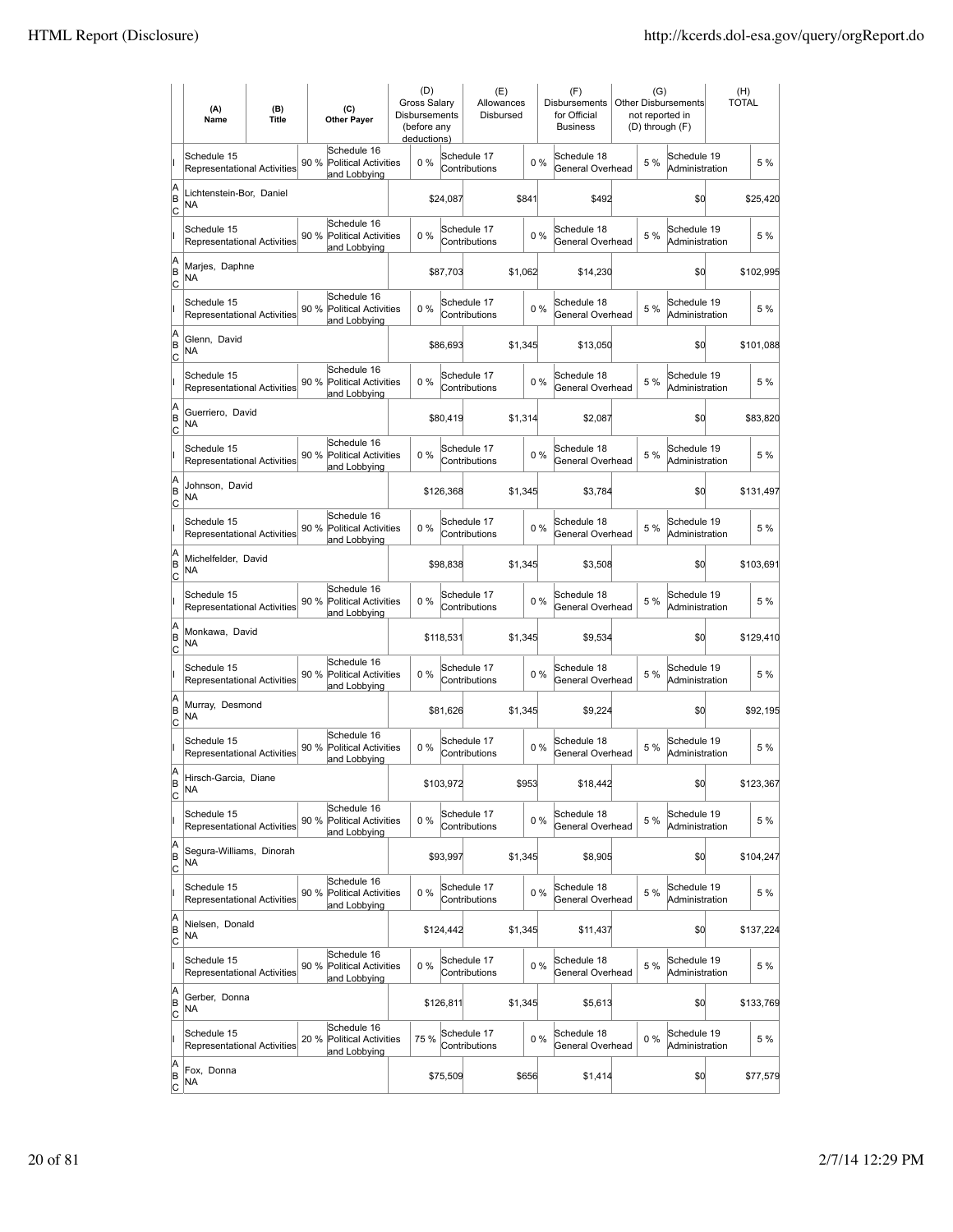|                          | (A)<br>Name                                       | (B)<br><b>Title</b> |      | (C)<br><b>Other Payer</b>                                  | (D)<br><b>Gross Salarv</b><br><b>Disbursements</b><br>(before any<br>deductions) |           | (E)<br>Allowances<br>Disbursed |         |       | (F)<br><b>Disbursements</b><br>for Official<br><b>Business</b> | (G)<br>not reported in<br>(D) through (F) | <b>Other Disbursements</b>    | (H)<br><b>TOTAL</b> |           |
|--------------------------|---------------------------------------------------|---------------------|------|------------------------------------------------------------|----------------------------------------------------------------------------------|-----------|--------------------------------|---------|-------|----------------------------------------------------------------|-------------------------------------------|-------------------------------|---------------------|-----------|
|                          | Schedule 15<br>Representational Activities        |                     | 0%   | Schedule 16<br><b>Political Activities</b><br>and Lobbying | 80 %                                                                             |           | Schedule 17<br>Contributions   |         | 0%    | Schedule 18<br>General Overhead                                | 15 %                                      | Schedule 19<br>Administration |                     | 5 %       |
| A<br>B<br> c             | Martin, Dwaine<br><b>NA</b>                       |                     |      |                                                            |                                                                                  | \$27,639  |                                | \$448   |       | \$1,492                                                        |                                           | \$0                           |                     | \$29,579  |
|                          | Schedule 15<br><b>Representational Activities</b> |                     | 90 % | Schedule 16<br><b>Political Activities</b><br>and Lobbying | 0%                                                                               |           | Schedule 17<br>Contributions   |         | 0%    | Schedule 18<br>General Overhead                                | 5 %                                       | Schedule 19<br>Administration |                     | 5 %       |
| A<br>B<br>C              | Bruno, Edmund<br>NA                               |                     |      |                                                            |                                                                                  | \$85,113  |                                |         | \$0   | \$12,768                                                       |                                           | \$0                           |                     | \$97,881  |
|                          | Schedule 15<br>Representational Activities        |                     | 90 % | Schedule 16<br><b>Political Activities</b><br>and Lobbying | 0%                                                                               |           | Schedule 17<br>Contributions   |         | 0%    | Schedule 18<br>General Overhead                                | 5 %                                       | Schedule 19<br>Administration |                     | 5 %       |
| A<br>B<br> c             | Watts, Edward<br>NA                               |                     |      |                                                            |                                                                                  | \$20,329  |                                | \$321   |       | \$2,992                                                        |                                           | \$0                           |                     | \$23,642  |
|                          | Schedule 15<br><b>Representational Activities</b> |                     | 90%  | Schedule 16<br>Political Activities<br>and Lobbying        | $0\%$                                                                            |           | Schedule 17<br>Contributions   |         | 0%    | Schedule 18<br>General Overhead                                | 5 %                                       | Schedule 19<br>Administration |                     | 5 %       |
| A<br>B<br> c             | Godfrey, Eleanor<br>NA                            |                     |      |                                                            |                                                                                  | \$85,971  |                                | \$1,218 |       | \$8,049                                                        |                                           | \$0                           |                     | \$95,238  |
|                          | Schedule 15<br>Representational Activities        |                     | 90 % | Schedule 16<br><b>Political Activities</b><br>and Lobbying | 0%                                                                               |           | Schedule 17<br>Contributions   |         | 0%    | Schedule 18<br>General Overhead                                | 5 %                                       | Schedule 19<br>Administration |                     | 5 %       |
| A<br>B<br>C              | Carboni. Eliza<br>ΝA                              |                     |      |                                                            |                                                                                  | \$54,209  |                                | \$1,345 |       | \$6,580                                                        |                                           | \$0                           |                     | \$62,134  |
|                          | Schedule 15<br>Representational Activities        |                     |      | Schedule 16<br>90 % Political Activities<br>and Lobbying   | 0%                                                                               |           | Schedule 17<br>Contributions   |         | 0%    | Schedule 18<br>General Overhead                                | 5 %                                       | Schedule 19<br>Administration |                     | 5 %       |
| A<br>B<br>C              | Ecks, Elizabeth<br>NA                             |                     |      |                                                            |                                                                                  | \$56,882  |                                | \$907   |       | \$1,526                                                        |                                           | \$0                           |                     | \$59,315  |
|                          | Schedule 15<br>Representational Activities        |                     | 0%   | Schedule 16<br>Political Activities<br>and Lobbying        | 80%                                                                              |           | Schedule 17<br>Contributions   |         | $0\%$ | Schedule 18<br>General Overhead                                | 15%                                       | Schedule 19<br>Administration |                     | 5 %       |
| A<br>B<br> c             | Kean, Elizabeth<br>ΝA                             |                     |      |                                                            |                                                                                  | \$124,442 |                                | \$1,345 |       | \$21,559                                                       |                                           | \$d                           |                     | \$147,346 |
|                          | Schedule 15<br>Representational Activities        |                     | 90 % | Schedule 16<br><b>Political Activities</b><br>and Lobbying | 0%                                                                               |           | Schedule 17<br>Contributions   |         | 0%    | Schedule 18<br>General Overhead                                | 5 %                                       | Schedule 19<br>Administration |                     | 5 %       |
| A<br>B<br> c             | Woods, Elizabeth<br>NA                            |                     |      |                                                            |                                                                                  | \$103,712 |                                | \$1,345 |       | \$5,052                                                        |                                           | \$0                           |                     | \$110,109 |
|                          | Schedule 15<br>Representational Activities        |                     | 90%  | Schedule 16<br>Political Activities<br>and Lobbying        | 0%                                                                               |           | Schedule 17<br>Contributions   |         | 0%    | Schedule 18<br>General Overhead                                | 5 %                                       | Schedule 19<br>Administration |                     | 5 %       |
| A<br> B<br> c            | Arroyo, Elvia<br><b>NA</b>                        |                     |      |                                                            |                                                                                  | \$82,441  |                                | \$1,345 |       | \$2,759                                                        |                                           | \$0                           |                     | \$86,545  |
|                          | Schedule 15<br>Representational Activities        |                     | 90%  | Schedule 16<br>Political Activities<br>and Lobbying        | 0%                                                                               |           | Schedule 17<br>Contributions   |         | 0%    | Schedule 18<br>General Overhead                                | 5 %                                       | Schedule 19<br>Administration |                     | 5 %       |
| A<br>B<br><u>lc</u>      | Zweig, Erica<br>NA                                |                     |      |                                                            |                                                                                  | \$90,874  |                                | \$1,345 |       | \$3,552                                                        |                                           | \$0                           |                     | \$95,771  |
|                          | Schedule 15<br>Representational Activities        |                     | 90 % | Schedule 16<br><b>Political Activities</b><br>and Lobbying | 0%                                                                               |           | Schedule 17<br>Contributions   |         | 0%    | Schedule 18<br>General Overhead                                | 5 %                                       | Schedule 19<br>Administration |                     | 5 %       |
| A<br>B<br>$\mathsf{C}$   | Conradson, Erik<br>NA                             |                     |      |                                                            |                                                                                  | \$102,997 |                                | \$1,345 |       | \$12,977                                                       |                                           | \$0                           |                     | \$117,319 |
|                          | Schedule 15<br>Representational Activities        |                     |      | Schedule 16<br>90 % Political Activities<br>and Lobbying   | 0%                                                                               |           | Schedule 17<br>Contributions   |         | 0%    | Schedule 18<br>General Overhead                                | 5 %                                       | Schedule 19<br>Administration |                     | 5 %       |
| A<br>B<br> c             | Macatuno, Erik<br>NA                              |                     |      |                                                            |                                                                                  | \$83,150  |                                | \$1,233 |       | \$16,594                                                       |                                           | \$0                           |                     | \$100,977 |
|                          | Schedule 15<br>Representational Activities        |                     | 90%  | Schedule 16<br>Political Activities<br>and Lobbying        | 0%                                                                               |           | Schedule 17<br>Contributions   |         | 0%    | Schedule 18<br>General Overhead                                | 5 %                                       | Schedule 19<br>Administration |                     | 5 %       |
| A<br>B<br>$\overline{c}$ | Larson, Erika<br>NA                               |                     |      |                                                            |                                                                                  | \$58,248  |                                |         | \$0   | \$1,226                                                        |                                           | \$0                           |                     | \$59,474  |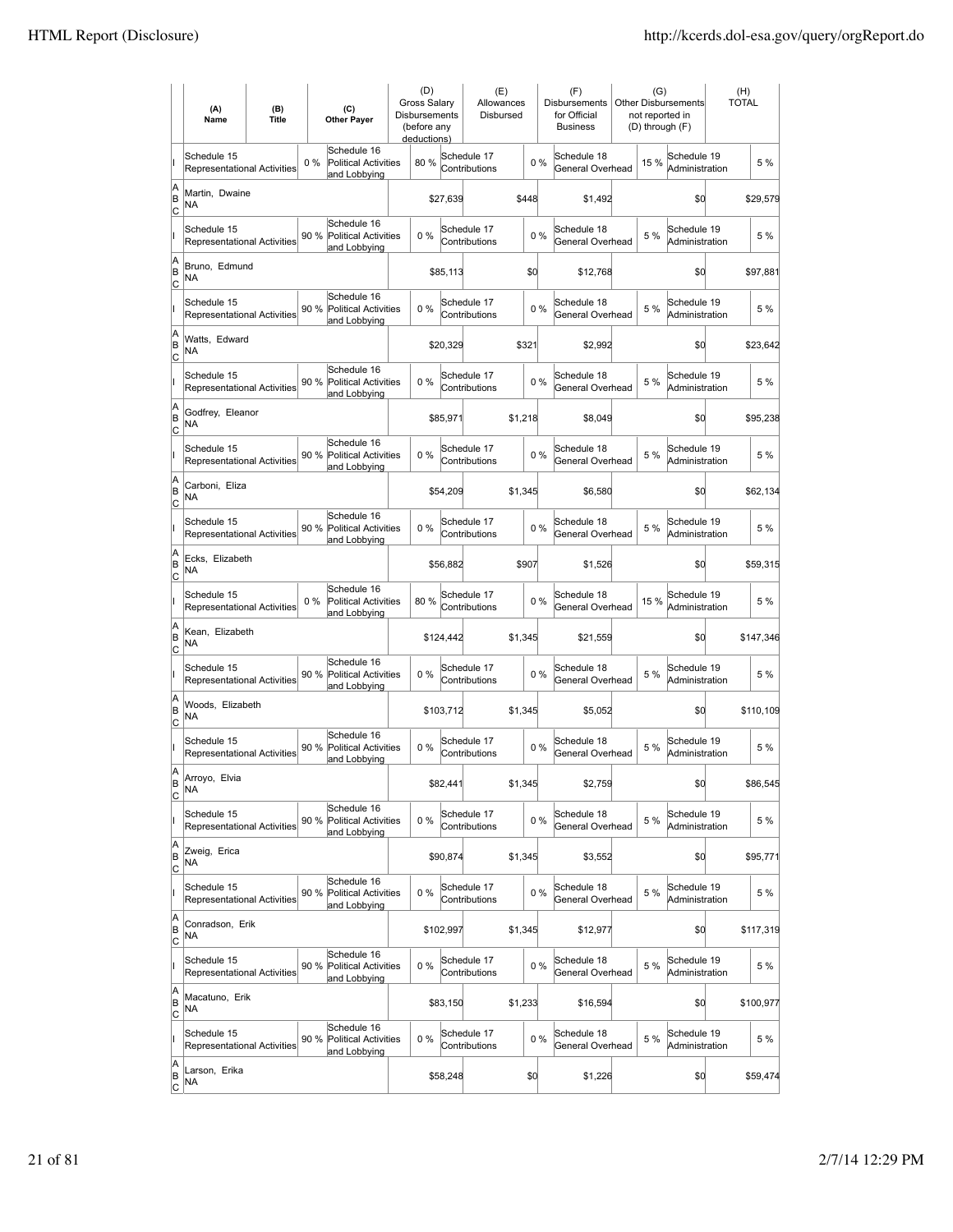|                           | (A)<br>Name                                       | (B)<br><b>Title</b> | (C)<br><b>Other Payer</b>                                          | (D)<br>Gross Salary<br>Disbursements<br>(before any<br>deductions) |           | (E)<br>Allowances<br>Disbursed |         |       | (F)<br><b>Disbursements</b><br>for Official<br><b>Business</b> | (G)   | <b>Other Disbursements</b><br>not reported in<br>(D) through (F) | (H)<br><b>TOTAL</b> |           |
|---------------------------|---------------------------------------------------|---------------------|--------------------------------------------------------------------|--------------------------------------------------------------------|-----------|--------------------------------|---------|-------|----------------------------------------------------------------|-------|------------------------------------------------------------------|---------------------|-----------|
|                           | Schedule 15<br>Representational Activities        |                     | Schedule 16<br>50 %<br><b>Political Activities</b><br>and Lobbying | 5 %                                                                |           | Schedule 17<br>Contributions   |         | 0%    | Schedule 18<br>General Overhead                                | $0\%$ | Schedule 19<br>Administration                                    |                     | 45 %      |
| A<br>B<br>C               | Melgarejo, Eva<br>NA                              |                     |                                                                    |                                                                    | \$22,756  |                                | \$667   |       | \$4,414                                                        |       | \$0                                                              |                     | \$27,837  |
|                           | Schedule 15<br>Representational Activities        |                     | Schedule 16<br>90 %<br><b>Political Activities</b><br>and Lobbying | 0%                                                                 |           | Schedule 17<br>Contributions   |         | 0%    | Schedule 18<br>General Overhead                                | 5 %   | Schedule 19<br>Administration                                    |                     | 5 %       |
| A<br>B<br>Iс              | Vidaurri-Royal, Eva<br>ΝA                         |                     |                                                                    |                                                                    | \$48,495  |                                | \$2,250 |       | \$0                                                            |       | \$0                                                              |                     | \$50,745  |
|                           | Schedule 15<br>Representational Activities        |                     | Schedule 16<br>90 %<br><b>Political Activities</b><br>and Lobbying | 0%                                                                 |           | Schedule 17<br>Contributions   |         | 0%    | Schedule 18<br>General Overhead                                | 5 %   | Schedule 19<br>Administration                                    |                     | 5 %       |
| A<br>B<br> c              | Davari, Farah<br>ΝA                               |                     |                                                                    |                                                                    | \$78,709  |                                | \$1,345 |       | \$8,569                                                        |       | \$0                                                              |                     | \$88,623  |
|                           | Schedule 15<br>Representational Activities        |                     | Schedule 16<br>90 %<br><b>Political Activities</b><br>and Lobbying | 0%                                                                 |           | Schedule 17<br>Contributions   |         | 0%    | Schedule 18<br>General Overhead                                | 5 %   | Schedule 19<br>Administration                                    |                     | 5 %       |
| A<br>B<br> c              | Losada, Fernando<br>NA                            |                     |                                                                    |                                                                    | \$114,419 |                                | \$1,345 |       | \$5,247                                                        |       | \$0                                                              |                     | \$121,011 |
|                           | Schedule 15<br>Representational Activities        |                     | Schedule 16<br>90 %<br><b>Political Activities</b><br>and Lobbying | 0%                                                                 |           | Schedule 17<br>Contributions   |         | 0%    | Schedule 18<br>General Overhead                                | 5 %   | Schedule 19<br>Administration                                    |                     | 5 %       |
| A<br>B<br>Iс              | Borgers, Frank<br>ΝA                              |                     |                                                                    |                                                                    | \$86,013  |                                | \$d     |       | \$2,357                                                        |       | \$0                                                              |                     | \$88,370  |
|                           | Schedule 15<br><b>Representational Activities</b> |                     | Schedule 16<br>80 % Political Activities<br>and Lobbying           | 0%                                                                 |           | Schedule 17<br>Contributions   |         | $0\%$ | Schedule 18<br>General Overhead                                | $0\%$ | Schedule 19<br>Administration                                    |                     | 20 %      |
| A<br>B<br>C               | Sharp, Glen<br>ΝA                                 |                     |                                                                    |                                                                    | \$91,395  |                                | \$1,345 |       | \$27,468                                                       |       | \$0                                                              |                     | \$120,208 |
|                           | Schedule 15<br>Representational Activities        |                     | Schedule 16<br>90 % Political Activities<br>and Lobbying           | 0%                                                                 |           | Schedule 17<br>Contributions   |         | 0%    | Schedule 18<br>General Overhead                                | 5 %   | Schedule 19<br>Administration                                    |                     | 5 %       |
| A<br>B<br>lc              | Golden-Ortiz, Glynnis<br>NA                       |                     |                                                                    |                                                                    | \$93,408  |                                | \$1,345 |       | \$10,520                                                       |       | \$0                                                              |                     | \$105,273 |
|                           | Schedule 15<br>Representational Activities        |                     | Schedule 16<br><b>Political Activities</b><br>90 %<br>and Lobbying | 0%                                                                 |           | Schedule 17<br>Contributions   |         | 0%    | Schedule 18<br>General Overhead                                | 5 %   | Schedule 19<br>Administration                                    |                     | 5 %       |
| A<br>B<br>Iс              | Regullano, Grace<br>NA                            |                     |                                                                    |                                                                    | \$44,564  |                                | \$968   |       | \$2,262                                                        |       | \$0                                                              |                     | \$47,794  |
|                           | Schedule 15<br>Representational Activities        |                     | Schedule 16<br>90 %<br><b>Political Activities</b><br>and Lobbying | 0%                                                                 |           | Schedule 17<br>Contributions   |         | 0%    | Schedule 18<br>General Overhead                                | 5 %   | Schedule 19<br>Administration                                    |                     | 5 %       |
| ΙA<br>B<br>$\overline{c}$ | Builter, Greta<br>ΝA                              |                     |                                                                    |                                                                    | \$55,911  |                                | \$d     |       | \$45                                                           |       | \$0                                                              |                     | \$55,956  |
|                           | Schedule 15<br>Representational Activities        |                     | Schedule 16<br>75 %<br>Political Activities<br>and Lobbying        | 5 %                                                                |           | Schedule 17<br>Contributions   |         | 0%    | Schedule 18<br>General Overhead                                | 5 %   | Schedule 19<br>Administration                                    |                     | 15 %      |
| A<br>B<br> c              | Milanese, Guiliana<br>NA                          |                     |                                                                    |                                                                    | \$84,013  |                                | \$504   |       | \$1,470                                                        |       | \$0                                                              |                     | \$85,987  |
|                           | Schedule 15<br>Representational Activities        |                     | Schedule 16<br><b>Political Activities</b><br>50 %<br>and Lobbying | 40 %                                                               |           | Schedule 17<br>Contributions   |         | $0\%$ | Schedule 18<br>General Overhead                                | 5 %   | Schedule 19<br>Administration                                    |                     | 5 %       |
| A<br>B<br><u>lc</u>       | Holmes, Guy<br>NA                                 |                     |                                                                    |                                                                    | \$64,554  |                                | \$d     |       | \$0                                                            |       | \$0                                                              |                     | \$64,554  |
|                           | Schedule 15<br>Representational Activities        |                     | Schedule 16<br>80 % Political Activities<br>and Lobbying           | 0%                                                                 |           | Schedule 17<br>Contributions   |         | $0\%$ | Schedule 18<br>General Overhead                                | $0\%$ | Schedule 19<br>Administration                                    |                     | 20 %      |
| A<br>B<br>$\circ$         | Subramanian, Hari<br>NA                           |                     |                                                                    |                                                                    | \$96,612  |                                | \$1,345 |       | \$0                                                            |       | \$0                                                              |                     | \$97,957  |
|                           | Schedule 15<br>Representational Activities        |                     | Schedule 16<br>90 %<br><b>Political Activities</b><br>and Lobbying | 0%                                                                 |           | Schedule 17<br>Contributions   |         | $0\%$ | Schedule 18<br>General Overhead                                | 5 %   | Schedule 19<br>Administration                                    |                     | 5 %       |
| A<br>B<br>$\overline{c}$  | Dumpel, Hedy<br>NA                                |                     |                                                                    |                                                                    | \$133,130 |                                | \$1,345 |       | \$0                                                            |       | \$0                                                              |                     | \$134,475 |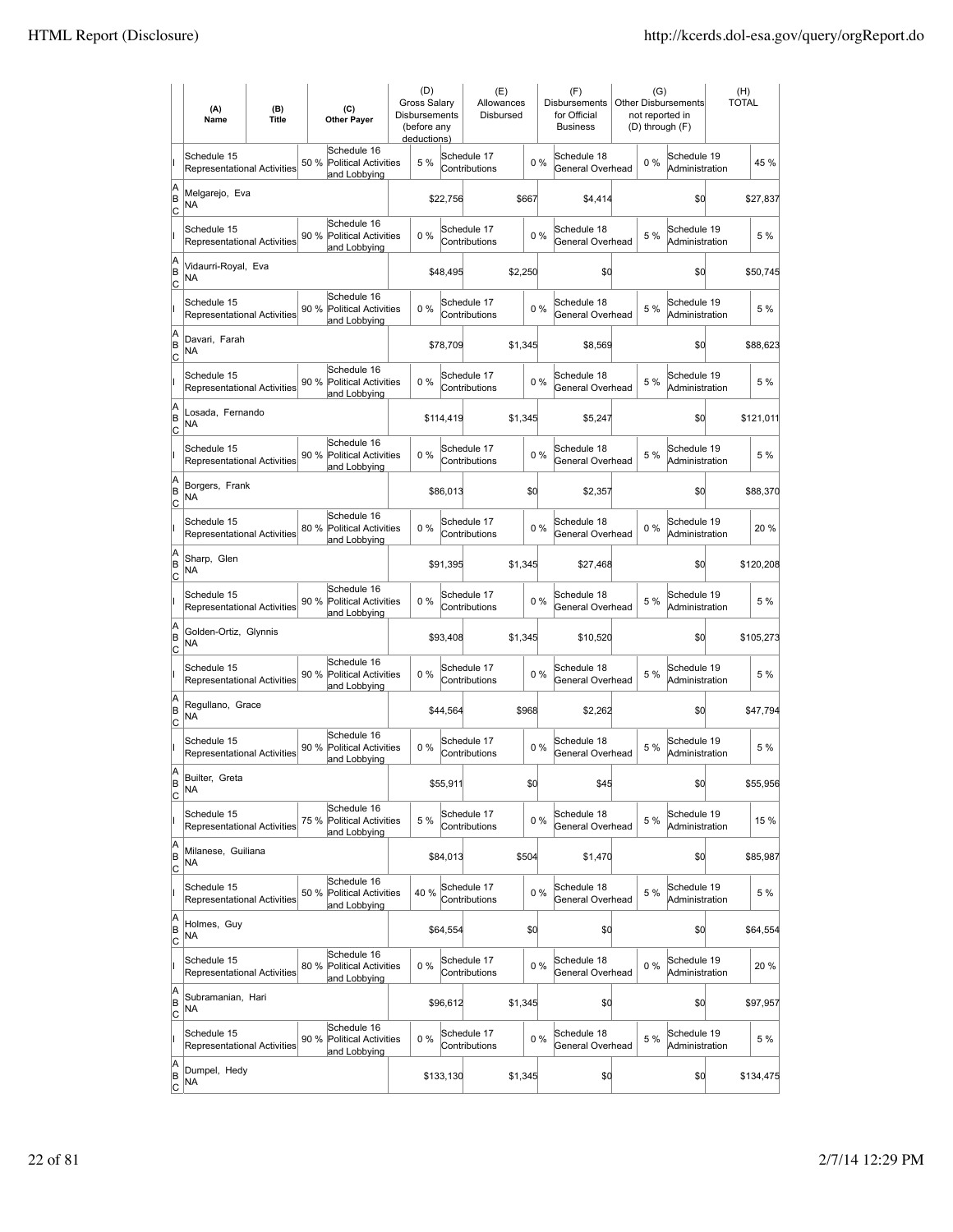|                           | (A)<br>Name                                       | (B)<br><b>Title</b> |      | (C)<br><b>Other Payer</b>                                  | (D)<br><b>Gross Salarv</b><br>Disbursements<br>(before any<br>deductions) |           | (E)<br>Allowances<br>Disbursed |         |       | (F)<br>Disbursements<br>for Official<br><b>Business</b> | (G)   | <b>Other Disbursements</b><br>not reported in<br>(D) through (F) | (H)<br><b>TOTAL</b> |           |
|---------------------------|---------------------------------------------------|---------------------|------|------------------------------------------------------------|---------------------------------------------------------------------------|-----------|--------------------------------|---------|-------|---------------------------------------------------------|-------|------------------------------------------------------------------|---------------------|-----------|
|                           | Schedule 15<br>Representational Activities        |                     | 90 % | Schedule 16<br><b>Political Activities</b><br>and Lobbying | $0\%$                                                                     |           | Schedule 17<br>Contributions   |         | 0%    | Schedule 18<br>General Overhead                         | 5 %   | Schedule 19<br>Administration                                    |                     | 5 %       |
| A<br>B<br>lc              | Rasmussen, Heidi<br>NA                            |                     |      |                                                            |                                                                           | \$18,005  |                                | \$995   |       | \$0                                                     |       | \$d                                                              |                     | \$19,000  |
|                           | Schedule 15<br>Representational Activities        |                     | 0%   | Schedule 16<br><b>Political Activities</b><br>and Lobbying | 0%                                                                        |           | Schedule 17<br>Contributions   |         | 0%    | Schedule 18<br>General Overhead                         | 50 %  | Schedule 19<br>Administration                                    |                     | 50 %      |
| A<br>B<br>C               | Higgs, Jaclyn<br>NA                               |                     |      |                                                            |                                                                           | \$89,973  |                                | \$0     |       | \$864                                                   |       | \$d                                                              |                     | \$90,837  |
|                           | Schedule 15<br>Representational Activities        |                     | 60 % | Schedule 16<br><b>Political Activities</b><br>and Lobbying | 30 %                                                                      |           | Schedule 17<br>Contributions   |         | 0%    | Schedule 18<br>General Overhead                         | $0\%$ | Schedule 19<br>Administration                                    |                     | 10 %      |
| A<br>B<br>C               | Lindsay, Jacob<br>NA                              |                     |      |                                                            |                                                                           | \$59,200  |                                | \$0     |       | \$0                                                     |       | \$0                                                              |                     | \$59,200  |
|                           | Schedule 15<br><b>Representational Activities</b> |                     | 20 % | Schedule 16<br><b>Political Activities</b><br>and Lobbying | 0%                                                                        |           | Schedule 17<br>Contributions   |         | 0%    | Schedule 18<br>General Overhead                         | 80%   | Schedule 19<br>Administration                                    |                     | $0\%$     |
| A<br>B<br> c              | Eggleston, James<br>NA                            |                     |      |                                                            |                                                                           | \$160,590 |                                |         | \$d   | \$0                                                     |       | \$0                                                              |                     | \$160,590 |
|                           | Schedule 15<br><b>Representational Activities</b> |                     |      | Schedule 16<br>80 % Political Activities<br>and Lobbying   | 5 %                                                                       |           | Schedule 17<br>Contributions   |         | 0%    | Schedule 18<br>General Overhead                         | $0\%$ | Schedule 19<br>Administration                                    |                     | 15 %      |
| A<br>B<br>C               | Tobler, James<br><b>NA</b>                        |                     |      |                                                            |                                                                           | \$83,920  |                                | \$1,345 |       | \$19,739                                                |       | \$0                                                              |                     | \$105,004 |
|                           | Schedule 15<br>Representational Activities        |                     |      | Schedule 16<br>90 % Political Activities<br>and Lobbying   | 0%                                                                        |           | Schedule 17<br>Contributions   |         | 0%    | Schedule 18<br>General Overhead                         | 5 %   | Schedule 19<br>Administration                                    |                     | 5 %       |
| A<br>B<br>C               | Ryder, James<br>NA                                |                     |      |                                                            |                                                                           | \$130,107 |                                | \$1,345 |       | \$8,823                                                 |       | \$d                                                              |                     | \$140,275 |
|                           | Schedule 15<br>Representational Activities        |                     | 90 % | Schedule 16<br><b>Political Activities</b><br>and Lobbying | $0\%$                                                                     |           | Schedule 17<br>Contributions   |         | 0%    | Schedule 18<br>General Overhead                         | 5 %   | Schedule 19<br>Administration                                    |                     | 5 %       |
| A<br>B<br> c              | Lawhon, Jane<br><b>NA</b>                         |                     |      |                                                            |                                                                           | \$122,562 |                                |         | \$0   | \$3,904                                                 |       | \$d                                                              |                     | \$126,466 |
|                           | Schedule 15<br>Representational Activities        |                     | 80 % | Schedule 16<br><b>Political Activities</b><br>and Lobbying | 5 %                                                                       |           | Schedule 17<br>Contributions   |         | 0%    | Schedule 18<br>General Overhead                         | $0\%$ | Schedule 19<br>Administration                                    |                     | 15 %      |
| A<br>B<br>C               | Morrison, Jane<br><b>NA</b>                       |                     |      |                                                            |                                                                           | \$51,034  |                                | \$0     |       | \$390                                                   |       | \$0                                                              |                     | \$51,424  |
|                           | Schedule 15<br>Representational Activities        |                     | 80 % | Schedule 16<br><b>Political Activities</b><br>and Lobbying | 0%                                                                        |           | Schedule 17<br>Contributions   |         | 0%    | Schedule 18<br>General Overhead                         | $0\%$ | Schedule 19<br>Administration                                    |                     | 20%       |
| A<br>B<br>$\overline{c}$  | Fleming, Jeffrey<br><b>NA</b>                     |                     |      |                                                            |                                                                           | \$39,177  |                                | \$350   |       | \$97                                                    |       | \$d                                                              |                     | \$39,624  |
|                           | Schedule 15<br>Representational Activities        |                     | 50 % | Schedule 16<br><b>Political Activities</b><br>and Lobbying | 20%                                                                       |           | Schedule 17<br>Contributions   |         | 0%    | Schedule 18<br>General Overhead                         | 5 %   | Schedule 19<br>Administration                                    |                     | 25 %      |
| A<br>B<br><u>lc</u>       | Scafaro, Jeffrey<br>NA                            |                     |      |                                                            |                                                                           | \$46,668  |                                | \$708   |       | \$8,952                                                 |       | \$d                                                              |                     | \$56,328  |
|                           | Schedule 15<br>Representational Activities        |                     | 90 % | Schedule 16<br><b>Political Activities</b><br>and Lobbying | 0%                                                                        |           | Schedule 17<br>Contributions   |         | 0%    | Schedule 18<br>General Overhead                         | 5 %   | Schedule 19<br>Administration                                    |                     | 5 %       |
| A<br>B<br>$\mathsf{C}$    | Chau, Jennifer<br>NA                              |                     |      |                                                            |                                                                           | \$57,254  |                                | \$0     |       | \$0                                                     |       | \$0                                                              |                     | \$57,254  |
|                           | Schedule 15<br>Representational Activities        |                     |      | Schedule 16<br>60 % Political Activities<br>and Lobbying   | 0%                                                                        |           | Schedule 17<br>Contributions   |         | $0\%$ | Schedule 18<br>General Overhead                         | 30 %  | Schedule 19<br>Administration                                    |                     | 10%       |
| A<br>B<br> c              | Furillo, Jill<br>NA                               |                     |      |                                                            |                                                                           | \$131,567 |                                | \$1,345 |       | \$15,201                                                |       | \$d                                                              |                     | \$148,113 |
|                           | Schedule 15<br>Representational Activities        |                     | 50 % | Schedule 16<br><b>Political Activities</b><br>and Lobbying | 30 %                                                                      |           | Schedule 17<br>Contributions   |         | 0%    | Schedule 18<br>General Overhead                         | $0\%$ | Schedule 19<br>Administration                                    |                     | 20%       |
| A<br> B<br>$\overline{c}$ | Jung, Joanne<br>NA                                |                     |      |                                                            |                                                                           | \$90,874  |                                | \$1,345 |       | \$4,292                                                 |       | \$d                                                              |                     | \$96,511  |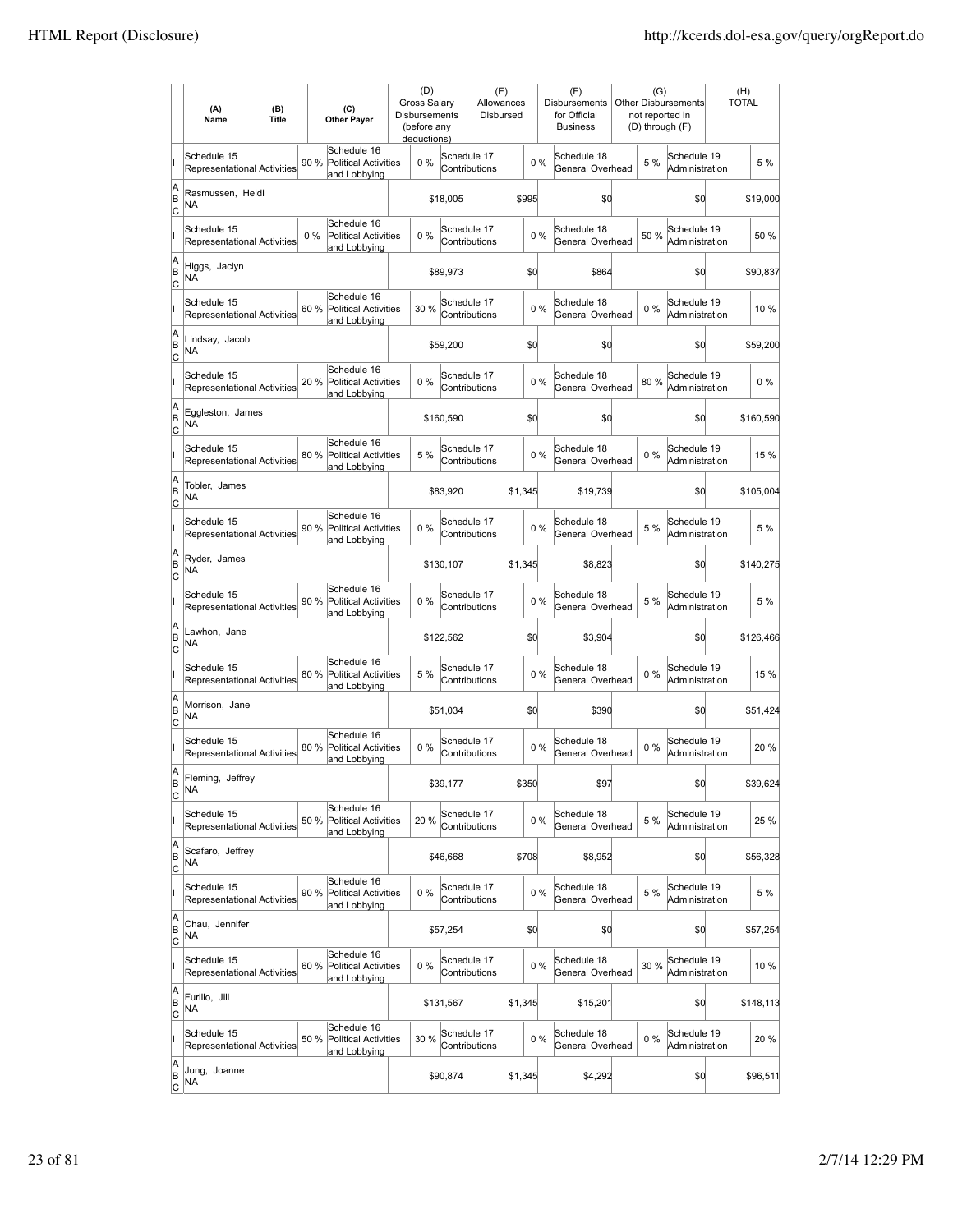|                           | (A)<br>Name                                       | (B)<br><b>Title</b> |                           | (C)<br><b>Other Payer</b>                                  | (D)<br><b>Gross Salarv</b><br>Disbursements<br>(before any<br>deductions) |           | (E)<br>Allowances<br>Disbursed |         |       | (F)<br><b>Disbursements</b><br>for Official<br><b>Business</b> |     | (G)<br><b>Other Disbursements</b><br>not reported in<br>(D) through (F) | (H)<br><b>TOTAL</b> |
|---------------------------|---------------------------------------------------|---------------------|---------------------------|------------------------------------------------------------|---------------------------------------------------------------------------|-----------|--------------------------------|---------|-------|----------------------------------------------------------------|-----|-------------------------------------------------------------------------|---------------------|
|                           | Schedule 15<br><b>Representational Activities</b> |                     | 90 %                      | Schedule 16<br><b>Political Activities</b><br>and Lobbying | $0\%$                                                                     |           | Schedule 17<br>Contributions   |         | $0\%$ | Schedule 18<br>General Overhead                                | 5 % | Schedule 19<br>Administration                                           | 5 %                 |
| A<br>B<br>lc              | Newlin, Joe<br>NA                                 |                     |                           |                                                            |                                                                           | \$92,956  |                                | \$1,345 |       | \$17,038                                                       |     | \$d                                                                     | \$111,339           |
|                           | Schedule 15<br><b>Representational Activities</b> |                     | 90 %                      | Schedule 16<br><b>Political Activities</b><br>and Lobbying | 0%                                                                        |           | Schedule 17<br>Contributions   |         | 0%    | Schedule 18<br>General Overhead                                | 5 % | Schedule 19<br>Administration                                           | 5 %                 |
| A<br>B<br>C               | Pickles, John<br>NA                               |                     |                           |                                                            |                                                                           | \$96,612  |                                | \$1,345 |       | \$10,009                                                       |     | \$d                                                                     | \$107,966           |
|                           | Schedule 15<br>Representational Activities        |                     | 90 %                      | Schedule 16<br><b>Political Activities</b><br>and Lobbying | 0%                                                                        |           | Schedule 17<br>Contributions   |         | 0%    | Schedule 18<br>General Overhead                                | 5 % | Schedule 19<br>Administration                                           | 5 %                 |
| A<br>B<br>C               | Stead-Mendez, John<br>NA                          |                     |                           |                                                            |                                                                           | \$92,609  |                                | \$1,345 |       | \$11,880                                                       |     | \$0                                                                     | \$105,834           |
|                           | Schedule 15<br><b>Representational Activities</b> |                     | 90 %                      | Schedule 16<br><b>Political Activities</b><br>and Lobbying | $0\%$                                                                     |           | Schedule 17<br>Contributions   |         | 0%    | Schedule 18<br>General Overhead                                | 5 % | Schedule 19<br>Administration                                           | 5 %                 |
| A<br>B<br>lc              | Mill, Jonathan<br>ΝA                              |                     |                           |                                                            |                                                                           | \$98,838  |                                | \$1,345 |       | \$5,489                                                        |     | \$0                                                                     | \$105,672           |
|                           | Schedule 15<br>Representational Activities        |                     | 90 % Political Activities | Schedule 16<br>and Lobbying                                | 0%                                                                        |           | Schedule 17<br>Contributions   |         | 0%    | Schedule 18<br>General Overhead                                | 5 % | Schedule 19<br>Administration                                           | 5 %                 |
| A<br>B<br>C               | Sternberg, Jonathan<br>ΝA                         |                     |                           |                                                            |                                                                           | \$12,755  |                                | \$204   |       | \$400                                                          |     | \$0                                                                     | \$13,359            |
|                           | Schedule 15<br>Representational Activities        |                     | 90 % Political Activities | Schedule 16<br>and Lobbying                                | 0%                                                                        |           | Schedule 17<br>Contributions   |         | 0%    | Schedule 18<br>General Overhead                                | 5 % | Schedule 19<br>Administration                                           | 5 %                 |
| A<br>B<br>C               | Barrios, Jose<br>NA                               |                     |                           |                                                            |                                                                           | \$86,693  |                                | \$1,345 |       | \$8,698                                                        |     | \$0                                                                     | \$96,736            |
|                           | Schedule 15<br><b>Representational Activities</b> |                     | 90 %                      | Schedule 16<br><b>Political Activities</b><br>and Lobbying | $0\%$                                                                     |           | Schedule 17<br>Contributions   |         | 0%    | Schedule 18<br>General Overhead                                | 5 % | Schedule 19<br>Administration                                           | 5 %                 |
| A<br>B<br> c              | Lindsay, Joseph<br>NA                             |                     |                           |                                                            |                                                                           | \$124,442 |                                | \$1,345 |       | \$1,740                                                        |     | \$d                                                                     | \$127,527           |
|                           | Schedule 15<br>Representational Activities        |                     | 90 %                      | Schedule 16<br><b>Political Activities</b><br>and Lobbying | 0%                                                                        |           | Schedule 17<br>Contributions   |         | 0%    | Schedule 18<br>General Overhead                                | 5 % | Schedule 19<br>Administration                                           | 5 %                 |
| A<br>B<br> c              | Schuman, Joseph<br>NA                             |                     |                           |                                                            |                                                                           | \$95,870  |                                | \$1,345 |       | \$10,460                                                       |     | \$0                                                                     | \$107,675           |
|                           | Schedule 15<br>Representational Activities        |                     | 90 %                      | Schedule 16<br><b>Political Activities</b><br>and Lobbying | 0%                                                                        |           | Schedule 17<br>Contributions   |         | 0%    | Schedule 18<br>General Overhead                                | 5 % | Schedule 19<br>Administration                                           | 5 %                 |
| A<br> B<br>Iс             | Chan, Karen<br>NA                                 |                     |                           |                                                            |                                                                           | \$86,693  |                                | \$1,345 |       | \$3,403                                                        |     | \$d                                                                     | \$91,441            |
|                           | Schedule 15<br>Representational Activities        |                     | 90 %                      | Schedule 16<br><b>Political Activities</b><br>and Lobbying | 0%                                                                        |           | Schedule 17<br>Contributions   |         | 0%    | Schedule 18<br>General Overhead                                | 5 % | Schedule 19<br>Administration                                           | 5 %                 |
| A<br> B<br>$\overline{c}$ | Elwood, Karen<br>NA                               |                     |                           |                                                            |                                                                           | \$91,568  |                                | \$1,345 |       | \$4,367                                                        |     | \$0                                                                     | \$97,280            |
|                           | Schedule 15<br>Representational Activities        |                     | 90 %                      | Schedule 16<br><b>Political Activities</b><br>and Lobbying | 0%                                                                        |           | Schedule 17<br>Contributions   |         | 0%    | Schedule 18<br>General Overhead                                | 5 % | Schedule 19<br>Administration                                           | 5 %                 |
| A<br> B<br>$\overline{c}$ | Taber, Karen<br>NA                                |                     |                           |                                                            |                                                                           | \$23,025  |                                | \$1,517 |       | \$1,959                                                        |     | \$0                                                                     | \$26,501            |
|                           | Schedule 15<br>Representational Activities        |                     | 90 % Political Activities | Schedule 16<br>and Lobbying                                | $0\%$                                                                     |           | Schedule 17<br>Contributions   |         | $0\%$ | Schedule 18<br>General Overhead                                | 5 % | Schedule 19<br>Administration                                           | 5 %                 |
| A<br>B<br> c              | Jung, Karleen<br>NA                               |                     |                           |                                                            |                                                                           | \$34,137  |                                | \$550   |       | \$3,027                                                        |     | \$d                                                                     | \$37,714            |
|                           | Schedule 15<br>Representational Activities        |                     | 90 %                      | Schedule 16<br><b>Political Activities</b><br>and Lobbying | 0%                                                                        |           | Schedule 17<br>Contributions   |         | 0%    | Schedule 18<br>General Overhead                                | 5 % | Schedule 19<br>Administration                                           | 5 %                 |
| A<br> B<br>$\overline{c}$ | Shaw, Katherine<br>NA                             |                     |                           |                                                            |                                                                           | \$11,014  |                                | \$740   |       | \$0                                                            |     | \$d                                                                     | \$11,754            |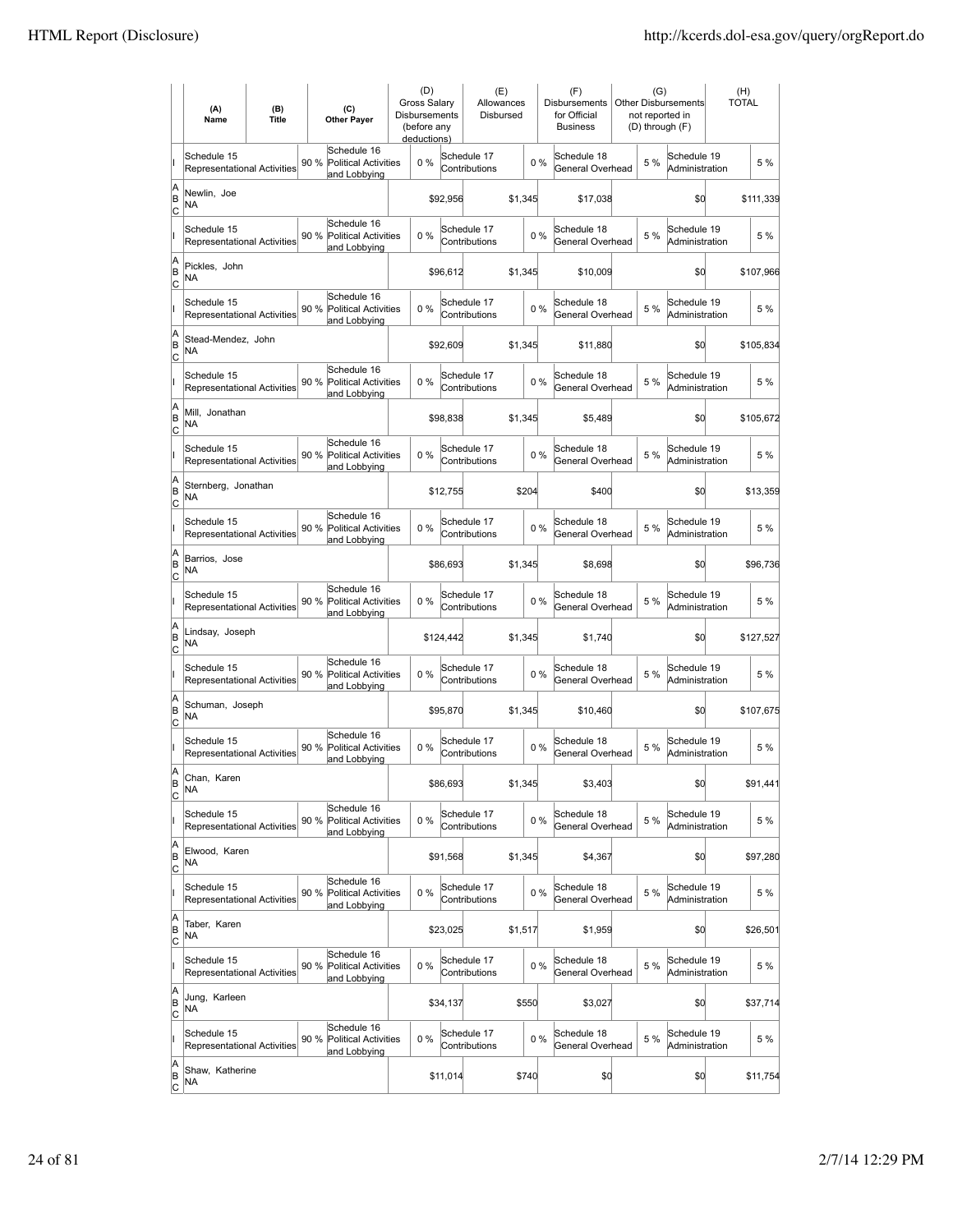|                          | (A)<br>Name                                       | (B)<br><b>Title</b> |       | (C)<br><b>Other Paver</b>                                  | (D)<br><b>Gross Salarv</b><br>Disbursements<br>(before any<br>deductions) |           | (E)<br>Allowances<br>Disbursed |         |       | (F)<br>Disbursements<br>for Official<br><b>Business</b> | (G)<br><b>Other Disbursements</b><br>not reported in<br>(D) through (F) |                               | (H)<br><b>TOTAL</b> |           |
|--------------------------|---------------------------------------------------|---------------------|-------|------------------------------------------------------------|---------------------------------------------------------------------------|-----------|--------------------------------|---------|-------|---------------------------------------------------------|-------------------------------------------------------------------------|-------------------------------|---------------------|-----------|
|                          | Schedule 15<br><b>Representational Activities</b> |                     |       | Schedule 16<br>100 % Political Activities<br>and Lobbying  | $0\%$                                                                     |           | Schedule 17<br>Contributions   |         | $0\%$ | Schedule 18<br>General Overhead                         | 0%                                                                      | Schedule 19<br>Administration |                     | $0\%$     |
| A<br>B<br>lc             | Carder, Kathy<br>NA                               |                     |       |                                                            |                                                                           | \$98,838  |                                | \$1,345 |       | \$1,118                                                 |                                                                         | \$d                           |                     | \$101,301 |
|                          | Schedule 15<br>Representational Activities        |                     | 90 %  | Schedule 16<br><b>Political Activities</b><br>and Lobbying | 0%                                                                        |           | Schedule 17<br>Contributions   |         | 0%    | Schedule 18<br>General Overhead                         | 5 %                                                                     | Schedule 19<br>Administration |                     | 5 %       |
| A<br>B<br>C              | Lee. Katrice<br>NA                                |                     |       |                                                            |                                                                           | \$20,185  |                                | \$520   |       | \$0                                                     |                                                                         | \$d                           |                     | \$20,705  |
|                          | Schedule 15<br>Representational Activities        |                     | 90 %  | Schedule 16<br><b>Political Activities</b><br>and Lobbying | 0%                                                                        |           | Schedule 17<br>Contributions   |         | 0%    | Schedule 18<br>General Overhead                         | 5 %                                                                     | Schedule 19<br>Administration |                     | 5 %       |
| A<br>B<br> c             | McVay {Casual}, Kay<br>NA                         |                     |       |                                                            |                                                                           | \$68,830  |                                | \$0     |       | \$3,707                                                 |                                                                         | \$0                           |                     | \$72,537  |
|                          | Schedule 15<br><b>Representational Activities</b> |                     | 50 %  | Schedule 16<br><b>Political Activities</b><br>and Lobbying | 50 %                                                                      |           | Schedule 17<br>Contributions   |         | 0%    | Schedule 18<br>General Overhead                         | 0%                                                                      | Schedule 19<br>Administration |                     | $0\%$     |
| A<br>B<br>lc             | Mak, Keng-Choy<br>NA                              |                     |       |                                                            |                                                                           | \$96,983  |                                | \$1.345 |       | \$8,227                                                 |                                                                         | \$0                           |                     | \$106,555 |
|                          | Schedule 15<br>Representational Activities        |                     | 90 %  | Schedule 16<br><b>Political Activities</b><br>and Lobbying | 0%                                                                        |           | Schedule 17<br>Contributions   |         | 0%    | Schedule 18<br>General Overhead                         | 5 %                                                                     | Schedule 19<br>Administration |                     | 5 %       |
| A<br>B<br>C              | Mazur, Kenneth<br>ΝA                              |                     |       |                                                            |                                                                           | \$65,769  |                                | \$547   |       | \$1,981                                                 |                                                                         | \$0                           |                     | \$68,297  |
|                          | Schedule 15<br>Representational Activities        |                     | 5 %   | Schedule 16<br>Political Activities<br>and Lobbying        | 5 %                                                                       |           | Schedule 17<br>Contributions   |         | 0%    | Schedule 18<br>General Overhead                         | 90%                                                                     | Schedule 19<br>Administration |                     | $0\%$     |
| A<br>B<br>C              | Sivongxay-Phacha, Keo<br>NA                       |                     |       |                                                            |                                                                           | \$54,385  |                                | \$0     |       | \$88                                                    |                                                                         | \$d                           |                     | \$54,473  |
|                          | Schedule 15<br>Representational Activities        |                     | 20 %  | Schedule 16<br><b>Political Activities</b><br>and Lobbying | $0\%$                                                                     |           | Schedule 17<br>Contributions   |         | 0%    | Schedule 18<br>General Overhead                         | 80%                                                                     | Schedule 19<br>Administration |                     | $0\%$     |
| A<br>B<br> c             | Baker, Kevin<br><b>NA</b>                         |                     |       |                                                            |                                                                           | \$116,187 |                                | \$1,345 |       | \$20,259                                                |                                                                         | \$d                           |                     | \$137,791 |
|                          | Schedule 15<br>Representational Activities        |                     | 90 %  | Schedule 16<br><b>Political Activities</b><br>and Lobbying | 0%                                                                        |           | Schedule 17<br>Contributions   |         | 0%    | Schedule 18<br>General Overhead                         | 5 %                                                                     | Schedule 19<br>Administration |                     | 5 %       |
| A<br>B<br>C              | Williams, Kevin<br><b>NA</b>                      |                     |       |                                                            |                                                                           | \$57,128  |                                | \$0     |       | \$723                                                   |                                                                         | \$0                           |                     | \$57,851  |
|                          | Schedule 15<br><b>Representational Activities</b> |                     | 90 %  | Schedule 16<br>Political Activities<br>and Lobbying        | 0%                                                                        |           | Schedule 17<br>Contributions   |         | 0%    | Schedule 18<br>General Overhead                         | 5 %                                                                     | Schedule 19<br>Administration |                     | 5 %       |
| A<br> B<br> c            | Lynch, Kristin<br><b>NA</b>                       |                     |       |                                                            |                                                                           | \$99,884  |                                | \$1,345 |       | \$8,482                                                 |                                                                         | \$d                           |                     | \$109,711 |
|                          | Schedule 15<br>Representational Activities        |                     | 90 %  | Schedule 16<br><b>Political Activities</b><br>and Lobbying | 0%                                                                        |           | Schedule 17<br>Contributions   |         | 0%    | Schedule 18<br>General Overhead                         | 5 %                                                                     | Schedule 19<br>Administration |                     | 5 %       |
| A<br>B<br><u>lc</u>      | Flynn, Lara<br>NA                                 |                     |       |                                                            |                                                                           | \$52,100  |                                | \$652   |       | \$171                                                   |                                                                         | \$0                           |                     | \$52,923  |
|                          | Schedule 15<br>Representational Activities        |                     | $0\%$ | Schedule 16<br><b>Political Activities</b><br>and Lobbying | 95 %                                                                      |           | Schedule 17<br>Contributions   |         | 0%    | Schedule 18<br>General Overhead                         | $0\%$                                                                   | Schedule 19<br>Administration |                     | 5 %       |
| A<br>B<br>$\mathsf{C}$   | Zamora, Laura<br>NA                               |                     |       |                                                            |                                                                           | \$100,501 |                                | \$0     |       | \$838                                                   |                                                                         | \$0                           |                     | \$101,339 |
|                          | Schedule 15<br>Representational Activities        |                     | $0\%$ | Schedule 16<br>Political Activities<br>and Lobbying        | 0%                                                                        |           | Schedule 17<br>Contributions   |         | $0\%$ | Schedule 18<br>General Overhead                         | 80%                                                                     | Schedule 19<br>Administration |                     | 20 %      |
| A<br>B<br> c             | Doran, Lenore<br>NA                               |                     |       |                                                            |                                                                           | \$67,451  |                                | \$0     |       | \$0                                                     |                                                                         | \$d                           |                     | \$67,451  |
|                          | Schedule 15<br>Representational Activities        |                     | $0\%$ | Schedule 16<br>Political Activities<br>and Lobbying        | 0%                                                                        |           | Schedule 17<br>Contributions   |         | 5 %   | Schedule 18<br>General Overhead                         | 75 %                                                                    | Schedule 19<br>Administration |                     | 20 %      |
| A<br>B<br>$\overline{c}$ | Rodriguez, Leticia<br>NA                          |                     |       |                                                            |                                                                           | \$71,022  |                                | \$0     |       | \$8,151                                                 |                                                                         | \$d                           |                     | \$79,173  |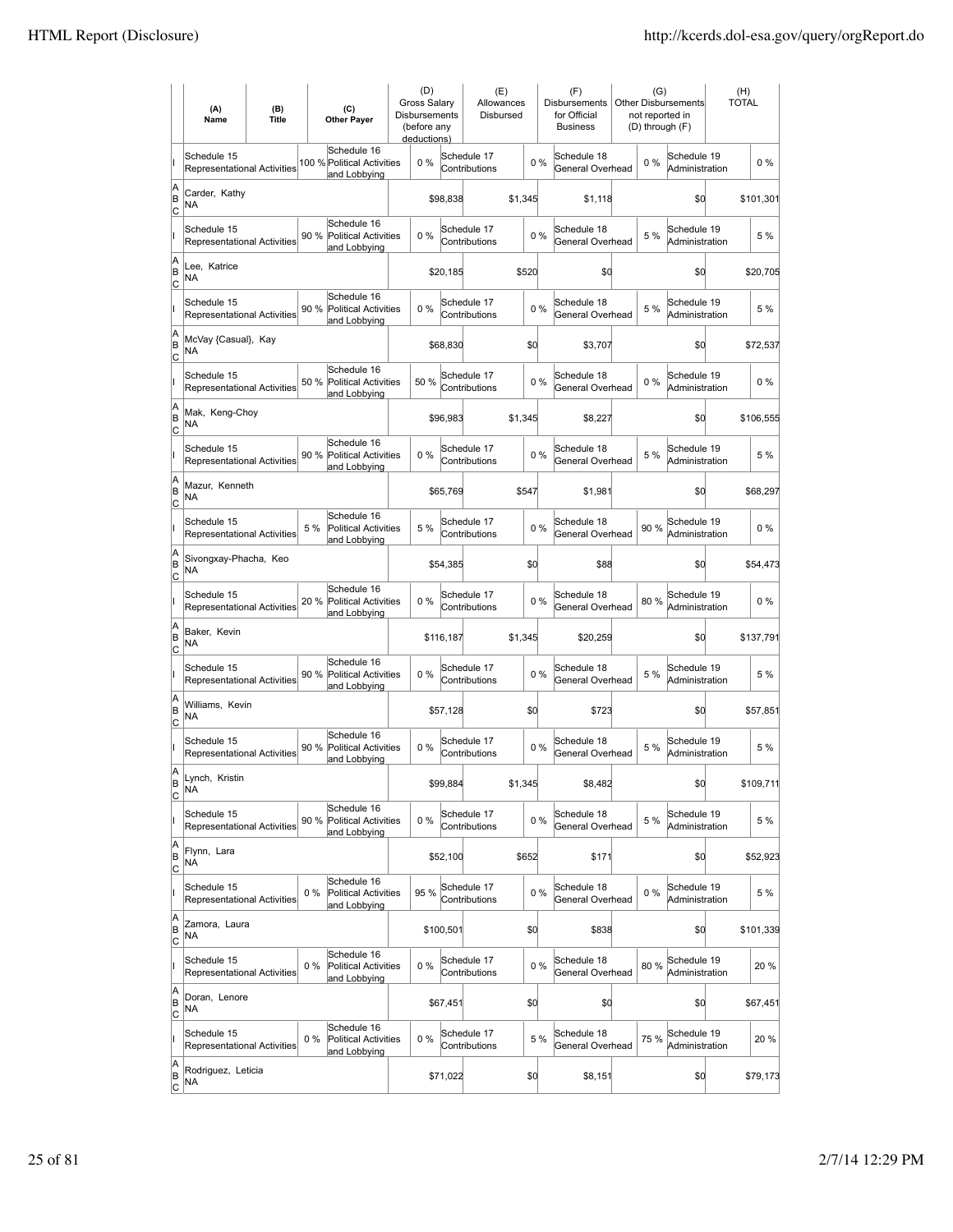|                                   | (A)<br>Name                                       | (B)<br><b>Title</b> | (C)<br><b>Other Payer</b>                                          | (D)<br>Gross Salary<br><b>Disbursements</b><br>(before any<br>deductions) |           | (E)<br>Allowances<br>Disbursed |         |       | (F)<br><b>Disbursements</b><br>for Official<br><b>Business</b> |       | (G)<br><b>Other Disbursements</b><br>not reported in<br>(D) through (F) | (H)<br><b>TOTAL</b> |           |
|-----------------------------------|---------------------------------------------------|---------------------|--------------------------------------------------------------------|---------------------------------------------------------------------------|-----------|--------------------------------|---------|-------|----------------------------------------------------------------|-------|-------------------------------------------------------------------------|---------------------|-----------|
|                                   | Schedule 15<br>Representational Activities        |                     | Schedule 16<br>90%<br><b>Political Activities</b><br>and Lobbying  | 0%                                                                        |           | Schedule 17<br>Contributions   |         | 0%    | Schedule 18<br>General Overhead                                | 5 %   | Schedule 19<br>Administration                                           |                     | 5 %       |
| A<br>B<br>C                       | Churma-Sumner, Linda<br>NA                        |                     |                                                                    |                                                                           | \$39,278  |                                | \$667   |       | \$3,937                                                        |       | \$0                                                                     |                     | \$43,882  |
|                                   | Schedule 15<br>Representational Activities        |                     | Schedule 16<br>90 %<br>Political Activities<br>and Lobbying        | 0%                                                                        |           | Schedule 17<br>Contributions   |         | 0%    | Schedule 18<br>General Overhead                                | 5 %   | Schedule 19<br>Administration                                           |                     | 5 %       |
| A<br>B<br>Iс                      | Waggerman, Lindsay<br>NA                          |                     |                                                                    |                                                                           | \$41,418  |                                | \$1,177 |       | \$7,288                                                        |       | \$0                                                                     |                     | \$49,883  |
|                                   | Schedule 15<br><b>Representational Activities</b> |                     | Schedule 16<br>90 %<br><b>Political Activities</b><br>and Lobbying | 0%                                                                        |           | Schedule 17<br>Contributions   |         | 0%    | Schedule 18<br>General Overhead                                | 5 %   | Schedule 19<br>Administration                                           |                     | 5 %       |
| A<br>B<br> c                      | Morowitz, Lisa<br>ΝA                              |                     |                                                                    |                                                                           | \$58,512  |                                | \$953   |       | \$686                                                          |       | \$0                                                                     |                     | \$60,151  |
|                                   | Schedule 15<br><b>Representational Activities</b> |                     | Schedule 16<br>80%<br>Political Activities<br>and Lobbying         | 0%                                                                        |           | Schedule 17<br>Contributions   |         | 5 %   | Schedule 18<br>General Overhead                                | 10%   | Schedule 19<br>Administration                                           |                     | 5 %       |
| A<br>B<br> c                      | Jacobs. Lisabeth<br>NA                            |                     |                                                                    |                                                                           | \$114,092 |                                | \$1,345 |       | \$1,960                                                        |       | \$0                                                                     |                     | \$117,397 |
|                                   | Schedule 15<br>Representational Activities        |                     | Schedule 16<br>60%<br><b>Political Activities</b><br>and Lobbying  | 30 %                                                                      |           | Schedule 17<br>Contributions   |         | 0%    | Schedule 18<br>General Overhead                                | $0\%$ | Schedule 19<br>Administration                                           |                     | 10 %      |
| A<br>B<br>C                       | Hwang, Lucia<br>ΝA                                |                     |                                                                    |                                                                           | \$86,693  |                                | \$0     |       | \$489                                                          |       | \$0                                                                     |                     | \$87,182  |
|                                   | Schedule 15<br><b>Representational Activities</b> |                     | Schedule 16<br>50 % Political Activities<br>and Lobbying           | 20 %                                                                      |           | Schedule 17<br>Contributions   |         | 0%    | Schedule 18<br>General Overhead                                | 20 %  | Schedule 19<br>Administration                                           |                     | 10 %      |
| A<br>B<br>C                       | Santos, Lydia<br>ΝA                               |                     |                                                                    |                                                                           | \$65,958  |                                | \$0     |       | \$0                                                            |       | \$0                                                                     |                     | \$65,958  |
|                                   | Schedule 15<br>Representational Activities        |                     | Schedule 16<br>20 %<br><b>Political Activities</b><br>and Lobbying | 0%                                                                        |           | Schedule 17<br>Contributions   |         | 0%    | Schedule 18<br>General Overhead                                | 80%   | Schedule 19<br>Administration                                           |                     | $0\%$     |
| A<br>B<br>lc                      | Marks, Margaret<br>NA                             |                     |                                                                    |                                                                           | \$61,714  |                                | \$0     |       | \$26                                                           |       | \$0                                                                     |                     | \$61,740  |
|                                   | Schedule 15<br><b>Representational Activities</b> |                     | Schedule 16<br><b>Political Activities</b><br>90 %<br>and Lobbying | 0%                                                                        |           | Schedule 17<br>Contributions   |         | 0%    | Schedule 18<br>General Overhead                                | 5 %   | Schedule 19<br>Administration                                           |                     | 5 %       |
| A<br>B<br>Iс                      | Bowen, Martha<br>NA                               |                     |                                                                    |                                                                           | \$10,140  |                                | \$0     |       | \$127                                                          |       | \$0                                                                     |                     | \$10,267  |
|                                   | Schedule 15<br><b>Representational Activities</b> |                     | Schedule 16<br>50 %<br><b>Political Activities</b><br>and Lobbying | 5 %                                                                       |           | Schedule 17<br>Contributions   |         | 0%    | Schedule 18<br>General Overhead                                | 0%    | Schedule 19<br>Administration                                           |                     | 45 %      |
| ΙA<br>B<br>$\overline{c}$         | Leuthner, Mary Ann<br>ΝA                          |                     |                                                                    |                                                                           | \$40,548  |                                | \$1,045 |       | \$3,427                                                        |       | \$0                                                                     |                     | \$45,020  |
|                                   | Schedule 15<br>Representational Activities        |                     | Schedule 16<br>90%<br>Political Activities<br>and Lobbying         | 0%                                                                        |           | Schedule 17<br>Contributions   |         | 0%    | Schedule 18<br>General Overhead                                | 5 %   | Schedule 19<br>Administration                                           |                     | 5 %       |
| A<br>B<br> c                      | Henke, Maryanne<br>NA                             |                     |                                                                    |                                                                           | \$58,009  |                                | \$1,345 |       | \$6,197                                                        |       | \$0                                                                     |                     | \$65,551  |
|                                   | Schedule 15<br>Representational Activities        |                     | Schedule 16<br><b>Political Activities</b><br>90 %<br>and Lobbying | 0%                                                                        |           | Schedule 17<br>Contributions   |         | $0\%$ | Schedule 18<br>General Overhead                                | 5 %   | Schedule 19<br>Administration                                           |                     | 5 %       |
| A<br>B<br><u>lc</u>               | Carbuccia, Maximo<br>NA                           |                     |                                                                    |                                                                           | \$85,208  |                                | \$1,345 |       | \$7,317                                                        |       | \$0                                                                     |                     | \$93,870  |
|                                   | Schedule 15<br>Representational Activities        |                     | Schedule 16<br>90 % Political Activities<br>and Lobbying           | $0\%$                                                                     |           | Schedule 17<br>Contributions   |         | $0\%$ | Schedule 18<br>General Overhead                                | 5 %   | Schedule 19<br>Administration                                           |                     | 5 %       |
| A<br>B<br>$\overline{c}$          | Harlan, Melissa<br>NA                             |                     |                                                                    |                                                                           | \$63,495  |                                | \$876   |       | \$0                                                            |       | \$0                                                                     |                     | \$64,371  |
|                                   | Schedule 15<br>Representational Activities        |                     | Schedule 16<br>90 %<br>Political Activities<br>and Lobbying        | 0%                                                                        |           | Schedule 17<br>Contributions   |         | 0%    | Schedule 18<br>General Overhead                                | 5 %   | Schedule 19<br>Administration                                           |                     | 5 %       |
| A<br>B<br>$\overline{\mathsf{c}}$ | Montenegro(Rinal, Melissa<br>NA                   |                     |                                                                    |                                                                           | \$58,292  |                                | \$0     |       | \$390                                                          |       | \$0                                                                     |                     | \$58,682  |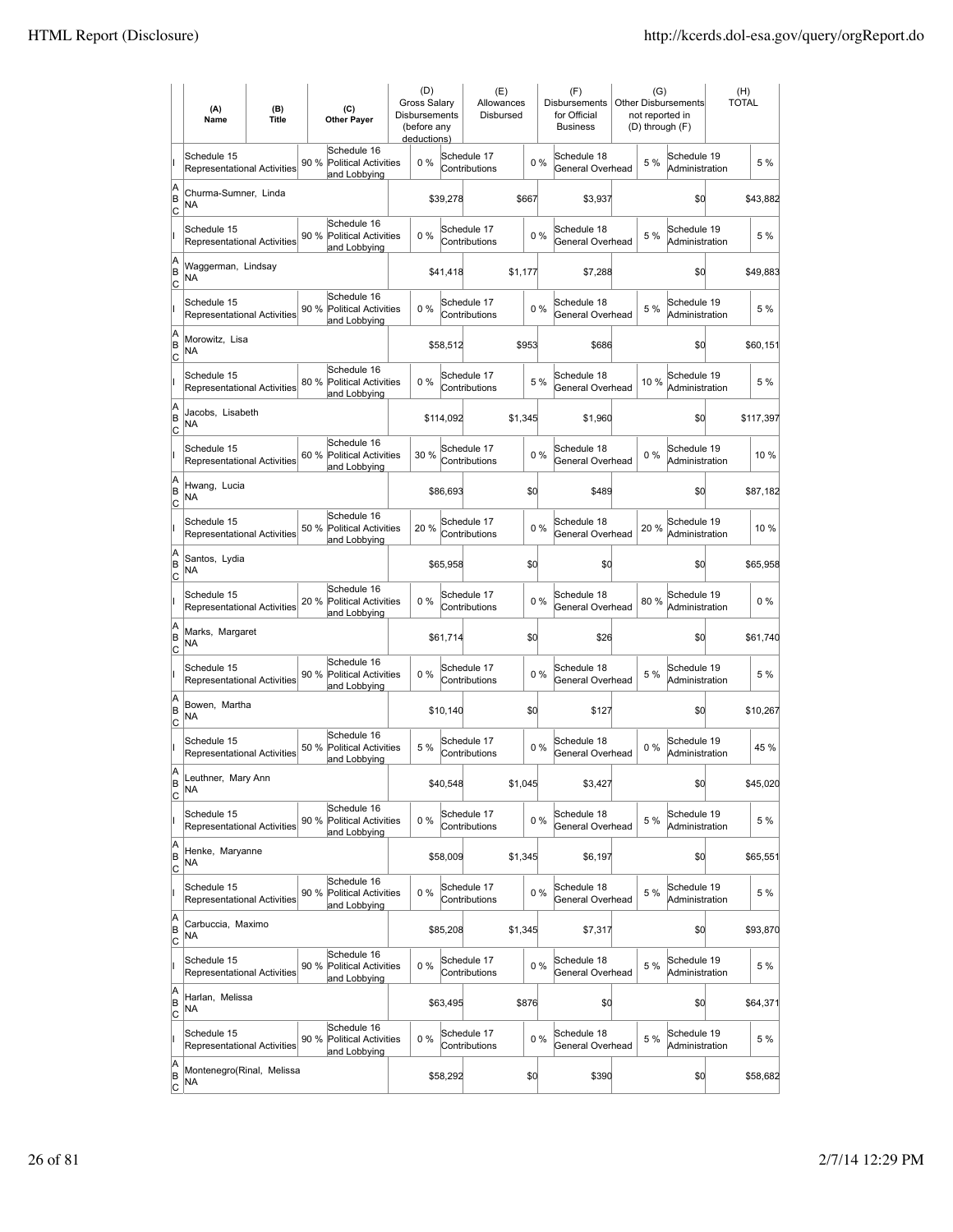|                          | (A)<br>Name                                       | (B)<br><b>Title</b> |       | (C)<br><b>Other Payer</b>                                  | (D)<br><b>Gross Salarv</b><br>Disbursements<br>(before any<br>deductions) |           | (E)<br>Allowances<br>Disbursed |         |       | (F)<br><b>Disbursements</b><br>for Official<br><b>Business</b> | (G)<br>not reported in<br>(D) through (F) | Other Disbursements           | (H)<br><b>TOTAL</b> |
|--------------------------|---------------------------------------------------|---------------------|-------|------------------------------------------------------------|---------------------------------------------------------------------------|-----------|--------------------------------|---------|-------|----------------------------------------------------------------|-------------------------------------------|-------------------------------|---------------------|
|                          | Schedule 15<br><b>Representational Activities</b> |                     | 90%   | Schedule 16<br><b>Political Activities</b><br>and Lobbying | 0%                                                                        |           | Schedule 17<br>Contributions   |         | 0%    | Schedule 18<br>General Overhead                                | 5 %                                       | Schedule 19<br>Administration | 5 %                 |
| A<br>B<br>lc             | Gerometta, Michael<br>NA                          |                     |       |                                                            |                                                                           | \$52,586  |                                |         | \$d   | \$136                                                          |                                           | \$0                           | \$52,722            |
|                          | Schedule 15<br><b>Representational Activities</b> |                     | $0\%$ | Schedule 16<br><b>Political Activities</b><br>and Lobbying | 0%                                                                        |           | Schedule 17<br>Contributions   |         | 5 %   | Schedule 18<br>General Overhead                                | 75%                                       | Schedule 19<br>Administration | 20%                 |
| A<br>B<br>C              | Brannan, Michael<br>NA                            |                     |       |                                                            |                                                                           | \$89,628  |                                | \$1,345 |       | \$3,376                                                        |                                           | \$0                           | \$94,349            |
|                          | Schedule 15<br>Representational Activities        |                     | 90 %  | Schedule 16<br><b>Political Activities</b><br>and Lobbying | 0%                                                                        |           | Schedule 17<br>Contributions   |         | 0%    | Schedule 18<br>General Overhead                                | 5 %                                       | Schedule 19<br>Administration | 5 %                 |
| A<br>B<br> c             | Griffing, Michael<br>NA                           |                     |       |                                                            |                                                                           | \$132,609 |                                | \$1,345 |       | \$3,020                                                        |                                           | \$0                           | \$136,974           |
|                          | Schedule 15<br><b>Representational Activities</b> |                     | 90 %  | Schedule 16<br><b>Political Activities</b><br>and Lobbying | $0\%$                                                                     |           | Schedule 17<br>Contributions   |         | 0%    | Schedule 18<br>General Overhead                                | 5 %                                       | Schedule 19<br>Administration | 5 %                 |
| A<br>B<br>lc             | Lighty, Michael<br>NA                             |                     |       |                                                            |                                                                           | \$133,130 |                                | \$1,345 |       | \$6,688                                                        |                                           | \$0                           | \$141,163           |
|                          | Schedule 15<br>Representational Activities        |                     | 5 %   | Schedule 16<br><b>Political Activities</b><br>and Lobbying | 40%                                                                       |           | Schedule 17<br>Contributions   |         | 5 %   | Schedule 18<br>General Overhead                                | $0\%$                                     | Schedule 19<br>Administration | 50 %                |
| A<br>B<br>C              | Preston, Michael<br>NA                            |                     |       |                                                            |                                                                           | \$84,564  |                                |         | \$d   | \$1,470                                                        |                                           | \$0                           | \$86,034            |
|                          | Schedule 15<br>Representational Activities        |                     | 50 %  | Schedule 16<br><b>Political Activities</b><br>and Lobbying | 40 %                                                                      |           | Schedule 17<br>Contributions   |         | 0%    | Schedule 18<br>General Overhead                                | $0\%$                                     | Schedule 19<br>Administration | 10%                 |
| A<br>B<br>C              | Billingsley, Michelle<br>NA                       |                     |       |                                                            |                                                                           | \$32,953  |                                |         | \$d   | \$0                                                            |                                           | \$0                           | \$32,953            |
|                          | Schedule 15<br>Representational Activities        |                     | 90 %  | Schedule 16<br><b>Political Activities</b><br>and Lobbying | $0\%$                                                                     |           | Schedule 17<br>Contributions   |         | 0%    | Schedule 18<br>General Overhead                                | 5 %                                       | Schedule 19<br>Administration | 5 %                 |
| A<br>B<br> c             | Grisat, Michelle<br><b>NA</b>                     |                     |       |                                                            |                                                                           | \$43,393  |                                |         | \$d   | \$0                                                            |                                           | \$0                           | \$43,393            |
|                          | Schedule 15<br>Representational Activities        |                     | 80 %  | Schedule 16<br><b>Political Activities</b><br>and Lobbying | 0%                                                                        |           | Schedule 17<br>Contributions   |         | 0%    | Schedule 18<br>General Overhead                                | 0%                                        | Schedule 19<br>Administration | 20%                 |
| A<br>B<br>C              | Pelletier, Michelle<br>NA                         |                     |       |                                                            |                                                                           | \$29,576  |                                |         | \$0   | \$359                                                          |                                           | \$0                           | \$29,935            |
|                          | Schedule 15<br>Representational Activities        |                     | 30 %  | Schedule 16<br><b>Political Activities</b><br>and Lobbying | 0%                                                                        |           | Schedule 17<br>Contributions   |         | 0%    | Schedule 18<br>General Overhead                                | 70%                                       | Schedule 19<br>Administration | $0\%$               |
| A<br>B<br>C              | Reyna, Michelle<br>ΝA                             |                     |       |                                                            |                                                                           | \$98,838  |                                | \$1,345 |       | \$12,839                                                       |                                           | \$0                           | \$113,022           |
|                          | Schedule 15<br>Representational Activities        |                     | 90 %  | Schedule 16<br>Political Activities<br>and Lobbying        | $0\%$                                                                     |           | Schedule 17<br>Contributions   |         | 0%    | Schedule 18<br>General Overhead                                | 5 %                                       | Schedule 19<br>Administration | 5 %                 |
| A<br>B<br><u>lc</u>      | Newman, Morton<br>NA                              |                     |       |                                                            |                                                                           | \$26,883  |                                |         | \$d   | \$0                                                            |                                           | \$0                           | \$26,883            |
|                          | Schedule 15<br>Representational Activities        |                     | 90%   | Schedule 16<br><b>Political Activities</b><br>and Lobbying | $0\%$                                                                     |           | Schedule 17<br>Contributions   |         | 0%    | Schedule 18<br>General Overhead                                | 5 %                                       | Schedule 19<br>Administration | 5 %                 |
| A<br>B<br>$\mathsf{C}$   | George, Nakia<br>NA                               |                     |       |                                                            |                                                                           | \$66,510  |                                |         | \$0   | \$210                                                          |                                           | \$0                           | \$66,720            |
|                          | Schedule 15<br>Representational Activities        |                     | 20%   | Schedule 16<br><b>Political Activities</b><br>and Lobbying | $0\%$                                                                     |           | Schedule 17<br>Contributions   |         | $0\%$ | Schedule 18<br>General Overhead                                | 80%                                       | Schedule 19<br>Administration | $0\%$               |
| A<br>B<br> c             | Bratchett, Nancy<br>NA                            |                     |       |                                                            |                                                                           | \$99,299  |                                |         | \$d   | \$194                                                          |                                           | \$0                           | \$99,493            |
|                          | Schedule 15<br>Representational Activities        |                     | 20 %  | Schedule 16<br>Political Activities<br>and Lobbying        | $0\%$                                                                     |           | Schedule 17<br>Contributions   |         | 0%    | Schedule 18<br>General Overhead                                | 80%                                       | Schedule 19<br>Administration | $0\%$               |
| A<br>B<br>$\overline{c}$ | Khouri, Natasha<br>NA                             |                     |       |                                                            |                                                                           | \$43,725  |                                | \$1,034 |       | \$7,699                                                        |                                           | \$0                           | \$52,458            |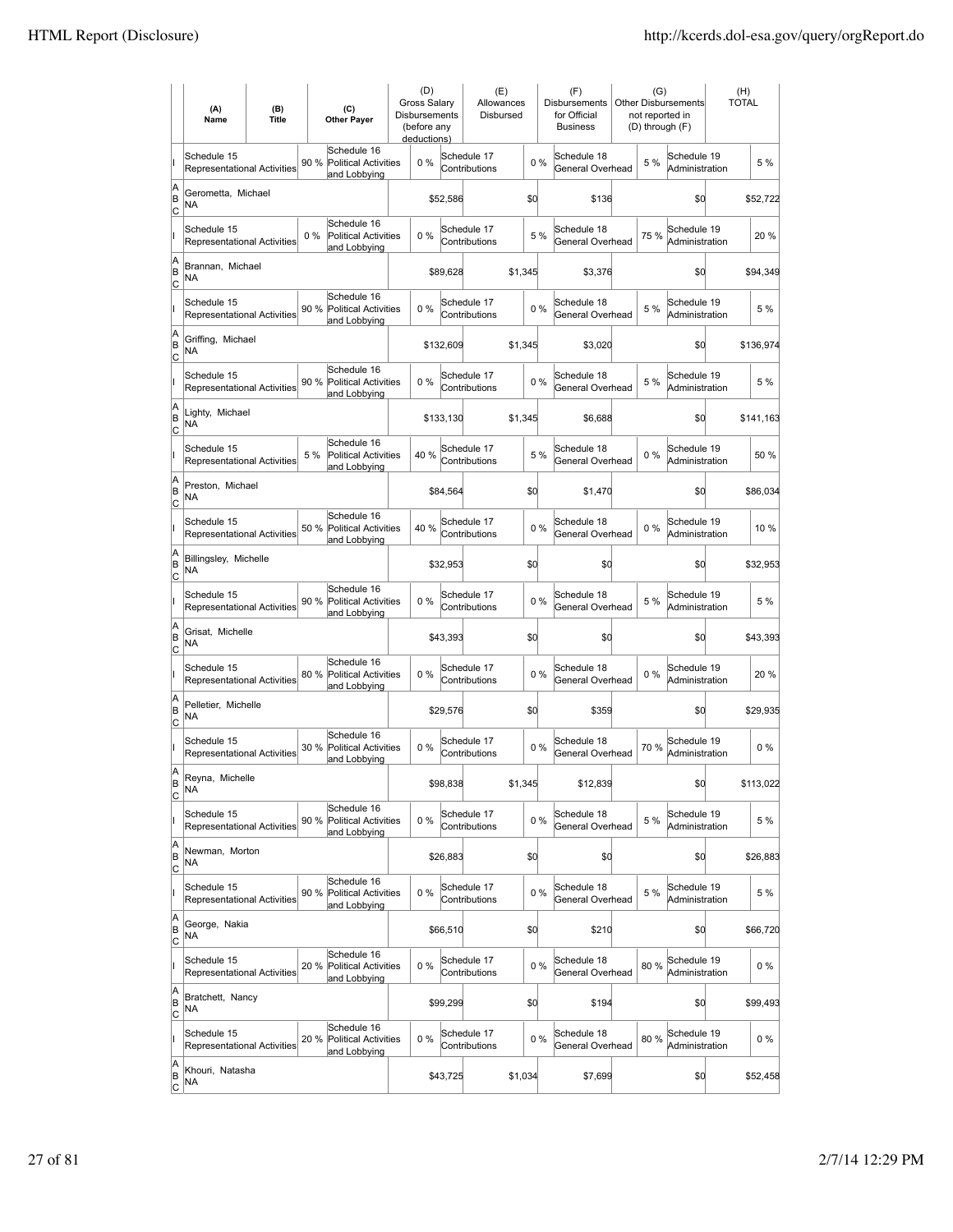|                           | (A)<br>Name                                       | (B)<br><b>Title</b> |      | (C)<br><b>Other Payer</b>                                  | (D)<br><b>Gross Salarv</b><br>Disbursements<br>(before any<br>deductions) |           | (E)<br>Allowances<br>Disbursed |         |     | (F)<br>Disbursements<br>for Official<br><b>Business</b> |       | (G)<br><b>Other Disbursements</b><br>not reported in<br>(D) through (F) | (H)<br><b>TOTAL</b> |
|---------------------------|---------------------------------------------------|---------------------|------|------------------------------------------------------------|---------------------------------------------------------------------------|-----------|--------------------------------|---------|-----|---------------------------------------------------------|-------|-------------------------------------------------------------------------|---------------------|
|                           | Schedule 15<br>Representational Activities        |                     | 90 % | Schedule 16<br><b>Political Activities</b><br>and Lobbying | $0\%$                                                                     |           | Schedule 17<br>Contributions   |         | 0%  | Schedule 18<br>General Overhead                         | 5 %   | Schedule 19<br>Administration                                           | 5 %                 |
| A<br>B<br> c              | Green, Nato<br>ΝA                                 |                     |      |                                                            |                                                                           | \$76,961  |                                | \$1,345 |     | \$991                                                   |       | \$0                                                                     | \$79,297            |
|                           | Schedule 15<br><b>Representational Activities</b> |                     | 90 % | Schedule 16<br><b>Political Activities</b><br>and Lobbying | 0%                                                                        |           | Schedule 17<br>Contributions   |         | 0%  | Schedule 18<br>General Overhead                         | 5 %   | Schedule 19<br>Administration                                           | 5 %                 |
| A<br>B<br>C               | Villatoro, Nestor<br>NA                           |                     |      |                                                            |                                                                           | \$98,838  |                                | \$1,345 |     | \$13,775                                                |       | \$d                                                                     | \$113,958           |
|                           | Schedule 15<br>Representational Activities        |                     | 90 % | Schedule 16<br><b>Political Activities</b><br>and Lobbying | 0%                                                                        |           | Schedule 17<br>Contributions   |         | 0%  | Schedule 18<br>General Overhead                         | 5 %   | Schedule 19<br>Administration                                           | 5 %                 |
| A<br>B<br>C               | Dones, Nicola<br>ΝA                               |                     |      |                                                            |                                                                           | \$52,745  |                                | \$0     |     | \$5,713                                                 |       | \$0                                                                     | \$58,458            |
|                           | Schedule 15<br><b>Representational Activities</b> |                     | 45 % | Schedule 16<br><b>Political Activities</b><br>and Lobbying | 15 %                                                                      |           | Schedule 17<br>Contributions   |         | 5 % | Schedule 18<br>General Overhead                         | 25 %  | Schedule 19<br>Administration                                           | 10 %                |
| A<br>B<br> c              | Wirz, Nicolas<br>ΝA                               |                     |      |                                                            |                                                                           | \$96.427  |                                | \$1,345 |     | \$6,498                                                 |       | \$0                                                                     | \$104,270           |
|                           | Schedule 15<br><b>Representational Activities</b> |                     | 90 % | Schedule 16<br><b>Political Activities</b><br>and Lobbying | 0%                                                                        |           | Schedule 17<br>Contributions   |         | 0%  | Schedule 18<br>General Overhead                         | 5 %   | Schedule 19<br>Administration                                           | 5 %                 |
| A<br>B<br>C               | Allen, Pamela<br>ΝA                               |                     |      |                                                            |                                                                           | \$115,753 |                                | \$0     |     | \$2,998                                                 |       | \$0                                                                     | \$118,751           |
|                           | Schedule 15<br>Representational Activities        |                     |      | Schedule 16<br>80 % Political Activities<br>and Lobbying   | 5 %                                                                       |           | Schedule 17<br>Contributions   |         | 0%  | Schedule 18<br>General Overhead                         | $0\%$ | Schedule 19<br>Administration                                           | 15 %                |
| A<br>B<br>C               | Lasky, Patty<br>NA                                |                     |      |                                                            |                                                                           | \$101,099 |                                | \$1,345 |     | \$0                                                     |       | \$0                                                                     | \$102,444           |
|                           | Schedule 15<br><b>Representational Activities</b> |                     | 90 % | Schedule 16<br><b>Political Activities</b><br>and Lobbying | $0\%$                                                                     |           | Schedule 17<br>Contributions   |         | 0%  | Schedule 18<br>General Overhead                         | 5 %   | Schedule 19<br>Administration                                           | 5 %                 |
| A<br>B<br> c              | Quijano, Pedrito<br>NA                            |                     |      |                                                            |                                                                           | \$96,241  |                                | \$1,345 |     | \$18,391                                                |       | \$d                                                                     | \$115,977           |
|                           | Schedule 15<br>Representational Activities        |                     | 90 % | Schedule 16<br><b>Political Activities</b><br>and Lobbying | 0%                                                                        |           | Schedule 17<br>Contributions   |         | 0%  | Schedule 18<br>General Overhead                         | 5 %   | Schedule 19<br>Administration                                           | 5 %                 |
| A<br>B<br>C               | Tran, Phuong<br>ΝA                                |                     |      |                                                            |                                                                           | \$83,920  |                                | \$1,345 |     | \$19,782                                                |       | \$0                                                                     | \$105,047           |
|                           | Schedule 15<br>Representational Activities        |                     | 90 % | Schedule 16<br>Political Activities<br>and Lobbying        | 0%                                                                        |           | Schedule 17<br>Contributions   |         | 0%  | Schedule 18<br>General Overhead                         | 5 %   | Schedule 19<br>Administration                                           | 5 %                 |
| A<br>B<br>C               | Alcantara, Ramon<br>NA                            |                     |      |                                                            |                                                                           | \$28,424  |                                | \$988   |     | \$2,659                                                 |       | \$d                                                                     | \$32,071            |
|                           | Schedule 15<br>Representational Activities        |                     | 90 % | Schedule 16<br><b>Political Activities</b><br>and Lobbying | 0%                                                                        |           | Schedule 17<br>Contributions   |         | 0%  | Schedule 18<br>General Overhead                         | 5 %   | Schedule 19<br>Administration                                           | 5 %                 |
| A<br>B<br><u>lc</u>       | Ruiz, Raquel<br>NA                                |                     |      |                                                            |                                                                           | \$17,476  |                                | \$286   |     | \$844                                                   |       | \$0                                                                     | \$18,606            |
|                           | Schedule 15<br>Representational Activities        |                     | 90 % | Schedule 16<br><b>Political Activities</b><br>and Lobbying | 0%                                                                        |           | Schedule 17<br>Contributions   |         | 0%  | Schedule 18<br>General Overhead                         | 5 %   | Schedule 19<br>Administration                                           | 5 %                 |
| A<br>B<br>$\mathsf{C}$    | Barrios, Renato<br>NA                             |                     |      |                                                            |                                                                           | \$10,666  |                                | \$132   |     | \$1,702                                                 |       | \$0                                                                     | \$12,500            |
|                           | Schedule 15<br>Representational Activities        |                     |      | Schedule 16<br>90 % Political Activities<br>and Lobbying   | 0%                                                                        |           | Schedule 17<br>Contributions   |         | 0%  | Schedule 18<br>General Overhead                         | 5 %   | Schedule 19<br>Administration                                           | 5 %                 |
| A<br>B<br> c              | Leung, Richard<br>NA                              |                     |      |                                                            |                                                                           | \$113,547 |                                | \$1,345 |     | \$14,036                                                |       | \$0                                                                     | \$128,928           |
|                           | Schedule 15<br>Representational Activities        |                     | 90 % | Schedule 16<br><b>Political Activities</b><br>and Lobbying | 0%                                                                        |           | Schedule 17<br>Contributions   |         | 0%  | Schedule 18<br>General Overhead                         | 5 %   | Schedule 19<br>Administration                                           | 5 %                 |
| A<br> B<br>$\overline{c}$ | McVay, Richard<br>NA                              |                     |      |                                                            |                                                                           | \$61,714  |                                | \$0     |     | \$0                                                     |       | \$d                                                                     | \$61,714            |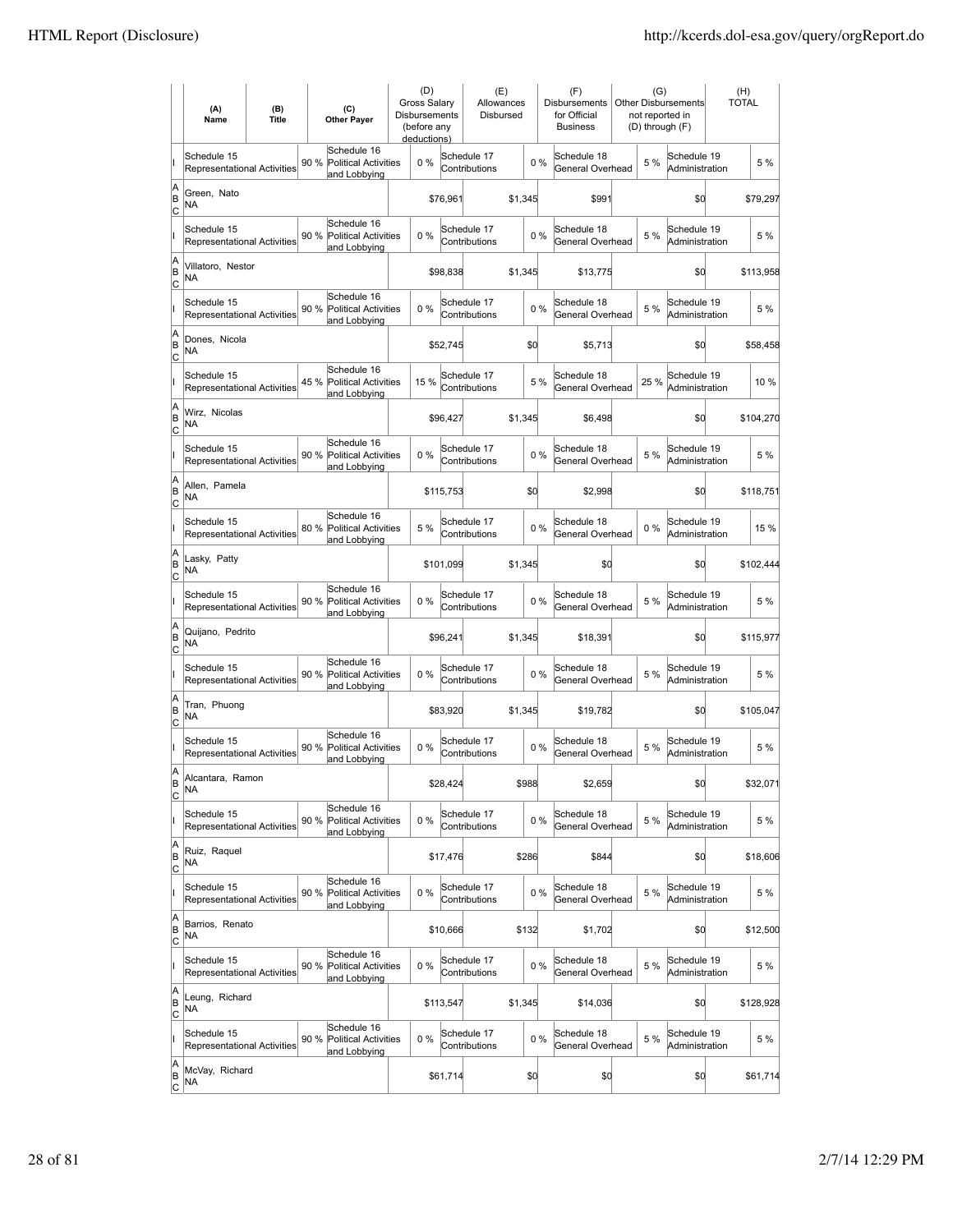|                           | (A)<br>Name                                       | (B)<br><b>Title</b> | (C)<br><b>Other Payer</b>                                           | (D)<br>Gross Salarv<br><b>Disbursements</b><br>(before any<br>deductions) |           | (E)<br>Allowances<br>Disbursed |         |       | (F)<br><b>Disbursements</b><br>for Official<br><b>Business</b> | <b>Other Disbursements</b><br>not reported in<br>(D) through (F) | (G)                                            | (H)<br><b>TOTAL</b> |           |
|---------------------------|---------------------------------------------------|---------------------|---------------------------------------------------------------------|---------------------------------------------------------------------------|-----------|--------------------------------|---------|-------|----------------------------------------------------------------|------------------------------------------------------------------|------------------------------------------------|---------------------|-----------|
|                           | Schedule 15<br><b>Representational Activities</b> |                     | Schedule 16<br>20 %<br><b>Political Activities</b><br>and Lobbying  | 0%                                                                        |           | Schedule 17<br>Contributions   |         | $0\%$ | Schedule 18<br>General Overhead                                | 80%                                                              | Schedule 19<br>Administration                  |                     | $0\%$     |
| A<br>ΙB<br> c             | Craven II, Robert<br>NA                           |                     |                                                                     |                                                                           | \$74,526  |                                | \$0     |       | \$d                                                            |                                                                  | \$0                                            |                     | \$74,526  |
|                           | Schedule 15<br>Representational Activities        |                     | Schedule 16<br>80 %<br><b>Political Activities</b><br>and Lobbying  | 5 %                                                                       |           | Schedule 17<br>Contributions   |         | 0%    | Schedule 18<br>General Overhead                                | $0\%$                                                            | Schedule 19<br>Administration                  |                     | 15 %      |
| A<br>B<br>C               | DeMoro, Robert<br>ΝA                              |                     |                                                                     |                                                                           | \$123,954 |                                | \$1,345 |       | \$0                                                            |                                                                  | \$0                                            |                     | \$125,299 |
|                           | Schedule 15<br><b>Representational Activities</b> |                     | Schedule 16<br>80 %<br><b>Political Activities</b><br>and Lobbying  | 0%                                                                        |           | Schedule 17<br>Contributions   | 0%      |       | Schedule 18<br>General Overhead                                | $0\%$                                                            | Schedule 19<br>Administration                  |                     | 20%       |
| A<br>B<br> c              | Henderson, Robert<br>NA                           |                     |                                                                     |                                                                           | \$110,836 |                                | \$1,233 |       | \$0                                                            |                                                                  | \$0                                            |                     | \$112,069 |
|                           | Schedule 15<br><b>Representational Activities</b> |                     | Schedule 16<br>$0\%$<br><b>Political Activities</b><br>and Lobbying | 0%                                                                        |           | Schedule 17<br>Contributions   |         | 5 %   | Schedule 18<br>General Overhead                                | 75 %                                                             | Schedule 19<br>Administration                  |                     | 20%       |
| A<br>ΙB<br> c             | Barnette, Rodney<br>NA                            |                     |                                                                     |                                                                           | \$112,225 |                                | \$1,263 |       | \$0                                                            |                                                                  | \$0                                            |                     | \$113,488 |
|                           | Schedule 15<br><b>Representational Activities</b> |                     | Schedule 16<br>90 % Political Activities<br>and Lobbying            | $0\%$                                                                     |           | Schedule 17<br>Contributions   |         | 0%    | Schedule 18<br>General Overhead                                | 5 %                                                              | Schedule 19<br>Administration                  |                     | 5 %       |
| A<br>B<br>C               | Hong, Roy<br><b>NA</b>                            |                     |                                                                     |                                                                           | \$99,950  |                                | \$1,345 |       | \$12,212                                                       |                                                                  | \$0                                            |                     | \$113,507 |
|                           | Schedule 15<br>Representational Activities        |                     | Schedule 16<br>90 % Political Activities<br>and Lobbying            | 0%                                                                        |           | Schedule 17<br>Contributions   |         | 0%    | Schedule 18<br>General Overhead                                | 5 %                                                              | Schedule 19<br>Administration                  |                     | 5 %       |
| A<br>B<br>C               | Clark, Sarah<br><b>NA</b>                         |                     |                                                                     |                                                                           | \$56,180  |                                | \$0     |       | \$52                                                           |                                                                  | \$d                                            |                     | \$56,232  |
|                           | Schedule 15<br><b>Representational Activities</b> |                     | Schedule 16<br>0%<br><b>Political Activities</b><br>and Lobbying    | 0%                                                                        |           | Schedule 17<br>Contributions   |         | 0%    | Schedule 18<br>General Overhead                                |                                                                  | 100 % <sup>Schedule</sup> 19<br>Administration |                     | $0\%$     |
| A<br>B<br>Iс              | Fulkerson, Sean<br>NA                             |                     |                                                                     |                                                                           | \$94,344  |                                | \$1,345 |       | \$0                                                            |                                                                  | \$d                                            |                     | \$95,689  |
|                           | Schedule 15<br>Representational Activities        |                     | Schedule 16<br>90 %<br><b>Political Activities</b><br>and Lobbying  | 0%                                                                        |           | Schedule 17<br>Contributions   |         | $0\%$ | Schedule 18<br>General Overhead                                | 5 %                                                              | Schedule 19<br>Administration                  |                     | 5 %       |
| A<br>B<br>C               | Hussey, Shannon<br>NA                             |                     |                                                                     |                                                                           | \$53,455  |                                | \$0     |       | \$0                                                            |                                                                  | \$0                                            |                     | \$53,455  |
|                           | Schedule 15<br>Representational Activities        |                     | Schedule 16<br>5 %<br>Political Activities<br>and Lobbying          | 0%                                                                        |           | Schedule 17<br>Contributions   |         | 5 %   | Schedule 18<br>General Overhead                                | 90 %                                                             | Schedule 19<br>Administration                  |                     | $0\%$     |
| A<br>B<br>$\overline{c}$  | Hales-Mayhew, Sharlene<br>ΝA                      |                     |                                                                     |                                                                           | \$25,699  |                                | \$0     |       | \$970                                                          |                                                                  | \$d                                            |                     | \$26,669  |
|                           | Schedule 15<br>Representational Activities        |                     | Schedule 16<br>60%<br><b>Political Activities</b><br>and Lobbying   | 0%                                                                        |           | Schedule 17<br>Contributions   |         | $0\%$ | Schedule 18<br>General Overhead                                | 20%                                                              | Schedule 19<br>Administration                  |                     | 20%       |
| A<br>B<br><u>lc</u>       | Bartlett, Shawn<br>NA                             |                     |                                                                     |                                                                           | \$76,116  |                                | \$1,345 |       | \$7,551                                                        |                                                                  | \$d                                            |                     | \$85,012  |
|                           | Schedule 15<br><b>Representational Activities</b> |                     | Schedule 16<br>90 % Political Activities<br>and Lobbying            | $0\%$                                                                     |           | Schedule 17<br>Contributions   |         | 0%    | Schedule 18<br>General Overhead                                | 5 %                                                              | Schedule 19<br>Administration                  |                     | 5 %       |
| A<br>B<br>$\circ$         | Garland-Olaniran, Sheila<br>NA                    |                     |                                                                     |                                                                           | \$86,384  |                                | \$1,345 |       | \$1,551                                                        |                                                                  | \$d                                            |                     | \$89,280  |
|                           | Schedule 15<br>Representational Activities        |                     | Schedule 16<br>90 %<br><b>Political Activities</b><br>and Lobbying  | 0%                                                                        |           | Schedule 17<br>Contributions   |         | 0%    | Schedule 18<br>General Overhead                                | 5 %                                                              | Schedule 19<br>Administration                  |                     | 5 %       |
| A<br>B<br>C               | Roen, Stacey<br>NA.                               |                     |                                                                     |                                                                           | \$24,542  |                                | \$571   |       | \$8,883                                                        |                                                                  | \$d                                            |                     | \$33,996  |
|                           | Schedule 15<br>Representational Activities        |                     | Schedule 16<br>90 %<br>Political Activities<br>and Lobbying         | 0%                                                                        |           | Schedule 17<br>Contributions   |         | 0%    | Schedule 18<br>General Overhead                                | 5 %                                                              | Schedule 19<br>Administration                  |                     | 5 %       |
| A<br> B<br>$\overline{c}$ | Roberson, Stephanie<br><b>NA</b>                  |                     |                                                                     |                                                                           | \$27,032  |                                | \$413   |       | \$377                                                          |                                                                  | \$d                                            |                     | \$27,822  |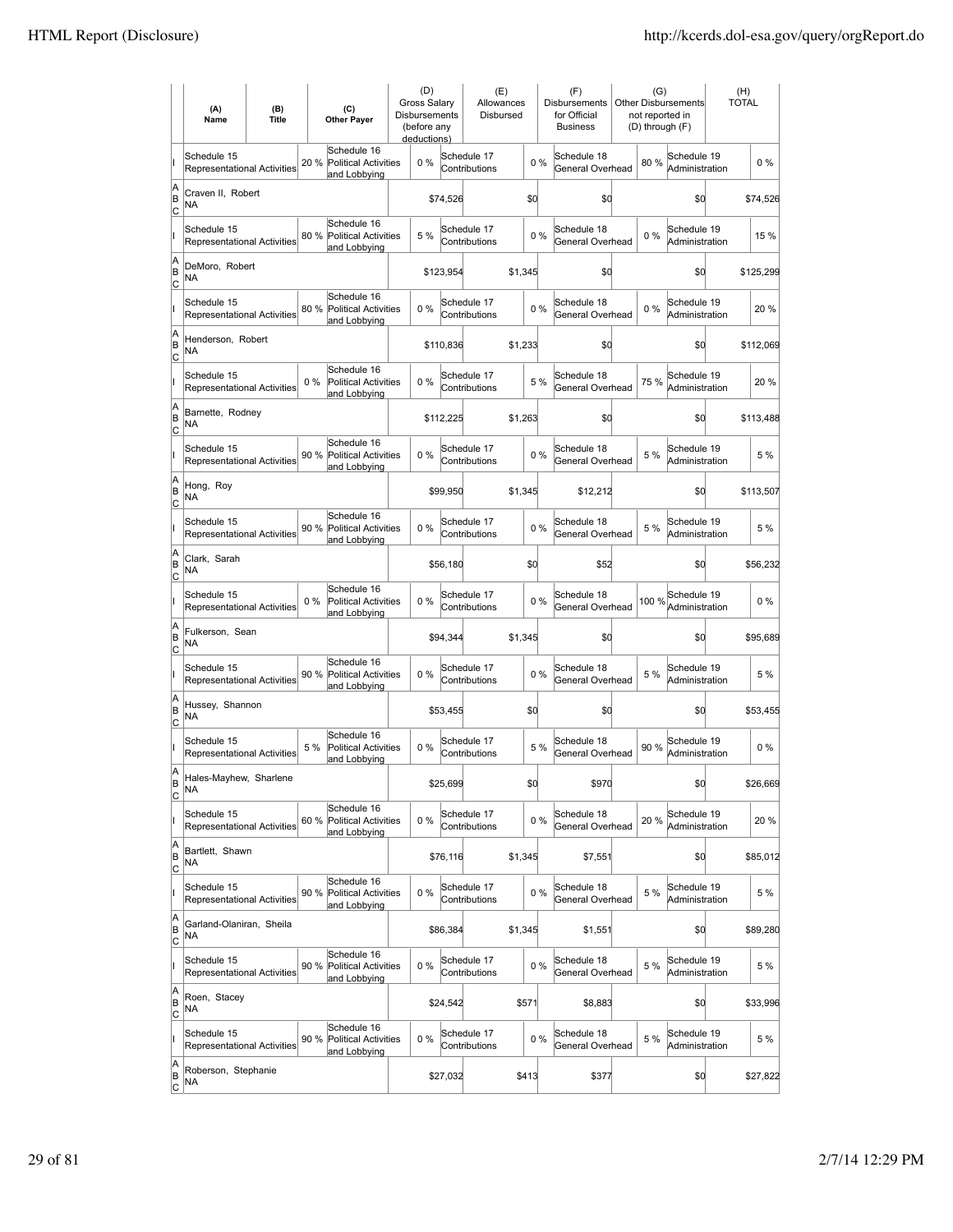|                            | (A)<br>Name                                       | (B)<br><b>Title</b> | (C)<br><b>Other Payer</b>                                           | <b>Disbursements</b> | (D)<br><b>Gross Salarv</b><br>(before any<br>deductions) |           | (E)<br>Allowances<br>Disbursed |         |     | (F)<br><b>Disbursements</b><br>for Official<br><b>Business</b> | (G)<br>not reported in | <b>Other Disbursements</b><br>(D) through (F) | (H)<br><b>TOTAL</b> |
|----------------------------|---------------------------------------------------|---------------------|---------------------------------------------------------------------|----------------------|----------------------------------------------------------|-----------|--------------------------------|---------|-----|----------------------------------------------------------------|------------------------|-----------------------------------------------|---------------------|
|                            | Schedule 15<br>Representational Activities        |                     | Schedule 16<br>30 %<br><b>Political Activities</b><br>and Lobbying  |                      | 65 %                                                     |           | Schedule 17<br>Contributions   |         | 0%  | Schedule 18<br>General Overhead                                | $0\%$                  | Schedule 19<br>Administration                 | 5 %                 |
| A<br>B<br>c                | Leavitt, Stephen<br>NA                            |                     |                                                                     |                      |                                                          | \$75,750  |                                | \$0     |     | \$3,785                                                        |                        | \$0                                           | \$79,535            |
|                            | Schedule 15<br>Representational Activities        |                     | Schedule 16<br>90%<br><b>Political Activities</b><br>and Lobbying   |                      | 0%                                                       |           | Schedule 17<br>Contributions   |         | 0%  | Schedule 18<br>General Overhead                                | 5 %                    | Schedule 19<br>Administration                 | 5 %                 |
| A<br>B<br>Iс               | Dornbusch, Steven<br>NA                           |                     |                                                                     |                      |                                                          | \$16,868  |                                | \$168   |     | \$2,245                                                        |                        | \$0                                           | \$19,281            |
|                            | Schedule 15<br><b>Representational Activities</b> |                     | Schedule 16<br>90 %<br><b>Political Activities</b><br>and Lobbying  |                      | 0%                                                       |           | Schedule 17<br>Contributions   |         | 0%  | Schedule 18<br>General Overhead                                | 5 %                    | Schedule 19<br>Administration                 | 5 %                 |
| A<br>B<br> c               | Chan, Sunny<br>NA                                 |                     |                                                                     |                      |                                                          | \$71,819  |                                | \$0     |     | \$70                                                           |                        | \$0                                           | \$71,889            |
|                            | Schedule 15<br><b>Representational Activities</b> |                     | Schedule 16<br>$0\%$<br><b>Political Activities</b><br>and Lobbying |                      | 0%                                                       |           | Schedule 17<br>Contributions   |         | 5 % | Schedule 18<br>General Overhead                                | 75 %                   | Schedule 19<br>Administration                 | 20%                 |
| A<br>B<br> c               | Gerakaris, Susan<br>NA                            |                     |                                                                     |                      |                                                          | \$43,687  |                                | \$744   |     | \$4,452                                                        |                        | \$0                                           | \$48,883            |
|                            | Schedule 15<br><b>Representational Activities</b> |                     | Schedule 16<br>90 %<br><b>Political Activities</b><br>and Lobbying  |                      | 0%                                                       |           | Schedule 17<br>Contributions   |         | 0%  | Schedule 18<br>General Overhead                                | 5 %                    | Schedule 19<br>Administration                 | 5 %                 |
| A<br>B<br>Iс               | Gonzalez, Susanna<br>NA                           |                     |                                                                     |                      |                                                          | \$82,553  |                                | \$1,345 |     | \$4,019                                                        |                        | \$0                                           | \$87,917            |
|                            | Schedule 15<br>Representational Activities        |                     | Schedule 16<br>25 % Political Activities<br>and Lobbying            |                      | 10 %                                                     |           | Schedule 17<br>Contributions   |         | 0%  | Schedule 18<br>General Overhead                                | $0\%$                  | Schedule 19<br>Administration                 | 65 %                |
| A<br>B<br>C                | Murphy, Suzanne<br>NA                             |                     |                                                                     |                      |                                                          | \$98,551  |                                | \$0     |     | \$1,638                                                        |                        | \$0                                           | \$100,189           |
|                            | Schedule 15<br>Representational Activities        |                     | Schedule 16<br>80%<br><b>Political Activities</b><br>and Lobbying   |                      | 5 %                                                      |           | Schedule 17<br>Contributions   |         | 0%  | Schedule 18<br>General Overhead                                | $0\%$                  | Schedule 19<br>Administration                 | 15 %                |
| A<br>B<br>lc               | Wilson, Suzanne<br>NA                             |                     |                                                                     |                      |                                                          | \$81,304  |                                | \$1,345 |     | \$5,082                                                        |                        | \$0                                           | \$87,731            |
|                            | Schedule 15<br><b>Representational Activities</b> |                     | Schedule 16<br>Political Activities<br>90 %<br>and Lobbying         |                      | 0%                                                       |           | Schedule 17<br>Contributions   |         | 0%  | Schedule 18<br>General Overhead                                | 5 %                    | Schedule 19<br>Administration                 | 5 %                 |
| A<br>B<br>Iс               | Hernandez, Sylvia<br>NA                           |                     |                                                                     |                      |                                                          | \$92,436  |                                | \$0     |     | \$258                                                          |                        | \$0                                           | \$92,694            |
|                            | Schedule 15<br>Representational Activities        |                     | Schedule 16<br>0%<br><b>Political Activities</b><br>and Lobbying    |                      | 0%                                                       |           | Schedule 17<br>Contributions   |         | 5 % | Schedule 18<br>General Overhead                                | 75%                    | Schedule 19<br>Administration                 | 20 %                |
| ΙA<br> B<br>$\overline{c}$ | Keyes, Inaddeus<br>ΝA                             |                     |                                                                     |                      |                                                          | \$79,200  |                                | \$d     |     | \$0                                                            |                        | \$0                                           | \$79,200            |
|                            | Schedule 15<br>Representational Activities        |                     | Schedule 16<br>70 %<br>Political Activities<br>and Lobbying         |                      | 20%                                                      |           | Schedule 17<br>Contributions   |         | 0%  | Schedule 18<br>General Overhead                                | $0\%$                  | Schedule 19<br>Administration                 | 10 %                |
| A<br>B<br> c               | Cahill. Theodore<br>NA                            |                     |                                                                     |                      |                                                          | \$103,776 |                                | \$1,345 |     | \$3,892                                                        |                        | \$0                                           | \$109,013           |
|                            | Schedule 15<br>Representational Activities        |                     | Schedule 16<br>90%<br><b>Political Activities</b><br>and Lobbying   |                      | 0%                                                       |           | Schedule 17<br>Contributions   |         | 0%  | Schedule 18<br>General Overhead                                | 5 %                    | Schedule 19<br>Administration                 | 5 %                 |
| A<br>B<br><u>lc</u>        | Bunting, Theresa<br>NA                            |                     |                                                                     |                      |                                                          | \$92,609  |                                | \$1,345 |     | \$0                                                            |                        | \$0                                           | \$93,954            |
|                            | Schedule 15<br>Representational Activities        |                     | Schedule 16<br>90 % Political Activities<br>and Lobbying            |                      | 0%                                                       |           | Schedule 17<br>Contributions   |         | 0%  | Schedule 18<br>General Overhead                                | 5 %                    | Schedule 19<br>Administration                 | 5 %                 |
| A<br>B<br>$\circ$          | Dunne, Thomas<br>NA                               |                     |                                                                     |                      |                                                          | \$98,096  |                                | \$1,345 |     | \$8,212                                                        |                        | \$0                                           | \$107,653           |
|                            | Schedule 15<br>Representational Activities        |                     | Schedule 16<br>90 %<br>Political Activities<br>and Lobbying         |                      | 0%                                                       |           | Schedule 17<br>Contributions   |         | 0%  | Schedule 18<br>General Overhead                                | 5 %                    | Schedule 19<br>Administration                 | 5 %                 |
| A<br>B<br>$\overline{c}$   | O'Brien, Thomas<br>NA                             |                     |                                                                     |                      |                                                          | \$87,659  |                                | \$0     |     | \$1,506                                                        |                        | \$0                                           | \$89,165            |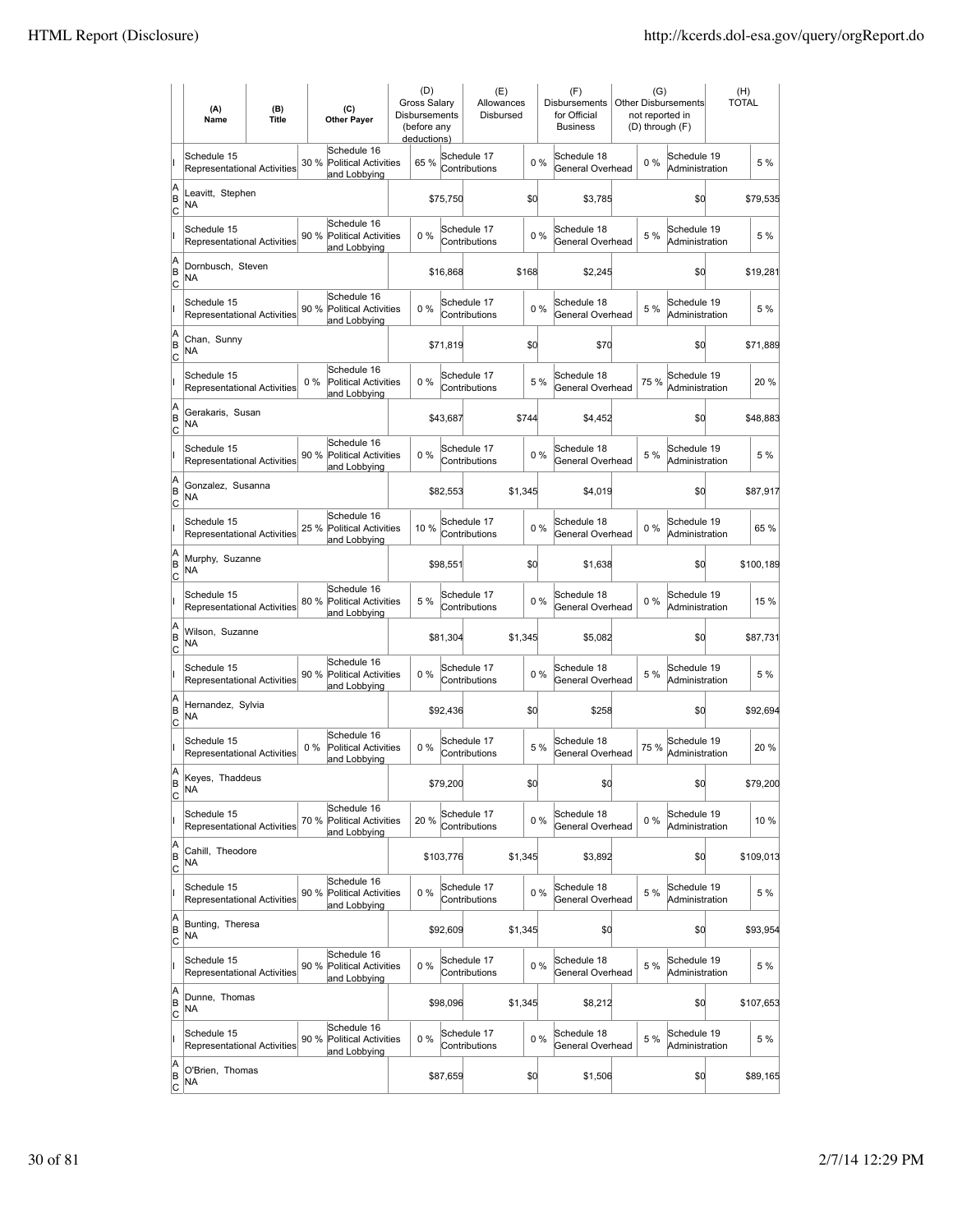|                           | (A)<br>Name                                       | (B)<br><b>Title</b> | (C)<br><b>Other Payer</b>                                           | <b>Disbursements</b> | (D)<br><b>Gross Salarv</b><br>(before any<br>deductions) |                              | (E)<br>Allowances<br>Disbursed |       | (F)<br><b>Disbursements</b><br>for Official<br><b>Business</b> | (G)<br>not reported in | <b>Other Disbursements</b><br>(D) through (F) | (H)<br><b>TOTAL</b> |
|---------------------------|---------------------------------------------------|---------------------|---------------------------------------------------------------------|----------------------|----------------------------------------------------------|------------------------------|--------------------------------|-------|----------------------------------------------------------------|------------------------|-----------------------------------------------|---------------------|
|                           | Schedule 15<br><b>Representational Activities</b> |                     | Schedule 16<br>45 %<br><b>Political Activities</b><br>and Lobbying  |                      | 25 %                                                     | Schedule 17<br>Contributions |                                | 0%    | Schedule 18<br>General Overhead                                | 5 %                    | Schedule 19<br>Administration                 | 25 %                |
| A<br>B<br> c              | Terranova, Thomas<br>ΝA                           |                     |                                                                     |                      | \$12,155                                                 |                              | \$227                          |       | \$416                                                          |                        | \$0                                           | \$12,798            |
|                           | Schedule 15<br><b>Representational Activities</b> |                     | Schedule 16<br>90 %<br><b>Political Activities</b><br>and Lobbying  |                      | 0%                                                       | Schedule 17<br>Contributions |                                | 0%    | Schedule 18<br>General Overhead                                | 5 %                    | Schedule 19<br>Administration                 | 5 %                 |
| A<br>B<br>C               | Causing, Thor<br>NA                               |                     |                                                                     |                      | \$14,102                                                 |                              | \$56                           |       | \$588                                                          |                        | \$0                                           | \$14,746            |
|                           | Schedule 15<br>Representational Activities        |                     | Schedule 16<br>90 %<br><b>Political Activities</b><br>and Lobbying  |                      | 0%                                                       | Schedule 17<br>Contributions |                                | 0%    | Schedule 18<br>General Overhead                                | 5 %                    | Schedule 19<br>Administration                 | 5 %                 |
| A<br>B<br> c              | Nguyen, Tiffany<br>NA                             |                     |                                                                     |                      | \$60,201                                                 |                              | \$616                          |       | \$2,229                                                        |                        | \$0                                           | \$63,046            |
|                           | Schedule 15<br><b>Representational Activities</b> |                     | Schedule 16<br>90%<br>Political Activities<br>and Lobbying          |                      | $0\%$                                                    | Schedule 17<br>Contributions |                                | $0\%$ | Schedule 18<br>General Overhead                                | 5 %                    | Schedule 19<br>Administration                 | 5 %                 |
| A<br>B<br>lc              | Ledbetter, Tracey<br>NA                           |                     |                                                                     |                      | \$98,282                                                 |                              | \$1,345                        |       | \$11,465                                                       |                        | \$0                                           | \$111,092           |
|                           | Schedule 15<br>Representational Activities        |                     | Schedule 16<br>90 %<br><b>Political Activities</b><br>and Lobbying  |                      | 0%                                                       | Schedule 17<br>Contributions |                                | 0%    | Schedule 18<br>General Overhead                                | 5 %                    | Schedule 19<br>Administration                 | 5 %                 |
| A<br>B<br>C               | Camara, Trena<br>ΝA                               |                     |                                                                     |                      | \$98,838                                                 |                              | \$1,345                        |       | \$3,807                                                        |                        | \$0                                           | \$103,990           |
|                           | Schedule 15<br>Representational Activities        |                     | Schedule 16<br>90 % Political Activities<br>and Lobbying            |                      | 0%                                                       | Schedule 17<br>Contributions |                                | 0%    | Schedule 18<br>General Overhead                                | 5 %                    | Schedule 19<br>Administration                 | 5 %                 |
| A<br>B<br>C               | Domkiv, Valinda<br>NA                             |                     |                                                                     |                      | \$42,960                                                 |                              | \$688                          |       | \$4,855                                                        |                        | \$0                                           | \$48,503            |
|                           | Schedule 15<br><b>Representational Activities</b> |                     | Schedule 16<br>90%<br><b>Political Activities</b><br>and Lobbying   |                      | $0\%$                                                    | Schedule 17<br>Contributions |                                | $0\%$ | Schedule 18<br>General Overhead                                | 5 %                    | Schedule 19<br>Administration                 | 5 %                 |
| A<br>B<br> c              | Sylvester, Vanessa<br>NA                          |                     |                                                                     |                      | \$33,000                                                 |                              | \$1,650                        |       | \$4,786                                                        |                        | \$d                                           | \$39,436            |
|                           | Schedule 15<br>Representational Activities        |                     | Schedule 16<br>90 %<br><b>Political Activities</b><br>and Lobbying  |                      | 0%                                                       | Schedule 17<br>Contributions |                                | 0%    | Schedule 18<br>General Overhead                                | 5 %                    | Schedule 19<br>Administration                 | 5 %                 |
| A<br>B<br> c              | George, Vera<br>ΝA                                |                     |                                                                     |                      | \$64,732                                                 |                              | \$0                            |       | \$0                                                            |                        | \$0                                           | \$64,732            |
|                           | Schedule 15<br>Representational Activities        |                     | Schedule 16<br>90%<br>Political Activities<br>and Lobbying          |                      | 0%                                                       | Schedule 17<br>Contributions |                                | 0%    | Schedule 18<br>General Overhead                                | 5 %                    | Schedule 19<br>Administration                 | 5 %                 |
| A<br>B<br>Iс              | Bermudez, Victoria<br>NA                          |                     |                                                                     |                      | \$52,254                                                 |                              | \$274                          |       | \$1,663                                                        |                        | \$0                                           | \$54,191            |
|                           | Schedule 15<br>Representational Activities        |                     | Schedule 16<br>90%<br>Political Activities<br>and Lobbying          |                      | 0%                                                       | Schedule 17<br>Contributions |                                | 0%    | Schedule 18<br>General Overhead                                | 5 %                    | Schedule 19<br>Administration                 | 5 %                 |
| A<br> B<br><u>lc</u>      | Ng, Wayman<br>NA                                  |                     |                                                                     |                      | \$56,374                                                 |                              | \$0                            |       | \$2,210                                                        |                        | \$0                                           | \$58,584            |
|                           | Schedule 15<br>Representational Activities        |                     | Schedule 16<br><b>Political Activities</b><br>$0\%$<br>and Lobbying |                      | 0%                                                       | Schedule 17<br>Contributions |                                | 0%    | Schedule 18<br>General Overhead                                | 100 %                  | Schedule 19<br>Administration                 | $0\%$               |
| A<br>B<br>$\mathsf{C}$    | Gallagher, William<br>NA                          |                     |                                                                     |                      | \$94,428                                                 |                              | \$1,121                        |       | \$8,157                                                        |                        | \$0                                           | \$103,706           |
|                           | Schedule 15<br>Representational Activities        |                     | Schedule 16<br>90 % Political Activities<br>and Lobbying            |                      | 0%                                                       | Schedule 17<br>Contributions |                                | $0\%$ | Schedule 18<br>General Overhead                                | 5 %                    | Schedule 19<br>Administration                 | 5 %                 |
| A<br>B<br> c              | Urman, William<br>NA                              |                     |                                                                     |                      | \$41,012                                                 |                              | \$550                          |       | \$0                                                            |                        | \$0                                           | \$41,562            |
|                           | Schedule 15<br>Representational Activities        |                     | Schedule 16<br>90 %<br>Political Activities<br>and Lobbying         |                      | 0%                                                       | Schedule 17<br>Contributions |                                | 0%    | Schedule 18<br>General Overhead                                | 5 %                    | Schedule 19<br>Administration                 | 5 %                 |
| A<br> B<br>$\overline{c}$ | Martin, Yakini<br>NA                              |                     |                                                                     |                      | \$91,568                                                 |                              | \$1,345                        |       | \$0                                                            |                        | \$0                                           | \$92,913            |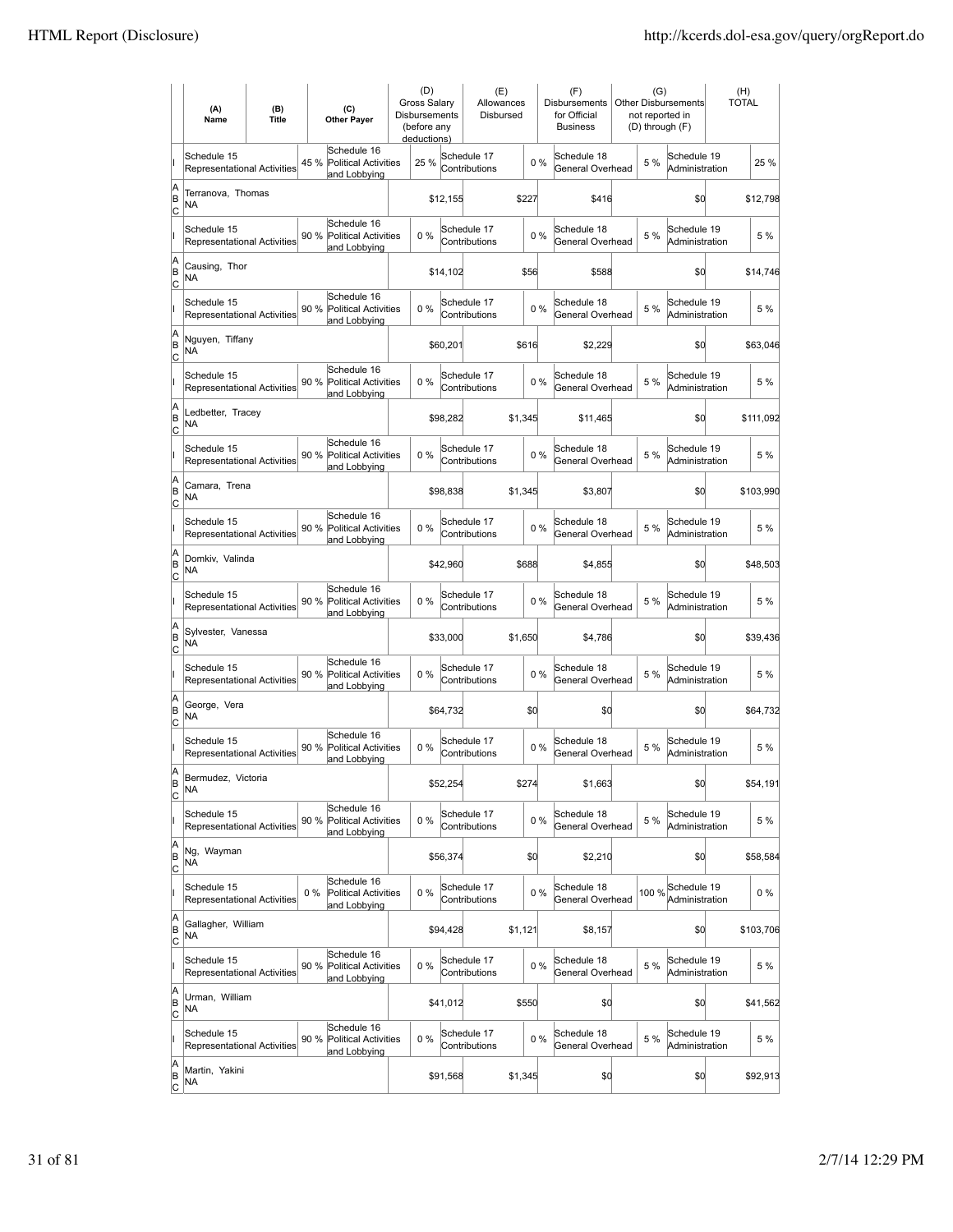|                           | (A)<br>Name                                       | (B)<br><b>Title</b> | (C)<br><b>Other Payer</b>                                          | (D)<br><b>Gross Salary</b><br><b>Disbursements</b><br>(before any<br>deductions) |          | (E)<br>Allowances<br>Disbursed |       | (F)<br><b>Disbursements</b><br>for Official<br><b>Business</b> | (G)<br>not reported in<br>(D) through (F) | <b>Other Disbursements</b>    | (H)<br><b>TOTAL</b> |
|---------------------------|---------------------------------------------------|---------------------|--------------------------------------------------------------------|----------------------------------------------------------------------------------|----------|--------------------------------|-------|----------------------------------------------------------------|-------------------------------------------|-------------------------------|---------------------|
|                           | Schedule 15<br>Representational Activities        |                     | Schedule 16<br>90%<br><b>Political Activities</b><br>and Lobbying  | 0%                                                                               |          | Schedule 17<br>Contributions   | $0\%$ | Schedule 18<br>General Overhead                                | 5 %                                       | Schedule 19<br>Administration | 5 %                 |
| A<br>ΙB<br> c             | Rios, Yolanda<br>ΝA                               |                     |                                                                    |                                                                                  | \$98,838 | \$1,345                        |       | \$7,703                                                        |                                           | \$0                           | \$107,886           |
|                           | Schedule 15<br>Representational Activities        |                     | Schedule 16<br>90 %<br><b>Political Activities</b><br>and Lobbying | 0%                                                                               |          | Schedule 17<br>Contributions   | 0%    | Schedule 18<br>General Overhead                                | 5 %                                       | Schedule 19<br>Administration | 5 %                 |
| A<br>B<br>C               | Castillo, Babylynn<br>NA                          |                     |                                                                    |                                                                                  | \$11,417 |                                | \$0   | \$45                                                           |                                           | \$0                           | \$11,462            |
|                           | Schedule 15<br>Representational Activities        |                     | Schedule 16<br>100 % Political Activities<br>and Lobbying          | 0%                                                                               |          | Schedule 17<br>Contributions   | 0%    | Schedule 18<br>General Overhead                                | 0%                                        | Schedule 19<br>Administration | $0\%$               |
| A<br>B<br> c              | Hartono, Belma<br>NA                              |                     |                                                                    |                                                                                  | \$12,268 |                                | \$0   | \$506                                                          |                                           | \$0                           | \$12,774            |
|                           | Schedule 15<br><b>Representational Activities</b> |                     | Schedule 16<br>100 % Political Activities<br>and Lobbying          | 0%                                                                               |          | Schedule 17<br>Contributions   | 0%    | Schedule 18<br>General Overhead                                | $0\%$                                     | Schedule 19<br>Administration | $0\%$               |
| A<br>ΙB<br> c             | Faulkner, Bernice<br>NA                           |                     |                                                                    |                                                                                  | \$22,619 |                                | \$0   | \$4,926                                                        |                                           | \$0                           | \$27,545            |
|                           | Schedule 15<br>Representational Activities        |                     | Schedule 16<br>100 % Political Activities<br>and Lobbying          | 0%                                                                               |          | Schedule 17<br>Contributions   | 0%    | Schedule 18<br>General Overhead                                | $0\%$                                     | Schedule 19<br>Administration | $0\%$               |
| A<br>B<br>C               | Leonard, Beverly<br>NA                            |                     |                                                                    |                                                                                  | \$10,500 |                                | \$0   | \$195                                                          |                                           | \$0                           | \$10,695            |
|                           | Schedule 15<br>Representational Activities        |                     | Schedule 16<br>100 % Political Activities<br>and Lobbying          | 0%                                                                               |          | Schedule 17<br>Contributions   | 0%    | Schedule 18<br>General Overhead                                | $0\%$                                     | Schedule 19<br>Administration | $0\%$               |
| A<br>B<br>c               | Calvert, Dorothy<br><b>NA</b>                     |                     |                                                                    |                                                                                  | \$11,202 |                                | \$0   | \$988                                                          |                                           | \$0                           | \$12,190            |
|                           | Schedule 15<br><b>Representational Activities</b> |                     | Schedule 16<br>100 % Political Activities<br>and Lobbying          | 0%                                                                               |          | Schedule 17<br>Contributions   | 0%    | Schedule 18<br>General Overhead                                | 0%                                        | Schedule 19<br>Administration | $0\%$               |
| A<br>B<br>Iс              | Punzalan, Emmanuel<br>NA                          |                     |                                                                    |                                                                                  | \$50,600 |                                | \$0   | \$10,514                                                       |                                           | \$0                           | \$61,114            |
|                           | Schedule 15<br>Representational Activities        |                     | Schedule 16<br>100 % Political Activities<br>and Lobbying          | 0%                                                                               |          | Schedule 17<br>Contributions   | 0%    | Schedule 18<br>General Overhead                                | 0%                                        | Schedule 19<br>Administration | $0\%$               |
| A<br>B<br> c              | Montoya, Esmeraldo<br>NA                          |                     |                                                                    |                                                                                  | \$9,972  |                                | \$0   | \$147                                                          |                                           | \$0                           | \$10.119            |
|                           | Schedule 15<br>Representational Activities        |                     | Schedule 16<br>100 % Political Activities<br>and Lobbying          | 0%                                                                               |          | Schedule 17<br>Contributions   | 0%    | Schedule 18<br>General Overhead                                | 0%                                        | Schedule 19<br>Administration | $0\%$               |
| A<br>ΙB<br>$\overline{c}$ | Graham, Faine<br>ΝA                               |                     |                                                                    |                                                                                  | \$9,850  |                                | \$d   | \$186                                                          |                                           | \$0                           | \$10,036            |
|                           | Schedule 15<br>Representational Activities        |                     | Schedule 16<br>100 % Political Activities<br>and Lobbying          | 0%                                                                               |          | Schedule 17<br>Contributions   | 0%    | Schedule 18<br>General Overhead                                | $0\%$                                     | Schedule 19<br>Administration | $0\%$               |
| A<br>B<br><u>lc</u>       | Ligot, Fe<br>NA                                   |                     |                                                                    |                                                                                  | \$9,309  |                                | \$0   | \$4,183                                                        |                                           | \$d                           | \$13,492            |
|                           | Schedule 15<br>Representational Activities        |                     | Schedule 16<br>100 % Political Activities<br>and Lobbying          | $0\%$                                                                            |          | Schedule 17<br>Contributions   | 0%    | Schedule 18<br>General Overhead                                | $0\%$                                     | Schedule 19<br>Administration | $0\%$               |
| A<br>B<br>$\circ$         | Sanchez, Felicitas<br>NA                          |                     |                                                                    |                                                                                  | \$26,436 |                                | \$0   | \$461                                                          |                                           | \$0                           | \$26,897            |
|                           | Schedule 15<br>Representational Activities        |                     | Schedule 16<br>100 % Political Activities<br>and Lobbying          | 0%                                                                               |          | Schedule 17<br>Contributions   | 0%    | Schedule 18<br>General Overhead                                | $0\%$                                     | Schedule 19<br>Administration | $0\%$               |
| A<br>B<br> c              | Darby, James<br>NA.                               |                     |                                                                    |                                                                                  | \$45,141 |                                | \$0   | \$3,063                                                        |                                           | \$0                           | \$48,204            |
|                           | Schedule 15<br>Representational Activities        |                     | Schedule 16<br>100 % Political Activities<br>and Lobbying          | 0%                                                                               |          | Schedule 17<br>Contributions   | 0%    | Schedule 18<br>General Overhead                                | 0%                                        | Schedule 19<br>Administration | $0\%$               |
| A<br>B<br>$\overline{c}$  | Ames, Janice<br><b>NA</b>                         |                     |                                                                    |                                                                                  | \$9,777  |                                | \$0   | \$375                                                          |                                           | \$0                           | \$10,152            |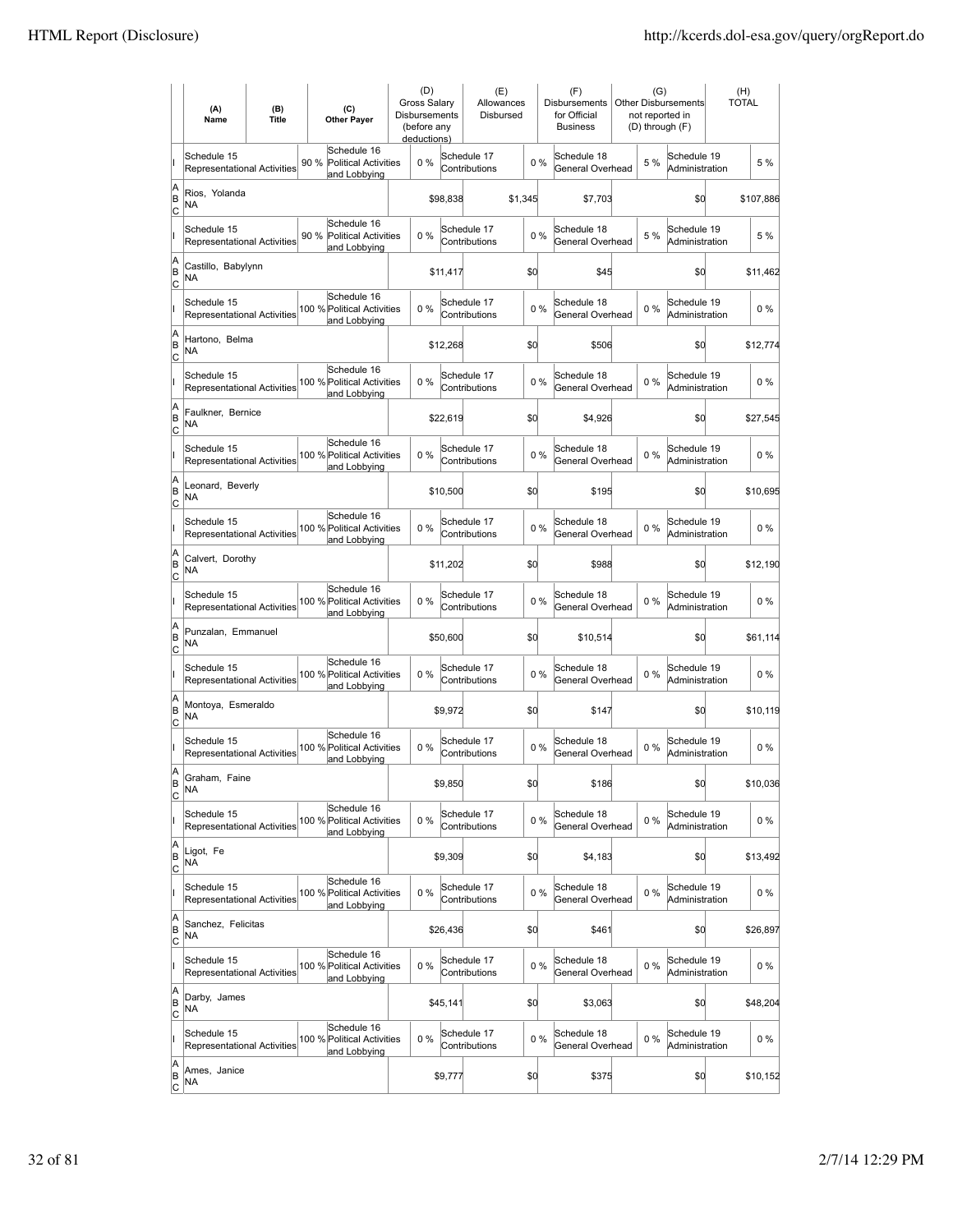|                           | (A)<br>Name                                       | (B)<br><b>Title</b> | (C)<br><b>Other Payer</b>                                 | (D)<br>Gross Salary<br>Disbursements<br>(before any<br>deductions) |          | (E)<br>Allowances<br>Disbursed |       | (F)<br><b>Disbursements</b><br>for Official<br><b>Business</b> | (G)<br>not reported in<br>(D) through (F) | Other Disbursements           | <b>TOTAL</b> | (H)      |
|---------------------------|---------------------------------------------------|---------------------|-----------------------------------------------------------|--------------------------------------------------------------------|----------|--------------------------------|-------|----------------------------------------------------------------|-------------------------------------------|-------------------------------|--------------|----------|
|                           | Schedule 15<br>Representational Activities        |                     | Schedule 16<br>100 % Political Activities<br>and Lobbying | $0\%$                                                              |          | Schedule 17<br>Contributions   | $0\%$ | Schedule 18<br>General Overhead                                | 0%                                        | Schedule 19<br>Administration |              | $0\%$    |
| A<br>ΙB<br> c             | McCockran, Jerome<br>NA                           |                     |                                                           |                                                                    | \$13,904 |                                | \$d   | \$296                                                          |                                           | \$0                           |              | \$14,200 |
|                           | Schedule 15<br>Representational Activities        |                     | Schedule 16<br>100 % Political Activities<br>and Lobbying | 0%                                                                 |          | Schedule 17<br>Contributions   | 0%    | Schedule 18<br>General Overhead                                | $0\%$                                     | Schedule 19<br>Administration |              | $0\%$    |
| A<br>B<br>c               | Peterson, Jonna<br>NA                             |                     |                                                           |                                                                    | \$42,078 |                                | \$d   | \$1,825                                                        |                                           | \$0                           |              | \$43,903 |
|                           | Schedule 15<br>Representational Activities        |                     | Schedule 16<br>100 % Political Activities<br>and Lobbying | 0%                                                                 |          | Schedule 17<br>Contributions   | 0%    | Schedule 18<br>General Overhead                                | 0%                                        | Schedule 19<br>Administration |              | $0\%$    |
| A<br>B<br> c              | Swanson, Kathie<br>NA                             |                     |                                                           |                                                                    | \$13,742 |                                | \$0   | \$150                                                          |                                           | \$0                           |              | \$13,892 |
|                           | Schedule 15<br><b>Representational Activities</b> |                     | Schedule 16<br>100 % Political Activities<br>and Lobbying | 0%                                                                 |          | Schedule 17<br>Contributions   | 0%    | Schedule 18<br>General Overhead                                | 0%                                        | Schedule 19<br>Administration |              | $0\%$    |
| A<br>B<br> c              | McGregor, Kathy<br>NA                             |                     |                                                           |                                                                    | \$19,500 |                                | \$0   | \$3,728                                                        |                                           | \$0                           |              | \$23,228 |
|                           | Schedule 15<br><b>Representational Activities</b> |                     | Schedule 16<br>100 % Political Activities<br>and Lobbying | $0\%$                                                              |          | Schedule 17<br>Contributions   | 0%    | Schedule 18<br>General Overhead                                | $0\%$                                     | Schedule 19<br>Administration |              | $0\%$    |
| A<br>B<br>c               | Howard, Katrina<br>NA                             |                     |                                                           |                                                                    | \$60,600 |                                | \$d   | \$16,360                                                       |                                           | \$0                           |              | \$76,960 |
|                           | Schedule 15<br>Representational Activities        |                     | Schedule 16<br>100 % Political Activities<br>and Lobbying | 0%                                                                 |          | Schedule 17<br>Contributions   | 0%    | Schedule 18<br>General Overhead                                | 0%                                        | Schedule 19<br>Administration |              | $0\%$    |
| A<br>B<br>C               | Reiland, Linda<br><b>NA</b>                       |                     |                                                           |                                                                    | \$15,011 |                                | \$0   | \$0                                                            |                                           | \$0                           |              | \$15,011 |
|                           | Schedule 15<br><b>Representational Activities</b> |                     | Schedule 16<br>100 % Political Activities<br>and Lobbying | 0%                                                                 |          | Schedule 17<br>Contributions   | 0%    | Schedule 18<br>General Overhead                                | 0%                                        | Schedule 19<br>Administration |              | $0\%$    |
| A<br>B<br>Iс              | Bailey, Mary<br><b>NA</b>                         |                     |                                                           |                                                                    | \$14,400 |                                | \$d   | \$168                                                          |                                           | \$d                           |              | \$14,568 |
|                           | Schedule 15<br><b>Representational Activities</b> |                     | Schedule 16<br>100 % Political Activities<br>and Lobbying | 0%                                                                 |          | Schedule 17<br>Contributions   | 0%    | Schedule 18<br>General Overhead                                | $0\%$                                     | Schedule 19<br>Administration |              | $0\%$    |
| A<br>B<br> c              | Dionisio-Temple, Melita<br>NA                     |                     |                                                           |                                                                    | \$15,326 |                                | \$d   | \$549                                                          |                                           | \$0                           |              | \$15,875 |
|                           | Schedule 15<br>Representational Activities        |                     | Schedule 16<br>100 % Political Activities<br>and Lobbying | 0%                                                                 |          | Schedule 17<br>Contributions   | 0%    | Schedule 18<br>General Overhead                                | 0%                                        | Schedule 19<br>Administration |              | $0\%$    |
| A<br>ΙB<br>$\overline{c}$ | Pasion-Flores, Milagros<br>ΝA                     |                     |                                                           |                                                                    | \$13,495 |                                | \$d   | \$664                                                          |                                           | \$0                           |              | \$14,159 |
|                           | Schedule 15<br><b>Representational Activities</b> |                     | Schedule 16<br>100 % Political Activities<br>and Lobbying | $0\%$                                                              |          | Schedule 17<br>Contributions   | $0\%$ | Schedule 18<br>General Overhead                                | $0\%$                                     | Schedule 19<br>Administration |              | $0\%$    |
| A<br>B<br>$\overline{c}$  | Manaytay, Nellaflor<br>NA                         |                     |                                                           |                                                                    | \$15,304 |                                | \$0   | \$366                                                          |                                           | \$d                           |              | \$15,670 |
|                           | Schedule 15<br>Representational Activities        |                     | Schedule 16<br>100 % Political Activities<br>and Lobbying | $0\%$                                                              |          | Schedule 17<br>Contributions   | $0\%$ | Schedule 18<br>General Overhead                                | $0\%$                                     | Schedule 19<br>Administration |              | 0%       |
| A<br>B<br>$\circ$         | Boere, Nicole<br><b>NA</b>                        |                     |                                                           |                                                                    | \$10,601 |                                | \$d   | \$1,003                                                        |                                           | \$q                           |              | \$11,604 |
|                           | Schedule 15<br><b>Representational Activities</b> |                     | Schedule 16<br>100 % Political Activities<br>and Lobbying | 0%                                                                 |          | Schedule 17<br>Contributions   | 0%    | Schedule 18<br>General Overhead                                | $0\%$                                     | Schedule 19<br>Administration |              | $0\%$    |
| A<br>B<br>C               | Reding, Sandra<br>NA                              |                     |                                                           |                                                                    | \$13,045 |                                | \$d   | \$330                                                          |                                           | \$d                           |              | \$13,375 |
|                           | Schedule 15<br>Representational Activities        |                     | Schedule 16<br>100 % Political Activities<br>and Lobbying | 0%                                                                 |          | Schedule 17<br>Contributions   | 0%    | Schedule 18<br>General Overhead                                | 0%                                        | Schedule 19<br>Administration |              | $0\%$    |
| A<br>B<br>$\overline{c}$  | Cannon, Sue<br>NA                                 |                     |                                                           |                                                                    | \$11,211 |                                | \$0   | \$1,813                                                        |                                           | \$q                           |              | \$13,024 |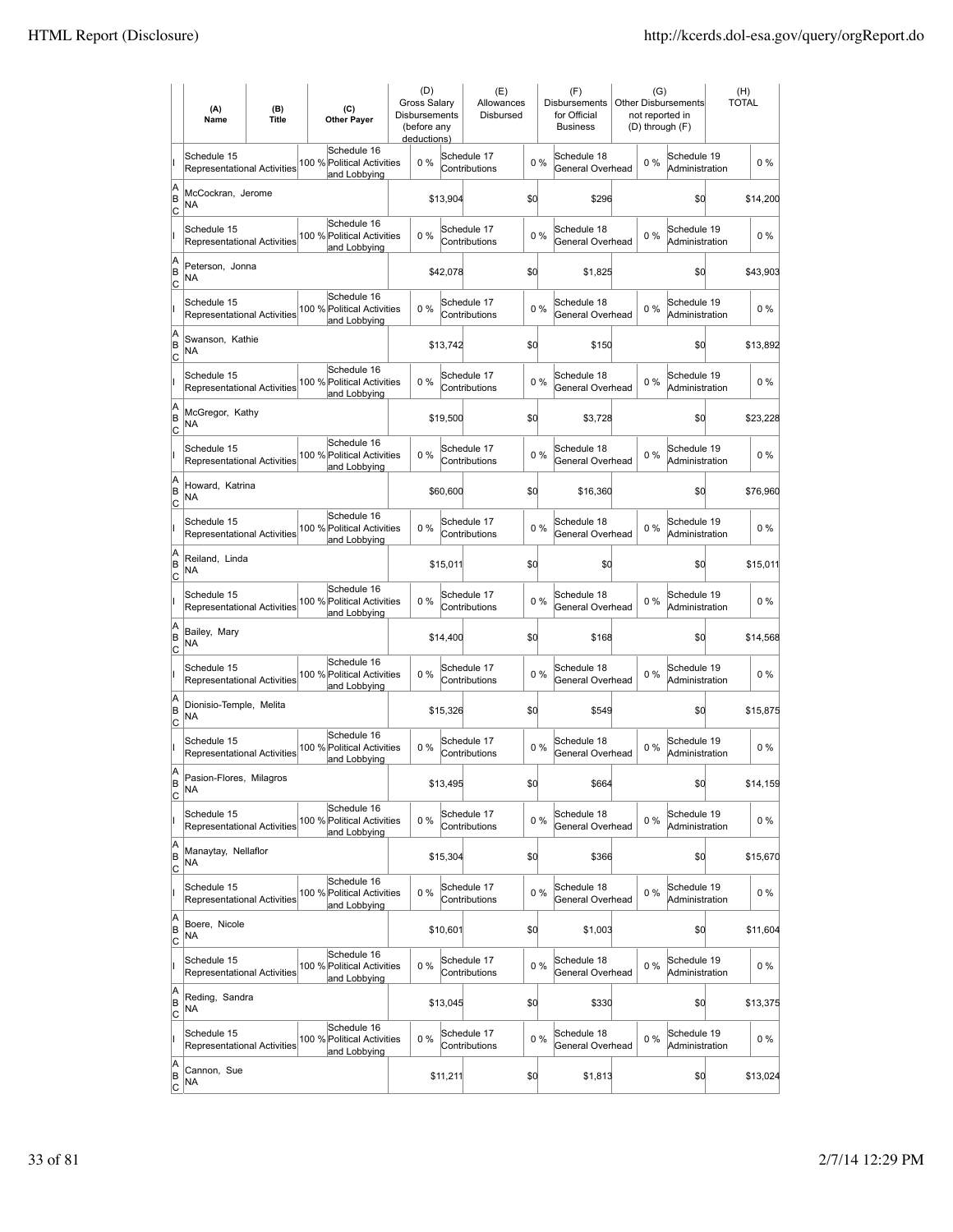|               | (A)<br>Name                                              | (B)<br>Title |   | (C)<br><b>Other Payer</b>                                 | (D)<br><b>Gross Salary</b><br><b>Disbursements</b><br>(before any<br>deductions) |           |                              | (E)<br>Allowances<br><b>Disbursed</b> |       | (F)<br><b>Disbursements</b><br>for Official<br><b>Business</b> |                                 | (G)<br>not reported in<br>(D) through (F) | <b>Other Disbursements</b>    |     | (H)<br><b>TOTAL</b>           |              |
|---------------|----------------------------------------------------------|--------------|---|-----------------------------------------------------------|----------------------------------------------------------------------------------|-----------|------------------------------|---------------------------------------|-------|----------------------------------------------------------------|---------------------------------|-------------------------------------------|-------------------------------|-----|-------------------------------|--------------|
|               | Schedule 15<br>Representational Activities               |              |   | Schedule 16<br>100 % Political Activities<br>and Lobbying | $0\%$                                                                            |           | Schedule 17<br>Contributions |                                       | 0%    | Schedule 18<br>General Overhead                                |                                 | 0%                                        | Schedule 19<br>Administration |     |                               | $0\%$        |
| $A_B$<br>lc   | Sales, Susana<br>NA                                      |              |   |                                                           |                                                                                  | \$12,306  |                              |                                       | \$0   | \$340                                                          |                                 |                                           |                               | \$0 |                               | \$12,646     |
|               | Schedule 15<br>Representational Activities               |              |   | Schedule 16<br>100 % Political Activities<br>and Lobbying | $0\%$                                                                            |           | Schedule 17<br>Contributions |                                       | 0%    | Schedule 18<br>General Overhead                                |                                 | $0\%$                                     | Schedule 19<br>Administration |     |                               | $0\%$        |
| A<br>B<br>C   | Nacorda, Sussette<br>NA                                  |              |   |                                                           |                                                                                  | \$35,617  |                              |                                       | \$d   | \$4,287                                                        |                                 |                                           |                               | \$d |                               | \$39,904     |
|               | Schedule 15<br>Representational Activities               |              |   | Schedule 16<br>100 % Political Activities<br>and Lobbying | $0\%$                                                                            |           | Schedule 17<br>Contributions |                                       | 0%    | Schedule 18<br>General Overhead                                |                                 | $0\%$                                     | Schedule 19<br>Administration |     |                               | $0\%$        |
| A<br>lв<br>lc | Selden, Valerie<br><b>NA</b>                             |              |   |                                                           |                                                                                  | \$11,427  |                              |                                       | \$d   | \$88                                                           |                                 |                                           |                               | \$d |                               | \$11,515     |
|               | Schedule 15<br>Representational Activities               |              |   | Schedule 16<br>100 % Political Activities<br>and Lobbying | $0\%$                                                                            |           | Schedule 17<br>Contributions |                                       | $0\%$ | Schedule 18<br>General Overhead                                |                                 | $0\%$                                     | Schedule 19<br>Administration |     |                               | $0\%$        |
|               | TOTALS RECEIVED BY EMPLOYEES MAKING<br>LESS THAN \$10000 |              |   |                                                           |                                                                                  | \$789,537 |                              |                                       | \$931 | \$113,632                                                      |                                 |                                           |                               | \$0 |                               | \$904,100    |
|               | Schedule 15<br>Representational Activities               |              | % | 100 Schedule 16<br>Political Activities and Lobbying      |                                                                                  |           | $\frac{0}{0}$                | Schedule 17<br>Contributions          |       | %                                                              | Schedule 18<br>General Overhead |                                           | $\frac{0}{0}$                 |     | Schedule 19<br>Administration | %            |
|               | <b>Total Employee Disbursements</b>                      |              |   |                                                           | \$16.013.489                                                                     |           |                              | \$157,553                             |       | \$1,111,890                                                    |                                 |                                           |                               | \$0 |                               | \$17,282,932 |
|               | <b>Less Deductions</b>                                   |              |   |                                                           |                                                                                  |           |                              |                                       |       |                                                                |                                 |                                           |                               |     |                               |              |
|               | <b>Net Disbursements</b>                                 |              |   |                                                           |                                                                                  |           |                              |                                       |       |                                                                |                                 |                                           |                               |     |                               | \$17,282,932 |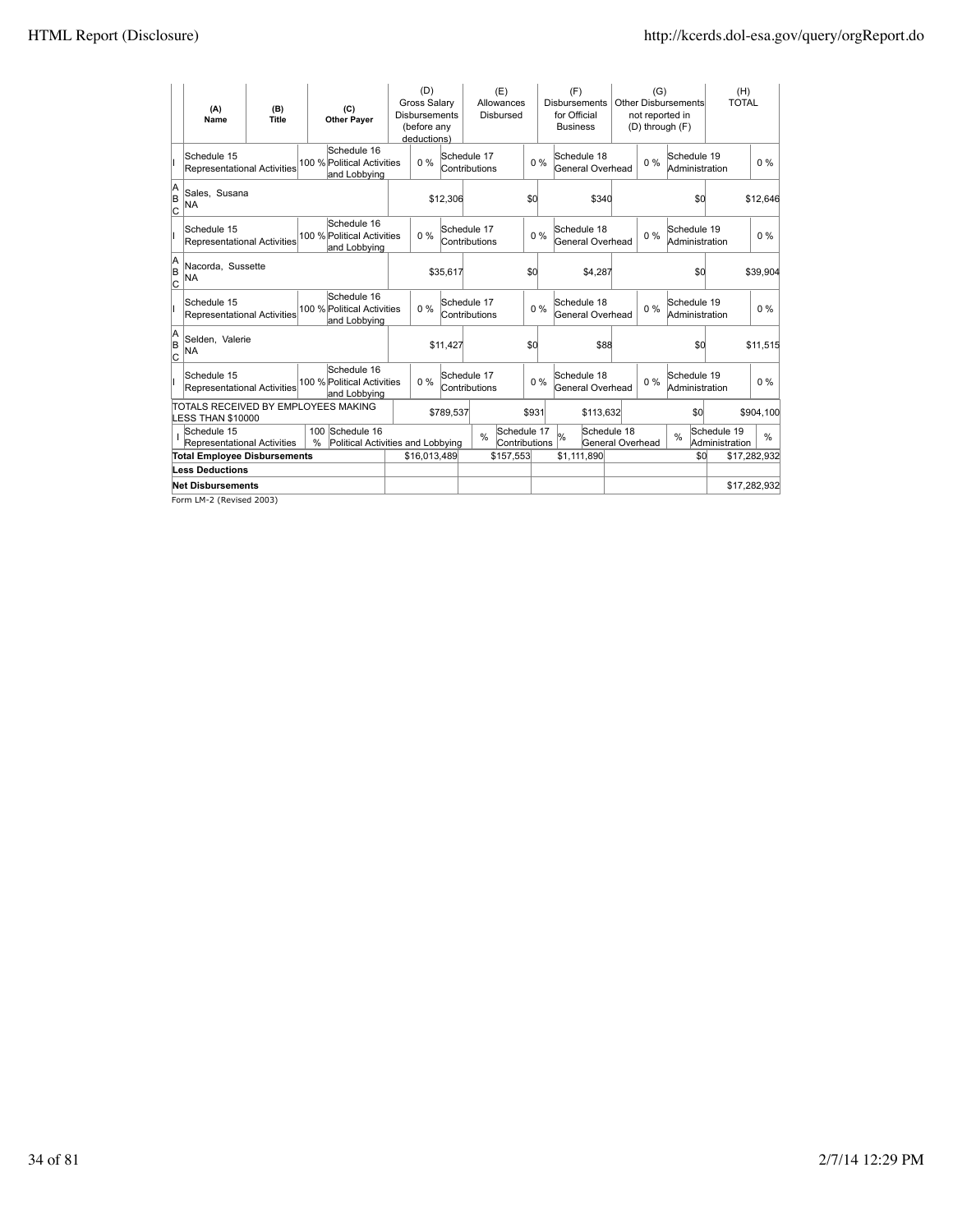#### **SCHEDULE 13 - MEMBERSHIP STATUS EXECUTE 2015-724** FLE NUMBER: 015-724

| Category of Membership                                                   | Number | <b>Voting Eligibility</b> |
|--------------------------------------------------------------------------|--------|---------------------------|
| (A)                                                                      | (B)    | (C)                       |
| Regular                                                                  | 60,968 | Yes                       |
| Associate                                                                | 143    | Yes                       |
| Charity                                                                  | 149    | No                        |
| <b>NNOC</b>                                                              | 4.614  | No                        |
| <b>Members</b> (Total of all lines above)                                | 65,874 |                           |
| Agency Fee Payers*                                                       | 5,420  |                           |
| <b>Total Members/Fee Payers</b>                                          | 71.294 |                           |
| *Agency Fee Payers are not considered members of the labor organization. |        |                           |

**Agency Fee Payers are r\***<br>Form LM-2 (Revised 2003)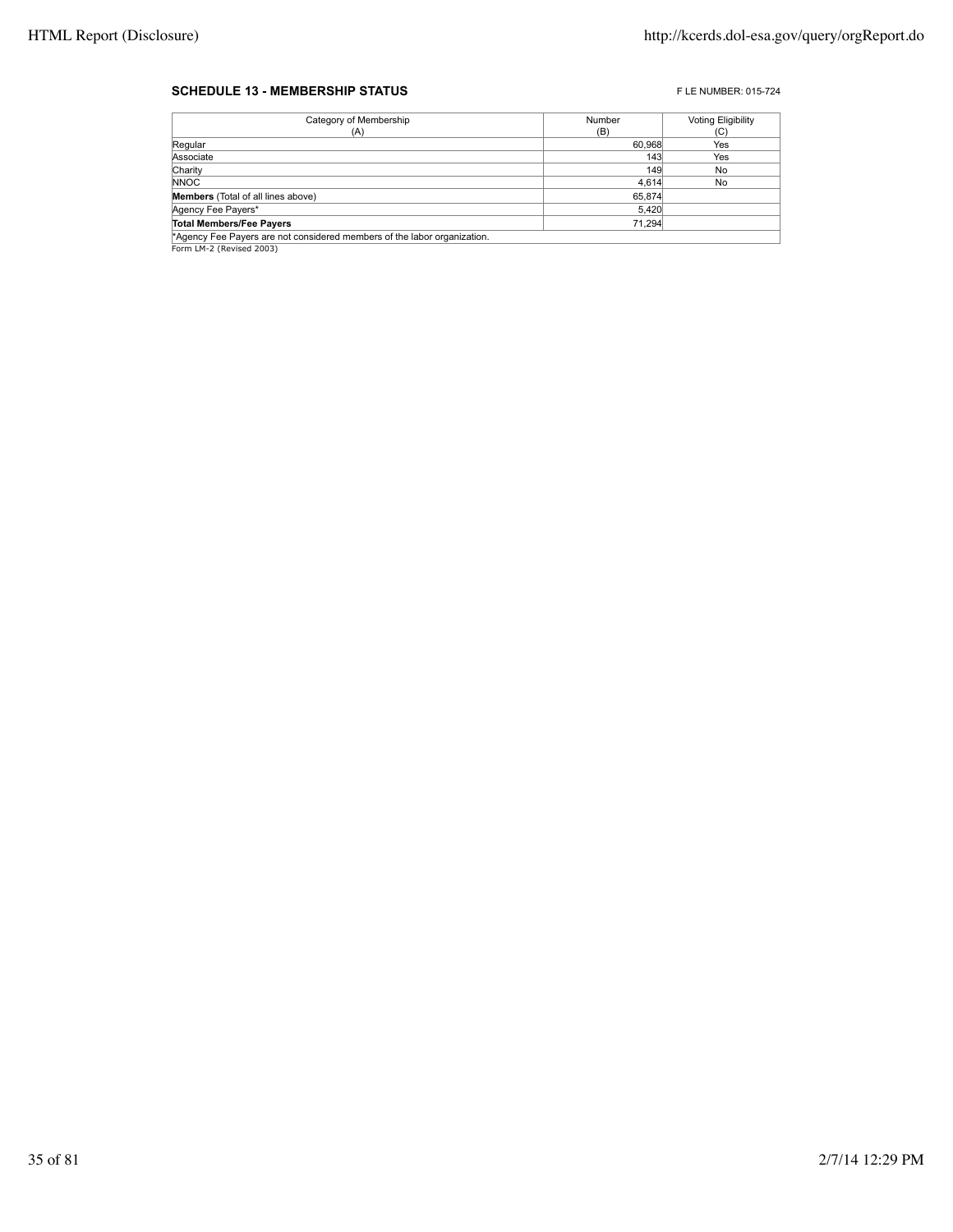#### **DETAILED SUMMARY PAGE - SCHEDULES 14 THROUGH 19** FLE NUMBER: 015-724

| <b>SCHEDULE 14 OTHER RECEIPTS</b>    |             |
|--------------------------------------|-------------|
| 1. Named Payer temized Receipts      | \$1,127,672 |
| 2. Named Payer Non-itemized Receipts | \$38,063    |
| 3. All Other Receipts                | \$104,362   |
| 4. Total Receipts                    | \$1,270,097 |
|                                      |             |

| SCHEDULE 15 REPRESENTATIONAL ACTIVITIES                  |              |
|----------------------------------------------------------|--------------|
| 1. Named Payee Itemized Disbursements                    | \$5.216.929  |
| 2. Named Payee Non-itemized Disbursements                | \$1,187,436  |
| 3. To Officers                                           | \$329.901    |
| 4. To Employees                                          | \$13,275,866 |
| 5. All Other Disbursements                               | \$642,685    |
| 6. Total Disbursements                                   | \$20,652,817 |
| SCHEDULE 16 POLITICAL ACTIVITIES AND LOBBYING            |              |
| 1. Named Payee Itemized Disbursements                    | \$6.458.125  |
| 2. Named Payee Non-itemized Disbursements                | \$34,305     |
| 3. To Officers                                           | \$44,380     |
| 4. To Employees                                          | \$741.890    |
| 5. All Other Disbursements                               | \$121,326    |
| 6. Total Disbursements                                   | \$7,400,026  |
| $F_{\text{current}}$ $\mid M \mid \gamma$ (Berlead 2002) |              |

| <b>SCHEDULE 17 CONTRIBUTIONS, GIFTS &amp; GRANTS</b> |           |  |  |  |  |  |
|------------------------------------------------------|-----------|--|--|--|--|--|
| 1. Named Payee Itemized Disbursements                | \$271,000 |  |  |  |  |  |
| 2. Named Payee Non-itemized Disbursements            | \$20,000  |  |  |  |  |  |
| 3. To Officers                                       | \$0       |  |  |  |  |  |
| 4. To Employees                                      | \$41,152  |  |  |  |  |  |
| 5. All Other Disbursements                           | \$11,646  |  |  |  |  |  |
| 6. Total Disbursements                               | \$343,798 |  |  |  |  |  |

| <b>SCHEDULE 18 GENERAL OVERHEAD</b>       |             |  |  |  |  |  |
|-------------------------------------------|-------------|--|--|--|--|--|
| 1. Named Payee Itemized Disbursements     | \$3,706,251 |  |  |  |  |  |
| 2. Named Payee Non-itemized Disbursements | \$1,148,951 |  |  |  |  |  |
| 3. To Officers                            | \$C         |  |  |  |  |  |
| 4. To Employees                           | \$1,844,188 |  |  |  |  |  |
| 5. All Other Disbursements                | \$323,187   |  |  |  |  |  |
| 6. Total Disbursements                    | \$7,022,577 |  |  |  |  |  |
| <b>SCHEDULE 19 UNION ADMINISTRATION</b>   |             |  |  |  |  |  |
| 1. Named Payee Itemized Disbursements     | \$828.249   |  |  |  |  |  |
| 2. Named Payee Non-itemized Disbursements | \$135.950   |  |  |  |  |  |
| 3. To Officers                            | \$68,469    |  |  |  |  |  |
| 4. To Employees                           | \$1,379,838 |  |  |  |  |  |
| 5. All Other Disbursements                | \$106,705   |  |  |  |  |  |
| 6. Total Disbursements                    | \$2,519,211 |  |  |  |  |  |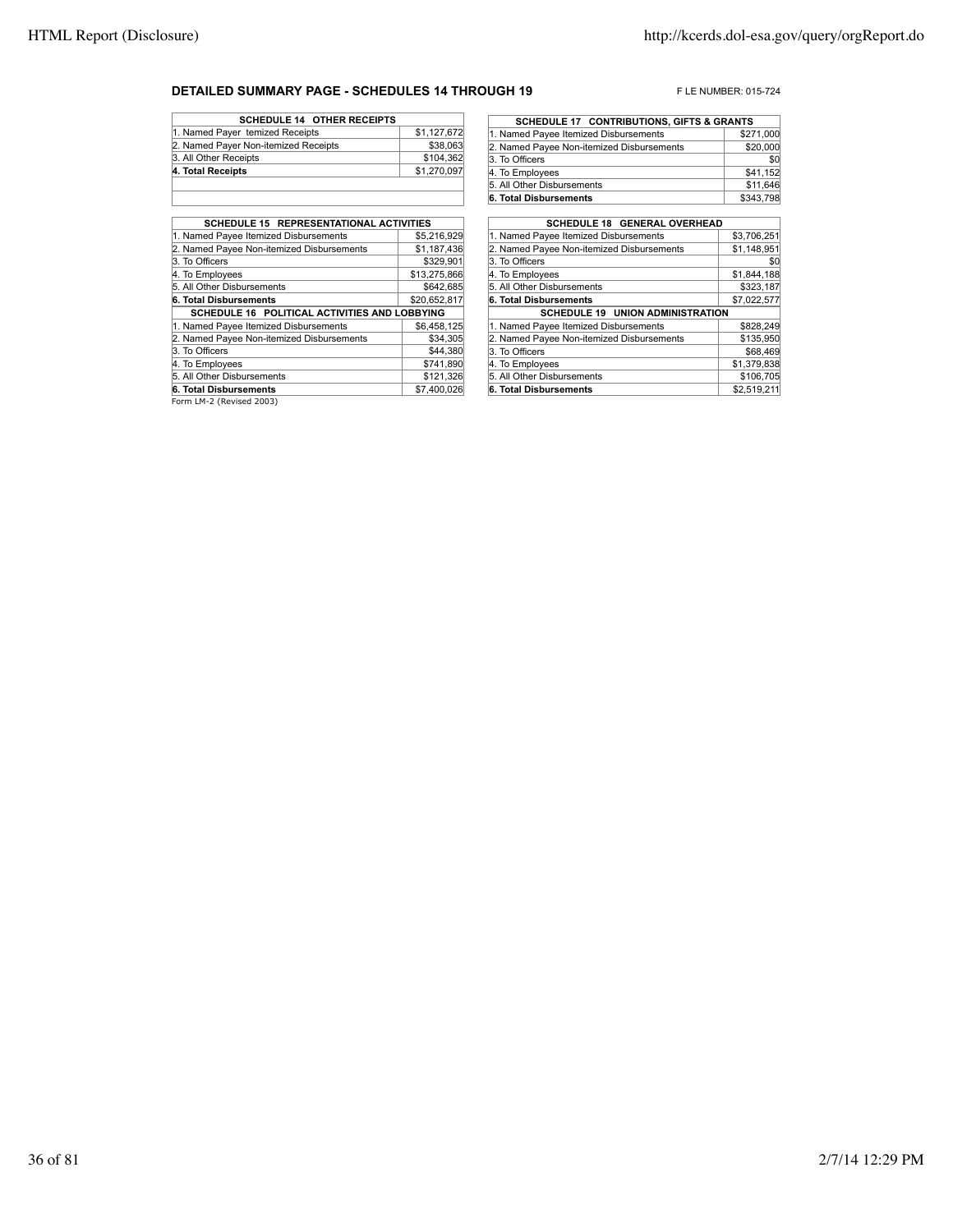#### **SCHEDULE 14 - OTHER RECEIPTS FLE NUMBER: 015-724**

| Name and Address             | Purpose                                                           | Date       | Amount    |
|------------------------------|-------------------------------------------------------------------|------------|-----------|
| (A)                          | (C)                                                               | (D)        | (E)       |
| <b>CHEU</b>                  | Reimbursed Repr. and Admin Costs                                  | 07/31/2006 | \$62,264  |
|                              | Reimbursed Repr. and Admin Costs                                  | 08/31/2006 | \$82,086  |
| 2000 Franklin Street         | Reimbursed Repr. and Admin Costs                                  | 09/30/2006 | \$55,184  |
| Oakland                      | Reimbursed Repr. and Admin Costs                                  | 10/31/2006 | \$67,061  |
| CА                           | Reimbursed Repr. and Admin Costs                                  | 11/30/2006 | \$67,721  |
| 94612                        | Reimbursed Repr. and Admin Costs                                  | 12/31/2006 | \$51,693  |
| Type or Classification       | Reimbursed Repr. and Admin Costs                                  | 01/31/2007 | \$78,086  |
| (B)                          | Reimbursed Repr. and Admin Costs                                  | 02/28/2007 | \$65,376  |
| Labor Union                  | Reimbursed Repr. and Admin Costs                                  | 03/31/2007 | \$46,916  |
|                              | Reimbursed Repr. and Admin Costs                                  | 04/30/2007 | \$64,589  |
|                              | Reimbursed Repr. and Admin Costs                                  |            |           |
|                              |                                                                   | 05/31/2007 | \$94,518  |
|                              | Reimbursed Repr. and Admin Costs                                  | 06/30/2007 | \$70,013  |
|                              | Total temized Transactions with this Payee/Payer                  |            | \$805,507 |
|                              | Total Non-Itemized Transactions with this Payee/Payer             |            | \$0       |
|                              | Total of All Transactions with this Payee/Payer for This Schedule |            | \$805,507 |
| Name and Address             |                                                                   |            |           |
| (A)                          | Purpose                                                           | Date       | Amount    |
| <b>MBNA</b>                  | (C)                                                               | (D)        | (E)       |
|                              |                                                                   | 07/01/2006 |           |
|                              | Royalty Payment                                                   |            | \$51,516  |
| Wilmington                   | Royalty Payment                                                   | 09/30/2006 | \$50,566  |
| DE                           | Royalty Payment                                                   | 12/31/2006 | \$52,000  |
| 19884                        | Total temized Transactions with this Payee/Payer                  |            | \$154,082 |
| Type or Classification       | Total Non-Itemized Transactions with this Payee/Payer             |            | \$0       |
| (B)                          | Total of All Transactions with this Payee/Payer for This Schedule |            | \$154,082 |
| <b>Financial Institution</b> |                                                                   |            |           |
|                              |                                                                   |            |           |
| Name and Address             |                                                                   |            |           |
| (A)                          |                                                                   |            |           |
| Affinity Healthcare          | Purpose                                                           | Date       | Amount    |
|                              | (C)                                                               | (D)        | (E)       |
| 159 E. County Line Rd        | Annual Stipend                                                    | 10/13/2006 | \$6,000   |
| Hatboro                      | Annual Stipend                                                    | 05/25/2007 | \$10,000  |
| PA                           | Total temized Transactions with this Payee/Payer                  |            | \$16,000  |
| 19040                        | Total Non-Itemized Transactions with this Payee/Payer             |            | \$0       |
| Type or Classification       | Total of All Transactions with this Payee/Payer for This Schedule |            | \$16,000  |
| (B)                          |                                                                   |            |           |
| Insurance Institution        |                                                                   |            |           |
| Name and Address             |                                                                   |            |           |
| (A)                          |                                                                   |            |           |
| Bank of Amercia              | Purpose                                                           | Date       | Amount    |
|                              |                                                                   |            |           |
|                              | (C)                                                               | (D)        | (E)       |
| San Francisco                | Royalty Payment                                                   | 03/31/2007 | \$39,942  |
| IСA                          | Total temized Transactions with this Payee/Payer                  |            | \$39,942  |
| 94103                        | Total Non-Itemized Transactions with this Payee/Payer             |            | \$8,193   |
| Type or Classification       | Total of All Transactions with this Payee/Payer for This Schedule |            | \$48,135  |
| (B)                          |                                                                   |            |           |
| Financial Institution        |                                                                   |            |           |
| Name and Address             |                                                                   |            |           |
|                              |                                                                   |            |           |
| (A)                          |                                                                   |            |           |
| <b>COBRA Payments</b>        | Purpose                                                           | Date       | Amount    |
|                              | (C)                                                               | (D)        | (E)       |
| 2000 Franklin Street         | March 07 payments                                                 | 03/31/2007 | \$5,331   |
| Oakland                      | Total temized Transactions with this Payee/Payer                  |            | \$5,331   |
| CA                           | Total Non-Itemized Transactions with this Payee/Payer             |            | \$29,870  |
| 94612                        | Total of All Transactions with this Payee/Payer for This Schedule |            | \$35,201  |
| Type or Classification       |                                                                   |            |           |
| (B)                          |                                                                   |            |           |
| insurance premium            |                                                                   |            |           |
| Name and Address             |                                                                   |            |           |
| (A)                          |                                                                   |            |           |
| <b>CNA Initiative PAC</b>    | Purpose                                                           | Date       | Amount    |
|                              | (C)                                                               | (D)        | (E)       |
| 555 Capitol Mall, Ste1425    | Reimbursement - US Postmaster                                     | 11/07/2006 | \$87,805  |
| Sacramento                   | Reimbursement - Autumn Press                                      | 11/07/2006 | \$19,005  |
| IСA                          | Total temized Transactions with this Payee/Payer                  |            |           |
| 95814                        |                                                                   |            | \$106,810 |
|                              | Total Non-Itemized Transactions with this Payee/Payer             |            | \$0       |
| Type or Classification       | Total of All Transactions with this Payee/Payer for This Schedule |            | \$106,810 |
| (B)                          |                                                                   |            |           |
| political action committee   |                                                                   |            |           |
| Form LM-2 (Revised 2003)     |                                                                   |            |           |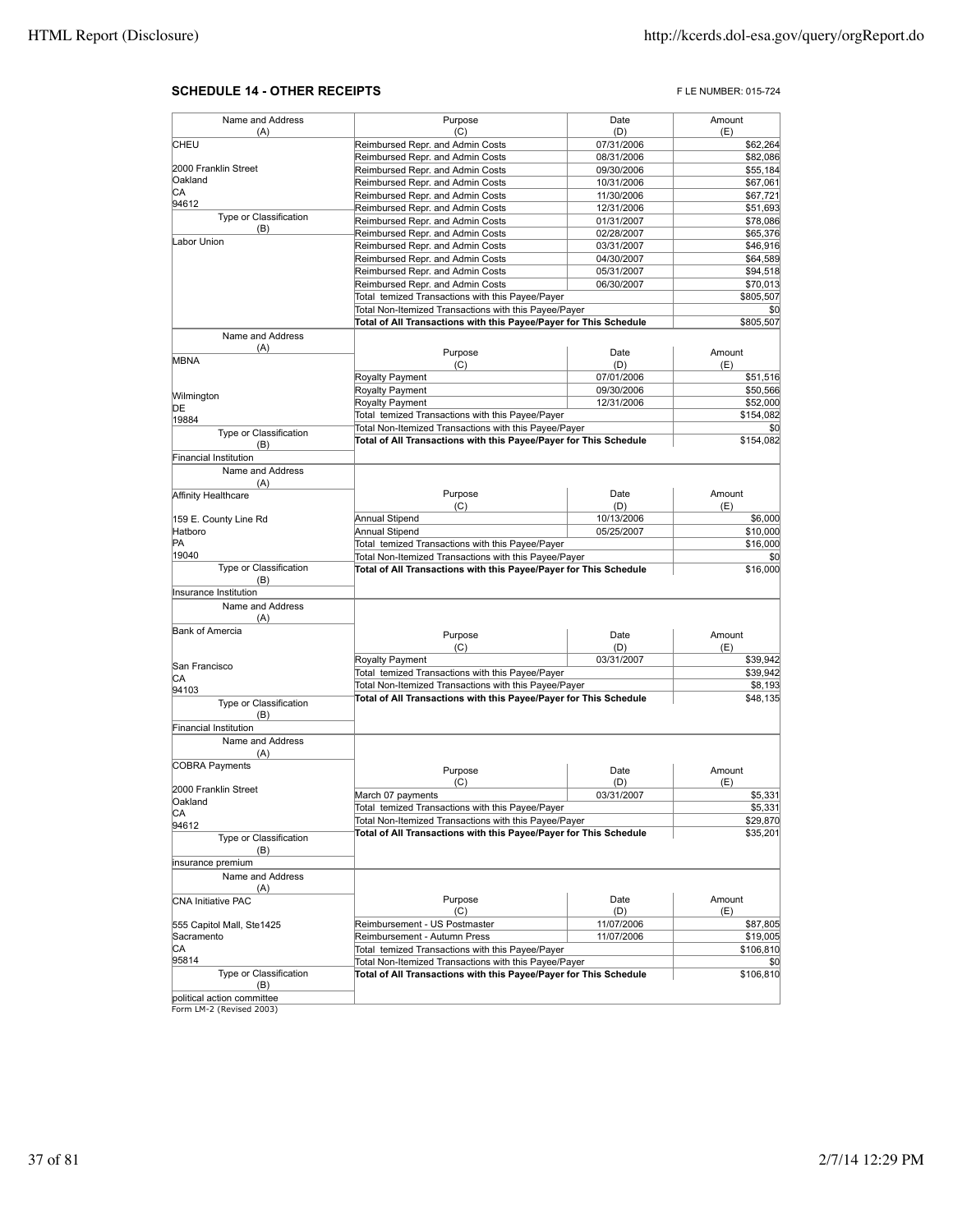## **SCHEDULE 15 - REPRESENTATIONAL ACTIVITIES** FLE NUMBER: 015-724

| Name and Address                 |                                                                                                           |                   |               |                |
|----------------------------------|-----------------------------------------------------------------------------------------------------------|-------------------|---------------|----------------|
| (A)<br>Advomatic                 |                                                                                                           |                   |               |                |
|                                  | Purpose<br>(C)                                                                                            | Date<br>(D)       | Amount<br>(E) |                |
| 243 5th Avenue, Suite 460        | web design                                                                                                | 06/01/2007        |               | \$13,181       |
| New York                         | Total temized Transactions with this Payee/Payer                                                          |                   |               | \$13,181       |
| NY.<br>10016                     | Total Non-Itemized Transactions with this Payee/Payer                                                     |                   |               | \$0            |
| Type or Classification           | Total of All Transactions with this Payee/Payer for This Schedule                                         |                   |               | \$13,181       |
| (B)                              |                                                                                                           |                   |               |                |
| web consultant                   |                                                                                                           |                   |               |                |
| Name and Address                 |                                                                                                           |                   |               |                |
| (A)<br>Johnson, Jay              |                                                                                                           |                   |               |                |
|                                  | Purpose                                                                                                   | Date              | Amount        |                |
| 275 Fairmount Ave. #3            | (C)                                                                                                       | (D)               | (E)           |                |
| Oakland                          | Total temized Transactions with this Payee/Payer                                                          |                   |               | \$0            |
| СA                               | Total Non-Itemized Transactions with this Payee/Payer                                                     |                   |               | \$5,370        |
| 94611<br>Type or Classification  | Total of All Transactions with this Payee/Payer for This Schedule                                         |                   |               | \$5,370        |
| (B)                              |                                                                                                           |                   |               |                |
| video production contractor      |                                                                                                           |                   |               |                |
| Name and Address                 |                                                                                                           |                   |               |                |
| (A)                              |                                                                                                           |                   |               |                |
| Just 4 U Catering                |                                                                                                           |                   |               |                |
|                                  | Purpose                                                                                                   | Date              | Amount        |                |
| 3967 Second Avenue<br>Sacramento | (C)<br>Total temized Transactions with this Payee/Payer                                                   | (D)               | (E)           | \$0            |
| СA                               | Total Non-Itemized Transactions with this Payee/Payer                                                     |                   |               | \$12,028       |
| 95817                            | Total of All Transactions with this Payee/Payer for This Schedule                                         |                   |               | \$12,028       |
| Type or Classification           |                                                                                                           |                   |               |                |
| (B)                              |                                                                                                           |                   |               |                |
| caterer                          |                                                                                                           |                   |               |                |
| Name and Address<br>(A)          |                                                                                                           |                   |               |                |
| Kaiser Permanente                |                                                                                                           |                   |               |                |
|                                  | Purpose                                                                                                   | Date              | Amount        |                |
| 1950 Franklin Street 4th Fl      | (C)<br><b>Contract Printing</b>                                                                           | (D)<br>05/02/2007 | (E)           | \$38,855       |
| Oakland                          | Total temized Transactions with this Payee/Payer                                                          |                   |               | \$38,855       |
| СA                               | Total Non-Itemized Transactions with this Payee/Payer                                                     |                   |               | \$1,661        |
| 94612<br>Type or Classification  | Total of All Transactions with this Payee/Payer for This Schedule                                         |                   |               | \$40,516       |
| (B)                              |                                                                                                           |                   |               |                |
| hospital                         |                                                                                                           |                   |               |                |
| Name and Address                 |                                                                                                           |                   |               |                |
| (A)                              |                                                                                                           |                   |               |                |
| La Quinta Inn-Oceanside          | Purpose                                                                                                   | Date              | Amount        |                |
| 937 North Coast Hwy              | (C)                                                                                                       | (D)               | (E)           |                |
| Oceanside                        | lodging - member                                                                                          | 04/13/2007        |               | \$19,819       |
| IСA                              | Total temized Transactions with this Payee/Payer                                                          |                   |               | \$19,819       |
| 92054                            | Total Non-Itemized Transactions with this Payee/Payer                                                     |                   |               | \$6,134        |
| Type or Classification           | Total of All Transactions with this Payee/Payer for This Schedule                                         |                   |               | \$25,953       |
| (B)                              |                                                                                                           |                   |               |                |
| hotel/lodging                    |                                                                                                           |                   |               |                |
| Name and Address                 |                                                                                                           |                   |               |                |
| (A)<br>Labor4Health              |                                                                                                           |                   |               |                |
|                                  | Purpose<br>(C)                                                                                            | Date              | Amount        |                |
| 2130 James Wood Blvd.            | affiliation contribution                                                                                  | (D)<br>06/25/2007 | (E)           | \$10,000       |
| Los Angeles                      | Total temized Transactions with this Payee/Payer                                                          |                   |               | \$10,000       |
| CА<br>90006                      | Total Non-Itemized Transactions with this Payee/Payer                                                     |                   |               | \$0            |
| Type or Classification           | Total of All Transactions with this Payee/Payer for This Schedule                                         |                   |               | \$10,000       |
| (B)                              |                                                                                                           |                   |               |                |
| advocacy group                   |                                                                                                           |                   |               |                |
| Name and Address                 |                                                                                                           |                   |               |                |
| (A)                              |                                                                                                           |                   |               |                |
| Law Office of Gerald R McKay     |                                                                                                           |                   |               |                |
| P.O. Box 406                     | Purpose                                                                                                   | Date              | Amount        |                |
| Burlingame                       | (C)<br>Total temized Transactions with this Payee/Payer                                                   | (D)               | (E)           | \$0            |
| CА                               | Total Non-Itemized Transactions with this Payee/Payer                                                     |                   |               | \$7,906        |
| 94011-0406                       | Total of All Transactions with this Payee/Payer for This Schedule                                         |                   |               | \$7,906        |
| Type or Classification           |                                                                                                           |                   |               |                |
| (B)                              |                                                                                                           |                   |               |                |
| arbitrator                       |                                                                                                           |                   |               |                |
| Name and Address                 | Purpose                                                                                                   | Date              | Amount        |                |
| (A)                              | (C)                                                                                                       | (D)               | (E)           |                |
|                                  | Total temized Transactions with this Payee/Payer<br>Total Non-Itemized Transactions with this Payee/Payer |                   |               | \$0<br>\$8,309 |
|                                  |                                                                                                           |                   |               |                |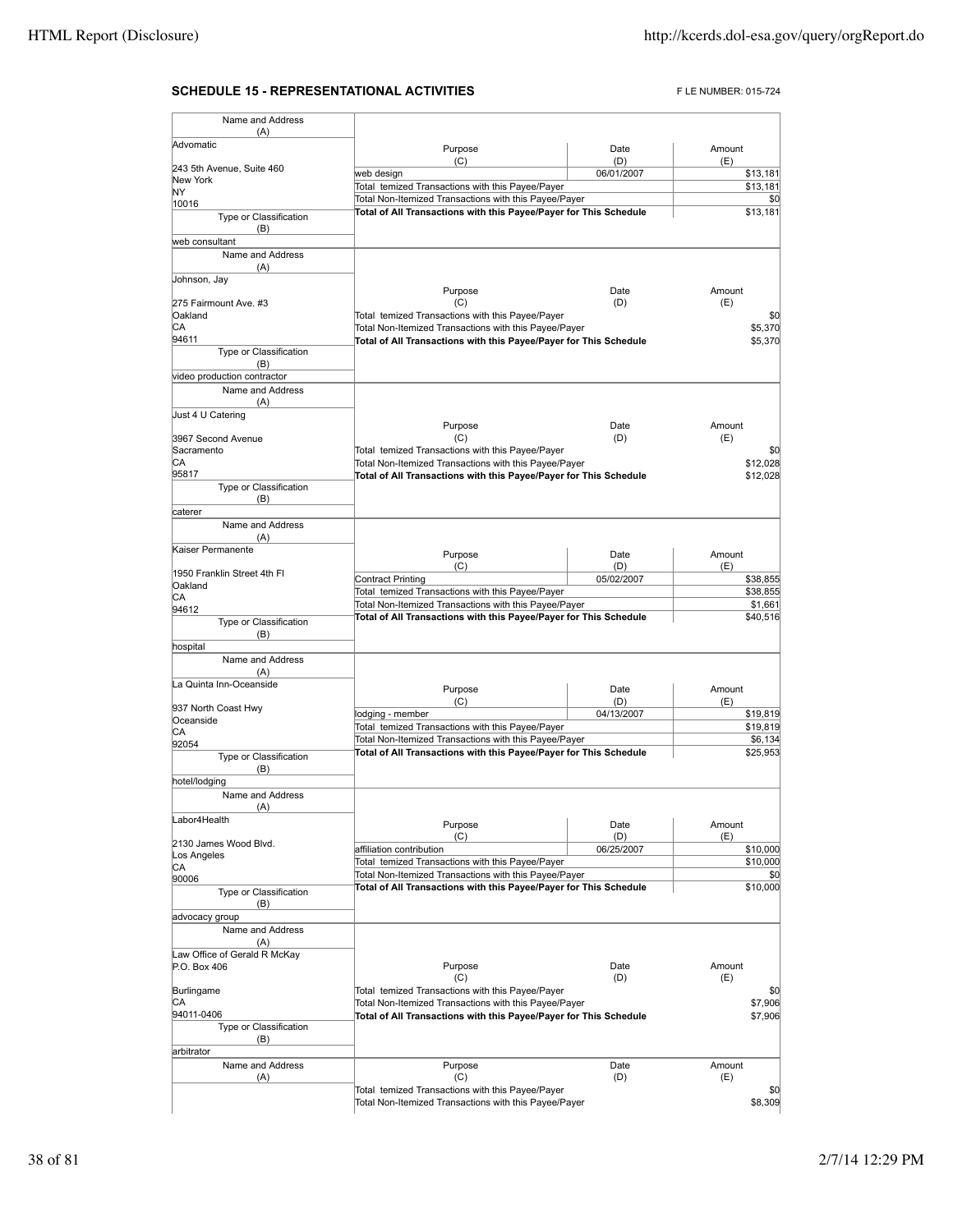| Alaska Airlines                    |                                                                                                           |                    |                    |
|------------------------------------|-----------------------------------------------------------------------------------------------------------|--------------------|--------------------|
| Seattle                            | Purpose                                                                                                   | Date               | Amount             |
| WA                                 | (C)                                                                                                       | (D)                | (E)                |
| 98101                              | Total of All Transactions with this Payee/Payer for This Schedule                                         |                    | \$8,309            |
| Type or Classification<br>(B)      |                                                                                                           |                    |                    |
| airline company                    |                                                                                                           |                    |                    |
| Name and Address                   |                                                                                                           |                    |                    |
| (A)<br>Law Office of John Kagel    |                                                                                                           |                    |                    |
| P O Box 50787                      | Purpose                                                                                                   | Date               | Amount             |
|                                    | (C)                                                                                                       | (D)                | (E)                |
| Palo Alto                          | UC Fact Finding7/20-9/29/06<br>Total temized Transactions with this Payee/Payer                           | 10/18/2006         | \$6,300<br>\$6,300 |
| CА                                 | Total Non-Itemized Transactions with this Payee/Payer                                                     |                    | \$7,591            |
| 94303                              | Total of All Transactions with this Payee/Payer for This Schedule                                         |                    | \$13,891           |
| Type or Classification             |                                                                                                           |                    |                    |
| (B)<br>arbitrator                  |                                                                                                           |                    |                    |
| Name and Address                   |                                                                                                           |                    |                    |
| (A)                                |                                                                                                           |                    |                    |
| Le Cheval                          |                                                                                                           |                    |                    |
|                                    | Purpose                                                                                                   | Date               | Amount             |
| 1007 Clay Street                   | (C)                                                                                                       | (D)                | (E)                |
| Oakland<br>СA                      | Total temized Transactions with this Payee/Payer<br>Total Non-Itemized Transactions with this Payee/Payer |                    | \$0<br>\$9,543     |
| 94607                              | Total of All Transactions with this Payee/Payer for This Schedule                                         |                    | \$9,543            |
| Type or Classification             |                                                                                                           |                    |                    |
| (B)                                |                                                                                                           |                    |                    |
| caterer                            |                                                                                                           |                    |                    |
| Name and Address                   |                                                                                                           |                    |                    |
| (A)                                |                                                                                                           |                    |                    |
| Longman, Alan D                    |                                                                                                           |                    | Amount             |
| 872 Sutter Street #54              | Purpose<br>(C)                                                                                            | Date<br>(D)        | (E)                |
| San Francisco                      | Total temized Transactions with this Payee/Payer                                                          |                    | \$0                |
| СA                                 | Total Non-Itemized Transactions with this Payee/Payer                                                     |                    | \$25,110           |
| 94109                              | Total of All Transactions with this Payee/Payer for This Schedule                                         |                    | \$25,110           |
| Type or Classification             |                                                                                                           |                    |                    |
| (B)                                |                                                                                                           |                    |                    |
| legal                              |                                                                                                           |                    |                    |
| Name and Address                   |                                                                                                           |                    |                    |
| (A)<br><b>Market Hall Caterers</b> |                                                                                                           |                    |                    |
|                                    | Purpose                                                                                                   | Date               | Amount             |
| 5655 College Avenue                | (C)                                                                                                       | (D)                | (E)                |
| Oakland                            | Total temized Transactions with this Payee/Payer                                                          |                    | \$0                |
| СA                                 | Total Non-Itemized Transactions with this Payee/Payer                                                     |                    | \$9,269            |
| 94618<br>Type or Classification    | Total of All Transactions with this Payee/Payer for This Schedule                                         |                    | \$9,269            |
| (B)                                |                                                                                                           |                    |                    |
| caterer                            |                                                                                                           |                    |                    |
| Name and Address                   |                                                                                                           |                    |                    |
| (A)                                | Purpose                                                                                                   | Date               | Amount             |
| Marriott-Burlingame                | (C)                                                                                                       | (D)                | (E)                |
|                                    | Lodging - Members                                                                                         | 10/2 <u>9/2006</u> | \$6,840            |
| Burlingame                         | Lodging - Members                                                                                         | 04/29/2007         | \$8,625            |
| СA                                 | Lodging - Members                                                                                         | 05/29/2007         | \$11,665           |
| 94010                              | Total temized Transactions with this Payee/Payer                                                          |                    | \$27,130           |
| Type or Classification             | Total Non-Itemized Transactions with this Payee/Payer                                                     |                    | \$304<br>\$27,434  |
| (B)                                | Total of All Transactions with this Payee/Payer for This Schedule                                         |                    |                    |
| hotel/lodging                      |                                                                                                           |                    |                    |
| Name and Address                   |                                                                                                           |                    |                    |
| (A)<br>Marriott-Cleveland          |                                                                                                           |                    |                    |
|                                    | Purpose                                                                                                   | Date               | Amount             |
|                                    | (C)                                                                                                       | (D)                | (E)<br>\$6,716     |
| Cleveland                          | odging - Staff<br>Total temized Transactions with this Payee/Payer                                        | 08/29/2006         | \$6,716            |
| ЮH                                 | Total Non-Itemized Transactions with this Payee/Payer                                                     |                    | \$9,933            |
| 44102                              | Total of All Transactions with this Payee/Payer for This Schedule                                         |                    | \$16,649           |
| Type or Classification<br>(B)      |                                                                                                           |                    |                    |
| hotel/lodging                      |                                                                                                           |                    |                    |
| Name and Address                   |                                                                                                           |                    |                    |
| (A)                                |                                                                                                           |                    |                    |
| Marriott-Houston West              | Purpose<br>(C)                                                                                            | Date<br>(D)        | Amount<br>(E)      |
|                                    | Lodging - Members                                                                                         | 02/28/2007         | \$7,337            |
| 1750 West Loop South               | Total temized Transactions with this Payee/Payer                                                          |                    | \$7,337            |
| Houston<br>TΧ                      | Total Non-Itemized Transactions with this Payee/Payer                                                     |                    | \$5,699            |
| 77027                              | Total of All Transactions with this Payee/Payer for This Schedule                                         |                    | \$13,036           |
|                                    |                                                                                                           |                    |                    |
|                                    |                                                                                                           |                    |                    |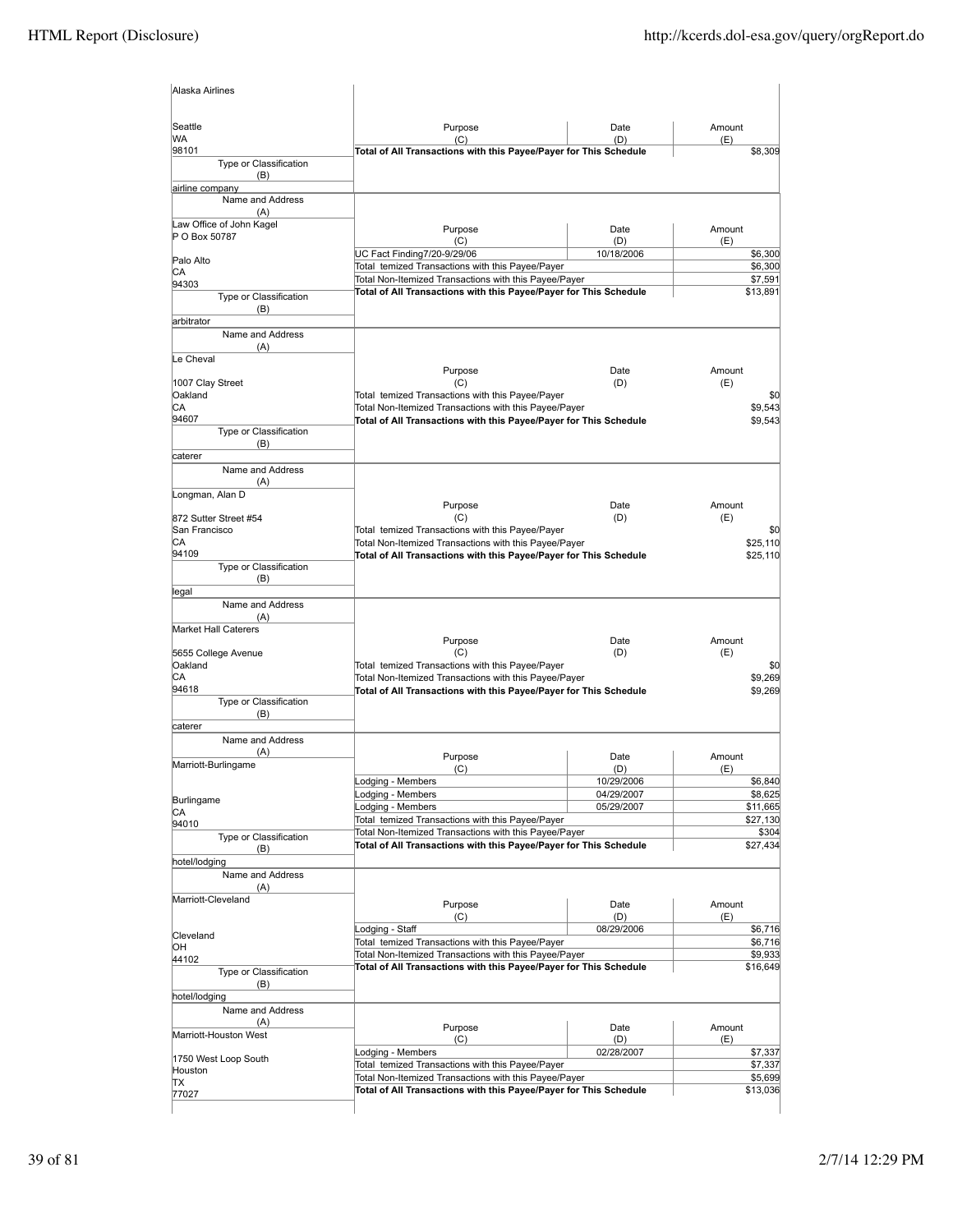| Type or Classification<br>(B)     |                                                                                                                            |             |                      |
|-----------------------------------|----------------------------------------------------------------------------------------------------------------------------|-------------|----------------------|
| hotel/lodging                     |                                                                                                                            |             |                      |
| Name and Address<br>(A)           |                                                                                                                            |             |                      |
| Marriott-Long Beach Airport       | Purpose<br>(C)                                                                                                             | Date<br>(D) | Amount<br>(E)        |
| 4700 Airport Plaza Drive          | 09/28/06 CE Class                                                                                                          | 10/12/2006  | \$5,356              |
| Long Beach<br>СA                  | Total temized Transactions with this Payee/Payer                                                                           |             | \$5,356              |
| 90815                             | Total Non-Itemized Transactions with this Payee/Payer                                                                      |             | \$7,532              |
| Type or Classification<br>(B)     | Total of All Transactions with this Payee/Payer for This Schedule                                                          |             | \$12,888             |
| hotel/lodging                     |                                                                                                                            |             |                      |
| Name and Address                  |                                                                                                                            |             |                      |
| (A)                               |                                                                                                                            |             |                      |
| Marriott-Louisville               | Purpose                                                                                                                    | Date        | Amount               |
| 280 West Jefferson                | (C)                                                                                                                        | (D)         | (E)                  |
| Louisville                        | Lodging - Members<br>Total temized Transactions with this Payee/Payer                                                      | 08/29/2006  | \$12,202<br>\$12,202 |
| KY                                | Total Non-Itemized Transactions with this Payee/Payer                                                                      |             | \$7,876              |
| 40202<br>Type or Classification   | Total of All Transactions with this Payee/Payer for This Schedule                                                          |             | \$20,078             |
| (B)                               |                                                                                                                            |             |                      |
| hotel/lodging                     |                                                                                                                            |             |                      |
| Name and Address<br>(A)           |                                                                                                                            |             |                      |
| Marriott-Monterey                 |                                                                                                                            |             |                      |
| 350 Calle Principal               | Purpose<br>(C)                                                                                                             | Date<br>(D) | Amount<br>(E)        |
| Monterey                          | Total temized Transactions with this Payee/Payer                                                                           |             | \$0                  |
| СA                                | Total Non-Itemized Transactions with this Payee/Payer                                                                      |             | \$5,682              |
| 94712                             | Total of All Transactions with this Payee/Payer for This Schedule                                                          |             | \$5,682              |
| Type or Classification            |                                                                                                                            |             |                      |
| (B)                               |                                                                                                                            |             |                      |
| hotel/lodging<br>Name and Address |                                                                                                                            |             |                      |
| (A)                               |                                                                                                                            |             |                      |
| Marriott-Oakland City Center      | Purpose                                                                                                                    | Date        | Amount               |
|                                   | (C)                                                                                                                        | (D)         | (E)                  |
| 1001 Broadway                     | 02/27/07 CE Class                                                                                                          | 04/23/2007  | \$5,340              |
| Oakland<br>СA                     | Total temized Transactions with this Payee/Payer                                                                           |             | \$5,340              |
| 94607                             | Total Non-Itemized Transactions with this Payee/Payer                                                                      |             | \$9,845              |
| Type or Classification<br>(B)     | Total of All Transactions with this Payee/Payer for This Schedule                                                          |             | \$15,185             |
| hotel/lodging                     |                                                                                                                            |             |                      |
| Name and Address<br>(A)           |                                                                                                                            |             |                      |
| Marriott-San Antonio              | Purpose                                                                                                                    | Date        | Amount               |
|                                   | (C)                                                                                                                        | (D)         | (E)                  |
| 555 S Alamo<br>San Antonio        | <b>CE Expenses</b>                                                                                                         | 02/28/2007  | \$5,337              |
| ТX                                | Total temized Transactions with this Payee/Payer                                                                           |             | \$5,337              |
| 78205                             | Total Non-Itemized Transactions with this Payee/Payer<br>Total of All Transactions with this Payee/Payer for This Schedule |             | \$500                |
| Type or Classification<br>(B)     |                                                                                                                            |             | \$5,837              |
| hotel/lodging                     |                                                                                                                            |             |                      |
| Name and Address<br>(A)           |                                                                                                                            |             |                      |
| Marriott-San Diego                |                                                                                                                            |             |                      |
|                                   | Purpose                                                                                                                    | Date        | Amount               |
| 8757 Rio Diego Drive              | (C)                                                                                                                        | (D)         | (E)                  |
| San Diego                         | Total temized Transactions with this Payee/Payer                                                                           |             | \$0                  |
| СA<br>92108-1620                  | Total Non-Itemized Transactions with this Payee/Payer<br>Total of All Transactions with this Payee/Payer for This Schedule |             | \$8,652              |
| Type or Classification            |                                                                                                                            |             | \$8,652              |
| (B)                               |                                                                                                                            |             |                      |
| hotel/lodging                     |                                                                                                                            |             |                      |
| Name and Address                  |                                                                                                                            |             |                      |
| (A)                               | Purpose<br>(C)                                                                                                             | Date<br>(D) | Amount<br>(E)        |
| Marriott-Santa Clara              | Lodging-Members                                                                                                            | 02/28/2007  | \$5,000              |
| 2700 Mission College Blvd         | Lodging - Staff                                                                                                            | 02/28/2007  | \$5,000              |
| Santa Clara                       | Lodging - Staff                                                                                                            | 02/28/2007  | \$50,218             |
| СA                                | <b>CE Classes</b>                                                                                                          | 04/29/2007  | \$10,223             |
| 95054                             | Total temized Transactions with this Payee/Payer                                                                           |             | \$70,441             |
| Type or Classification<br>(B)     | Total Non-Itemized Transactions with this Payee/Payer                                                                      |             | \$5,088              |
| hotel/lodging                     | Total of All Transactions with this Payee/Payer for This Schedule                                                          |             | \$75,529             |
| Name and Address                  | Purpose                                                                                                                    | Date        | Amount               |
| (A)                               | (C)                                                                                                                        | (D)         | (E)                  |
|                                   | Lodging - Staff                                                                                                            | 12/30/2006  | \$17,662             |
|                                   |                                                                                                                            |             |                      |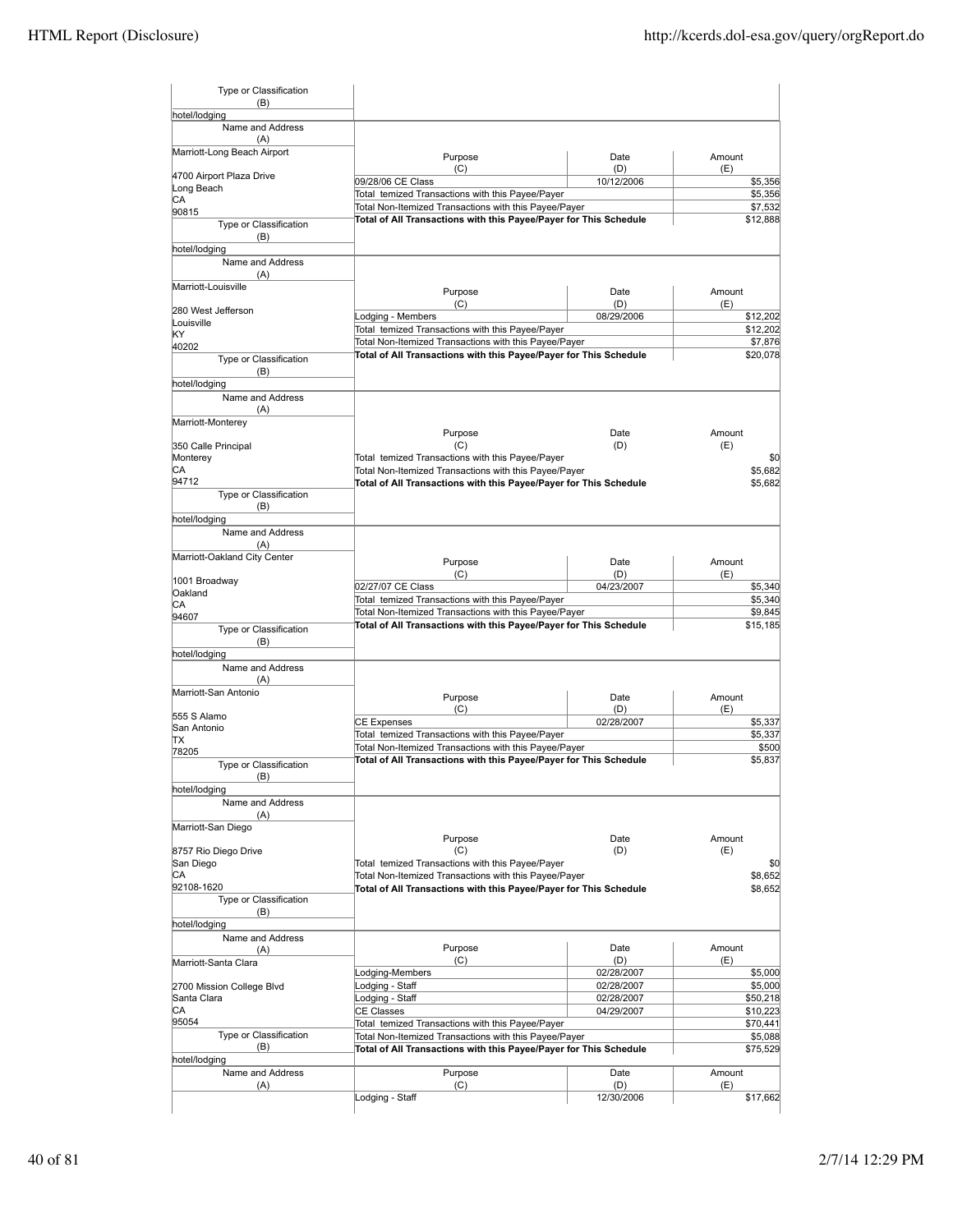| Marriott-SF Mscone                     |                                                                                                                            |                          |                       |
|----------------------------------------|----------------------------------------------------------------------------------------------------------------------------|--------------------------|-----------------------|
| 55 4th Street                          | Purpose                                                                                                                    | Date                     | Amount                |
| San Francisco<br>CA                    | (C)<br>Total temized Transactions with this Payee/Payer                                                                    | (D)                      | (E)<br>\$17,662       |
| 94103                                  | Total Non-Itemized Transactions with this Payee/Payer                                                                      |                          | \$0                   |
| Type or Classification<br>(B)          | Total of All Transactions with this Payee/Payer for This Schedule                                                          |                          | \$17,662              |
| hotel/lodging                          |                                                                                                                            |                          |                       |
| Name and Address<br>(A)                |                                                                                                                            |                          |                       |
| Marriott-Walnut Creek                  |                                                                                                                            |                          |                       |
| 2355 N Main                            | Purpose<br>(C)                                                                                                             | Date<br>(D)              | Amount<br>(E)         |
| <b>Walnut Creek</b>                    | Total temized Transactions with this Payee/Payer                                                                           |                          | \$0                   |
| CА                                     | Total Non-Itemized Transactions with this Payee/Payer                                                                      |                          | \$7,914               |
| 94596<br>Type or Classification        | Total of All Transactions with this Payee/Payer for This Schedule                                                          |                          | \$7,914               |
| (B)                                    |                                                                                                                            |                          |                       |
| hotel/lodging                          |                                                                                                                            |                          |                       |
| Name and Address<br>(A)                | Purpose                                                                                                                    | Date                     | Amount                |
| Maxey, Glenn                           | (C)                                                                                                                        | (D)                      | (E)                   |
| PO Box 2505                            | Feb 2007 Services Rendered                                                                                                 | 02/12/2007               | \$5,000               |
| Austin                                 | Mar 2007 Services Rendered<br>Apr 2007 Services Rendered                                                                   | 03/01/2007<br>04/01/2007 | \$5,000<br>\$5,000    |
| TХ                                     | May 2007 Services Rendered                                                                                                 | 04/27/2007               | \$5,000               |
| 78768                                  | Total temized Transactions with this Payee/Payer                                                                           |                          | \$20,000              |
| Type or Classification                 | Total Non-Itemized Transactions with this Payee/Payer                                                                      |                          | \$0                   |
| (B)<br>media consultant                | Total of All Transactions with this Payee/Payer for This Schedule                                                          |                          | \$20,000              |
| Name and Address                       |                                                                                                                            |                          |                       |
| (A)                                    |                                                                                                                            |                          |                       |
| Millennium Biltmore Hotel Los Angeles  | Purpose                                                                                                                    | Date                     | Amount                |
| 506 South Grand Avenue                 | (C)<br>Int'l Women's Day CE Class                                                                                          | (D)<br>04/03/2007        | (E)<br>\$63,644       |
| Los Angeles                            | Total temized Transactions with this Payee/Payer                                                                           |                          | \$63,644              |
| CА<br>90071-2602                       | Total Non-Itemized Transactions with this Payee/Payer                                                                      |                          | \$3,767               |
| Type or Classification                 | Total of All Transactions with this Payee/Payer for This Schedule                                                          |                          | \$67,411              |
| (B)                                    |                                                                                                                            |                          |                       |
| hotel/lodging<br>Name and Address      |                                                                                                                            |                          |                       |
| (A)                                    |                                                                                                                            |                          |                       |
| Mooney, Green, Baker, Gibson & Saindon |                                                                                                                            |                          |                       |
| 1920 L Street NW, 400                  | Purpose<br>(C)                                                                                                             | Date<br>(D)              | Amount<br>(E)         |
| Washington                             | Total temized Transactions with this Payee/Payer                                                                           |                          | \$0                   |
| DС                                     | Total Non-Itemized Transactions with this Payee/Payer                                                                      |                          | \$11,761              |
| 20036-5041<br>Type or Classification   | Total of All Transactions with this Payee/Payer for This Schedule                                                          |                          | \$11,761              |
| (B)                                    |                                                                                                                            |                          |                       |
| law firm                               |                                                                                                                            |                          |                       |
| Name and Address                       | Purpose                                                                                                                    | Date                     | Amount                |
| (A)<br>American Air                    | (C)<br>Air travel - Members                                                                                                | (D)<br>10/29/2006        | (E)<br>\$5,742        |
| P.O.Box 619612                         | Air travel - Supervisors                                                                                                   | 11/29/2006               | \$6,026               |
|                                        | Air travel - CE                                                                                                            | 03/30/2007               | \$6,978               |
| Dallas<br>ΠX                           | Air travel - Members<br>Air travel - Members                                                                               | 11/29/2006<br>07/30/2006 | \$9,044<br>\$11,635   |
| 75261-9612                             | Air travel - Members                                                                                                       | 05/29/2007               | \$22,421              |
| Type or Classification                 | Air travel - Members                                                                                                       | 08/29/2006               | \$69,572              |
| (B)<br>airline company                 | Total temized Transactions with this Payee/Payer                                                                           |                          | \$131,418             |
|                                        | Total Non-Itemized Transactions with this Payee/Payer<br>Total of All Transactions with this Payee/Payer for This Schedule |                          | \$60,213<br>\$191,631 |
| Name and Address                       |                                                                                                                            |                          |                       |
| (A)                                    |                                                                                                                            |                          |                       |
| Moose Ridge Associates                 | Purpose                                                                                                                    | Date                     | Amount                |
| 37 Green Street                        | (C)                                                                                                                        | (D)                      | (E)                   |
| Augusta                                | Total temized Transactions with this Payee/Payer                                                                           |                          | \$0                   |
| MЕ<br>04330                            | Total Non-Itemized Transactions with this Payee/Payer                                                                      |                          | \$6,000               |
| Type or Classification                 | Total of All Transactions with this Payee/Payer for This Schedule                                                          |                          | \$6,000               |
| (B)                                    |                                                                                                                            |                          |                       |
| legislative consultant                 |                                                                                                                            |                          |                       |
| Name and Address<br>(A)                |                                                                                                                            |                          |                       |
| Mountain Mikes Pizza                   | Purpose<br>(C)                                                                                                             | Date<br>(D)              | Amount<br>(E)         |
|                                        | Total temized Transactions with this Payee/Payer                                                                           |                          | \$0                   |
| 430 N Santa Cruz Avenue<br>Los Gatos   | Total Non-Itemized Transactions with this Payee/Payer                                                                      |                          | \$7,228               |
| CA                                     | Total of All Transactions with this Payee/Payer for This Schedule                                                          |                          | \$7,228               |
|                                        |                                                                                                                            |                          |                       |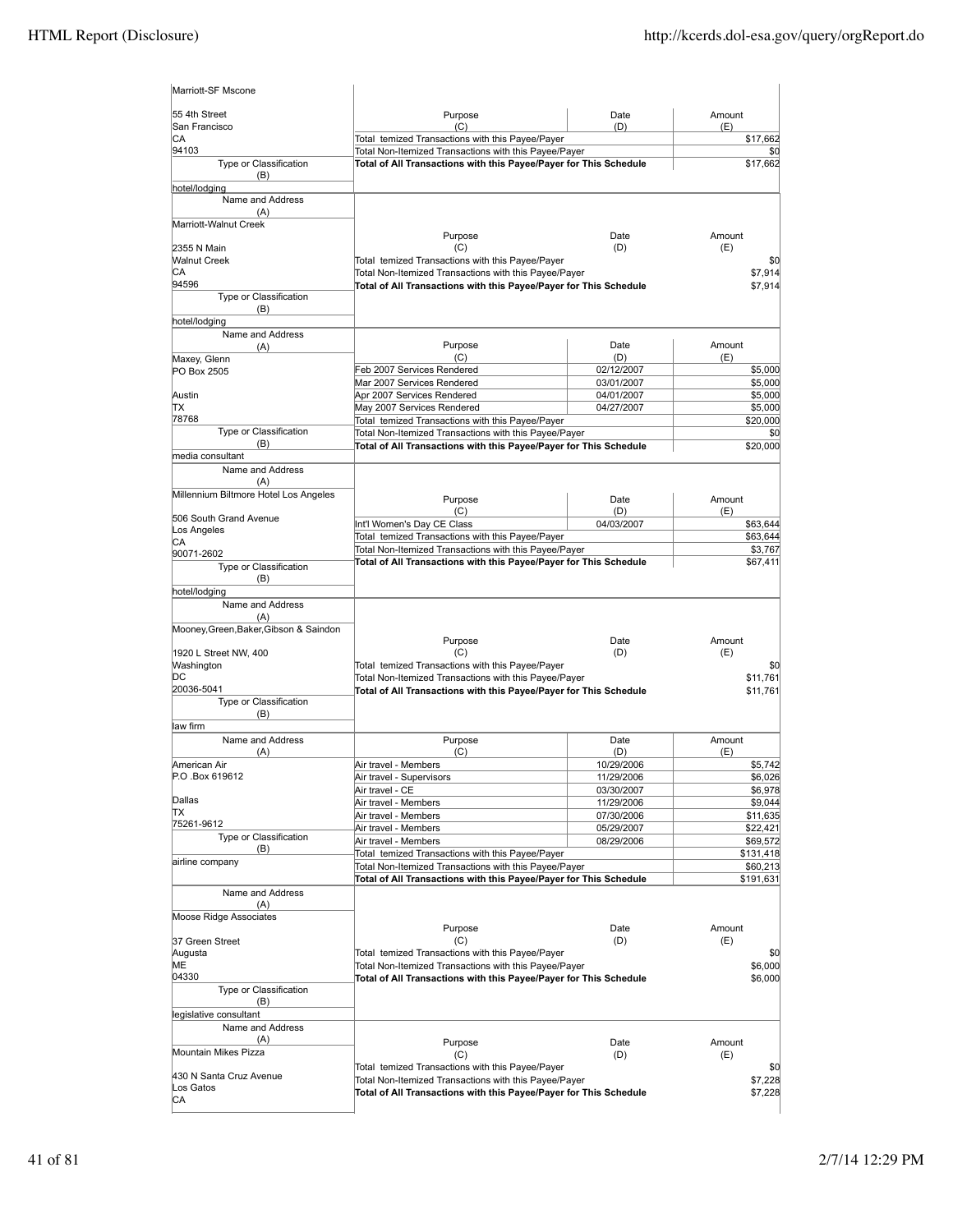| 95030                                            |                                                                                                                            |            |                      |
|--------------------------------------------------|----------------------------------------------------------------------------------------------------------------------------|------------|----------------------|
| Type or Classification                           |                                                                                                                            |            |                      |
| (B)                                              |                                                                                                                            |            |                      |
| caterer<br>Name and Address                      | Purpose                                                                                                                    | Date       | Amount               |
| (A)                                              | (C)                                                                                                                        | (D)        | (E)                  |
| MSHC Partners, Inc.                              | <b>CNA Insurance Mailer</b>                                                                                                | 02/15/2007 | \$67,200             |
|                                                  | <b>CNA Bilingual Mailer</b>                                                                                                | 03/21/2007 | \$11,065             |
| 1155 15th Street Ste 300                         | 156,000 Pieces Produced & Mailed                                                                                           | 03/29/2007 | \$70,960             |
| Washington<br>DС                                 | 7808 Pieces                                                                                                                | 05/01/2007 | \$8,823              |
| 20005                                            | OnLine Campaign                                                                                                            | 05/01/2007 | \$88,234             |
| Type or Classification                           | 70000 RN insert<br>Total temized Transactions with this Payee/Payer                                                        | 06/13/2007 | \$7,968<br>\$254,250 |
| (B)                                              | Total Non-Itemized Transactions with this Payee/Payer                                                                      |            | \$0                  |
| mailing house company                            | Total of All Transactions with this Payee/Payer for This Schedule                                                          |            | \$254,250            |
| Name and Address                                 | Purpose                                                                                                                    | Date       | Amount               |
| (A)                                              | (C)                                                                                                                        | (D)        | (E)                  |
| National Car Rental                              | Travel - Staff                                                                                                             | 01/11/2007 | \$11,041             |
| P O Box 402334                                   | Travel - Staff                                                                                                             | 01/22/2007 | \$8,184              |
|                                                  | Travel - Staff                                                                                                             | 03/20/2007 | \$9,568              |
| Atlanta                                          | Travel - Staff                                                                                                             | 04/23/2007 | \$14,701             |
| GA<br>30384                                      | Travel - Staff                                                                                                             | 05/18/2007 | \$5,174              |
| Type or Classification                           | Travel - Staff                                                                                                             | 06/18/2007 | \$8,739              |
| (B)                                              | Total temized Transactions with this Payee/Payer                                                                           |            | \$57,407             |
| car rental                                       | Total Non-Itemized Transactions with this Payee/Payer<br>Total of All Transactions with this Payee/Payer for This Schedule |            | \$19,060             |
| Name and Address                                 |                                                                                                                            |            | \$76,467             |
| (A)                                              |                                                                                                                            |            |                      |
| Northern Sun                                     | Purpose                                                                                                                    | Date       | Amount               |
|                                                  | (C)                                                                                                                        | (D)        | (E)                  |
| 2916 E. Lake Street                              | 10,000 custom color T-shirts                                                                                               | 08/17/2006 | \$32,250             |
| Minneapolis                                      | Final Pmt 10,000 custom color T-shirts                                                                                     | 11/10/2006 | \$32,250             |
| ΜN                                               | Total temized Transactions with this Payee/Payer                                                                           |            | \$64,500             |
| 55406-2065                                       | Total Non-Itemized Transactions with this Payee/Payer                                                                      |            | \$0                  |
| Type or Classification<br>(B)                    | Total of All Transactions with this Payee/Payer for This Schedule                                                          |            | \$64,500             |
| promotional merchandise provider                 |                                                                                                                            |            |                      |
| Name and Address                                 |                                                                                                                            |            |                      |
| (A)                                              |                                                                                                                            |            |                      |
| <b>NWA Air</b>                                   |                                                                                                                            |            |                      |
|                                                  | Purpose                                                                                                                    | Date       | Amount               |
|                                                  | (C)                                                                                                                        | (D)        | (E)                  |
| Minneapolis                                      | Total temized Transactions with this Payee/Payer                                                                           |            | \$0                  |
| MN<br>55401                                      | Total Non-Itemized Transactions with this Payee/Payer                                                                      |            | \$20,649             |
| Type or Classification                           | Total of All Transactions with this Payee/Payer for This Schedule                                                          |            | \$20,649             |
| (B)                                              |                                                                                                                            |            |                      |
| airline company                                  |                                                                                                                            |            |                      |
| Name and Address                                 |                                                                                                                            |            |                      |
| (A)                                              |                                                                                                                            |            |                      |
| American Hospital Association                    | Purpose                                                                                                                    | Date       | Amount               |
| P.O. Box 92247                                   | (C)                                                                                                                        | (D)        | (E)                  |
|                                                  | Publicatons                                                                                                                | 11/29/2006 | \$8,213              |
| Chicago<br>L                                     | Total temized Transactions with this Payee/Payer                                                                           |            | \$8,213              |
| 60675-2247                                       | Total Non-Itemized Transactions with this Payee/Payer                                                                      |            | \$0                  |
| Type or Classification                           | Total of All Transactions with this Payee/Payer for This Schedule                                                          |            | \$8,213              |
| (B)                                              |                                                                                                                            |            |                      |
| corporation                                      |                                                                                                                            |            |                      |
| Name and Address                                 |                                                                                                                            |            |                      |
| (A)                                              |                                                                                                                            |            |                      |
| Occasions Events Productions                     | Purpose                                                                                                                    | Date       | Amount               |
|                                                  | (C)                                                                                                                        | (D)        | (E)                  |
| 771 Northport Drive #D<br><b>West Sacramento</b> | 05/08/07 Rally Equip Rental(Tents, Tables, Chairs)                                                                         | 05/07/2007 | \$14,805             |
| IСA                                              | Total temized Transactions with this Payee/Payer                                                                           |            | \$14,805             |
| 95691                                            | Total Non-Itemized Transactions with this Payee/Payer                                                                      |            | \$5,158              |
| Type or Classification                           | Total of All Transactions with this Payee/Payer for This Schedule                                                          |            | \$19,963             |
| (B)                                              |                                                                                                                            |            |                      |
| travel and events                                |                                                                                                                            |            |                      |
| Name and Address                                 |                                                                                                                            |            |                      |
| (A)                                              |                                                                                                                            |            |                      |
| Omni Hotels                                      | Purpose                                                                                                                    | Date       | Amount               |
|                                                  | (C)                                                                                                                        | (D)        | (E)                  |
| Austin                                           | Lodging - Staff                                                                                                            | 11/29/2006 | \$20,346             |
| IΤX                                              | Total temized Transactions with this Payee/Payer                                                                           |            | \$20,346             |
| 78701                                            | Total Non-Itemized Transactions with this Payee/Payer                                                                      |            | \$6,609              |
| Type or Classification                           | Total of All Transactions with this Payee/Payer for This Schedule                                                          |            | \$26,955             |
| (B)                                              |                                                                                                                            |            |                      |
| hotel/lodging                                    |                                                                                                                            |            |                      |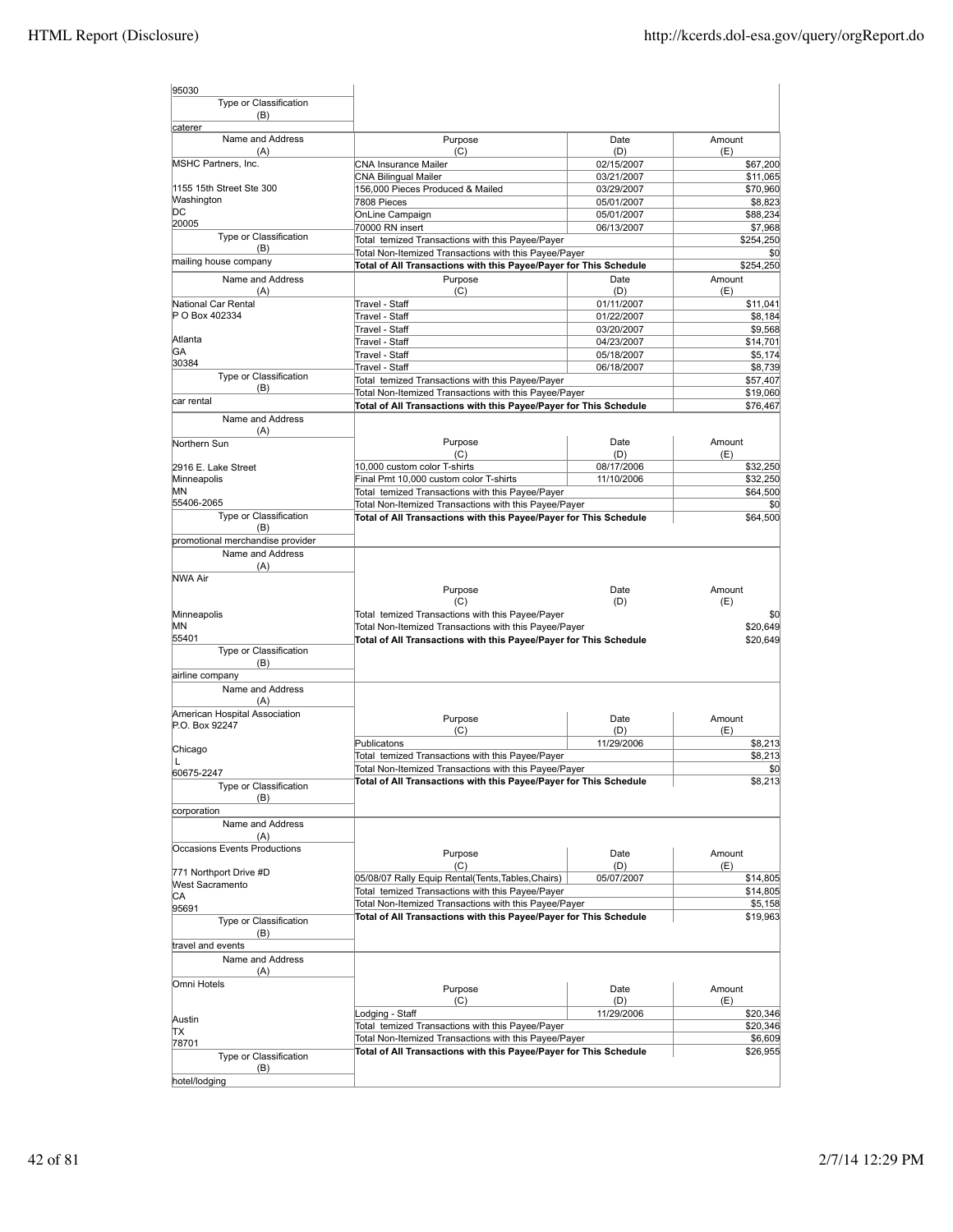| Name and Address                |                                                                                                                            |                          |                      |
|---------------------------------|----------------------------------------------------------------------------------------------------------------------------|--------------------------|----------------------|
| (A)                             |                                                                                                                            |                          |                      |
| American West Air               | Purpose                                                                                                                    | Date                     | Amount               |
| 4000 E Skyharbor Blvd           | (C)<br>Air travel - Members                                                                                                | (D)<br>08/29/2006        | (E)<br>\$12,231      |
| Phoenix                         | Total temized Transactions with this Payee/Payer                                                                           |                          | \$12,231             |
| ΑZ<br>85034                     | Total Non-Itemized Transactions with this Payee/Payer                                                                      |                          | \$21,306             |
| Type or Classification          | Total of All Transactions with this Payee/Payer for This Schedule                                                          |                          | \$33,537             |
| (B)                             |                                                                                                                            |                          |                      |
| airline company                 |                                                                                                                            |                          |                      |
| Name and Address<br>(A)         |                                                                                                                            |                          |                      |
| Postal Systems Inc              | Purpose                                                                                                                    | Date                     | Amount               |
|                                 | (C)<br>NNOC RNRN Response                                                                                                  | (D)<br>10/30/2006        | (E)<br>\$95,747      |
| 25024 Viking Street             | TX NNOC Mailing                                                                                                            | 03/22/2007               | \$35,458             |
| Hayward<br>CА                   | TX NNOC Mailing                                                                                                            | 05/07/2007               | \$8,828              |
| 94545-2704                      | Total temized Transactions with this Payee/Payer                                                                           |                          | \$140,033            |
| Type or Classification          | Total Non-Itemized Transactions with this Payee/Payer                                                                      |                          | \$22,605             |
| (B)                             | Total of All Transactions with this Payee/Payer for This Schedule                                                          |                          | \$162,638            |
| mailing house company           |                                                                                                                            |                          |                      |
| Name and Address<br>(A)         |                                                                                                                            |                          |                      |
| PR Newswire, Inc.               |                                                                                                                            |                          |                      |
| G P.O. Box 5897                 | Purpose                                                                                                                    | Date                     | Amount               |
|                                 | (C)                                                                                                                        | (D)                      | (E)                  |
| New York<br>NΥ                  | Total temized Transactions with this Payee/Payer                                                                           |                          | \$0                  |
| 10087-5897                      | Total Non-Itemized Transactions with this Payee/Payer<br>Total of All Transactions with this Payee/Payer for This Schedule |                          | \$39,210<br>\$39,210 |
| Type or Classification          |                                                                                                                            |                          |                      |
| (B)                             |                                                                                                                            |                          |                      |
| hewswire service                |                                                                                                                            |                          |                      |
| Name and Address                |                                                                                                                            |                          |                      |
| (A)<br>Prihar, Michael          |                                                                                                                            |                          |                      |
| P.O. Box 3242                   | Purpose                                                                                                                    | Date                     | Amount               |
|                                 | (C)                                                                                                                        | (D)                      | (E)                  |
| Granada Hills                   | Total temized Transactions with this Payee/Payer                                                                           |                          | \$0                  |
| СA                              | Total Non-Itemized Transactions with this Payee/Payer                                                                      |                          | \$6,030              |
| 91394<br>Type or Classification | Total of All Transactions with this Payee/Payer for This Schedule                                                          |                          | \$6,030              |
| (B)                             |                                                                                                                            |                          |                      |
| arbitrator                      |                                                                                                                            |                          |                      |
| Name and Address                | Purpose                                                                                                                    | Date                     | Amount               |
| (A)                             | (C)                                                                                                                        | (D)                      | (E)                  |
| Public Media Center             | July Consult Services                                                                                                      | 07/01/2006               | \$5,000              |
| 466 Green Street                | Aug Consult Services<br><b>Sept Consult Services</b>                                                                       | 08/01/2006<br>09/01/2006 | \$5,000<br>\$5,000   |
| San Francisco                   | Oct Consult Services                                                                                                       | 10/01/2006               | \$5,000              |
| СA                              | <b>Nov Consult Services</b>                                                                                                | 11/01/2006               | \$5,000              |
| 94133-4067                      | Dec Consult Services                                                                                                       | 12/01/2006               | \$5,000              |
| <b>Type or Classification</b>   | Jan 2007 Consult Services                                                                                                  | 01/01/2007               | \$5,000              |
| (B)<br><b>PR</b> consultants    | Feb 2007 Consult Services                                                                                                  | 02/01/2007               | \$5,000              |
|                                 | Mar 2007 Consulting Services                                                                                               | 03/01/2007               | \$5,000              |
|                                 | <b>NNOC Billboards</b><br>NNOC Billboard Placement 4 weeks 4/9 Start                                                       | 03/07/2007<br>03/23/2007 | \$27,375<br>\$6,650  |
|                                 | Apr 2007 Monthly Consulting                                                                                                | 04/01/2007               | \$5,000              |
|                                 | <b>Billboard Printing</b>                                                                                                  | 04/09/2007               | \$56,495             |
|                                 | May, 2007 Consulting                                                                                                       | 04/27/2007               | \$5,000              |
|                                 | Chicago Billboards                                                                                                         | 05/21/2007               | \$15,435             |
|                                 | June Consulting                                                                                                            | 06/01/2007               | \$5,000              |
|                                 | Total temized Transactions with this Payee/Payer                                                                           |                          | \$165,955            |
|                                 | Total Non-Itemized Transactions with this Payee/Payer<br>Total of All Transactions with this Payee/Payer for This Schedule |                          | \$3,215<br>\$169,170 |
| Name and Address                |                                                                                                                            |                          |                      |
| (A)                             |                                                                                                                            |                          |                      |
| Radisson Hotel-Austin           | Purpose                                                                                                                    | Date                     | Amount               |
|                                 | (C)                                                                                                                        | (D)                      | (E)                  |
| 6000 Middle Fiskville Road      | Lodging - Staff                                                                                                            | 04/29/2007               | \$28,689             |
| Austin<br>lΤX                   | Total temized Transactions with this Payee/Payer                                                                           |                          | \$28,689             |
| 78752-4315                      | Total Non-Itemized Transactions with this Payee/Payer                                                                      |                          | \$5,340              |
| Type or Classification          | Total of All Transactions with this Payee/Payer for This Schedule                                                          |                          | \$34,029             |
| (B)                             |                                                                                                                            |                          |                      |
| hotel/lodging                   |                                                                                                                            |                          |                      |
| Name and Address                |                                                                                                                            |                          |                      |
| (A)<br>Radisson Hotel-St Louis  | Purpose<br>(C)                                                                                                             | Date<br>(D)              | Amount<br>(E)        |
|                                 | Total temized Transactions with this Payee/Payer                                                                           |                          | \$0                  |
| 7750 Carondelet Avenue          | Total Non-Itemized Transactions with this Payee/Payer                                                                      |                          | \$6,197              |
| St. Louis                       | Total of All Transactions with this Payee/Payer for This Schedule                                                          |                          | \$6,197              |
| MO                              |                                                                                                                            |                          |                      |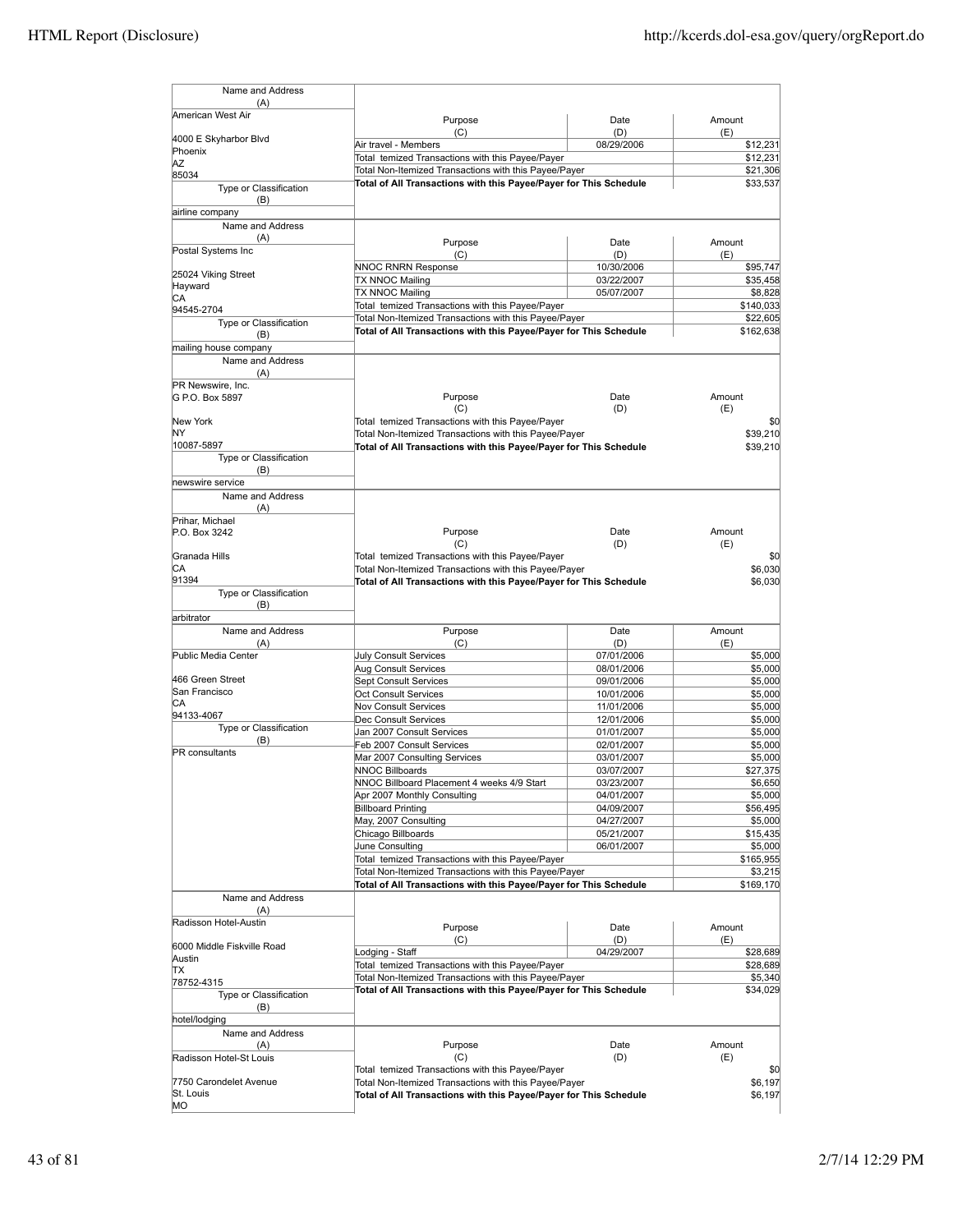| 63105                             |                                                                                                           |             |                      |
|-----------------------------------|-----------------------------------------------------------------------------------------------------------|-------------|----------------------|
| Type or Classification            |                                                                                                           |             |                      |
| (B)                               |                                                                                                           |             |                      |
| hotel/lodging<br>Name and Address |                                                                                                           |             |                      |
| (A)                               |                                                                                                           |             |                      |
| Red Lion Hotel-Eureka             |                                                                                                           |             |                      |
|                                   | Purpose                                                                                                   | Date        | Amount               |
| 1929 Fourth Street<br>Eureka      | (C)                                                                                                       | (D)         | (E)<br>\$0           |
| CА                                | Total temized Transactions with this Payee/Payer<br>Total Non-Itemized Transactions with this Payee/Payer |             | \$15,986             |
| 95501                             | Total of All Transactions with this Payee/Payer for This Schedule                                         |             | \$15,986             |
| Type or Classification            |                                                                                                           |             |                      |
| (B)                               |                                                                                                           |             |                      |
| hotel/lodging<br>Name and Address |                                                                                                           |             |                      |
| (A)                               |                                                                                                           |             |                      |
| Residence Inn-Houston             | Purpose                                                                                                   | Date        | Amount               |
|                                   | (C)                                                                                                       | (D)         | (E)                  |
| 1150 Eldridge Pkwy                | odging - Staff                                                                                            | 02/28/2007  | \$5,299              |
| Houston<br>ΠX                     | Total temized Transactions with this Payee/Payer                                                          |             | \$5,299              |
| 77077-1647                        | Total Non-Itemized Transactions with this Payee/Payer                                                     |             | \$3,117              |
| Type or Classification            | Total of All Transactions with this Payee/Payer for This Schedule                                         |             | \$8,416              |
| (B)                               |                                                                                                           |             |                      |
| hotel/lodging                     |                                                                                                           |             |                      |
| Name and Address<br>(A)           |                                                                                                           |             |                      |
| Residence Inn-San Antonio         |                                                                                                           |             |                      |
|                                   | Purpose<br>(C)                                                                                            | Date<br>(D) | Amount<br>(E)        |
| 1014 NE Loop, 410                 | odging - Staff                                                                                            | 01/29/2007  | \$5,641              |
| San Antonio                       | Total temized Transactions with this Payee/Payer                                                          |             | \$5,641              |
| ΠX<br>78209                       | Total Non-Itemized Transactions with this Payee/Payer                                                     |             | \$19,479             |
| Type or Classification            | Total of All Transactions with this Payee/Payer for This Schedule                                         |             | \$25,120             |
| (B)                               |                                                                                                           |             |                      |
| hotel/lodging                     |                                                                                                           |             |                      |
| Name and Address                  |                                                                                                           |             |                      |
| (A)<br>Rick & Ann's Catering      |                                                                                                           |             |                      |
|                                   | Purpose                                                                                                   | Date        | Amount               |
| 2922 Domingo Avenue               | (C)                                                                                                       | (D)         | (E)                  |
| Berkeley                          | Total temized Transactions with this Payee/Payer                                                          |             | \$0                  |
| СA                                | Total Non-Itemized Transactions with this Payee/Payer                                                     |             | \$9,245              |
| 94705<br>Type or Classification   | Total of All Transactions with this Payee/Payer for This Schedule                                         |             | \$9,245              |
| (B)                               |                                                                                                           |             |                      |
| caterer                           |                                                                                                           |             |                      |
| Name and Address                  |                                                                                                           |             |                      |
| (A)                               | Purpose                                                                                                   | Date        | Amount               |
| <b>RK Advertising</b>             | (C)                                                                                                       | (D)         | (E)                  |
| 4300 Anthony Court Suite I        | 10000 Fabric dyed scrubs                                                                                  | 10/06/2006  | \$22,800             |
| Rocklin                           | 2nd Pmt Fabric dyed scrubs                                                                                | 02/27/2007  | \$20,170             |
| СA                                | Bal Due Fabric dyed scrubs<br>Total temized Transactions with this Payee/Payer                            | 05/02/2007  | \$21,544<br>\$64,514 |
| 95677                             | Total Non-Itemized Transactions with this Payee/Payer                                                     |             | \$0                  |
| Type or Classification            | Total of All Transactions with this Payee/Payer for This Schedule                                         |             | \$64,514             |
| (B)<br>advertising company        |                                                                                                           |             |                      |
| Name and Address                  |                                                                                                           |             |                      |
| (A)                               |                                                                                                           |             |                      |
| Angstrom Lighting                 | Purpose                                                                                                   | Date        | Amount               |
|                                   | (C)                                                                                                       | (D)         | (E)                  |
| 837 N Cahuengo Blvd.<br>Hollywood | lighting for 11/29 event                                                                                  | 11/29/2006  | \$8,676              |
| СA                                | Total temized Transactions with this Payee/Payer                                                          |             | \$8,676              |
| 90038                             | Total Non-Itemized Transactions with this Payee/Payer                                                     |             | \$0                  |
| Type or Classification            | Total of All Transactions with this Payee/Payer for This Schedule                                         |             | \$8,676              |
| (B)                               |                                                                                                           |             |                      |
| travel and events                 |                                                                                                           |             |                      |
| Name and Address<br>(A)           |                                                                                                           |             |                      |
| Roberts, Thomas T                 |                                                                                                           |             |                      |
|                                   | Purpose                                                                                                   | Date        | Amount               |
| 1 El Concho Lane                  | (C)                                                                                                       | (D)         | (E)                  |
| Rolling Hills                     | Total temized Transactions with this Payee/Payer                                                          |             | \$0                  |
| СA                                | Total Non-Itemized Transactions with this Payee/Payer                                                     |             | \$13,612             |
| 90274<br>Type or Classification   | Total of All Transactions with this Payee/Payer for This Schedule                                         |             | \$13,612             |
| (B)                               |                                                                                                           |             |                      |
|                                   |                                                                                                           |             |                      |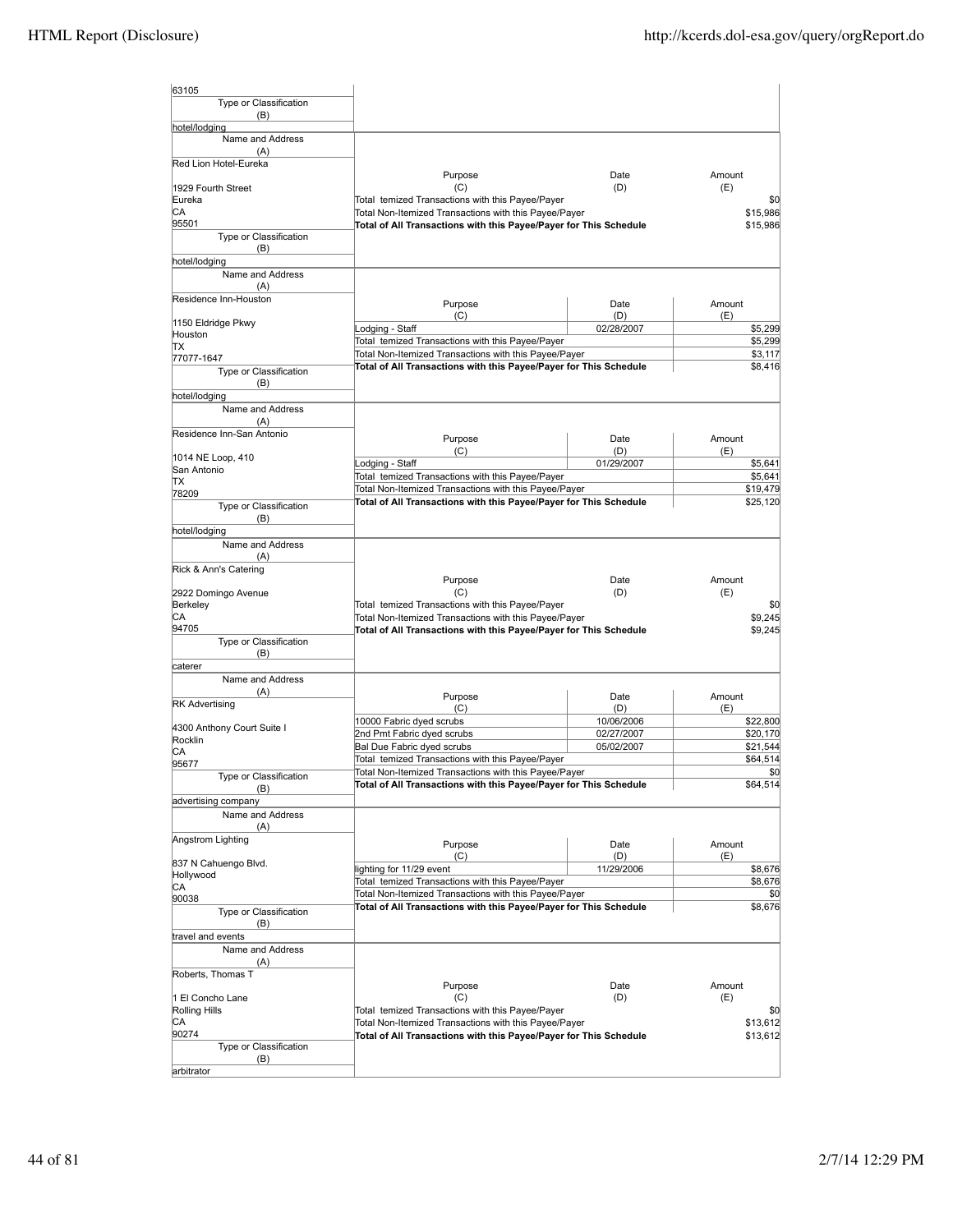| Name and Address                 |                                                                     |                          |                      |
|----------------------------------|---------------------------------------------------------------------|--------------------------|----------------------|
| (A)<br>Rustica                   |                                                                     |                          |                      |
|                                  | Purpose                                                             | Date                     | Amount               |
| 5245 College Avenue #109         | (C)                                                                 | (D)                      | (E)                  |
| Oakland                          | Total temized Transactions with this Payee/Payer                    |                          | \$0                  |
| CА                               | Total Non-Itemized Transactions with this Payee/Payer               |                          | \$5,709              |
| 94618<br>Type or Classification  | Total of All Transactions with this Payee/Payer for This Schedule   |                          | \$5,709              |
| (B)                              |                                                                     |                          |                      |
| caterer                          |                                                                     |                          |                      |
| Name and Address                 |                                                                     |                          |                      |
| (A)                              |                                                                     |                          |                      |
| Salary com, Inc.                 | Purpose                                                             | Date                     | Amount               |
|                                  | (C)                                                                 | (D)                      | (E)                  |
| 195 West Street<br>Waltham       | Comp Analyst 8/21/06-8/20/09                                        | 08/31/2006               | \$6,500              |
| MА                               | Total temized Transactions with this Payee/Payer                    |                          | \$6,500              |
| 02451-1111                       | Total Non-Itemized Transactions with this Payee/Payer               |                          | \$0                  |
| Type or Classification           | Total of All Transactions with this Payee/Payer for This Schedule   |                          | \$6,500              |
| (B)                              |                                                                     |                          |                      |
| computer analyst and consultant  |                                                                     |                          |                      |
| Name and Address                 |                                                                     |                          |                      |
| (A)<br>Sheraton Grand-Sacramento |                                                                     |                          |                      |
|                                  | Purpose                                                             | Date                     | Amount               |
| 1230 J Street                    | (C)                                                                 | (D)                      | (E)                  |
| Sacramento                       | Lodging - Staff<br>Total temized Transactions with this Payee/Payer | 06/28/2007               | \$41,771<br>\$41,771 |
| CА                               | Total Non-Itemized Transactions with this Payee/Payer               |                          | \$6,774              |
| 95815                            | Total of All Transactions with this Payee/Payer for This Schedule   |                          | \$48,545             |
| Type or Classification           |                                                                     |                          |                      |
| (B)<br>hotel/lodging             |                                                                     |                          |                      |
| Name and Address                 | Purpose                                                             | Date                     | Amount               |
| (A)                              | (C)                                                                 | (D)                      | (E)                  |
| Southwest Airlines               | Air travel - Staff                                                  | 07/30/2006               | \$6,606              |
|                                  | Air travel - Members                                                | 07/30/2006               | \$22,893             |
| 100 Southwest Way                | Air travel - Staff                                                  | 08/29/2006               | \$5,328              |
| Houston                          | Air travel - Staff                                                  | 08/29/2006               | \$5,615              |
| ΠX<br>77551                      | Air travel - Members                                                | 08/29/2006               | \$6,559              |
| Type or Classification           | Air travel - Staff                                                  | 09/29/2006               | \$7,300              |
| (B)                              | Air travel - Members<br>Air travel - Staff                          | 10/29/2006<br>11/29/2006 | \$13,394<br>\$8,211  |
| airline company                  | Air travel - Staff                                                  | 11/29/2006               | \$10,776             |
|                                  | Air travel - Staff                                                  | 12/30/2006               | \$6,650              |
|                                  | Air travel - Staff                                                  | 01/29/2007               | \$5,020              |
|                                  | Air travel - Staff                                                  | 02/28/2007               | \$5,024              |
|                                  | Air travel - Staff                                                  | 02/28/2007               | \$5,787              |
|                                  | Air travel - Members                                                | 02/28/2007               | \$25,537             |
|                                  | Air travel - Staff                                                  | 03/30/2007               | \$7,536              |
|                                  | Air travel - Members                                                | 03/30/2007               | \$19,114             |
|                                  | Air travel - Staff                                                  | 04/29/2007               | \$5,014              |
|                                  | Air travel - Staff<br>Air travel - Staff                            | 04/29/2007<br>04/29/2007 | \$5,042<br>\$7,929   |
|                                  | Air travel - Members                                                | 04/29/2007               | \$112,521            |
|                                  | Air travel - Staff                                                  | 05/29/2007               | \$8,363              |
|                                  | Air travel - Staff                                                  | 05/29/2007               | \$12,069             |
|                                  | Air travel - Members                                                | 05/29/2007               | \$29,028             |
|                                  | Air travel - Staff                                                  | 06/28/2007               | \$10,303             |
|                                  | Air travel - Staff                                                  | 06/28/2007               | \$11,886             |
|                                  | Air travel - Members                                                | 06/28/2007               | \$64,435             |
|                                  | Total temized Transactions with this Payee/Payer                    |                          | \$427,940            |
|                                  | Total Non-Itemized Transactions with this Payee/Payer               |                          | \$70,817             |
|                                  | Total of All Transactions with this Payee/Payer for This Schedule   |                          | \$498,757            |
| Name and Address<br>(A)          |                                                                     |                          |                      |
| Speedsters                       |                                                                     |                          |                      |
|                                  | Purpose                                                             | Date                     | Amount               |
| 333 20th Street                  | (C)                                                                 | (D)                      | (E)                  |
| Oakland                          | Total temized Transactions with this Payee/Payer                    |                          | \$0                  |
| СA<br>94612                      | Total Non-Itemized Transactions with this Payee/Payer               |                          | \$5,491              |
| Type or Classification           | Total of All Transactions with this Payee/Payer for This Schedule   |                          | \$5,491              |
| (B)                              |                                                                     |                          |                      |
| caterer                          |                                                                     |                          |                      |
| Name and Address                 |                                                                     |                          |                      |
| (A)                              | Purpose                                                             | Date                     | Amount               |
| Springhill Suites                | (C)                                                                 | (D)                      | (E)                  |
|                                  | Total temized Transactions with this Payee/Payer                    |                          | \$0                  |
| 10400 Fernwood Road<br>Besthesda | Total Non-Itemized Transactions with this Payee/Payer               |                          | \$6,369              |
| MD                               | Total of All Transactions with this Payee/Payer for This Schedule   |                          | \$6,369              |
|                                  |                                                                     |                          |                      |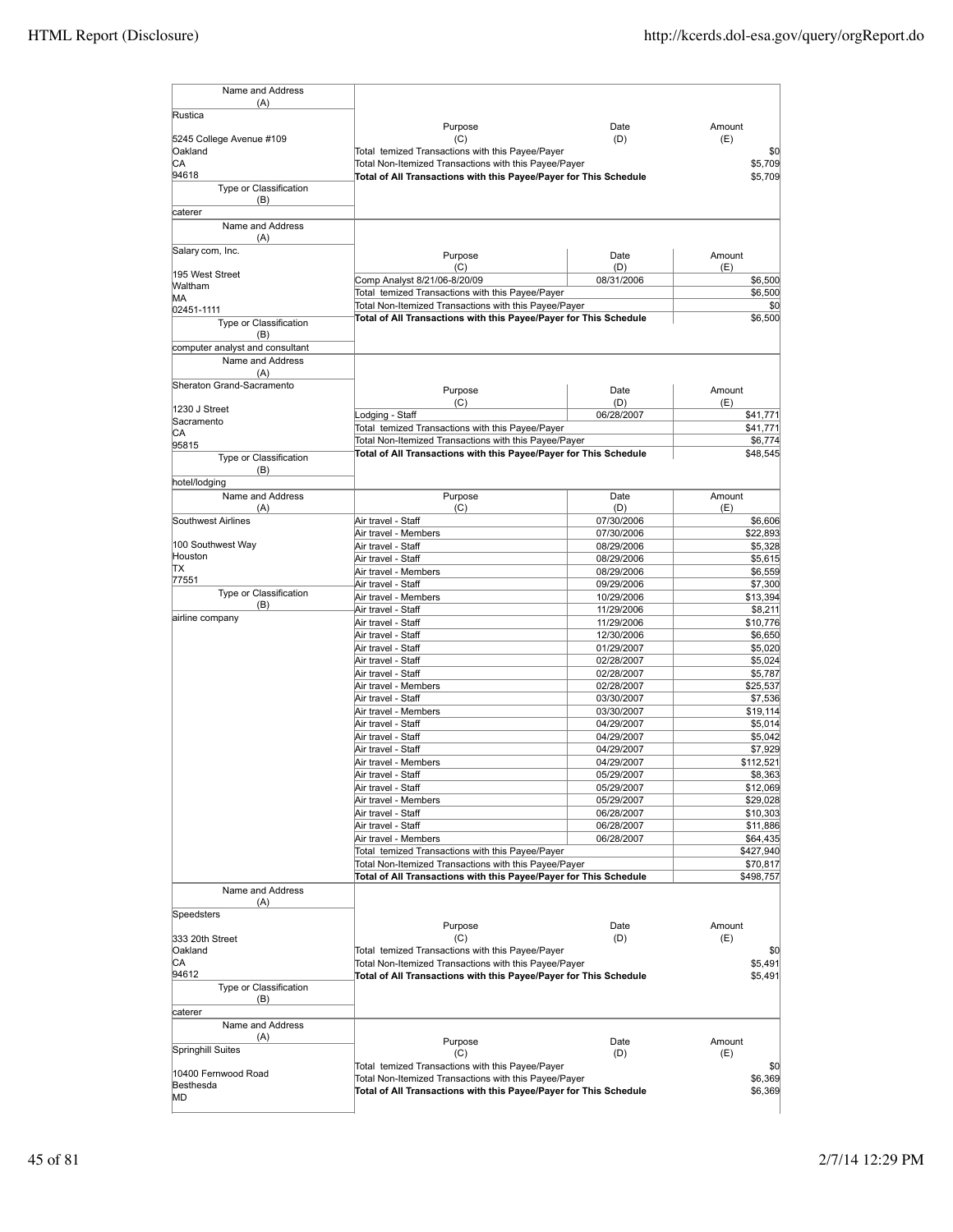| 20817                                    |                                                                                                                            |                          |                       |
|------------------------------------------|----------------------------------------------------------------------------------------------------------------------------|--------------------------|-----------------------|
| Type or Classification                   |                                                                                                                            |                          |                       |
| (B)<br>hotel/lodging                     |                                                                                                                            |                          |                       |
| Name and Address                         |                                                                                                                            |                          |                       |
| (A)                                      |                                                                                                                            |                          |                       |
| Steven Briggs, Arbitrator                | Purpose                                                                                                                    | Date                     | Amount                |
|                                          | (C)                                                                                                                        | (D)                      | (E)                   |
| 4860 Kopper Pond Road<br>Hanover         | arbitrator fees                                                                                                            | 03/07/2007               | \$7,707               |
| Г                                        | Total temized Transactions with this Payee/Payer                                                                           |                          | \$7,707               |
| 61041                                    | Total Non-Itemized Transactions with this Payee/Payer                                                                      |                          | \$0                   |
| Type or Classification                   | Total of All Transactions with this Payee/Payer for This Schedule                                                          |                          | \$7,707               |
| (B)                                      |                                                                                                                            |                          |                       |
| arbitrator                               |                                                                                                                            |                          |                       |
| Name and Address                         |                                                                                                                            |                          |                       |
| (A)<br><b>Arch Wireless</b>              |                                                                                                                            |                          |                       |
| PO Box 660770                            | Purpose                                                                                                                    | Date                     | Amount                |
|                                          | (C)                                                                                                                        | (D)                      | (E)                   |
| Dallas                                   | Total temized Transactions with this Payee/Payer                                                                           |                          | \$0                   |
| lΤX                                      | Total Non-Itemized Transactions with this Payee/Payer                                                                      |                          | \$15,344              |
| 75266-0770                               | Total of All Transactions with this Payee/Payer for This Schedule                                                          |                          | \$15,344              |
| Type or Classification<br>(B)            |                                                                                                                            |                          |                       |
| telecommunications company               |                                                                                                                            |                          |                       |
| Name and Address                         |                                                                                                                            |                          |                       |
| (A)                                      |                                                                                                                            |                          |                       |
| Texas Health Care Information Collection | Purpose                                                                                                                    | Date                     | Amount                |
|                                          | (C)                                                                                                                        | (D)                      | (E)                   |
| 1100 West 49th St M-660                  | 2005 Hospital Discharge Data                                                                                               | 10/25/2006               | \$5,030               |
| Austin<br>ΠX                             | Total temized Transactions with this Payee/Payer                                                                           |                          | \$5,030               |
| 78756                                    | Total Non-Itemized Transactions with this Payee/Payer                                                                      |                          | \$0                   |
| Type or Classification                   | Total of All Transactions with this Payee/Payer for This Schedule                                                          |                          | \$5,030               |
| (B)                                      |                                                                                                                            |                          |                       |
| health research provider                 |                                                                                                                            |                          |                       |
| Name and Address                         |                                                                                                                            |                          |                       |
| (A)                                      |                                                                                                                            |                          |                       |
| The Boston Globe                         | Purpose                                                                                                                    | Date                     | Amount                |
| PO Box 4074                              | (C)                                                                                                                        | (D)                      | (E)                   |
| Woburn                                   | Advertisement 21 days                                                                                                      | 08/09/2006               | \$49,896              |
| MА                                       | Total temized Transactions with this Payee/Payer                                                                           |                          | \$49,896              |
| 01888-4074                               | Total Non-Itemized Transactions with this Payee/Payer                                                                      |                          | \$0                   |
| Type or Classification                   | Total of All Transactions with this Payee/Payer for This Schedule                                                          |                          | \$49,896              |
| (B)                                      |                                                                                                                            |                          |                       |
| newswire service                         |                                                                                                                            |                          |                       |
| Name and Address                         | Purpose<br>(C)                                                                                                             | Date<br>(D)              | Amount<br>(E)         |
| (A)<br>The Busbank                       | Travel - Staff                                                                                                             | 07/30/2006               | \$8,602               |
|                                          | Travel-Members                                                                                                             | 07/30/2006               | \$19,405              |
| 140 S Michigan Avenue                    | <b>Travel-Staff Meetings</b>                                                                                               | 07/30/2006               | \$8,406               |
| Chicago                                  | Travel - Staff                                                                                                             | 08/29/2006               | \$7,286               |
| L                                        | <b>Travel-Members</b>                                                                                                      | 10/29/2006               | \$17,873              |
| 60601                                    | <b>Staff Retreat</b>                                                                                                       | 12/30/2006               | \$8,990               |
| Type or Classification<br>(B)            | Travel - Staff                                                                                                             | 02/28/2007               | \$17,138              |
| travel and events                        | Travel-Members                                                                                                             | 03/30/2007               | \$6,402               |
|                                          | Travel - Staff                                                                                                             | 03/30/2007               | \$9,314               |
|                                          | Travel-Members<br>Travel - Staff                                                                                           | 06/28/2007<br>06/28/2007 | \$127,516<br>\$81,330 |
|                                          | Travel - Staff                                                                                                             | 06/28/2007               | \$9,287               |
|                                          | Total temized Transactions with this Payee/Payer                                                                           |                          | \$321,549             |
|                                          | Total Non-Itemized Transactions with this Payee/Payer                                                                      |                          | \$14,484              |
|                                          | Total of All Transactions with this Payee/Payer for This Schedule                                                          |                          | \$336,033             |
| Name and Address                         |                                                                                                                            |                          |                       |
| (A)                                      |                                                                                                                            |                          |                       |
| The Working Group                        |                                                                                                                            |                          |                       |
|                                          | Purpose                                                                                                                    | Date                     | Amount                |
| 1611 Telegraph Ave<br>Oakland            | (C)<br>Total temized Transactions with this Payee/Payer                                                                    | (D)                      | (E)<br>\$0            |
| CА                                       | Total Non-Itemized Transactions with this Payee/Payer                                                                      |                          | \$7,075               |
| 94612                                    | Total of All Transactions with this Payee/Payer for This Schedule                                                          |                          | \$7,075               |
| Type or Classification                   |                                                                                                                            |                          |                       |
| (B)                                      |                                                                                                                            |                          |                       |
| choreography                             |                                                                                                                            |                          |                       |
| Name and Address                         |                                                                                                                            |                          |                       |
| (A)                                      | Purpose                                                                                                                    | Date                     | Amount                |
| Thomson Financial<br>P.O. Box 5136       | (C)                                                                                                                        | (D)                      | (E)                   |
|                                          | Total temized Transactions with this Payee/Payer                                                                           |                          | \$0                   |
| Carol Stream                             | Total Non-Itemized Transactions with this Payee/Payer<br>Total of All Transactions with this Payee/Payer for This Schedule |                          | \$19,115<br>\$19,115  |
| L                                        |                                                                                                                            |                          |                       |
|                                          |                                                                                                                            |                          |                       |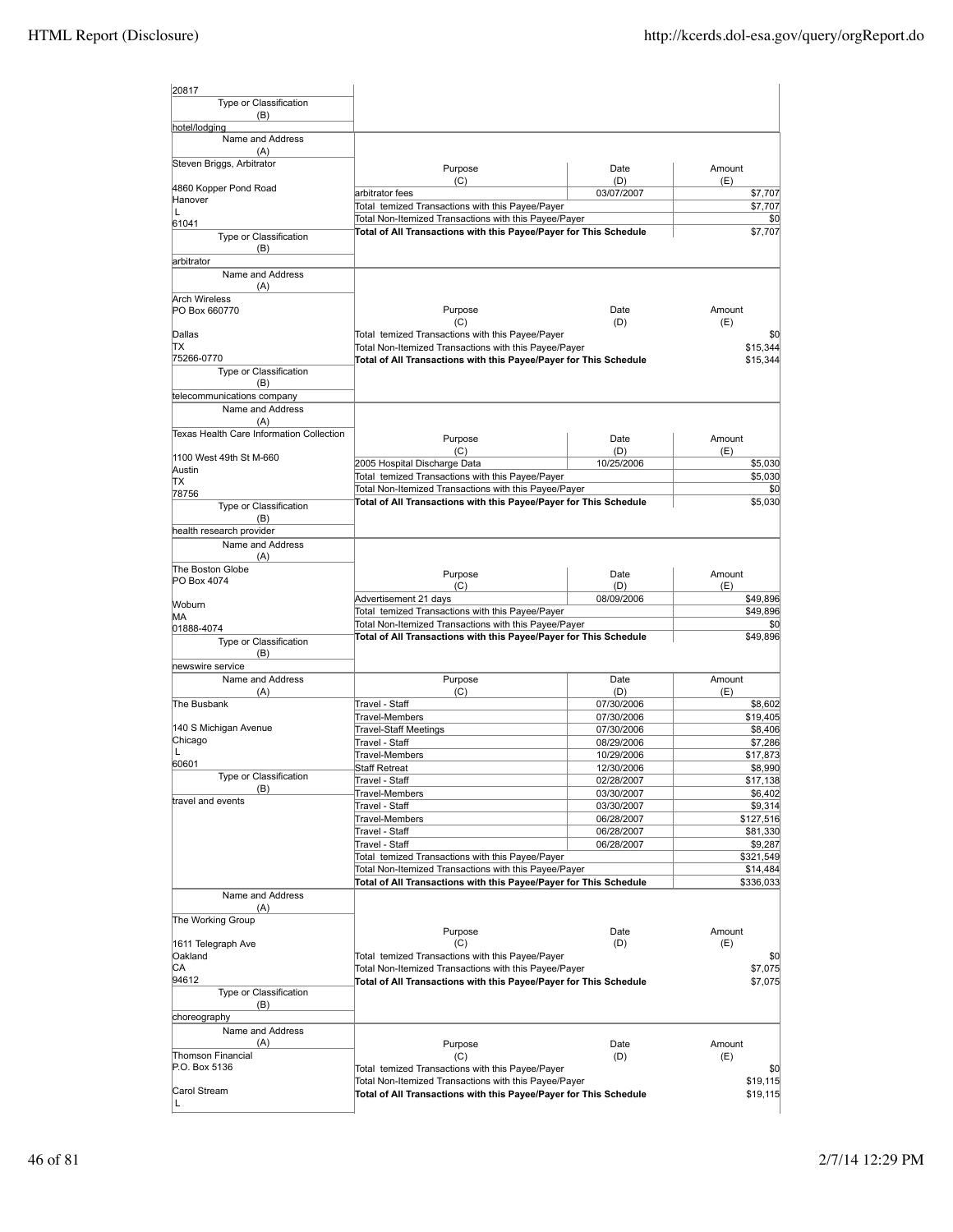| 60197-5136                          |                                                                                                                            |                          |                       |
|-------------------------------------|----------------------------------------------------------------------------------------------------------------------------|--------------------------|-----------------------|
| Type or Classification              |                                                                                                                            |                          |                       |
| (B)                                 |                                                                                                                            |                          |                       |
| publisher                           |                                                                                                                            |                          |                       |
| Name and Address                    |                                                                                                                            |                          |                       |
| (A)<br>Aroma Cafe & Bakery          |                                                                                                                            |                          |                       |
|                                     | Purpose                                                                                                                    | Date                     | Amount                |
| 1900 Franklin Street                | (C)                                                                                                                        | (D)                      | (E)                   |
| Oakland                             | Total temized Transactions with this Payee/Payer                                                                           |                          | \$0                   |
| СA<br>94612                         | Total Non-Itemized Transactions with this Payee/Payer                                                                      |                          | \$13,546              |
| Type or Classification              | Total of All Transactions with this Payee/Payer for This Schedule                                                          |                          | \$13,546              |
| (B)                                 |                                                                                                                            |                          |                       |
| caterer                             |                                                                                                                            |                          |                       |
| Name and Address                    |                                                                                                                            |                          |                       |
| (A)                                 |                                                                                                                            |                          |                       |
| Town & Country Hotel                | Purpose                                                                                                                    | Date                     | Amount                |
| 500 Hotel Circle N                  | (C)                                                                                                                        | (D)                      | (E)                   |
| San Diego                           | Total temized Transactions with this Payee/Payer                                                                           |                          | \$0                   |
| CА                                  | Total Non-Itemized Transactions with this Payee/Payer                                                                      |                          | \$5,018               |
| 92108                               | Total of All Transactions with this Payee/Payer for This Schedule                                                          |                          | \$5,018               |
| Type or Classification<br>(B)       |                                                                                                                            |                          |                       |
| hotel/lodging                       |                                                                                                                            |                          |                       |
| Name and Address                    |                                                                                                                            |                          |                       |
| (A)                                 |                                                                                                                            |                          |                       |
| Towneplace Suites-Campbell          | Purpose                                                                                                                    | Date                     | Amount                |
|                                     | (C)                                                                                                                        | (D)<br>11/29/2006        | (E)                   |
| 700 E Campbell Avenue<br>Campbell   | odging - Staff<br>Lodging - Staff                                                                                          | 12/30/2006               | \$12,582<br>\$6,994   |
| СA                                  | Total temized Transactions with this Payee/Payer                                                                           |                          | \$19,576              |
| 95008                               | Total Non-Itemized Transactions with this Payee/Payer                                                                      |                          | \$0                   |
| <b>Type or Classification</b>       | Total of All Transactions with this Payee/Payer for This Schedule                                                          |                          | \$19,576              |
| (B)                                 |                                                                                                                            |                          |                       |
| hotel/lodging<br>Name and Address   |                                                                                                                            |                          |                       |
| (A)                                 | Purpose                                                                                                                    | Date                     | Amount                |
| U S Postmaster-Postal Systems, Inc. | (C)                                                                                                                        | (D)                      | (E)                   |
|                                     | <b>RNRN Brochure</b>                                                                                                       | 08/25/2006               | \$779,195             |
| 25024 Viking Street                 | <b>RNRN Brochure</b>                                                                                                       | 09/21/2006               | \$79,184              |
| Hayward<br>СA                       | NNOC TX Org Mailing<br>NNOC TX Org Mailing                                                                                 | 12/04/2006<br>04/09/2007 | \$23,241<br>\$46,337  |
| 94545-2704                          | Total temized Transactions with this Payee/Payer                                                                           |                          | \$927,957             |
| Type or Classification              | Total Non-Itemized Transactions with this Payee/Payer                                                                      |                          | \$5,573               |
| (B)                                 | Total of All Transactions with this Payee/Payer for This Schedule                                                          |                          | \$933,530             |
| mailing house company               |                                                                                                                            |                          |                       |
| Name and Address<br>(A)             | Purpose<br>(C)                                                                                                             | Date<br>(D)              | Amount<br>(E)         |
| <b>United Airlines</b>              | Air travel - Staff                                                                                                         | 08/29/2006               | \$6,590               |
|                                     | Air travel - Staff                                                                                                         | 08/29/2006               | \$10,926              |
| 1 United Way                        | Air travel - members                                                                                                       | 08/29/2006               | \$42,797              |
| Chicago                             | Air travel - members                                                                                                       | 10/29/2006               | \$13,212              |
| IL.<br>60600                        | Air Travel - Org                                                                                                           | 11/29/2006               | \$6,667               |
| Type or Classification              | Air travel - Staff                                                                                                         | 01/29/2007               | \$5,261               |
| (B)                                 | Air travel - members<br>Air travel - Staff                                                                                 | 03/30/2007<br>04/29/2007 | \$8,235<br>\$6,151    |
| airline company                     | Air travel - members                                                                                                       | 04/29/2007               | \$30,148              |
|                                     | Air travel - members                                                                                                       | 05/29/2007               | \$10,585              |
|                                     | Air travel - sr. staff                                                                                                     | 05/29/2007               | \$10,997              |
|                                     | Air travel - sr. staff                                                                                                     | 06/28/2007               | \$10,804              |
|                                     | Air travel - members                                                                                                       | 06/28/2007               | \$16,245              |
|                                     | Total temized Transactions with this Payee/Payer                                                                           |                          | \$178,618             |
|                                     | Total Non-Itemized Transactions with this Payee/Payer<br>Total of All Transactions with this Payee/Payer for This Schedule |                          | \$72,185<br>\$250,803 |
| Name and Address                    |                                                                                                                            |                          |                       |
| (A)                                 |                                                                                                                            |                          |                       |
| <b>US Airways</b>                   |                                                                                                                            |                          |                       |
|                                     | Purpose                                                                                                                    | Date                     | Amount                |
| 4000 E Sky Harbor Blvd.             | (C)                                                                                                                        | (D)                      | (E)                   |
| Phoenix<br>ΑZ                       | Total temized Transactions with this Payee/Payer<br>Total Non-Itemized Transactions with this Payee/Payer                  |                          | \$0<br>\$22,820       |
| 85034                               | Total of All Transactions with this Payee/Payer for This Schedule                                                          |                          | \$22,820              |
| Type or Classification              |                                                                                                                            |                          |                       |
| (B)                                 |                                                                                                                            |                          |                       |
| airline company                     |                                                                                                                            |                          |                       |
| Name and Address                    | Purpose                                                                                                                    | Date                     | Amount                |
| (A)<br><b>US Coachways</b>          | (C)<br>member travel 5/8/07 Sacramento                                                                                     | (D)<br>05/01/2007        | (E)<br>\$219,500      |
|                                     | Total temized Transactions with this Payee/Payer                                                                           |                          | \$588,850             |
| 100 River Road                      | Total Non-Itemized Transactions with this Payee/Payer                                                                      |                          | \$4,754               |
| Queens                              | Total of All Transactions with this Payee/Payer for This Schedule                                                          |                          | \$593,604             |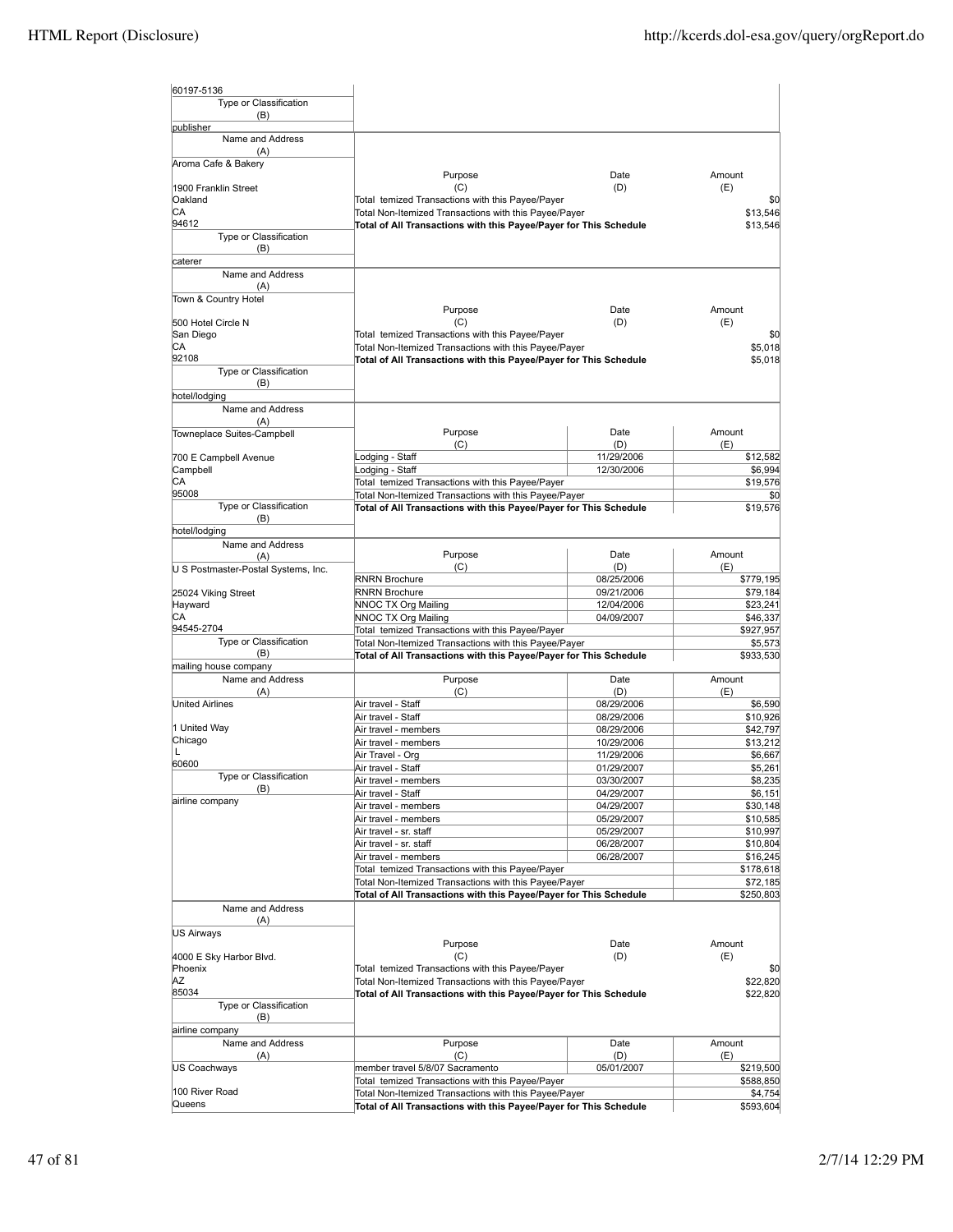| NY                                                                 | Purpose                                                                                                   | Date                     | Amount                                                                                                                                      |
|--------------------------------------------------------------------|-----------------------------------------------------------------------------------------------------------|--------------------------|---------------------------------------------------------------------------------------------------------------------------------------------|
| 10018                                                              | (C)                                                                                                       | (D)                      | (E)                                                                                                                                         |
| Type or Classification<br>(B)                                      | Travel-Member<br>Travel-Member                                                                            | 10/29/2006<br>11/29/2006 | \$247,600<br>\$111,750                                                                                                                      |
| travel and events                                                  | Travel-Member                                                                                             | 04/29/2007               | \$10,000                                                                                                                                    |
|                                                                    | Total temized Transactions with this Payee/Payer                                                          |                          | \$588,850                                                                                                                                   |
|                                                                    | Total Non-Itemized Transactions with this Payee/Payer                                                     |                          | \$4,754                                                                                                                                     |
|                                                                    | Total of All Transactions with this Payee/Payer for This Schedule                                         |                          | \$593,604                                                                                                                                   |
| Name and Address<br>(A)                                            |                                                                                                           |                          |                                                                                                                                             |
| Villa Rosa                                                         | Purpose                                                                                                   | Date                     | Amount                                                                                                                                      |
| 15 Chapalla Street                                                 | (C)                                                                                                       | (D)                      | (E)                                                                                                                                         |
| Santa Barbara                                                      | <b>Staff Meeting</b>                                                                                      | 11/17/2006               | \$6,278                                                                                                                                     |
| СA                                                                 | Total temized Transactions with this Payee/Payer<br>Total Non-Itemized Transactions with this Payee/Payer |                          | \$6,278<br>\$0                                                                                                                              |
| 93101                                                              | Total of All Transactions with this Payee/Payer for This Schedule                                         |                          | \$6,278                                                                                                                                     |
| Type or Classification<br>(B)                                      |                                                                                                           |                          |                                                                                                                                             |
| hotel/lodging                                                      |                                                                                                           |                          |                                                                                                                                             |
| Name and Address                                                   |                                                                                                           |                          |                                                                                                                                             |
| (A)                                                                |                                                                                                           |                          |                                                                                                                                             |
| Westin-Dallas                                                      | Purpose                                                                                                   | Date                     | Amount                                                                                                                                      |
| 12720 Merit Drive                                                  | (C)                                                                                                       | (D)                      | (E)                                                                                                                                         |
| Dallas                                                             | Member activities                                                                                         | 06/28/2007               | \$7,705                                                                                                                                     |
| ΠX                                                                 | Total temized Transactions with this Payee/Payer                                                          |                          | \$7,705                                                                                                                                     |
| 75251                                                              | Total Non-Itemized Transactions with this Payee/Payer                                                     |                          | \$0                                                                                                                                         |
| Type or Classification                                             | Total of All Transactions with this Payee/Payer for This Schedule                                         |                          | \$7,705                                                                                                                                     |
| (B)                                                                |                                                                                                           |                          |                                                                                                                                             |
| hotel/lodging                                                      |                                                                                                           |                          |                                                                                                                                             |
| Name and Address                                                   |                                                                                                           |                          |                                                                                                                                             |
| (A)<br><b>Westin-Los Angeles</b>                                   |                                                                                                           |                          |                                                                                                                                             |
|                                                                    | Purpose                                                                                                   | Date                     | Amount                                                                                                                                      |
| 404 S Figueroa                                                     | (C)                                                                                                       | (D)                      | (E)                                                                                                                                         |
| Los Angeles                                                        | Lodging - Members<br>Total temized Transactions with this Payee/Payer                                     | 11/29/2006               | \$6,717<br>\$6,717                                                                                                                          |
| CА                                                                 | Total Non-Itemized Transactions with this Payee/Payer                                                     |                          | \$5,942                                                                                                                                     |
| 90071-1700                                                         | Total of All Transactions with this Payee/Payer for This Schedule                                         |                          | \$12,659                                                                                                                                    |
| Type or Classification                                             |                                                                                                           |                          |                                                                                                                                             |
| (B)                                                                |                                                                                                           |                          |                                                                                                                                             |
| hotel/lodging<br>Name and Address                                  |                                                                                                           |                          |                                                                                                                                             |
| (A)                                                                |                                                                                                           |                          |                                                                                                                                             |
| <b>Woodfin Suites</b>                                              | Purpose                                                                                                   | Date                     | Amount                                                                                                                                      |
|                                                                    | (C)                                                                                                       | (D)                      | (E)                                                                                                                                         |
| 5800 Shellmound Street                                             | <b>Staff Meeting</b>                                                                                      | 09/07/2006               | \$14,709                                                                                                                                    |
| Emeryville                                                         | <b>Staff Meeting</b>                                                                                      | 09/14/2006               | \$13,466                                                                                                                                    |
| СA                                                                 | Total temized Transactions with this Payee/Payer                                                          |                          | \$28,175                                                                                                                                    |
|                                                                    |                                                                                                           |                          |                                                                                                                                             |
| 94608                                                              | Total Non-Itemized Transactions with this Payee/Payer                                                     |                          |                                                                                                                                             |
| Type or Classification                                             | Total of All Transactions with this Payee/Payer for This Schedule                                         |                          |                                                                                                                                             |
| (B)                                                                |                                                                                                           |                          |                                                                                                                                             |
| hotel/lodging                                                      |                                                                                                           |                          |                                                                                                                                             |
| Name and Address<br>(A)                                            |                                                                                                           |                          |                                                                                                                                             |
| City of Sacramento                                                 |                                                                                                           |                          |                                                                                                                                             |
|                                                                    | Purpose                                                                                                   | Date<br>(D)              | Amount                                                                                                                                      |
| 915 I Street, Rm 1214                                              | (C)                                                                                                       | 09/06/2006               | (E)                                                                                                                                         |
| Sacramento                                                         | HOD 2007 Convention Center<br>Total temized Transactions with this Payee/Payer                            |                          |                                                                                                                                             |
| CА                                                                 | Total Non-Itemized Transactions with this Payee/Payer                                                     |                          |                                                                                                                                             |
| 95814                                                              | Total of All Transactions with this Payee/Payer for This Schedule                                         |                          |                                                                                                                                             |
| Type or Classification<br>(B)                                      |                                                                                                           |                          |                                                                                                                                             |
| city administration                                                |                                                                                                           |                          |                                                                                                                                             |
| Name and Address                                                   |                                                                                                           |                          |                                                                                                                                             |
| (A)                                                                |                                                                                                           |                          |                                                                                                                                             |
| Athenian Deli & Cafe                                               |                                                                                                           |                          |                                                                                                                                             |
|                                                                    | Purpose                                                                                                   | Date                     | Amount                                                                                                                                      |
|                                                                    | (C)                                                                                                       | (D)                      | (E)                                                                                                                                         |
|                                                                    | Total temized Transactions with this Payee/Payer                                                          |                          |                                                                                                                                             |
| СA                                                                 | Total Non-Itemized Transactions with this Payee/Payer                                                     |                          |                                                                                                                                             |
| 2125 Franklin Street<br>Oakland<br>94612<br>Type or Classification | Total of All Transactions with this Payee/Payer for This Schedule                                         |                          |                                                                                                                                             |
| (B)                                                                |                                                                                                           |                          |                                                                                                                                             |
| caterer                                                            |                                                                                                           |                          |                                                                                                                                             |
| Name and Address                                                   | Purpose                                                                                                   | Date                     | Amount                                                                                                                                      |
| (A)                                                                | (C)                                                                                                       | (D)                      | (E)                                                                                                                                         |
| Autumn Press                                                       | Brochures, Posters, Cards                                                                                 | 08/03/2006               |                                                                                                                                             |
|                                                                    | Banners, Brouchures, Picket Signs                                                                         | 09/07/2006               |                                                                                                                                             |
| 945 Camelia Street                                                 | RNRN Brochure, Banners, Booklets                                                                          | 09/20/2006               |                                                                                                                                             |
| Berkeley<br>СA                                                     | CNA/NNOC Brochures, Stickers                                                                              | 10/17/2006               | \$8,056<br>\$36,231<br>\$49,080<br>\$49,080<br>\$0<br>\$49,080<br>\$0<br>\$5,385<br>\$5,385<br>\$14,835<br>\$6,762<br>\$160,475<br>\$38,578 |
| 94710                                                              | Total temized Transactions with this Payee/Payer<br>Total Non-Itemized Transactions with this Payee/Payer |                          | \$442,610<br>\$10,389                                                                                                                       |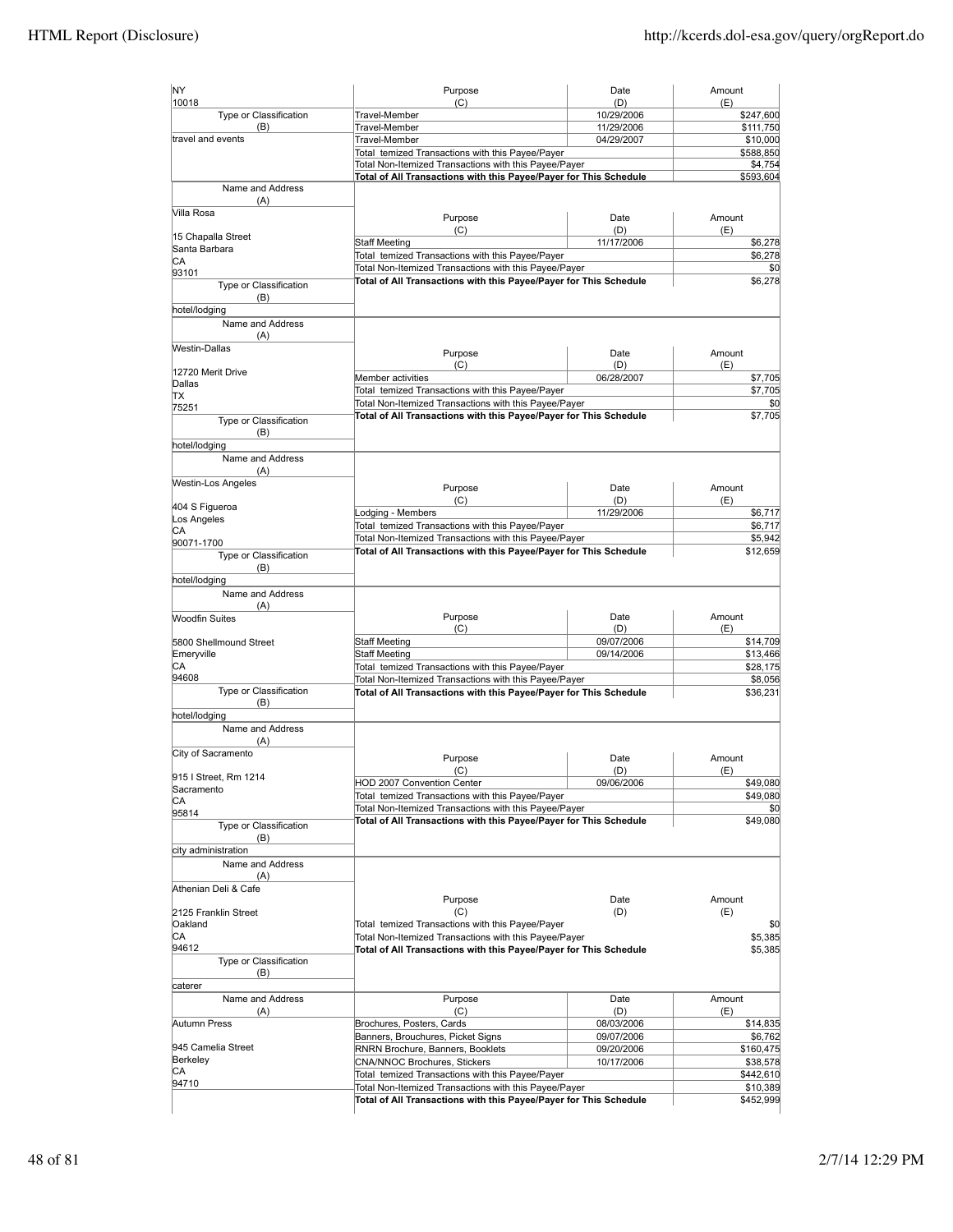| Type or Classification<br>(B) | Purpose<br>(C)                                                                                            | Date<br>(D) | Amount<br>(E)         |
|-------------------------------|-----------------------------------------------------------------------------------------------------------|-------------|-----------------------|
| printing company              | Booklets, Postcards, Buttons                                                                              | 11/22/2006  | \$17,601              |
|                               | NNOC TX Brochures, Banners                                                                                | 12/20/2006  | \$7,714               |
|                               | NNOC Postcards, envelopes, booklets                                                                       | 12/28/2006  | \$20,188              |
|                               | NNOC TX Brochures, Banners                                                                                | 01/17/2007  | \$42,547              |
|                               | 2007 calendars and envelopes                                                                              | 01/25/2007  | \$21,158              |
|                               | Banners, Brochures, Postcards                                                                             | 02/20/2007  | \$14,986              |
|                               | brochures, banners, postcards, envelopes                                                                  | 03/15/2007  | \$9,184               |
|                               | Single Payer Brochures                                                                                    | 03/22/2007  | \$9,426               |
|                               | CE gameboard, brochures, banners                                                                          | 04/09/2007  | \$6,773               |
|                               | Single Payer Brochures, Banners                                                                           | 04/13/2007  | \$14,850              |
|                               | Banners, Brouchures, Mem Cards, Envelopes                                                                 | 05/18/2007  | \$7,863               |
|                               | NNOC Brochures, Banners, DVD                                                                              | 05/21/2007  | \$36,037              |
|                               | CE Brochures, Blue Cross Stickers                                                                         | 06/15/2007  |                       |
|                               |                                                                                                           |             | \$13,633              |
|                               | Total temized Transactions with this Payee/Payer<br>Total Non-Itemized Transactions with this Payee/Payer |             | \$442,610             |
|                               | Total of All Transactions with this Payee/Payer for This Schedule                                         |             | \$10,389<br>\$452,999 |
| Name and Address              |                                                                                                           |             |                       |
| (A)                           | Purpose                                                                                                   | Date        | Amount                |
| <b>Balboa Travel</b>          | (C)                                                                                                       | (D)         | (E)                   |
|                               | Booking fees - members                                                                                    | 03/30/2007  | \$5,307               |
| 5414 Oberlin Drive Suite300   | Booking fees - members                                                                                    | 02/28/2007  | \$5,439               |
| San Diego                     | Booking fees - members                                                                                    | 06/28/2007  | \$14,703              |
| СA                            | Booking fees - members                                                                                    | 05/29/2007  | \$16,702              |
| 92121                         | Booking fees - members                                                                                    | 04/29/2007  | \$20,360              |
| Type or Classification        | Total temized Transactions with this Payee/Payer                                                          |             | \$62,511              |
| (B)                           | Total Non-Itemized Transactions with this Payee/Payer                                                     |             | \$40,862              |
| travel agent                  | Total of All Transactions with this Payee/Payer for This Schedule                                         |             | \$103,373             |
|                               |                                                                                                           |             |                       |
| Name and Address              |                                                                                                           |             |                       |
| (A)                           |                                                                                                           |             |                       |
| Best Western-Yuba City        | Purpose                                                                                                   | Date        | Amount                |
| 1001 Clark Avenue             | (C)                                                                                                       | (D)         | (E)                   |
| Yubga City                    |                                                                                                           |             | \$0                   |
| СA                            | Total temized Transactions with this Payee/Payer                                                          |             |                       |
| 95991-3714                    | Total Non-Itemized Transactions with this Payee/Payer                                                     |             | \$8,772               |
|                               | Total of All Transactions with this Payee/Payer for This Schedule                                         |             | \$8,772               |
| Type or Classification<br>(B) |                                                                                                           |             |                       |
|                               |                                                                                                           |             |                       |
| hotel/lodging                 |                                                                                                           |             |                       |
| Name and Address              |                                                                                                           |             |                       |
| (A)                           |                                                                                                           |             |                       |
| Boston Market Catering        |                                                                                                           |             |                       |
|                               | Purpose                                                                                                   | Date        | Amount                |
| 14103 Denver West Prkwy       | (C)                                                                                                       | (D)         | (E)                   |
| Golden                        | Total temized Transactions with this Payee/Payer                                                          |             | \$0                   |
| CО                            | Total Non-Itemized Transactions with this Payee/Payer                                                     |             | \$5,847               |
| 80401                         | Total of All Transactions with this Payee/Payer for This Schedule                                         |             | \$5,847               |
| Type or Classification        |                                                                                                           |             |                       |
| (B)                           |                                                                                                           |             |                       |
| caterer                       |                                                                                                           |             |                       |
| Name and Address              |                                                                                                           |             |                       |
| (A)                           |                                                                                                           |             |                       |
| Caffe Baci                    | Purpose                                                                                                   | Date        | Amount                |
| PO Box 641399                 | (C)                                                                                                       | (D)         | (E)                   |
|                               | 02/03/06-03/10/06 Org Mtgs                                                                                | 02/01/2007  | \$9,353               |
| Chicago                       | Total temized Transactions with this Payee/Payer                                                          |             | \$9,353               |
| L                             | Total Non-Itemized Transactions with this Payee/Payer                                                     |             | \$0                   |
| 60664-1399                    | Total of All Transactions with this Payee/Payer for This Schedule                                         |             | \$9,353               |
| Type or Classification        |                                                                                                           |             |                       |
| (B)                           |                                                                                                           |             |                       |
| caterer                       |                                                                                                           |             |                       |
| Name and Address              |                                                                                                           |             |                       |
| (A)                           |                                                                                                           |             |                       |
| Capitol Grill                 |                                                                                                           |             |                       |
|                               | Purpose                                                                                                   | Date        | Amount                |
|                               | (C)                                                                                                       | (D)         | (E)                   |
| Sacramento                    | Total temized Transactions with this Payee/Payer                                                          |             | \$0                   |
| СA                            | Total Non-Itemized Transactions with this Payee/Payer                                                     |             | \$5,165               |
| 95833                         | Total of All Transactions with this Payee/Payer for This Schedule                                         |             | \$5,165               |
| Type or Classification        |                                                                                                           |             |                       |
| (B)                           |                                                                                                           |             |                       |
| caterer                       |                                                                                                           |             |                       |
| Name and Address              |                                                                                                           |             |                       |
| (A)                           |                                                                                                           |             |                       |
| Cision US, Inc.(Bacon's Mi    |                                                                                                           |             |                       |
| PO Box 98869                  | Purpose                                                                                                   | Date        | Amount                |
|                               | (C)                                                                                                       | (D)         | (E)                   |
| Chicago                       | Total temized Transactions with this Payee/Payer                                                          |             | \$0                   |
| L                             | Total Non-Itemized Transactions with this Payee/Payer                                                     |             | \$11,107              |
| 60693-8869                    | Total of All Transactions with this Payee/Payer for This Schedule                                         |             | \$11,107              |
| Type or Classification        |                                                                                                           |             |                       |
| (B)                           |                                                                                                           |             |                       |
|                               |                                                                                                           |             |                       |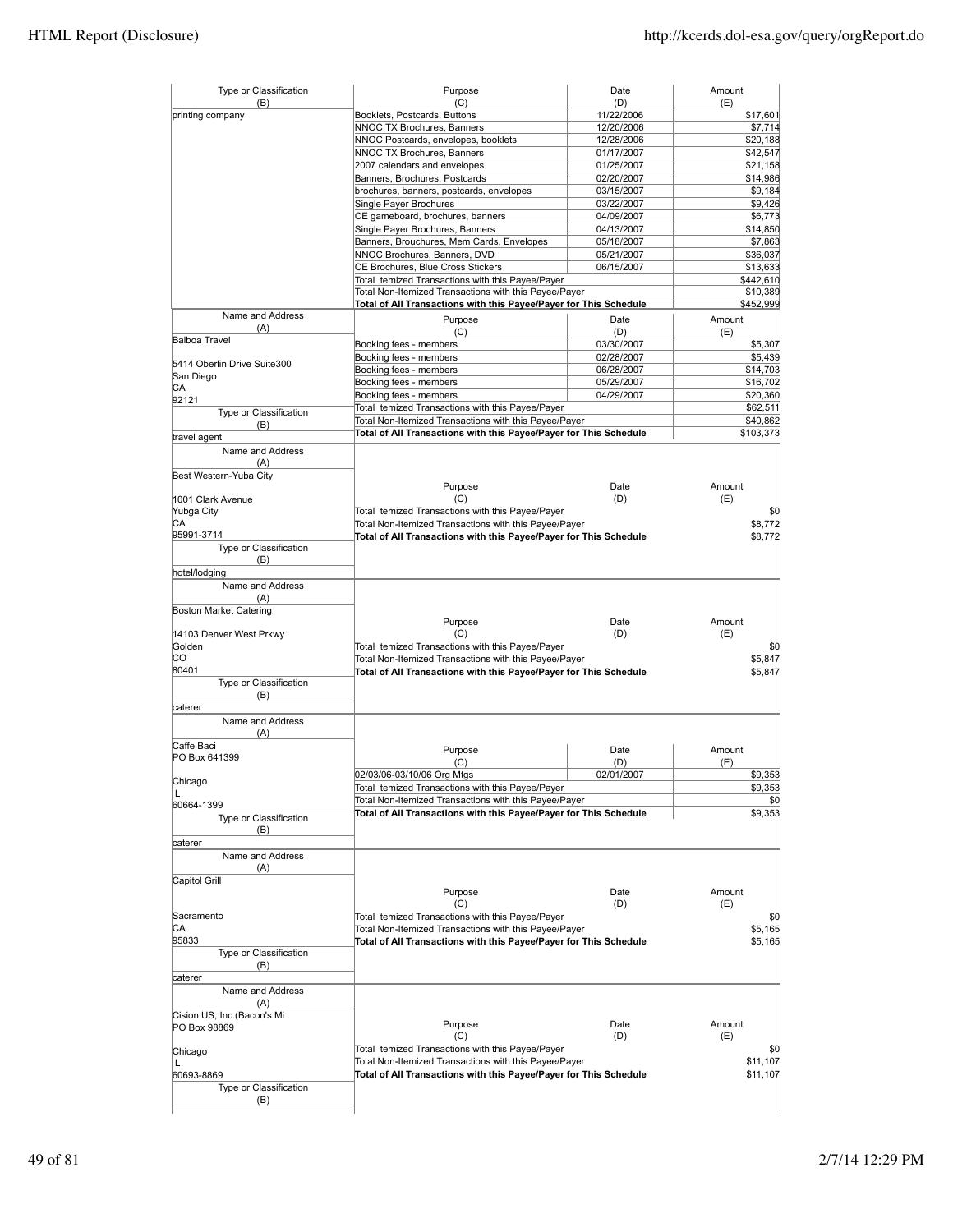| newswire service                      |                                                                          |                   |                      |
|---------------------------------------|--------------------------------------------------------------------------|-------------------|----------------------|
| Name and Address                      |                                                                          |                   |                      |
| (A)<br>Claremont Resort               |                                                                          |                   |                      |
|                                       | Purpose                                                                  | Date              | Amount               |
| 41 Tunnel Road                        | (C)<br><b>CE Expenses</b>                                                | (D)<br>04/13/2007 | (E)<br>\$9,804       |
| Oakland                               | Total temized Transactions with this Payee/Payer                         |                   | \$9,804              |
| IСA<br>94705                          | Total Non-Itemized Transactions with this Payee/Payer                    |                   | \$2,954              |
| Type or Classification                | Total of All Transactions with this Payee/Payer for This Schedule        |                   | \$12,758             |
| (B)                                   |                                                                          |                   |                      |
| hotel/lodging                         |                                                                          |                   |                      |
| Name and Address                      |                                                                          |                   |                      |
| (A)<br>Clarion Mansion Inn-Sacramento |                                                                          |                   |                      |
|                                       | Purpose                                                                  | Date              | Amount               |
| 700 Sixteenth Street                  | (C)                                                                      | (D)               | (E)                  |
| Sacramento                            | Total temized Transactions with this Payee/Payer                         |                   | \$0                  |
| CА                                    | Total Non-Itemized Transactions with this Payee/Payer                    |                   | \$5,331              |
| 95814<br>Type or Classification       | Total of All Transactions with this Payee/Payer for This Schedule        |                   | \$5,331              |
| (B)                                   |                                                                          |                   |                      |
| hotel/lodging                         |                                                                          |                   |                      |
| Name and Address                      |                                                                          |                   |                      |
| (A)                                   |                                                                          |                   |                      |
| College Pasta Shop                    | Purpose                                                                  | Date              | Amount               |
| 5655 College Avenue                   | (C)                                                                      | (D)               | (E)                  |
| Oakland                               | Total temized Transactions with this Payee/Payer                         |                   | \$C                  |
| CА                                    | Total Non-Itemized Transactions with this Payee/Payer                    |                   | \$6,270              |
| 94618<br>Type or Classification       | Total of All Transactions with this Payee/Payer for This Schedule        |                   | \$6,270              |
| (B)                                   |                                                                          |                   |                      |
| caterer                               |                                                                          |                   |                      |
| Name and Address                      |                                                                          |                   |                      |
| (A)<br>A.G.Ferrari Foods              |                                                                          |                   |                      |
|                                       | Purpose                                                                  | Date              | Amount               |
| 14234 Catalina Street                 | (C)                                                                      | (D)               | (E)                  |
| San Leandro                           | 05/08/07 Rally<br>Total temized Transactions with this Payee/Payer       | 05/21/2007        | \$27,702<br>\$27,702 |
| CА<br>94577-5512                      | Total Non-Itemized Transactions with this Payee/Payer                    |                   | \$1,436              |
| Type or Classification                | Total of All Transactions with this Payee/Payer for This Schedule        |                   | \$29,138             |
| (B)                                   |                                                                          |                   |                      |
| caterer                               |                                                                          |                   |                      |
| Name and Address                      |                                                                          |                   |                      |
| (A)                                   |                                                                          |                   |                      |
| Comfort Inn & Suites-Murrietta        | Purpose                                                                  | Date              | Amount               |
| 41005 California Oaks Road            | (C)                                                                      | (D)               | (E)                  |
| Murrieta                              | Total temized Transactions with this Payee/Payer                         |                   | \$0                  |
| CA                                    | Total Non-Itemized Transactions with this Payee/Payer                    |                   | \$6,747              |
| 92562<br>Type or Classification       | Total of All Transactions with this Payee/Payer for This Schedule        |                   | \$6,747              |
| (B)                                   |                                                                          |                   |                      |
| hotel/lodging                         |                                                                          |                   |                      |
| Name and Address                      |                                                                          |                   |                      |
| (A)<br>Comfort Suites-Fresno          |                                                                          |                   |                      |
|                                       | Purpose                                                                  | Date              | Amount               |
| 102 E Herndon Avenue                  | (C)<br>Lodging - Staff                                                   | (D)<br>03/30/2007 | (E)<br>\$5,120       |
| Fresno                                | Total temized Transactions with this Payee/Payer                         |                   | \$5,120              |
| CA<br>93720                           | Total Non-Itemized Transactions with this Payee/Payer                    |                   | \$6,753              |
| Type or Classification                | Total of All Transactions with this Payee/Payer for This Schedule        |                   | \$11,873             |
| (B)                                   |                                                                          |                   |                      |
| hotel/lodging                         |                                                                          |                   |                      |
| Name and Address                      |                                                                          |                   |                      |
| (A)                                   |                                                                          |                   |                      |
| <b>Continental Airlines</b>           | Purpose                                                                  | Date              | Amount               |
|                                       | (C)                                                                      | (D)               | (E)                  |
| Houston                               | Air travel - Members<br>Total temized Transactions with this Payee/Payer | 06/28/2007        | \$6,477<br>\$6,477   |
| ΠX                                    | Total Non-Itemized Transactions with this Payee/Payer                    |                   | \$33,746             |
| 70450<br>Type or Classification       | Total of All Transactions with this Payee/Payer for This Schedule        |                   | \$40,223             |
| (B)                                   |                                                                          |                   |                      |
| airline company                       |                                                                          |                   |                      |
| Name and Address                      | Purpose                                                                  | Date              | Amount               |
| (A)                                   | (C)                                                                      | (D)               | (E)                  |
| Corner Bakery                         | Total temized Transactions with this Payee/Payer                         |                   | \$C                  |
| 12700 Park Central Dr                 | Total Non-Itemized Transactions with this Payee/Payer                    |                   | \$6,178              |
|                                       | Total of All Transactions with this Payee/Payer for This Schedule        |                   | \$6,178              |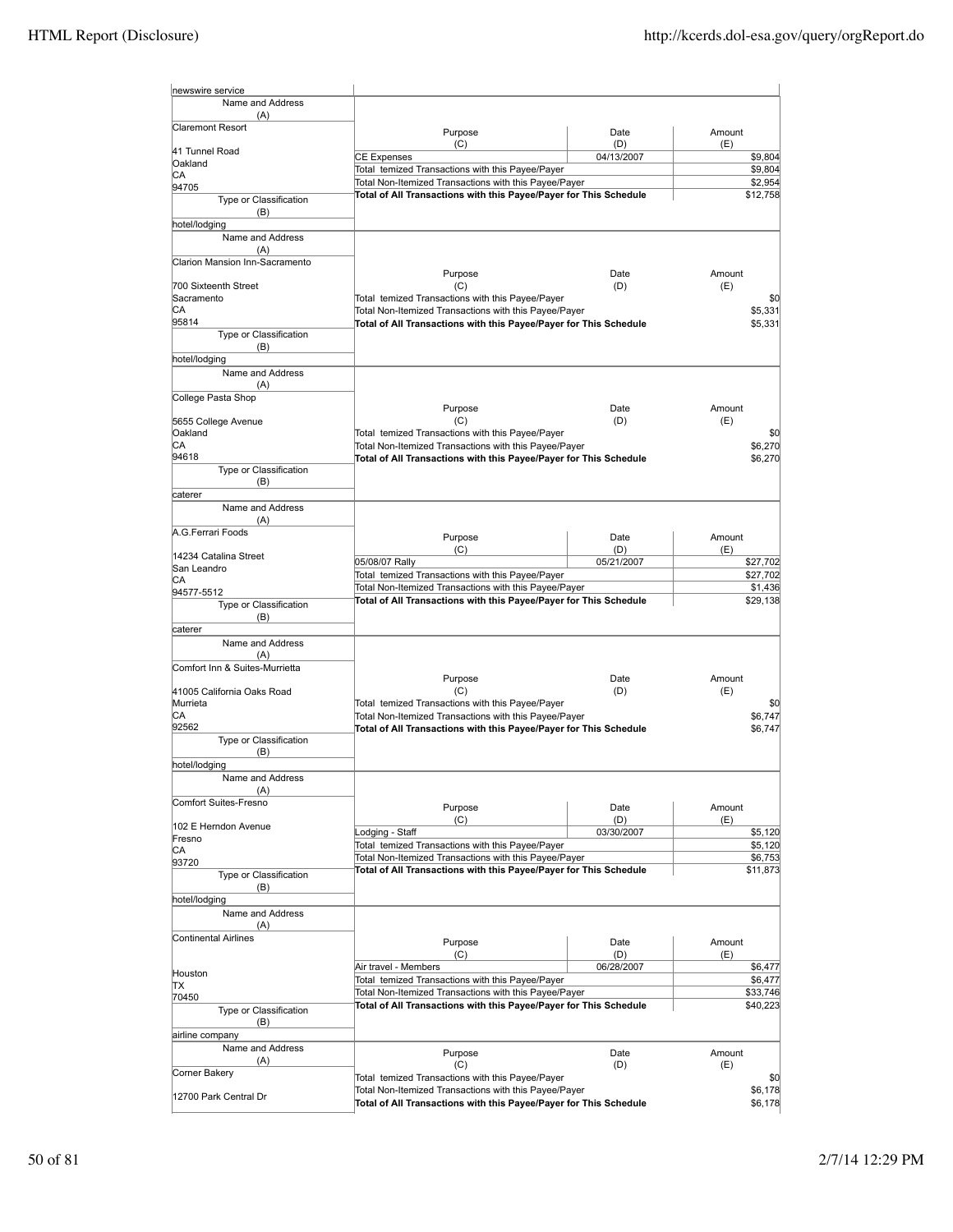| Dallas                                 |                                                                                                                            |            |                     |
|----------------------------------------|----------------------------------------------------------------------------------------------------------------------------|------------|---------------------|
| <b>TX</b>                              |                                                                                                                            |            |                     |
| 75251<br>Type or Classification        |                                                                                                                            |            |                     |
| (B)                                    |                                                                                                                            |            |                     |
| caterer                                |                                                                                                                            |            |                     |
| Name and Address                       |                                                                                                                            |            |                     |
| (A)<br>Courtyard-Marina Del Rey        |                                                                                                                            |            |                     |
|                                        | Purpose                                                                                                                    | Date       | Amount              |
| 13480 Maxella Avenue<br>Marina Del Rey | (C)<br>Total temized Transactions with this Payee/Payer                                                                    | (D)        | (E)<br>\$0          |
| СA                                     | Total Non-Itemized Transactions with this Payee/Payer                                                                      |            | \$14,903            |
| 90292                                  | Total of All Transactions with this Payee/Payer for This Schedule                                                          |            | \$14,903            |
| Type or Classification<br>(B)          |                                                                                                                            |            |                     |
| hotel/lodging                          |                                                                                                                            |            |                     |
| Name and Address                       |                                                                                                                            |            |                     |
| (A)<br>Courtyard-Modesto               |                                                                                                                            |            |                     |
|                                        | Purpose                                                                                                                    | Date       | Amount              |
| 1720 Sisk Road                         | (C)                                                                                                                        | (D)        | (E)                 |
| Modesto<br>СA                          | Total temized Transactions with this Payee/Payer                                                                           |            | \$0                 |
| 95350                                  | Total Non-Itemized Transactions with this Payee/Payer<br>Total of All Transactions with this Payee/Payer for This Schedule |            | \$9,728<br>\$9,728  |
| Type or Classification                 |                                                                                                                            |            |                     |
| (B)                                    |                                                                                                                            |            |                     |
| hotel/lodging<br>Name and Address      |                                                                                                                            |            |                     |
| (A)                                    |                                                                                                                            |            |                     |
| Courtyard-Sacramento                   | Purpose                                                                                                                    | Date       | Amount              |
|                                        | (C)                                                                                                                        | (D)        | (E)                 |
| 1920 Taylor Road<br>Roseville          | Lodging - Staff                                                                                                            | 05/29/2007 | \$11,070            |
| СA                                     | Total temized Transactions with this Payee/Payer                                                                           |            | \$11,070            |
| 95661                                  | Total Non-Itemized Transactions with this Payee/Payer<br>Total of All Transactions with this Payee/Payer for This Schedule |            | \$6,053<br>\$17,123 |
| Type or Classification                 |                                                                                                                            |            |                     |
| (B)<br>hotel/lodging                   |                                                                                                                            |            |                     |
| Name and Address                       |                                                                                                                            |            |                     |
| (A)                                    |                                                                                                                            |            |                     |
| Courtyard-San Antonio                  | Purpose                                                                                                                    | Date       | Amount              |
| 8615 Broadway Street                   | (C)                                                                                                                        | (D)        | (E)                 |
| San Antonio                            | Total temized Transactions with this Payee/Payer                                                                           |            | \$0                 |
| ΠX<br>78217                            | Total Non-Itemized Transactions with this Payee/Payer                                                                      |            | \$5,903             |
| Type or Classification                 | Total of All Transactions with this Payee/Payer for This Schedule                                                          |            | \$5,903             |
| (B)                                    |                                                                                                                            |            |                     |
| hotel/lodging                          |                                                                                                                            |            |                     |
| Name and Address<br>(A)                |                                                                                                                            |            |                     |
| Courtyard-Vallejo                      |                                                                                                                            |            |                     |
|                                        | Purpose                                                                                                                    | Date       | Amount              |
| 1000 Fairgrounds Drive                 | (C)                                                                                                                        | (D)        | (E)                 |
| Vallejo<br>СA                          | Total temized Transactions with this Payee/Payer<br>Total Non-Itemized Transactions with this Payee/Payer                  |            | \$0<br>\$6,283      |
| 94589                                  | Total of All Transactions with this Payee/Payer for This Schedule                                                          |            | \$6,283             |
| Type or Classification                 |                                                                                                                            |            |                     |
| (B)<br>hotel/lodging                   |                                                                                                                            |            |                     |
| Name and Address                       |                                                                                                                            |            |                     |
| (A)                                    | Purpose                                                                                                                    | Date       | Amount              |
| Crowne Plaza-Chicago Metro             | (C)                                                                                                                        | (D)        | (E)                 |
| 733 West Madison                       | odging - Member                                                                                                            | 08/29/2006 | \$30,611            |
| Chicago                                | Lodging - Staff<br>Lodging - Member                                                                                        | 08/29/2006 | \$5,000             |
| L                                      | Total temized Transactions with this Payee/Payer                                                                           | 04/13/2007 | \$5,554<br>\$41,165 |
| 60661<br>Type or Classification        | Total Non-Itemized Transactions with this Payee/Payer                                                                      |            | \$5,886             |
| (B)                                    | Total of All Transactions with this Payee/Payer for This Schedule                                                          |            | \$47,051            |
| hotel/lodging                          |                                                                                                                            |            |                     |
| Name and Address                       |                                                                                                                            |            |                     |
| (A)                                    |                                                                                                                            |            |                     |
| Curtis Catering                        | Purpose                                                                                                                    | Date       | Amount              |
| 916 18th Street                        | (C)                                                                                                                        | (D)        | (E)                 |
| Bakersfield                            | Total temized Transactions with this Payee/Payer                                                                           |            | \$0                 |
| СA<br>93301                            | Total Non-Itemized Transactions with this Payee/Payer                                                                      |            | \$8,485<br>\$8,485  |
| Type or Classification                 |                                                                                                                            |            |                     |
|                                        | Total of All Transactions with this Payee/Payer for This Schedule                                                          |            |                     |
| (B)<br>caterer                         |                                                                                                                            |            |                     |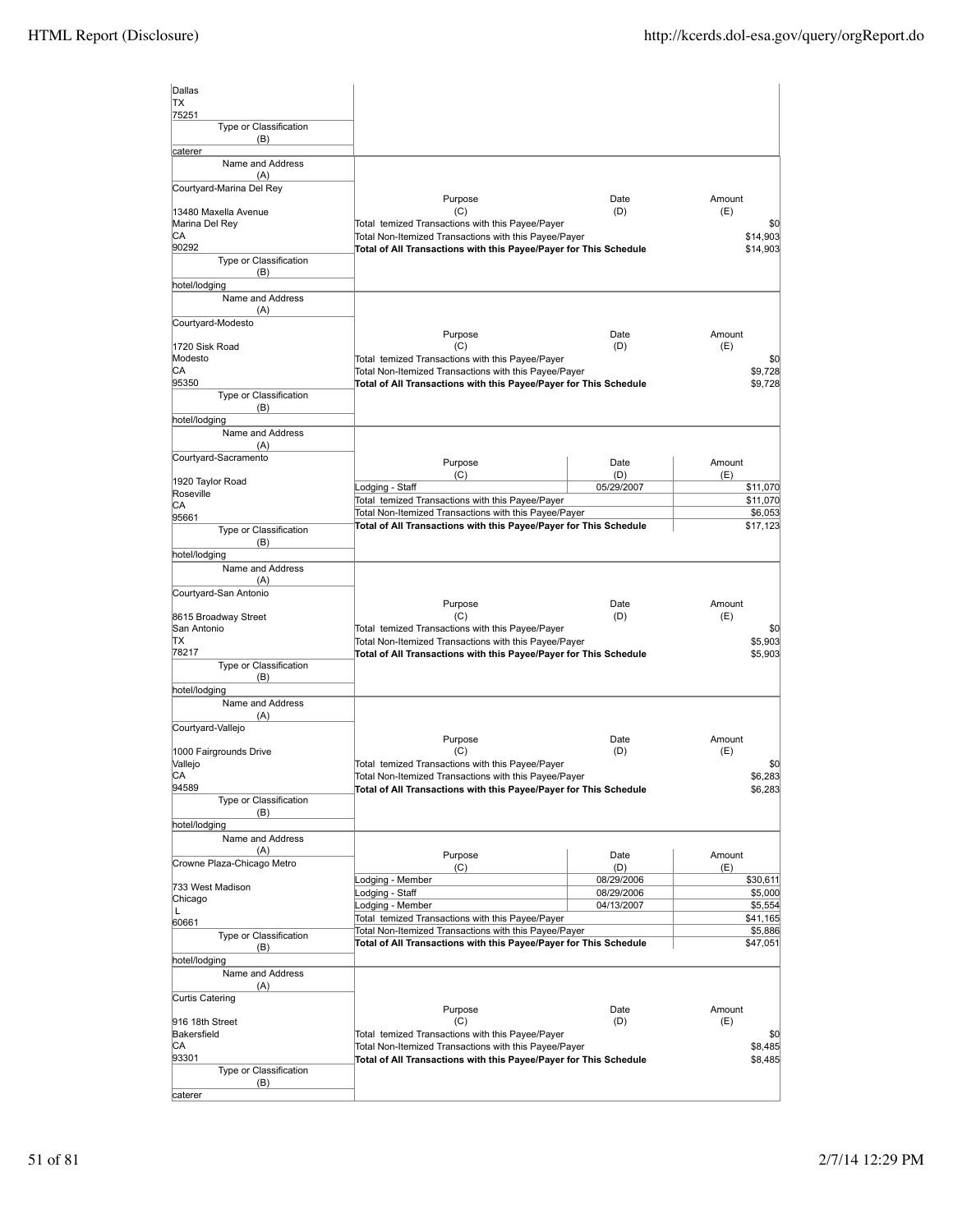| Name and Address                     |                                                                                                                            |             |                      |
|--------------------------------------|----------------------------------------------------------------------------------------------------------------------------|-------------|----------------------|
| (A)<br>Delta Air Lines               | Purpose                                                                                                                    | Date        | Amount               |
| P O BOX 101212                       | (C)                                                                                                                        | (D)         | (E)                  |
| Atlanta                              | Air travel - Members                                                                                                       | 04/29/2007  | \$15,848             |
| GA                                   | Total temized Transactions with this Payee/Payer<br>Total Non-Itemized Transactions with this Payee/Payer                  |             | \$15,848<br>\$20,678 |
| 30392-1212<br>Type or Classification | Total of All Transactions with this Payee/Payer for This Schedule                                                          |             | \$36,526             |
| (B)                                  |                                                                                                                            |             |                      |
| airline company                      |                                                                                                                            |             |                      |
| Name and Address                     |                                                                                                                            |             |                      |
| (A)                                  |                                                                                                                            |             |                      |
| Digital Signature Inc                | Purpose                                                                                                                    | Date        | Amount               |
|                                      | (C)                                                                                                                        | (D)         | (E)                  |
| Santa Clara                          | Total temized Transactions with this Payee/Payer                                                                           |             | \$0                  |
| СA                                   | Total Non-Itemized Transactions with this Payee/Payer                                                                      |             | \$6.113              |
| 95050                                | Total of All Transactions with this Payee/Payer for This Schedule                                                          |             | \$6,113              |
| Type or Classification<br>(B)        |                                                                                                                            |             |                      |
| promotional merchandise provider     |                                                                                                                            |             |                      |
| Name and Address                     |                                                                                                                            |             |                      |
| (A)                                  |                                                                                                                            |             |                      |
| Doryman's Inn                        |                                                                                                                            |             |                      |
| 2102 W Oceanfront                    | Purpose<br>(C)                                                                                                             | Date<br>(D) | Amount<br>(E)        |
| Newport Beach                        | Total temized Transactions with this Payee/Payer                                                                           |             | \$0                  |
| СA                                   | Total Non-Itemized Transactions with this Payee/Payer                                                                      |             | \$6,501              |
| 92663                                | Total of All Transactions with this Payee/Payer for This Schedule                                                          |             | \$6,501              |
| Type or Classification               |                                                                                                                            |             |                      |
| (B)<br>hotel/lodging                 |                                                                                                                            |             |                      |
| Name and Address                     |                                                                                                                            |             |                      |
| (A)                                  |                                                                                                                            |             |                      |
| Double Tree Hotel-Anaheim/Orange Co  |                                                                                                                            |             |                      |
|                                      | Purpose                                                                                                                    | Date        | Amount               |
| 100 The City Drive<br>Orange County  | (C)<br>Total temized Transactions with this Payee/Payer                                                                    | (D)         | (E)<br>\$0           |
| СA                                   | Total Non-Itemized Transactions with this Payee/Payer                                                                      |             | \$5,403              |
| 92868                                | Total of All Transactions with this Payee/Payer for This Schedule                                                          |             | \$5,403              |
| Type or Classification               |                                                                                                                            |             |                      |
| (B)                                  |                                                                                                                            |             |                      |
| hotel/lodging<br>Name and Address    |                                                                                                                            |             |                      |
| (A)                                  |                                                                                                                            |             |                      |
| Accurate Mailings, Inc.              | Purpose                                                                                                                    | Date        | Amount               |
|                                      | (C)                                                                                                                        | (D)         | (E)                  |
| 215 O'Neil Avenue<br>Belmont         | Deposit Record Retrieval                                                                                                   | 06/15/2007  | \$5,624              |
| СA                                   | Total temized Transactions with this Payee/Payer                                                                           |             | \$5,624              |
| 94002-4001                           | Total Non-Itemized Transactions with this Payee/Payer                                                                      |             | \$0                  |
| Type or Classification               | Total of All Transactions with this Payee/Payer for This Schedule                                                          |             | \$5,624              |
| (B)                                  |                                                                                                                            |             |                      |
| mailing house company                |                                                                                                                            |             |                      |
| Name and Address<br>(A)              |                                                                                                                            |             |                      |
| Double Tree Hotel - Santa Ana        |                                                                                                                            |             |                      |
|                                      | Purpose<br>(C)                                                                                                             | Date<br>(D) | Amount<br>(E)        |
| 201 E MacArthur Blvd.                | Lodging - Staff                                                                                                            | 12/30/2006  | \$13,923             |
| Santa Ana<br>CA                      | Total temized Transactions with this Payee/Payer                                                                           |             | \$13,923             |
| 92707                                | Total Non-Itemized Transactions with this Payee/Payer                                                                      |             | \$6,379              |
| Type or Classification               | Total of All Transactions with this Payee/Payer for This Schedule                                                          |             | \$20,302             |
| (B)                                  |                                                                                                                            |             |                      |
| hotel/lodging                        |                                                                                                                            |             |                      |
| Name and Address                     |                                                                                                                            |             |                      |
| (A)<br>El Pollo Loco                 |                                                                                                                            |             |                      |
|                                      | Purpose                                                                                                                    | Date        | Amount               |
| 3333 Michelson Dr, Ste 550           | (C)                                                                                                                        | (D)         | (E)                  |
| Irvine                               | Total temized Transactions with this Payee/Payer                                                                           |             | \$0                  |
| СA<br>92612                          | Total Non-Itemized Transactions with this Payee/Payer<br>Total of All Transactions with this Payee/Payer for This Schedule |             | \$6,146<br>\$6,146   |
| Type or Classification               |                                                                                                                            |             |                      |
| (B)                                  |                                                                                                                            |             |                      |
| caterer                              |                                                                                                                            |             |                      |
| Name and Address                     | Purpose                                                                                                                    | Date        | Amount               |
| (A)                                  | (C)                                                                                                                        | (D)         | (E)                  |
| Embassy Suites-San Luis Obispo       | Travel - Staff                                                                                                             | 01/22/2007  | \$5,453              |
| 333 Madonna Road                     | Total temized Transactions with this Payee/Payer                                                                           |             | \$5,453              |
| San Luis Obispo                      | Total Non-Itemized Transactions with this Payee/Payer<br>Total of All Transactions with this Payee/Payer for This Schedule |             | \$34,203<br>\$39,656 |
|                                      |                                                                                                                            |             |                      |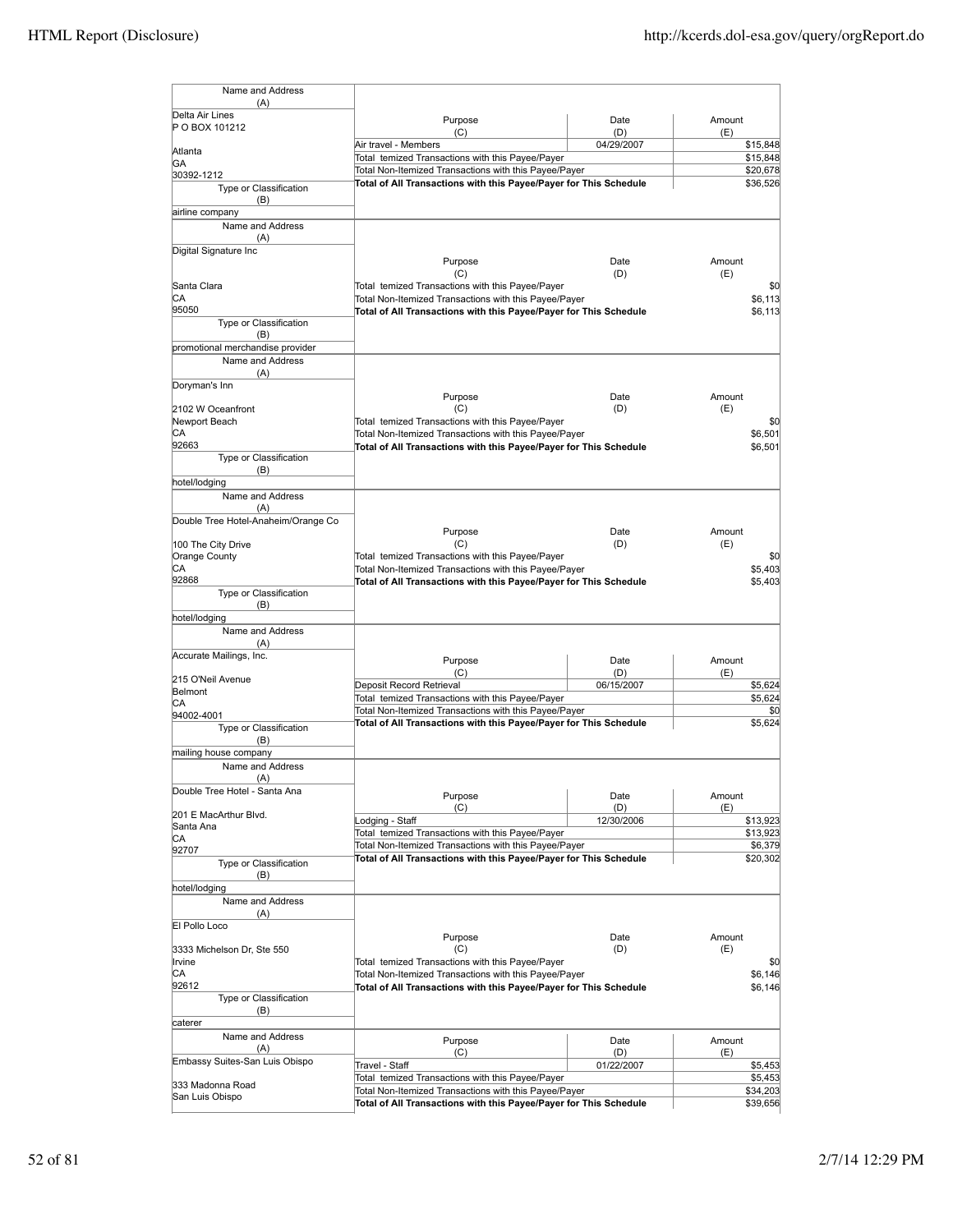| CA                                          |                                                                                                                            |                          |                      |
|---------------------------------------------|----------------------------------------------------------------------------------------------------------------------------|--------------------------|----------------------|
| 93405<br>Type or Classification<br>(B)      |                                                                                                                            |                          |                      |
| hotel/lodging                               |                                                                                                                            |                          |                      |
| Name and Address<br>(A)                     |                                                                                                                            |                          |                      |
| Enterprise Rent-A-Car                       | Purpose<br>(C)                                                                                                             | Date<br>(D)              | Amount<br>(E)        |
| 1444 W. Auto Drive                          | Travel - Staff                                                                                                             | 05/29/2007               | \$6,008              |
| Tempe                                       | Travel - Staff                                                                                                             | 06/28/2007               | \$6,271              |
| ΑZ                                          | Total temized Transactions with this Payee/Payer                                                                           |                          | \$12,279             |
| 85284-2311                                  | Total Non-Itemized Transactions with this Payee/Payer                                                                      |                          | \$5,973              |
| Type or Classification<br>(B)<br>car rental | Total of All Transactions with this Payee/Payer for This Schedule                                                          |                          | \$18,252             |
| Name and Address                            |                                                                                                                            |                          |                      |
| (A)                                         |                                                                                                                            |                          |                      |
| <b>Ethix Ventures</b>                       | Purpose                                                                                                                    | Date                     | Amount               |
| 122 Mt. Auburn Street                       | (C)                                                                                                                        | (D)                      | (E)                  |
| Cambridge                                   | 2000 Visors                                                                                                                | 06/19/2007               | \$14,818             |
| МA                                          | Total temized Transactions with this Payee/Payer                                                                           |                          | \$14,818             |
| 02138                                       | Total Non-Itemized Transactions with this Payee/Payer<br>Total of All Transactions with this Payee/Payer for This Schedule |                          | \$1,885<br>\$16,703  |
| Type or Classification                      |                                                                                                                            |                          |                      |
| (B)<br>promotional merchandise provider     |                                                                                                                            |                          |                      |
| Name and Address                            |                                                                                                                            |                          |                      |
| (A)                                         |                                                                                                                            |                          |                      |
| <b>Expressiet Airlines</b>                  |                                                                                                                            |                          |                      |
|                                             | Purpose<br>(C)                                                                                                             | Date<br>(D)              | Amount<br>(E)        |
| 700 W Sam Houston Pkwy W                    | Air Travel - Members                                                                                                       | 06/28/2007               | \$5,821              |
| Houston                                     | Total temized Transactions with this Payee/Payer                                                                           |                          | \$5,821              |
| ΠX<br>77067                                 | Total Non-Itemized Transactions with this Payee/Payer                                                                      |                          | \$0                  |
| Type or Classification                      | Total of All Transactions with this Payee/Payer for This Schedule                                                          |                          | \$5,821              |
| (B)                                         |                                                                                                                            |                          |                      |
| airline company                             |                                                                                                                            |                          |                      |
| Name and Address                            |                                                                                                                            |                          |                      |
| (A)                                         | Purpose                                                                                                                    | Date                     | Amount               |
| F1rstmark, Inc.                             | (C)                                                                                                                        | (D)                      | (E)                  |
| PO Box 1270                                 | New CA RN Mailing List                                                                                                     | 07/31/2006               | \$22,790             |
| Campton                                     | 1,117,805 Records RNRN mailer                                                                                              | 08/22/2006               | \$73,943             |
| NΗ                                          | MN, NJ, NY Mailing                                                                                                         | 06/12/2007               | \$30,833             |
| 03223-1270                                  | Total temized Transactions with this Payee/Payer                                                                           |                          | \$127,566            |
| Type or Classification                      | Total Non-Itemized Transactions with this Payee/Payer<br>Total of All Transactions with this Payee/Payer for This Schedule |                          | \$1,367<br>\$128,933 |
| (B)                                         |                                                                                                                            |                          |                      |
| mailing house company<br>Name and Address   |                                                                                                                            |                          |                      |
| (A)                                         |                                                                                                                            |                          |                      |
| Fairfield Inn                               |                                                                                                                            |                          |                      |
|                                             | Purpose                                                                                                                    | Date                     | Amount               |
| 10400 Fernwood Road                         | (C)                                                                                                                        | (D)                      | (E)                  |
| Besthesda<br>МD                             | Total temized Transactions with this Payee/Payer                                                                           |                          | \$0                  |
| 20817                                       | Total Non-Itemized Transactions with this Payee/Payer<br>Total of All Transactions with this Payee/Payer for This Schedule |                          | \$10,628             |
| Type or Classification                      |                                                                                                                            |                          | \$10,628             |
| (B)                                         |                                                                                                                            |                          |                      |
| hotel/lodging                               |                                                                                                                            |                          |                      |
| Name and Address                            | Purpose                                                                                                                    | Date                     | Amount               |
| (A)<br>Adams Broadwell Joseph & Cardozo     | (C)                                                                                                                        | (D)                      | (E)<br>\$37,846      |
|                                             | legal services<br>legal services                                                                                           | 07/27/2006<br>10/02/2006 | \$26,909             |
| 601 Gateway Blvd, Ste1000                   | legal services                                                                                                             | 08/23/2006               | \$24,462             |
| So San Francisco                            | legal services                                                                                                             | 10/20/2006               | \$14,798             |
| СA                                          | legal services                                                                                                             | 05/16/2007               | \$10,977             |
| 94080-7037                                  | legal services                                                                                                             | 06/25/2007               | \$8,387              |
| Type or Classification<br>(B)               | Total temized Transactions with this Payee/Payer                                                                           |                          | \$123,379            |
| law firm                                    | Total Non-Itemized Transactions with this Payee/Payer                                                                      |                          | \$6,517              |
|                                             | Total of All Transactions with this Payee/Payer for This Schedule                                                          |                          | \$129,896            |
| Name and Address                            |                                                                                                                            |                          |                      |
| (A)<br><b>Frontier Airlines</b>             | Purpose                                                                                                                    | Date                     | Amount               |
|                                             | (C)                                                                                                                        | (D)                      | (E)                  |
| 7001 Tower Road                             | Air travel - Members                                                                                                       | 04/29/2007               | \$17,936             |
| Denver                                      | Air travel - Members                                                                                                       | 06/28/2007               | \$7,351              |
| CО                                          | Total temized Transactions with this Payee/Payer                                                                           |                          | \$25,287             |
| 80249                                       | Total Non-Itemized Transactions with this Payee/Payer                                                                      |                          | \$9,886              |
| Type or Classification<br>(B)               | Total of All Transactions with this Payee/Payer for This Schedule                                                          |                          | \$35,173             |
| airline company                             |                                                                                                                            |                          |                      |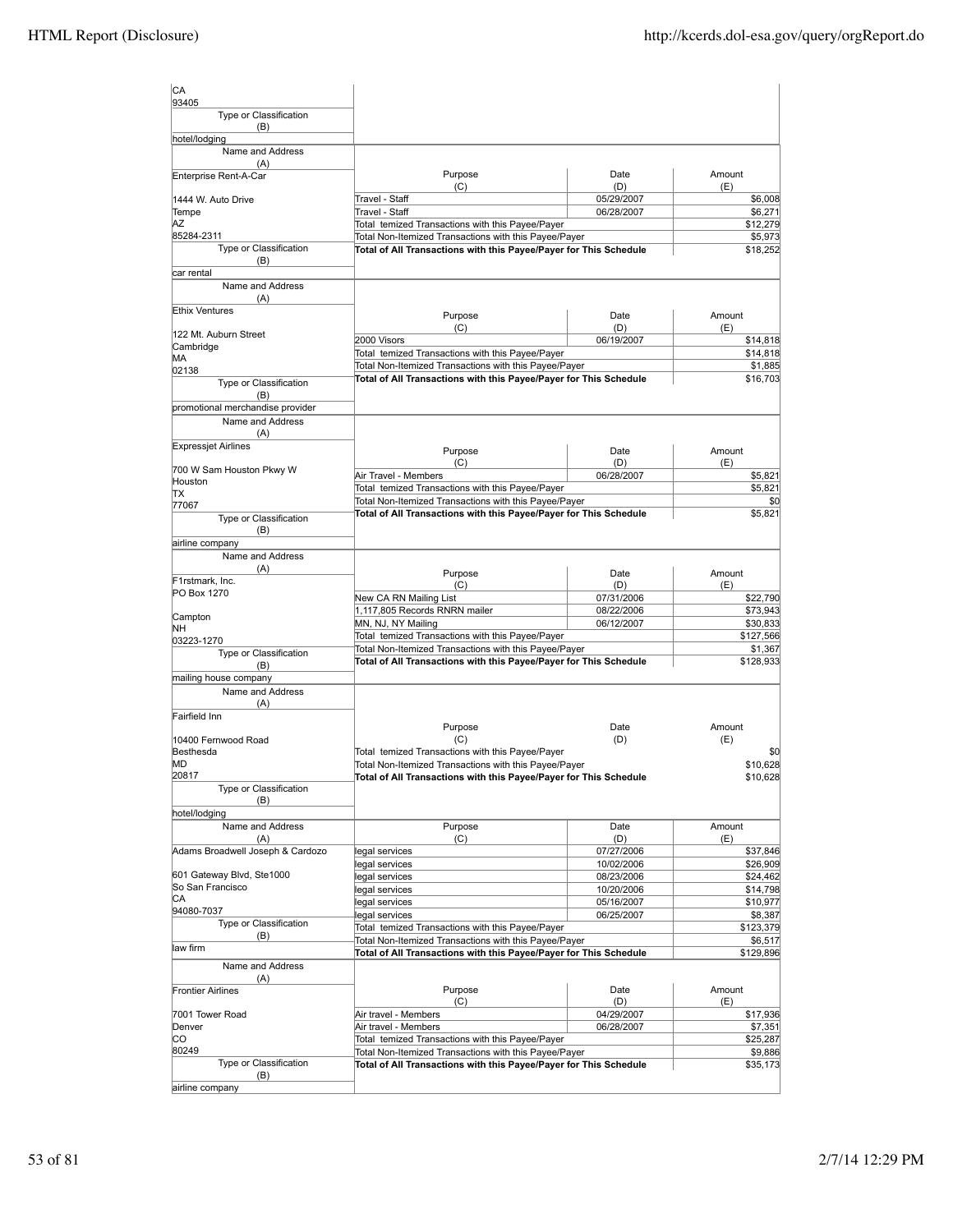| Name and Address                                     |                                                                                                                            |                   |                      |
|------------------------------------------------------|----------------------------------------------------------------------------------------------------------------------------|-------------------|----------------------|
| (A)                                                  | Purpose                                                                                                                    | Date              | Amount               |
| Green Scrubs                                         | (C)                                                                                                                        | (D)               | (E)                  |
| 110 Pacific Avenue #135                              | downpymt for scrub tops                                                                                                    | 07/10/2006        | \$6,743              |
| San Francisco                                        | 2nd pmt custom Scrub Tops                                                                                                  | 09/11/2006        | \$6,743              |
| IСA                                                  | 3rd & Final pmt custom Scrub Tops<br>Total temized Transactions with this Payee/Payer                                      | 11/10/2006        | \$8,796              |
| 94111-1900                                           | Total Non-Itemized Transactions with this Payee/Payer                                                                      |                   | \$22,282<br>\$652    |
| Type or Classification                               | Total of All Transactions with this Payee/Payer for This Schedule                                                          |                   | \$22,934             |
| (B)                                                  |                                                                                                                            |                   |                      |
| promotional merchandise provider<br>Name and Address |                                                                                                                            |                   |                      |
| (A)                                                  |                                                                                                                            |                   |                      |
| Hampton Inn-Bakersfield                              |                                                                                                                            |                   |                      |
| PO Box 22170                                         | Purpose                                                                                                                    | Date              | Amount               |
|                                                      | (C)                                                                                                                        | (D)               | (E)                  |
| Bakersfield                                          | Total temized Transactions with this Payee/Payer                                                                           |                   | \$0                  |
| СA                                                   | Total Non-Itemized Transactions with this Payee/Payer                                                                      |                   | \$8,275              |
| 93390                                                | Total of All Transactions with this Payee/Payer for This Schedule                                                          |                   | \$8,275              |
| Type or Classification<br>(B)                        |                                                                                                                            |                   |                      |
| hotel/lodging                                        |                                                                                                                            |                   |                      |
| Name and Address                                     |                                                                                                                            |                   |                      |
| (A)                                                  |                                                                                                                            |                   |                      |
| Hampton Inn-Garden Grove                             | Purpose                                                                                                                    | Date              | Amount               |
|                                                      | (C)                                                                                                                        | (D)               | (E)                  |
| 11747 Harbor Blvd.                                   | Lodging - Staff                                                                                                            | 01/19/2007        | \$5,320              |
| Garden Grove                                         | Total temized Transactions with this Payee/Payer                                                                           |                   | \$5,320              |
| CА                                                   | Total Non-Itemized Transactions with this Payee/Payer                                                                      |                   | \$10,390             |
| 92840<br>Type or Classification                      | Total of All Transactions with this Payee/Payer for This Schedule                                                          |                   | \$15,710             |
| (B)                                                  |                                                                                                                            |                   |                      |
| hotel/lodging                                        |                                                                                                                            |                   |                      |
| Name and Address                                     |                                                                                                                            |                   |                      |
| (A)                                                  |                                                                                                                            |                   |                      |
| Healthreaders Inc                                    | Purpose                                                                                                                    | Date              | Amount               |
|                                                      | (C)                                                                                                                        | (D)               | (E)                  |
| 1 Vantage Way                                        | Research                                                                                                                   | 01/29/2007        | \$8,000              |
| Nashville<br>KΥ                                      | Total temized Transactions with this Payee/Payer                                                                           |                   | \$8,000              |
| 37228                                                | Total Non-Itemized Transactions with this Payee/Payer                                                                      |                   | \$0                  |
| Type or Classification                               | Total of All Transactions with this Payee/Payer for This Schedule                                                          |                   | \$8,000              |
| (B)                                                  |                                                                                                                            |                   |                      |
| research information provider                        |                                                                                                                            |                   |                      |
| Name and Address                                     | Purpose                                                                                                                    | Date              | Amount               |
| (A)                                                  | (C)                                                                                                                        | (D)               | (E)                  |
| Hertz                                                | staff and member travel                                                                                                    | 07/03/2006        | \$10,628             |
| PO Box 25485                                         | staff and member travel                                                                                                    | 08/30/2006        | \$32,199             |
| Oklahoma City                                        | staff and member travel                                                                                                    | 09/26/2006        | \$8,515              |
| ЮK                                                   | staff and member travel                                                                                                    | 11/29/2006        | \$17,276             |
| 73125-0485                                           | staff and member travel                                                                                                    | 01/11/2007        | \$6,044              |
| Type or Classification                               | Total temized Transactions with this Payee/Payer                                                                           |                   | \$74,662             |
| (B)                                                  | Total Non-Itemized Transactions with this Payee/Payer<br>Total of All Transactions with this Payee/Payer for This Schedule |                   | \$17,488<br>\$92,150 |
| car rental                                           |                                                                                                                            |                   |                      |
| Name and Address                                     |                                                                                                                            |                   |                      |
| (A)                                                  |                                                                                                                            |                   |                      |
| Hilton-Beverly Hills                                 | Purpose                                                                                                                    | Date              | Amount               |
| 9876 Wilshire Blvd                                   | (C)                                                                                                                        | (D)               | (E)                  |
| <b>Beverly Hills</b>                                 | Travel - Staff                                                                                                             | 06/28/2007        | \$8,107              |
| СA                                                   | Total temized Transactions with this Payee/Payer<br>Total Non-Itemized Transactions with this Payee/Payer                  |                   | \$8,107<br>\$0       |
| 90210                                                | Total of All Transactions with this Payee/Payer for This Schedule                                                          |                   | \$8,107              |
| Type or Classification                               |                                                                                                                            |                   |                      |
| (B)                                                  |                                                                                                                            |                   |                      |
| hotel/lodging<br>Name and Address                    |                                                                                                                            |                   |                      |
| (A)                                                  |                                                                                                                            |                   |                      |
| Hilton-Burbank                                       |                                                                                                                            |                   |                      |
|                                                      | Purpose                                                                                                                    | Date              | Amount               |
| 100 W Glenn Oaks                                     | (C)<br>Lodging - Staff                                                                                                     | (D)<br>11/29/2006 | (E)<br>\$6,364       |
| Glendale                                             | Total temized Transactions with this Payee/Payer                                                                           |                   | \$6,364              |
| СA                                                   | Total Non-Itemized Transactions with this Payee/Payer                                                                      |                   | \$3,484              |
| 91202                                                | Total of All Transactions with this Payee/Payer for This Schedule                                                          |                   | \$9,848              |
| Type or Classification                               |                                                                                                                            |                   |                      |
| (B)<br>hotel/lodging                                 |                                                                                                                            |                   |                      |
| Name and Address                                     |                                                                                                                            |                   |                      |
| (A)                                                  | Purpose                                                                                                                    | Date              | Amount               |
| Hilton-Chicago                                       | (C)                                                                                                                        | (D)               | (E)                  |
|                                                      | Total temized Transactions with this Payee/Payer                                                                           |                   | \$0                  |
| 720 Michigan Avenue                                  | Total Non-Itemized Transactions with this Payee/Payer                                                                      |                   | \$6,317              |
| Chicago                                              | Total of All Transactions with this Payee/Payer for This Schedule                                                          |                   | \$6,317              |
|                                                      |                                                                                                                            |                   |                      |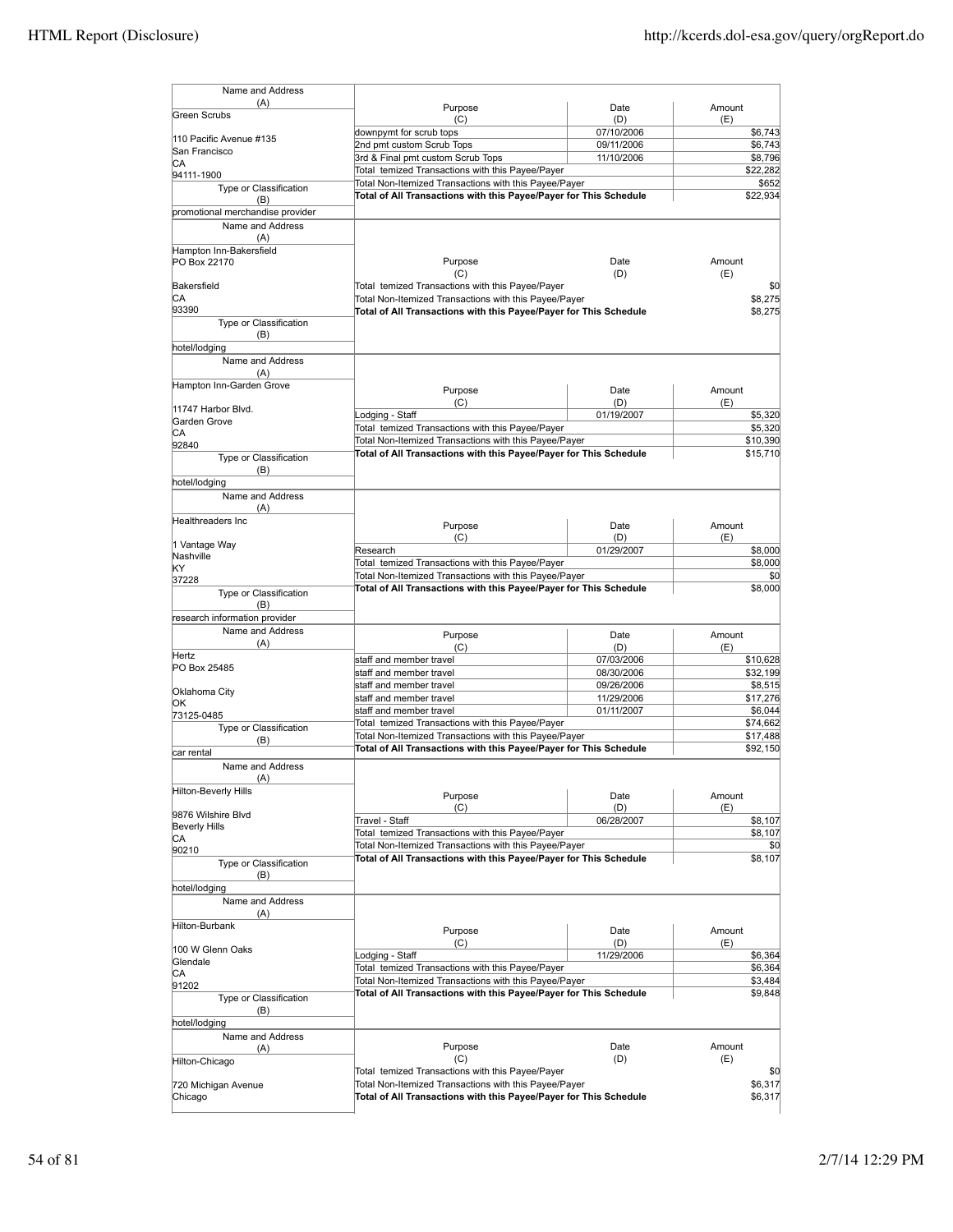| l L                                    |                                                                                                           |                   |                      |
|----------------------------------------|-----------------------------------------------------------------------------------------------------------|-------------------|----------------------|
| 60605<br>Type or Classification<br>(B) |                                                                                                           |                   |                      |
| hotel/lodging                          |                                                                                                           |                   |                      |
| Name and Address<br>(A)                |                                                                                                           |                   |                      |
| AFL-CIO                                | Purpose                                                                                                   | Date              | Amount               |
| 815 16th Street, NW                    | (C)<br>solidarity fee                                                                                     | (D)<br>06/01/2007 | (E)<br>\$50,000      |
| Washington                             | Total temized Transactions with this Payee/Payer                                                          |                   | \$50,000             |
| DС<br>20006                            | Total Non-Itemized Transactions with this Payee/Payer                                                     |                   | \$0                  |
| Type or Classification                 | Total of All Transactions with this Payee/Payer for This Schedule                                         |                   | \$50,000             |
| (B)                                    |                                                                                                           |                   |                      |
| labor union<br>Name and Address        |                                                                                                           |                   |                      |
| (A)                                    |                                                                                                           |                   |                      |
| Hilton-San Gabriel                     | Purpose                                                                                                   | Date              | Amount               |
| 225 West Valley                        | (C)                                                                                                       | (D)               | (E)                  |
| San Gabriel                            | Lodging - Members                                                                                         | 03/30/2007        | \$5,405              |
| IСA                                    | Total temized Transactions with this Payee/Payer<br>Total Non-Itemized Transactions with this Payee/Payer |                   | \$5,405<br>\$1,000   |
| 91776                                  | Total of All Transactions with this Payee/Payer for This Schedule                                         |                   | \$6,405              |
| Type or Classification<br>(B)          |                                                                                                           |                   |                      |
| hotel/lodging                          |                                                                                                           |                   |                      |
| Name and Address                       |                                                                                                           |                   |                      |
| (A)                                    |                                                                                                           |                   |                      |
| Hilton Garden Inn-Flagstaff            | Purpose                                                                                                   | Date              | Amount               |
| 350 West Forrest Meadows               | (C)                                                                                                       | (D)               | (E)                  |
| Flagstaff                              | Total temized Transactions with this Payee/Payer                                                          |                   | \$0                  |
| ΑZ<br>86001                            | Total Non-Itemized Transactions with this Payee/Payer                                                     |                   | \$12,967<br>\$12,967 |
| Type or Classification                 | Total of All Transactions with this Payee/Payer for This Schedule                                         |                   |                      |
| (B)                                    |                                                                                                           |                   |                      |
| hotel/lodging                          |                                                                                                           |                   |                      |
| Name and Address<br>(A)                |                                                                                                           |                   |                      |
| Holiday Inn-Capitol Plaza              | Purpose                                                                                                   | Date              | Amount               |
|                                        | (C)                                                                                                       | (D)               | (E)                  |
| 300 J Street<br>Sacramento             | 12/13/06 Kaiser Mtg                                                                                       | 01/11/2007        | \$5,560              |
| CА                                     | 05/08/07 Sac Rally<br>Total temized Transactions with this Payee/Payer                                    | 06/01/2007        | \$20,552<br>\$26,112 |
| 95814                                  | Total Non-Itemized Transactions with this Payee/Payer                                                     |                   | \$5,098              |
| Type or Classification                 | Total of All Transactions with this Payee/Payer for This Schedule                                         |                   | \$31,210             |
| (B)<br>hotel/lodging                   |                                                                                                           |                   |                      |
| Name and Address                       |                                                                                                           |                   |                      |
| (A)                                    |                                                                                                           |                   |                      |
| Holiday Inn-Long Beach                 |                                                                                                           |                   | Amount               |
| 2640 Lakewood Blvd                     | Purpose<br>(C)                                                                                            | Date<br>(D)       | (E)                  |
| Long Beach                             | Total temized Transactions with this Payee/Payer                                                          |                   | \$0                  |
| CА                                     | Total Non-Itemized Transactions with this Payee/Payer                                                     |                   | \$7,990              |
| 90815<br>Type or Classification        | Total of All Transactions with this Payee/Payer for This Schedule                                         |                   | \$7,990              |
| (B)                                    |                                                                                                           |                   |                      |
| hotel/lodging                          |                                                                                                           |                   |                      |
| Name and Address                       |                                                                                                           |                   |                      |
| (A)<br>Holiday Inn Express Yuba Ci     |                                                                                                           |                   |                      |
|                                        | Purpose<br>(C)                                                                                            | Date<br>(D)       | Amount<br>(E)        |
| 894 W. Onstott Road                    | Lodging - Staff                                                                                           | 10/10/2006        | \$10,835             |
| Yuba City<br>CA                        | Total temized Transactions with this Payee/Payer                                                          |                   | \$10,835             |
| 95991                                  | Total Non-Itemized Transactions with this Payee/Payer                                                     |                   | \$2,680              |
| Type or Classification                 | Total of All Transactions with this Payee/Payer for This Schedule                                         |                   | \$13,515             |
| (B)                                    |                                                                                                           |                   |                      |
| hotel/lodging<br>Name and Address      |                                                                                                           |                   |                      |
| (A)                                    |                                                                                                           |                   |                      |
| Hotel Angeleno                         | Purpose                                                                                                   | Date              | Amount               |
| 170 n Church Lane                      | (C)                                                                                                       | (D)               | (E)                  |
| Los Angeles                            | Lodging - Members                                                                                         | 02/28/2007        | \$6,668              |
| CA                                     | Total temized Transactions with this Payee/Payer<br>Total Non-Itemized Transactions with this Payee/Payer |                   | \$6,668<br>\$4,598   |
| 90049<br>Type or Classification        | Total of All Transactions with this Payee/Payer for This Schedule                                         |                   | \$11,266             |
| (B)                                    |                                                                                                           |                   |                      |
| hotel/lodging                          |                                                                                                           |                   |                      |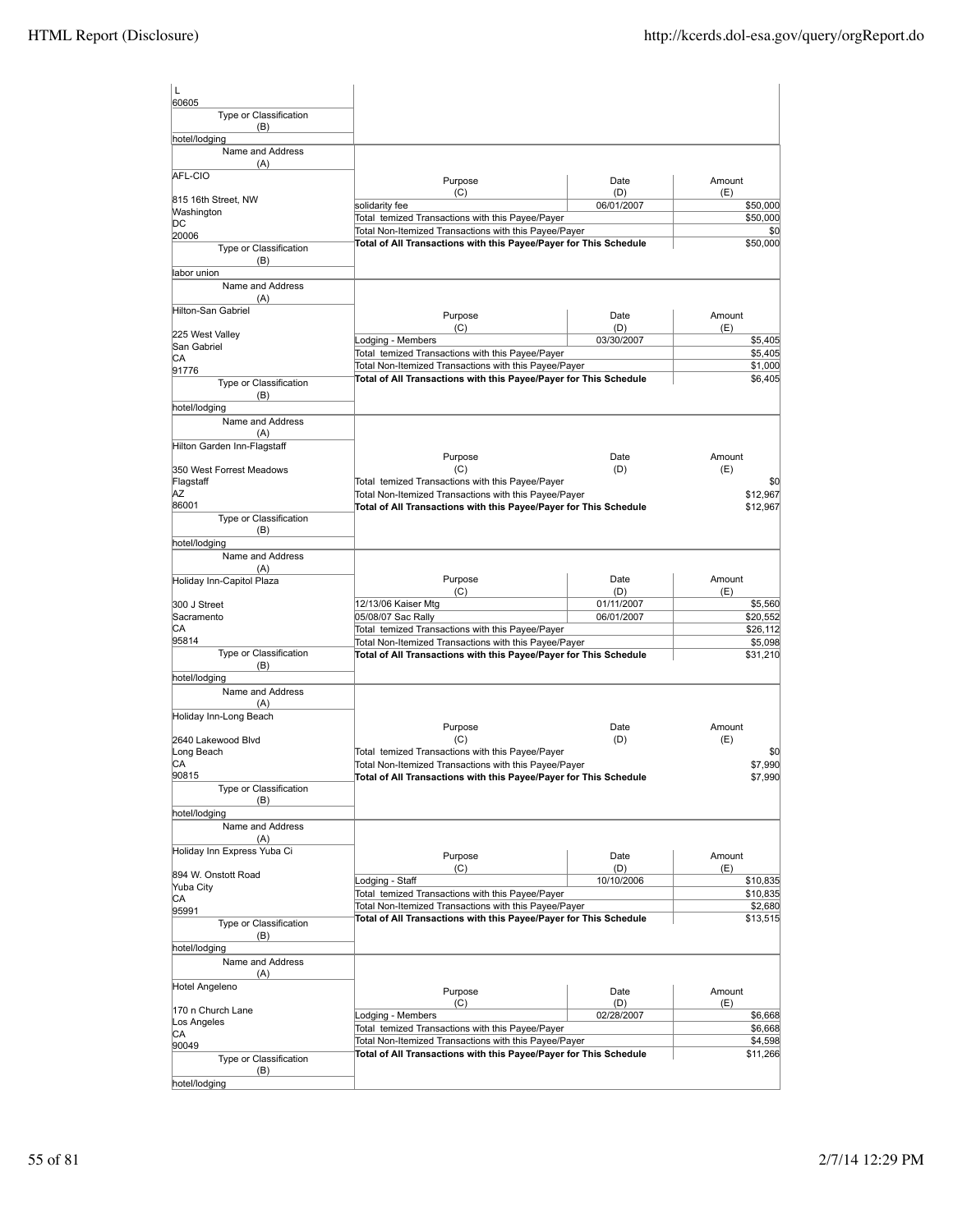| Name and Address<br>(A)                              |                                                                   |            |                    |
|------------------------------------------------------|-------------------------------------------------------------------|------------|--------------------|
| Hyatt-Austin                                         | Purpose                                                           | Date       | Amount             |
|                                                      | (C)                                                               | (D)        | (E)                |
| 208 Barton Springs                                   | Lodging - Staff                                                   | 06/28/2007 | \$13,000           |
| Austin<br>TХ                                         | Total temized Transactions with this Payee/Payer                  |            | \$13,000           |
| 78704                                                | Total Non-Itemized Transactions with this Payee/Payer             |            | \$145              |
| Type or Classification                               | Total of All Transactions with this Payee/Payer for This Schedule |            | \$13.145           |
| (B)                                                  |                                                                   |            |                    |
| hotel/lodging                                        |                                                                   |            |                    |
| Name and Address                                     | Purpose                                                           | Date       | Amount             |
| (A)                                                  | (C)                                                               | (D)        | (E)                |
| <b>Irving Levin Associates</b><br><b>PO Box 1117</b> | database research                                                 | 08/30/2006 | \$5,830            |
|                                                      | database research                                                 | 11/28/2006 | \$5,830            |
| New Canaan                                           |                                                                   | 02/27/2007 |                    |
| IСТ                                                  | database research                                                 |            | \$5,830<br>\$5.830 |
| 06840                                                | database research                                                 | 06/01/2007 |                    |
|                                                      | Total temized Transactions with this Payee/Payer                  |            | \$23,320           |
| Type or Classification<br>(B)                        | Total Non-Itemized Transactions with this Payee/Payer             |            | \$0                |
|                                                      | Total of All Transactions with this Payee/Payer for This Schedule |            | \$23,320           |
| database company<br>Name and Address                 |                                                                   |            |                    |
|                                                      |                                                                   |            |                    |
| (A)                                                  |                                                                   |            |                    |
| Jet Blue Airways                                     | Purpose                                                           | Date       | Amount             |
|                                                      | (C)                                                               | (D)        | (E)                |
| Salt Lake                                            | Air travel - Members                                              | 05/29/2007 | \$6,398            |
| IJТ                                                  | Total temized Transactions with this Payee/Payer                  |            | \$6,398            |
| 84101                                                | Total Non-Itemized Transactions with this Payee/Payer             |            | \$13,685           |
| Type or Classification                               | Total of All Transactions with this Payee/Payer for This Schedule |            | \$20,083           |
| (B)                                                  |                                                                   |            |                    |
| airline company                                      |                                                                   |            |                    |

airline company Form LM-2 (Revised 2003)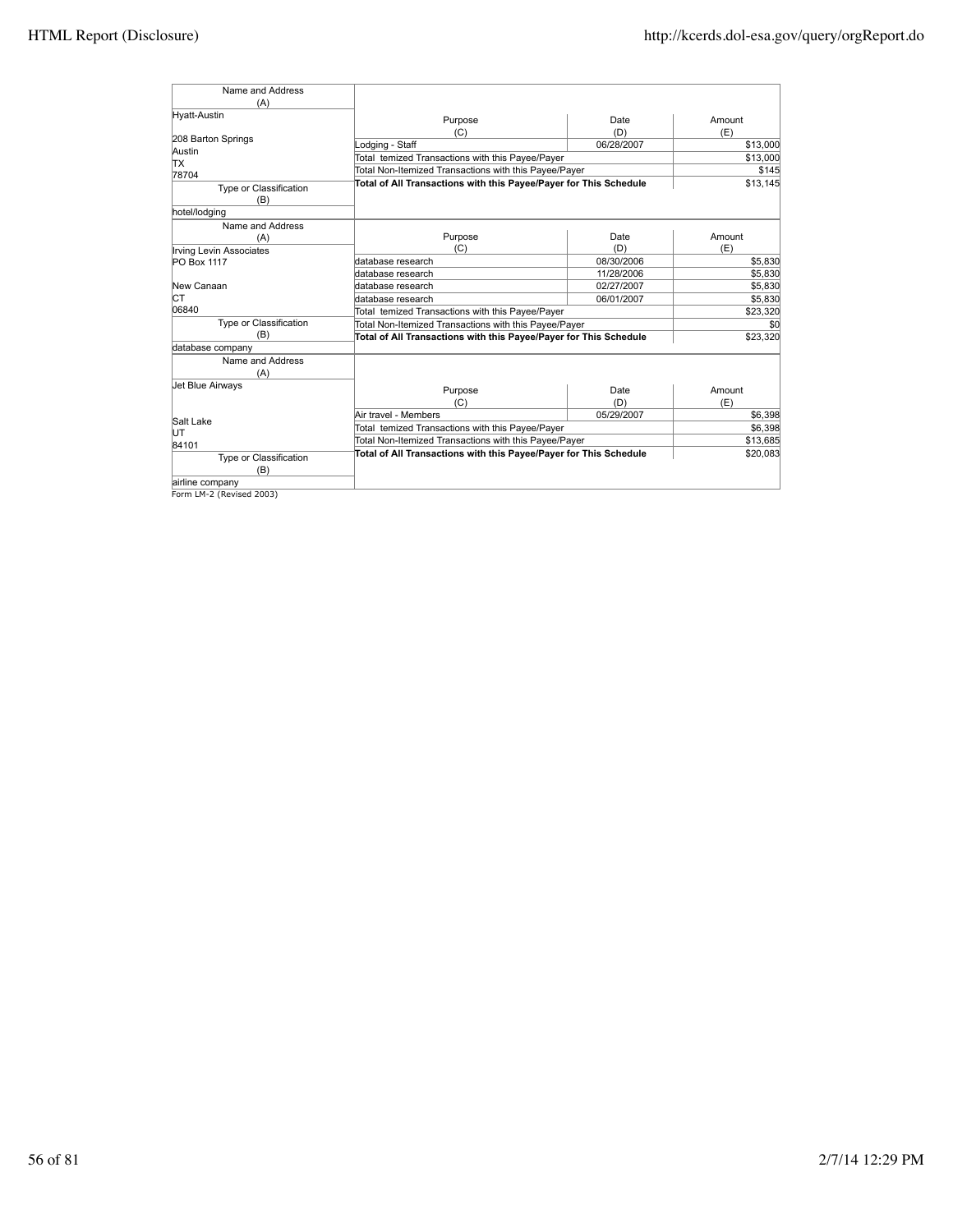# **SCHEDULE 16 - POLITICAL ACTIVITIES AND LOBBYING** FILE NUMBER 015-724

| Name and Address                                                                                     |                                                                                                                            |            |                                                                                                                                                        |
|------------------------------------------------------------------------------------------------------|----------------------------------------------------------------------------------------------------------------------------|------------|--------------------------------------------------------------------------------------------------------------------------------------------------------|
|                                                                                                      |                                                                                                                            |            |                                                                                                                                                        |
| (A)                                                                                                  |                                                                                                                            |            |                                                                                                                                                        |
| @advocacy inc<br>Suite 500                                                                           | Purpose                                                                                                                    | Date       | Amount                                                                                                                                                 |
| 1612 K Street, NW                                                                                    | (C)                                                                                                                        | (D)        | (E)                                                                                                                                                    |
| Washington                                                                                           | email addresses                                                                                                            | 11/13/2006 | \$100,000                                                                                                                                              |
| DC                                                                                                   | Total temized Transactions with this Payee/Payer                                                                           |            | \$100,000                                                                                                                                              |
| 92006                                                                                                | Total Non-Itemized Transactions with this Payee/Payer<br>Total of All Transactions with this Payee/Payer for This Schedule |            | \$1,141                                                                                                                                                |
| Type or Classification                                                                               |                                                                                                                            |            | \$101,141                                                                                                                                              |
| (B)                                                                                                  |                                                                                                                            |            |                                                                                                                                                        |
| promotional consultant                                                                               |                                                                                                                            |            |                                                                                                                                                        |
| Name and Address                                                                                     |                                                                                                                            |            |                                                                                                                                                        |
| (A)                                                                                                  |                                                                                                                            |            |                                                                                                                                                        |
| <b>Health Care Now</b>                                                                               | Purpose                                                                                                                    | Date       | Amount                                                                                                                                                 |
| 8 West 13th Street #2RW                                                                              | (C)                                                                                                                        | (D)        | (E)                                                                                                                                                    |
| New York                                                                                             | Contribution                                                                                                               | 02/23/2007 | \$20,000                                                                                                                                               |
| NY                                                                                                   | Total temized Transactions with this Payee/Payer                                                                           |            | \$20,000<br>\$0                                                                                                                                        |
| 10011                                                                                                | Total Non-Itemized Transactions with this Payee/Payer                                                                      |            |                                                                                                                                                        |
| Type or Classification                                                                               | Total of All Transactions with this Payee/Payer for This Schedule                                                          |            | \$20,000                                                                                                                                               |
| (B)                                                                                                  |                                                                                                                            |            |                                                                                                                                                        |
| non profit organization                                                                              |                                                                                                                            |            |                                                                                                                                                        |
| Name and Address                                                                                     |                                                                                                                            |            |                                                                                                                                                        |
| (A)                                                                                                  |                                                                                                                            |            |                                                                                                                                                        |
| Holiday Inn-San Diego                                                                                | Purpose                                                                                                                    | Date       | Amount                                                                                                                                                 |
|                                                                                                      | (C)                                                                                                                        | (D)        | (E)                                                                                                                                                    |
| 1617 1st Avenue                                                                                      | Lodging                                                                                                                    | 10/29/2006 | \$5,351                                                                                                                                                |
| San Diego                                                                                            | Total temized Transactions with this Payee/Payer                                                                           |            | \$5,351                                                                                                                                                |
| СA<br>92101                                                                                          | Total Non-Itemized Transactions with this Payee/Payer                                                                      |            | \$287                                                                                                                                                  |
| Type or Classification                                                                               | Total of All Transactions with this Payee/Payer for This Schedule                                                          |            | \$5,638                                                                                                                                                |
| (B)                                                                                                  |                                                                                                                            |            |                                                                                                                                                        |
| hotel/lodging                                                                                        |                                                                                                                            |            |                                                                                                                                                        |
| Name and Address                                                                                     |                                                                                                                            |            |                                                                                                                                                        |
| (A)                                                                                                  |                                                                                                                            |            |                                                                                                                                                        |
| Labor Party                                                                                          |                                                                                                                            |            |                                                                                                                                                        |
| P O Box 53177                                                                                        | Purpose                                                                                                                    | Date       | Amount                                                                                                                                                 |
|                                                                                                      | (C)                                                                                                                        | (D)        | (E)                                                                                                                                                    |
| Washington                                                                                           | <b>Affiliation Fee</b>                                                                                                     | 04/13/2007 | \$10,000                                                                                                                                               |
| DС                                                                                                   | Total temized Transactions with this Payee/Payer                                                                           |            | \$10,000                                                                                                                                               |
| 20009                                                                                                | Total Non-Itemized Transactions with this Payee/Payer                                                                      |            | \$0<br>\$10,000                                                                                                                                        |
| Type or Classification                                                                               | Total of All Transactions with this Payee/Payer for This Schedule                                                          |            |                                                                                                                                                        |
| (B)                                                                                                  |                                                                                                                            |            |                                                                                                                                                        |
| advocacy group                                                                                       |                                                                                                                            |            |                                                                                                                                                        |
| Name and Address                                                                                     |                                                                                                                            |            |                                                                                                                                                        |
| (A)                                                                                                  |                                                                                                                            |            |                                                                                                                                                        |
| Metro Media Productions                                                                              | Purpose                                                                                                                    | Date       | Amount                                                                                                                                                 |
|                                                                                                      | (C)                                                                                                                        | (D)        |                                                                                                                                                        |
|                                                                                                      |                                                                                                                            |            | (E)                                                                                                                                                    |
|                                                                                                      | 06/12/07 SiCKO Event Stage& Sound                                                                                          | 06/08/2007 |                                                                                                                                                        |
|                                                                                                      | Total temized Transactions with this Payee/Payer                                                                           |            |                                                                                                                                                        |
| 1800 Diesel Drive, Unit 20<br>Sacramento<br>СA                                                       | Total Non-Itemized Transactions with this Payee/Payer                                                                      |            |                                                                                                                                                        |
| 95838                                                                                                | Total of All Transactions with this Payee/Payer for This Schedule                                                          |            |                                                                                                                                                        |
| Type or Classification<br>(B)                                                                        |                                                                                                                            |            |                                                                                                                                                        |
|                                                                                                      |                                                                                                                            |            |                                                                                                                                                        |
| stage and sound provider<br>Name and Address                                                         |                                                                                                                            |            |                                                                                                                                                        |
| (A)                                                                                                  |                                                                                                                            |            |                                                                                                                                                        |
|                                                                                                      |                                                                                                                            |            |                                                                                                                                                        |
|                                                                                                      | Purpose                                                                                                                    | Date       | Amount                                                                                                                                                 |
|                                                                                                      | (C)                                                                                                                        | (D)        | (E)                                                                                                                                                    |
|                                                                                                      | Total temized Transactions with this Payee/Payer                                                                           |            |                                                                                                                                                        |
| Monkey Glue<br>8240 G Belvedere Road<br>Sacramento<br>СA                                             | Total Non-Itemized Transactions with this Payee/Payer                                                                      |            |                                                                                                                                                        |
| 95826                                                                                                | Total of All Transactions with this Payee/Payer for This Schedule                                                          |            |                                                                                                                                                        |
| Type or Classification                                                                               |                                                                                                                            |            |                                                                                                                                                        |
| (B)                                                                                                  |                                                                                                                            |            |                                                                                                                                                        |
|                                                                                                      |                                                                                                                            |            |                                                                                                                                                        |
| Name and Address                                                                                     |                                                                                                                            |            |                                                                                                                                                        |
| (A)                                                                                                  | Purpose                                                                                                                    | Date       | Amount                                                                                                                                                 |
|                                                                                                      | (C)                                                                                                                        | (D)        | (E)                                                                                                                                                    |
|                                                                                                      | 2406931 piece mailing SiCKO                                                                                                | 06/05/2007 |                                                                                                                                                        |
|                                                                                                      | 2406931 piece mailing SiCKO Bal Due                                                                                        | 06/07/2007 |                                                                                                                                                        |
|                                                                                                      | piece mailing and postcards                                                                                                | 06/13/2007 |                                                                                                                                                        |
| prop producer<br><b>MSHC Partners, Inc.</b><br>1155 15th Street Ste 300<br>Washington<br>DC<br>20005 | Total temized Transactions with this Payee/Payer                                                                           |            |                                                                                                                                                        |
|                                                                                                      | Total Non-Itemized Transactions with this Payee/Payer                                                                      |            |                                                                                                                                                        |
| Type or Classification<br>(B)                                                                        | Total of All Transactions with this Payee/Payer for This Schedule                                                          |            |                                                                                                                                                        |
|                                                                                                      |                                                                                                                            |            |                                                                                                                                                        |
| mailing house company<br>Name and Address                                                            | Purpose                                                                                                                    | Date       | \$12,595<br>\$12,595<br>\$0<br>\$12,595<br>\$0<br>\$5,508<br>\$5,508<br>\$425,563<br>\$358,633<br>\$112,337<br>\$896,533<br>\$0<br>\$896,533<br>Amount |
| (A)                                                                                                  | (C)                                                                                                                        | (D)        | (E)                                                                                                                                                    |
|                                                                                                      | Lodging                                                                                                                    | 01/29/2007 | \$6,133                                                                                                                                                |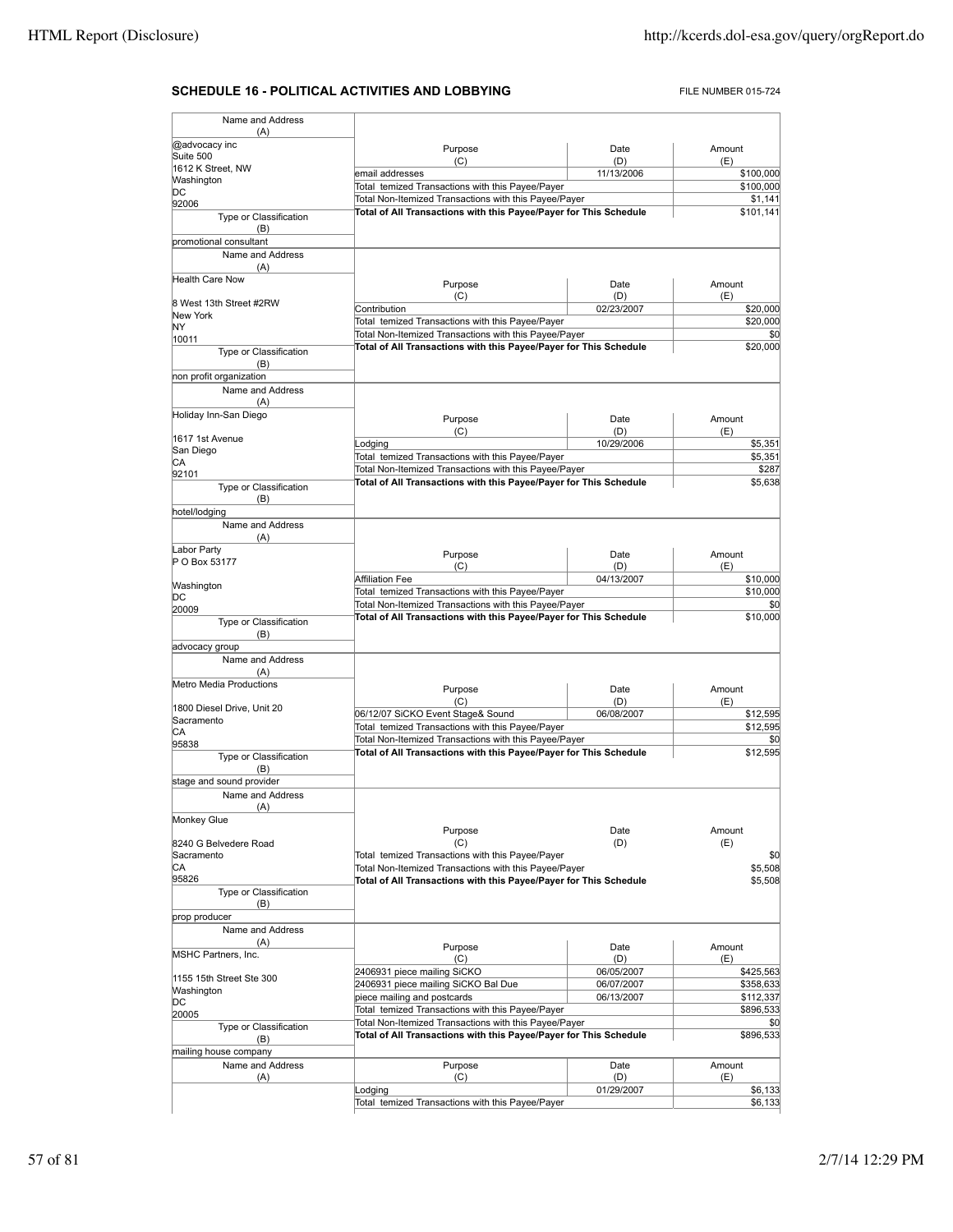| Purpose                                                                                                                    | Date                                                                                                                                                                                                                                   | Amount                                                                                                                                                                                                                                                                                                                                                                                                                                                                                                                                                                                                                                                                                                                                                                                                                                                                 |
|----------------------------------------------------------------------------------------------------------------------------|----------------------------------------------------------------------------------------------------------------------------------------------------------------------------------------------------------------------------------------|------------------------------------------------------------------------------------------------------------------------------------------------------------------------------------------------------------------------------------------------------------------------------------------------------------------------------------------------------------------------------------------------------------------------------------------------------------------------------------------------------------------------------------------------------------------------------------------------------------------------------------------------------------------------------------------------------------------------------------------------------------------------------------------------------------------------------------------------------------------------|
|                                                                                                                            |                                                                                                                                                                                                                                        | (E)<br>\$13,458                                                                                                                                                                                                                                                                                                                                                                                                                                                                                                                                                                                                                                                                                                                                                                                                                                                        |
|                                                                                                                            |                                                                                                                                                                                                                                        | \$19,591                                                                                                                                                                                                                                                                                                                                                                                                                                                                                                                                                                                                                                                                                                                                                                                                                                                               |
|                                                                                                                            |                                                                                                                                                                                                                                        |                                                                                                                                                                                                                                                                                                                                                                                                                                                                                                                                                                                                                                                                                                                                                                                                                                                                        |
|                                                                                                                            |                                                                                                                                                                                                                                        |                                                                                                                                                                                                                                                                                                                                                                                                                                                                                                                                                                                                                                                                                                                                                                                                                                                                        |
|                                                                                                                            |                                                                                                                                                                                                                                        |                                                                                                                                                                                                                                                                                                                                                                                                                                                                                                                                                                                                                                                                                                                                                                                                                                                                        |
|                                                                                                                            |                                                                                                                                                                                                                                        | Amount                                                                                                                                                                                                                                                                                                                                                                                                                                                                                                                                                                                                                                                                                                                                                                                                                                                                 |
| (C)                                                                                                                        | (D)                                                                                                                                                                                                                                    | (E)                                                                                                                                                                                                                                                                                                                                                                                                                                                                                                                                                                                                                                                                                                                                                                                                                                                                    |
| 06/12/07 SiCKO Event Tent Etc                                                                                              | 06/08/2007                                                                                                                                                                                                                             | \$16,072                                                                                                                                                                                                                                                                                                                                                                                                                                                                                                                                                                                                                                                                                                                                                                                                                                                               |
|                                                                                                                            |                                                                                                                                                                                                                                        | \$16,072                                                                                                                                                                                                                                                                                                                                                                                                                                                                                                                                                                                                                                                                                                                                                                                                                                                               |
|                                                                                                                            |                                                                                                                                                                                                                                        | \$950<br>\$17,022                                                                                                                                                                                                                                                                                                                                                                                                                                                                                                                                                                                                                                                                                                                                                                                                                                                      |
|                                                                                                                            |                                                                                                                                                                                                                                        |                                                                                                                                                                                                                                                                                                                                                                                                                                                                                                                                                                                                                                                                                                                                                                                                                                                                        |
|                                                                                                                            |                                                                                                                                                                                                                                        |                                                                                                                                                                                                                                                                                                                                                                                                                                                                                                                                                                                                                                                                                                                                                                                                                                                                        |
|                                                                                                                            |                                                                                                                                                                                                                                        |                                                                                                                                                                                                                                                                                                                                                                                                                                                                                                                                                                                                                                                                                                                                                                                                                                                                        |
|                                                                                                                            |                                                                                                                                                                                                                                        |                                                                                                                                                                                                                                                                                                                                                                                                                                                                                                                                                                                                                                                                                                                                                                                                                                                                        |
| Purpose                                                                                                                    | Date                                                                                                                                                                                                                                   | Amount                                                                                                                                                                                                                                                                                                                                                                                                                                                                                                                                                                                                                                                                                                                                                                                                                                                                 |
|                                                                                                                            |                                                                                                                                                                                                                                        | (E)<br>\$125,000                                                                                                                                                                                                                                                                                                                                                                                                                                                                                                                                                                                                                                                                                                                                                                                                                                                       |
| Total temized Transactions with this Payee/Payer                                                                           |                                                                                                                                                                                                                                        | \$125,000                                                                                                                                                                                                                                                                                                                                                                                                                                                                                                                                                                                                                                                                                                                                                                                                                                                              |
|                                                                                                                            |                                                                                                                                                                                                                                        | \$395                                                                                                                                                                                                                                                                                                                                                                                                                                                                                                                                                                                                                                                                                                                                                                                                                                                                  |
|                                                                                                                            |                                                                                                                                                                                                                                        | \$125,395                                                                                                                                                                                                                                                                                                                                                                                                                                                                                                                                                                                                                                                                                                                                                                                                                                                              |
|                                                                                                                            |                                                                                                                                                                                                                                        |                                                                                                                                                                                                                                                                                                                                                                                                                                                                                                                                                                                                                                                                                                                                                                                                                                                                        |
|                                                                                                                            |                                                                                                                                                                                                                                        |                                                                                                                                                                                                                                                                                                                                                                                                                                                                                                                                                                                                                                                                                                                                                                                                                                                                        |
|                                                                                                                            |                                                                                                                                                                                                                                        |                                                                                                                                                                                                                                                                                                                                                                                                                                                                                                                                                                                                                                                                                                                                                                                                                                                                        |
| Purpose                                                                                                                    | Date                                                                                                                                                                                                                                   | Amount                                                                                                                                                                                                                                                                                                                                                                                                                                                                                                                                                                                                                                                                                                                                                                                                                                                                 |
| (C)                                                                                                                        | (D)                                                                                                                                                                                                                                    | (E)                                                                                                                                                                                                                                                                                                                                                                                                                                                                                                                                                                                                                                                                                                                                                                                                                                                                    |
|                                                                                                                            |                                                                                                                                                                                                                                        | \$5,500                                                                                                                                                                                                                                                                                                                                                                                                                                                                                                                                                                                                                                                                                                                                                                                                                                                                |
|                                                                                                                            |                                                                                                                                                                                                                                        | \$5,500<br>\$0                                                                                                                                                                                                                                                                                                                                                                                                                                                                                                                                                                                                                                                                                                                                                                                                                                                         |
|                                                                                                                            |                                                                                                                                                                                                                                        | \$5,500                                                                                                                                                                                                                                                                                                                                                                                                                                                                                                                                                                                                                                                                                                                                                                                                                                                                |
|                                                                                                                            |                                                                                                                                                                                                                                        |                                                                                                                                                                                                                                                                                                                                                                                                                                                                                                                                                                                                                                                                                                                                                                                                                                                                        |
|                                                                                                                            |                                                                                                                                                                                                                                        |                                                                                                                                                                                                                                                                                                                                                                                                                                                                                                                                                                                                                                                                                                                                                                                                                                                                        |
|                                                                                                                            |                                                                                                                                                                                                                                        |                                                                                                                                                                                                                                                                                                                                                                                                                                                                                                                                                                                                                                                                                                                                                                                                                                                                        |
|                                                                                                                            |                                                                                                                                                                                                                                        |                                                                                                                                                                                                                                                                                                                                                                                                                                                                                                                                                                                                                                                                                                                                                                                                                                                                        |
|                                                                                                                            |                                                                                                                                                                                                                                        | Amount<br>(E)                                                                                                                                                                                                                                                                                                                                                                                                                                                                                                                                                                                                                                                                                                                                                                                                                                                          |
| SiCKO Promo Campaign                                                                                                       | 06/15/2007                                                                                                                                                                                                                             | \$17,480                                                                                                                                                                                                                                                                                                                                                                                                                                                                                                                                                                                                                                                                                                                                                                                                                                                               |
| Total temized Transactions with this Payee/Payer                                                                           |                                                                                                                                                                                                                                        | \$17,480                                                                                                                                                                                                                                                                                                                                                                                                                                                                                                                                                                                                                                                                                                                                                                                                                                                               |
|                                                                                                                            |                                                                                                                                                                                                                                        | \$0<br>\$17,480                                                                                                                                                                                                                                                                                                                                                                                                                                                                                                                                                                                                                                                                                                                                                                                                                                                        |
|                                                                                                                            |                                                                                                                                                                                                                                        |                                                                                                                                                                                                                                                                                                                                                                                                                                                                                                                                                                                                                                                                                                                                                                                                                                                                        |
|                                                                                                                            |                                                                                                                                                                                                                                        |                                                                                                                                                                                                                                                                                                                                                                                                                                                                                                                                                                                                                                                                                                                                                                                                                                                                        |
|                                                                                                                            |                                                                                                                                                                                                                                        |                                                                                                                                                                                                                                                                                                                                                                                                                                                                                                                                                                                                                                                                                                                                                                                                                                                                        |
|                                                                                                                            |                                                                                                                                                                                                                                        |                                                                                                                                                                                                                                                                                                                                                                                                                                                                                                                                                                                                                                                                                                                                                                                                                                                                        |
| Purpose                                                                                                                    | Date                                                                                                                                                                                                                                   | Amount                                                                                                                                                                                                                                                                                                                                                                                                                                                                                                                                                                                                                                                                                                                                                                                                                                                                 |
|                                                                                                                            |                                                                                                                                                                                                                                        | (F)<br>\$7,500                                                                                                                                                                                                                                                                                                                                                                                                                                                                                                                                                                                                                                                                                                                                                                                                                                                         |
| Total temized Transactions with this Payee/Payer                                                                           |                                                                                                                                                                                                                                        | \$7,500                                                                                                                                                                                                                                                                                                                                                                                                                                                                                                                                                                                                                                                                                                                                                                                                                                                                |
|                                                                                                                            |                                                                                                                                                                                                                                        | \$0                                                                                                                                                                                                                                                                                                                                                                                                                                                                                                                                                                                                                                                                                                                                                                                                                                                                    |
|                                                                                                                            |                                                                                                                                                                                                                                        | \$7,500                                                                                                                                                                                                                                                                                                                                                                                                                                                                                                                                                                                                                                                                                                                                                                                                                                                                |
|                                                                                                                            |                                                                                                                                                                                                                                        |                                                                                                                                                                                                                                                                                                                                                                                                                                                                                                                                                                                                                                                                                                                                                                                                                                                                        |
|                                                                                                                            |                                                                                                                                                                                                                                        |                                                                                                                                                                                                                                                                                                                                                                                                                                                                                                                                                                                                                                                                                                                                                                                                                                                                        |
|                                                                                                                            |                                                                                                                                                                                                                                        |                                                                                                                                                                                                                                                                                                                                                                                                                                                                                                                                                                                                                                                                                                                                                                                                                                                                        |
| Purpose                                                                                                                    | Date                                                                                                                                                                                                                                   | Amount                                                                                                                                                                                                                                                                                                                                                                                                                                                                                                                                                                                                                                                                                                                                                                                                                                                                 |
| (C)                                                                                                                        | (D)                                                                                                                                                                                                                                    | (E)                                                                                                                                                                                                                                                                                                                                                                                                                                                                                                                                                                                                                                                                                                                                                                                                                                                                    |
| Slate Mailer                                                                                                               |                                                                                                                                                                                                                                        | \$87,805                                                                                                                                                                                                                                                                                                                                                                                                                                                                                                                                                                                                                                                                                                                                                                                                                                                               |
|                                                                                                                            | 11/02/2006                                                                                                                                                                                                                             |                                                                                                                                                                                                                                                                                                                                                                                                                                                                                                                                                                                                                                                                                                                                                                                                                                                                        |
| Total temized Transactions with this Payee/Payer                                                                           |                                                                                                                                                                                                                                        | \$87,805                                                                                                                                                                                                                                                                                                                                                                                                                                                                                                                                                                                                                                                                                                                                                                                                                                                               |
| Total Non-Itemized Transactions with this Payee/Payer<br>Total of All Transactions with this Payee/Payer for This Schedule |                                                                                                                                                                                                                                        | \$0<br>\$87,805                                                                                                                                                                                                                                                                                                                                                                                                                                                                                                                                                                                                                                                                                                                                                                                                                                                        |
|                                                                                                                            |                                                                                                                                                                                                                                        |                                                                                                                                                                                                                                                                                                                                                                                                                                                                                                                                                                                                                                                                                                                                                                                                                                                                        |
|                                                                                                                            |                                                                                                                                                                                                                                        |                                                                                                                                                                                                                                                                                                                                                                                                                                                                                                                                                                                                                                                                                                                                                                                                                                                                        |
|                                                                                                                            |                                                                                                                                                                                                                                        |                                                                                                                                                                                                                                                                                                                                                                                                                                                                                                                                                                                                                                                                                                                                                                                                                                                                        |
| Purpose                                                                                                                    | Date                                                                                                                                                                                                                                   | Amount                                                                                                                                                                                                                                                                                                                                                                                                                                                                                                                                                                                                                                                                                                                                                                                                                                                                 |
| (C)                                                                                                                        | (D)                                                                                                                                                                                                                                    | (E)                                                                                                                                                                                                                                                                                                                                                                                                                                                                                                                                                                                                                                                                                                                                                                                                                                                                    |
| special statewide mailing                                                                                                  | 10/23/2006                                                                                                                                                                                                                             | \$50,397                                                                                                                                                                                                                                                                                                                                                                                                                                                                                                                                                                                                                                                                                                                                                                                                                                                               |
| Total temized Transactions with this Payee/Payer<br>Total Non-Itemized Transactions with this Payee/Payer                  |                                                                                                                                                                                                                                        | \$50,397<br>\$0                                                                                                                                                                                                                                                                                                                                                                                                                                                                                                                                                                                                                                                                                                                                                                                                                                                        |
|                                                                                                                            | (C)<br>Purpose<br>Total temized Transactions with this Payee/Payer<br>(C)<br>One week Radio Buy Single Payer<br>Consulting<br>Total temized Transactions with this Payee/Payer<br>Purpose<br>(C)<br>(C)<br>Contribution/ Reaffiliation | (D)<br>Total Non-Itemized Transactions with this Payee/Payer<br>Total of All Transactions with this Payee/Payer for This Schedule<br>Date<br>Total Non-Itemized Transactions with this Payee/Payer<br>Total of All Transactions with this Payee/Payer for This Schedule<br>(D)<br>02/23/2007<br>Total Non-Itemized Transactions with this Payee/Payer<br>Total of All Transactions with this Payee/Payer for This Schedule<br>07/01/2006<br>Total Non-Itemized Transactions with this Payee/Payer<br>Total of All Transactions with this Payee/Payer for This Schedule<br>Date<br>(D)<br>Total Non-Itemized Transactions with this Payee/Payer<br>Total of All Transactions with this Payee/Payer for This Schedule<br>(D)<br>09/08/2006<br>Total Non-Itemized Transactions with this Payee/Payer<br>Total of All Transactions with this Payee/Payer for This Schedule |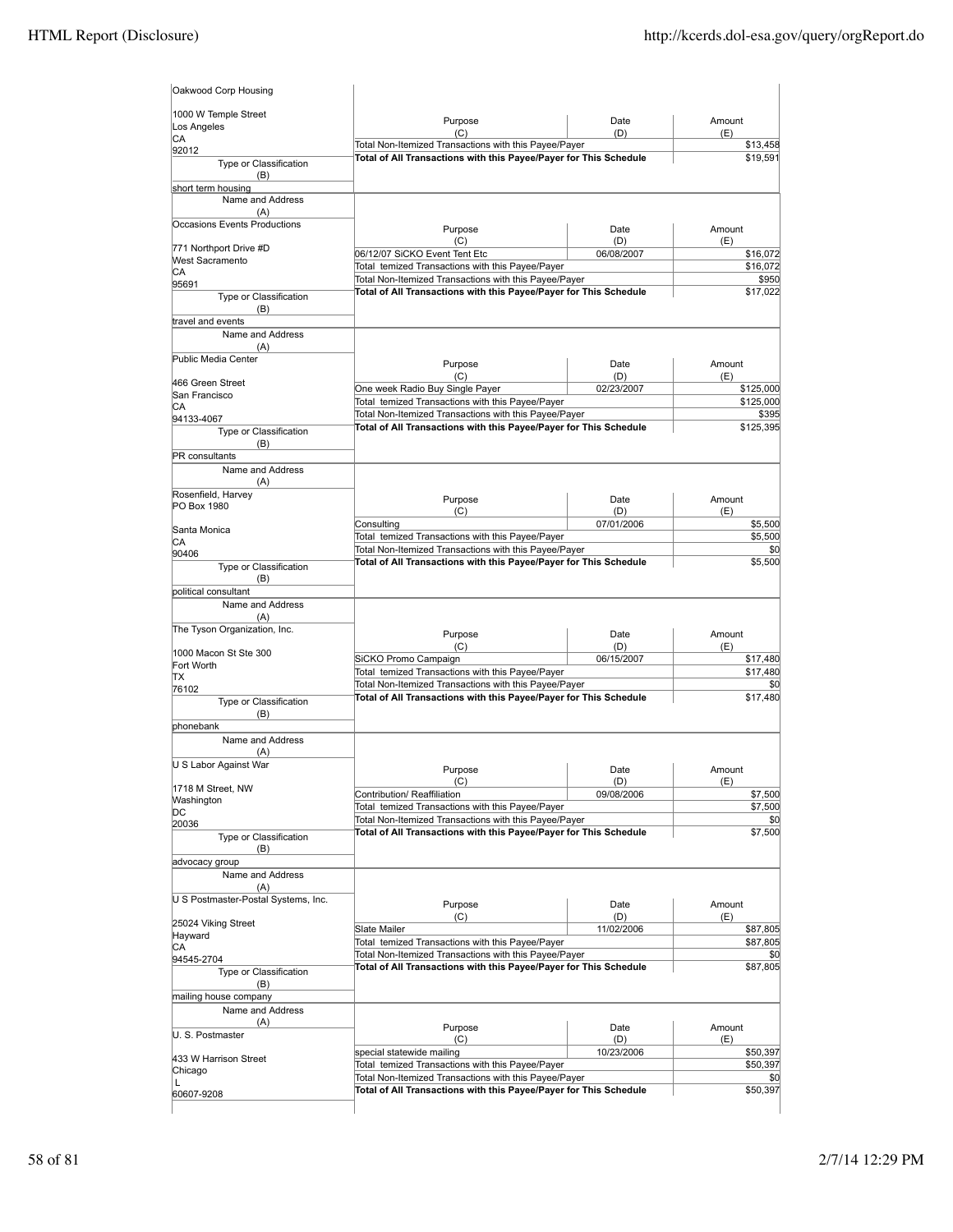| Type or Classification<br>(B)           |                                                                                                           |                          |                        |
|-----------------------------------------|-----------------------------------------------------------------------------------------------------------|--------------------------|------------------------|
| post office                             |                                                                                                           |                          |                        |
| Name and Address<br>(A)                 |                                                                                                           |                          |                        |
| Associated Sound                        | Purpose<br>(C)                                                                                            | Date<br>(D)              | Amount<br>(E)          |
| 1417 Del Paso Blvd                      | AV Equip rental for 06/12/07 Event                                                                        | 06/08/2007               | \$6,007                |
| Sacramento                              | Total temized Transactions with this Payee/Payer                                                          |                          | \$6,007                |
| СA<br>95815                             | Total Non-Itemized Transactions with this Payee/Payer                                                     |                          | \$1,898                |
| Type or Classification                  | Total of All Transactions with this Payee/Payer for This Schedule                                         |                          | \$7,905                |
| (B)<br>travel and events                |                                                                                                           |                          |                        |
| Name and Address                        |                                                                                                           |                          |                        |
| (A)                                     |                                                                                                           |                          |                        |
| US Coachways                            | Purpose                                                                                                   | Date                     | Amount                 |
|                                         | (C)                                                                                                       | (D)                      | (E)                    |
| 100 River Road                          | 6 wrapped buses (Prop 89)                                                                                 | 10/23/2006               | \$194,000              |
| Queens<br>ΝY                            | Total temized Transactions with this Payee/Payer                                                          |                          | \$194,000              |
| 10018                                   | Total Non-Itemized Transactions with this Payee/Payer                                                     |                          | \$0                    |
| Type or Classification                  | Total of All Transactions with this Payee/Payer for This Schedule                                         |                          | \$194,000              |
| (B)                                     |                                                                                                           |                          |                        |
| travel and events                       |                                                                                                           |                          |                        |
| Name and Address                        |                                                                                                           |                          |                        |
| (A)                                     | Purpose                                                                                                   | Date                     | Amount                 |
| Autumn Press                            | (C)                                                                                                       | (D)                      | (E)                    |
|                                         | Slate Mailer                                                                                              | 11/02/2006               | \$19,005               |
| 945 Camelia Street                      | Oct RegNurse                                                                                              | 11/22/2006               | \$103,674              |
| Berkeley                                | 4000 Placards and DVD people's stories                                                                    | 06/15/2007               | \$14,370               |
| CА<br>94710                             | Single Payer Brochure and Postcard                                                                        | 06/18/2007               | \$8,010                |
| Type or Classification                  | Total temized Transactions with this Payee/Payer<br>Total Non-Itemized Transactions with this Payee/Payer |                          | \$145,059<br>\$8,057   |
| (B)                                     | Total of All Transactions with this Payee/Payer for This Schedule                                         |                          | \$153.116              |
| printing company                        |                                                                                                           |                          |                        |
| Name and Address<br>(A)                 |                                                                                                           |                          |                        |
| <b>Brave New Films, LLC</b>             | Purpose                                                                                                   | Date                     | Amount                 |
| l10510 Culver Blvd.                     | (C)                                                                                                       | (D)                      | (E)                    |
| Culver City                             | Advocay piece 3rd of 3 pmts                                                                               | 10/04/2006               | \$25,000               |
| СA                                      | Total temized Transactions with this Payee/Payer<br>Total Non-Itemized Transactions with this Payee/Payer |                          | \$25,000               |
| 90232                                   | Total of All Transactions with this Payee/Payer for This Schedule                                         |                          | \$25,000               |
| Type or Classification<br>(B)           |                                                                                                           |                          |                        |
| publicity vendor                        |                                                                                                           |                          |                        |
| Name and Address                        | Purpose                                                                                                   | Date                     | Amount                 |
| (A)                                     | (C)                                                                                                       | (D)                      | (E)                    |
| CNA Candidate PAC Fund                  | <b>PAC Transfers</b>                                                                                      | 09/05/2006               | \$150,000              |
| 555 Capitol Mall Ste 1425               | <b>PAC Transfers</b><br><b>PAC Transfers</b>                                                              | 10/11/2006<br>11/01/2006 | \$100,000<br>\$100,000 |
| Sacramento                              | <b>PAC Transfers</b>                                                                                      | 11/03/2006               | \$20,000               |
| CА                                      | <b>PAC Transfers</b>                                                                                      | 04/13/2007               | \$130,000              |
| 95814                                   | <b>PAC Transfers</b>                                                                                      | 05/09/2007               | \$60,000               |
| Type or Classification                  | Total temized Transactions with this Payee/Payer                                                          |                          | \$560,000              |
| (B)                                     | Total Non-Itemized Transactions with this Payee/Payer                                                     |                          | \$0                    |
| political action committee              | Total of All Transactions with this Payee/Payer for This Schedule                                         |                          | \$560,000              |
| Name and Address                        | Purpose                                                                                                   | Date                     | Amount                 |
| (A)                                     | (C)                                                                                                       | (D)                      | (E)                    |
| <b>CNA Initiative PAC</b>               | <b>PAC Transfers</b>                                                                                      | 07/07/2006               | \$259,340              |
|                                         | <b>PAC Transfers</b>                                                                                      | 09/07/2006               | \$154,842              |
| 555 Capitol Mall Ste 1425<br>Sacramento | <b>PAC Transfers</b>                                                                                      | 09/15/2006               | \$155,064              |
| СA                                      | <b>PAC Transfers</b>                                                                                      | 09/28/2006               | \$263,445              |
| 95814                                   | <b>PAC Transfers</b><br><b>PAC Transfers</b>                                                              | 09/28/2006<br>10/03/2006 | \$158,067<br>\$263,620 |
| Type or Classification                  | <b>PAC Transfers</b>                                                                                      | 10/04/2006               | \$2,000,000            |
| (B)                                     | PAC Transfers                                                                                             | 10/10/2006               | \$158,172              |
| political action committee              | PAC Transfers                                                                                             | 10/20/2006               | \$100,000              |
|                                         | <b>PAC Transfers</b>                                                                                      | 11/01/2006               | \$160,000              |
|                                         | <b>PAC Transfers</b>                                                                                      | 11/03/2006               | \$100,000              |
|                                         | <b>PAC Transfers</b>                                                                                      | 11/03/2006               | \$100,000              |
|                                         | <b>PAC Transfers</b>                                                                                      | 11/03/2006               | \$106,158              |
|                                         | PAC Transfers                                                                                             | 11/03/2006               | \$149,985              |
|                                         | Total temized Transactions with this Payee/Payer                                                          |                          | \$4,128,693            |
|                                         | Total Non-Itemized Transactions with this Payee/Payer                                                     |                          | \$0                    |
|                                         | Total of All Transactions with this Payee/Payer for This Schedule                                         |                          | \$4,128,693            |
| Name and Address                        | Purpose                                                                                                   | Date                     | Amount                 |
| (A)                                     | (C)                                                                                                       | (D)                      | (E)                    |
| <b>Fenton Communications</b>            | Total temized Transactions with this Payee/Payer<br>Total Non-Itemized Transactions with this Payee/Payer |                          | \$33,000<br>\$2,611    |
| 1320 18th St 5th FI                     | Total of All Transactions with this Payee/Payer for This Schedule                                         |                          | \$35,611               |
|                                         |                                                                                                           |                          |                        |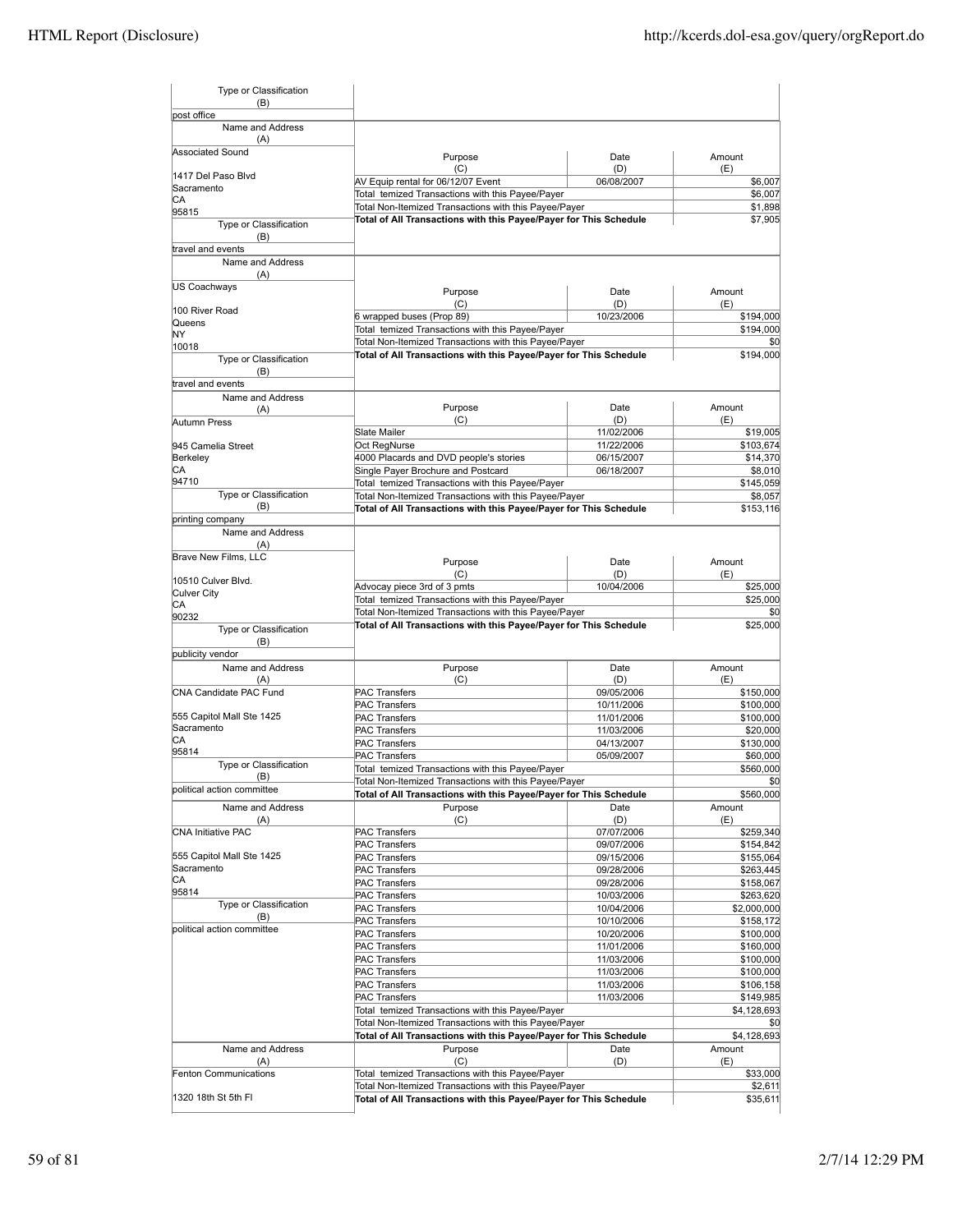| Washington             | Purpose                                                           | Date       | Amount   |
|------------------------|-------------------------------------------------------------------|------------|----------|
| IDC.                   | (C)                                                               | (D)        | (E)      |
| 20036                  | <b>Communications Services 1st Instal</b>                         | 03/02/2007 | \$18,000 |
| Type or Classification | return check                                                      | 04/18/2007 | \$15,000 |
| (B'                    | Total temized Transactions with this Payee/Payer                  |            | \$33,000 |
| advertising consultant | Total Non-Itemized Transactions with this Payee/Payer             |            | \$2,611  |
|                        | Total of All Transactions with this Payee/Payer for This Schedule |            | \$35,611 |
| Name and Address       |                                                                   |            |          |
| (A)                    |                                                                   |            |          |
| Guillermo, Emil        | Purpose                                                           | Date       | Amount   |
|                        | (C)                                                               | (D)        | (E)      |
| 287 Margaret Way       | Media Consulting                                                  | 06/29/2007 | \$6,000  |
| Ripon<br><b>CA</b>     | Total temized Transactions with this Payee/Payer                  |            | \$6,000  |
| 95366                  | Total Non-Itemized Transactions with this Payee/Payer             |            | \$0      |
| Type or Classification | Total of All Transactions with this Payee/Payer for This Schedule |            | \$6,000  |
| (B)                    |                                                                   |            |          |
| media consultant       |                                                                   |            |          |

media consultant Form LM-2 (Revised 2003)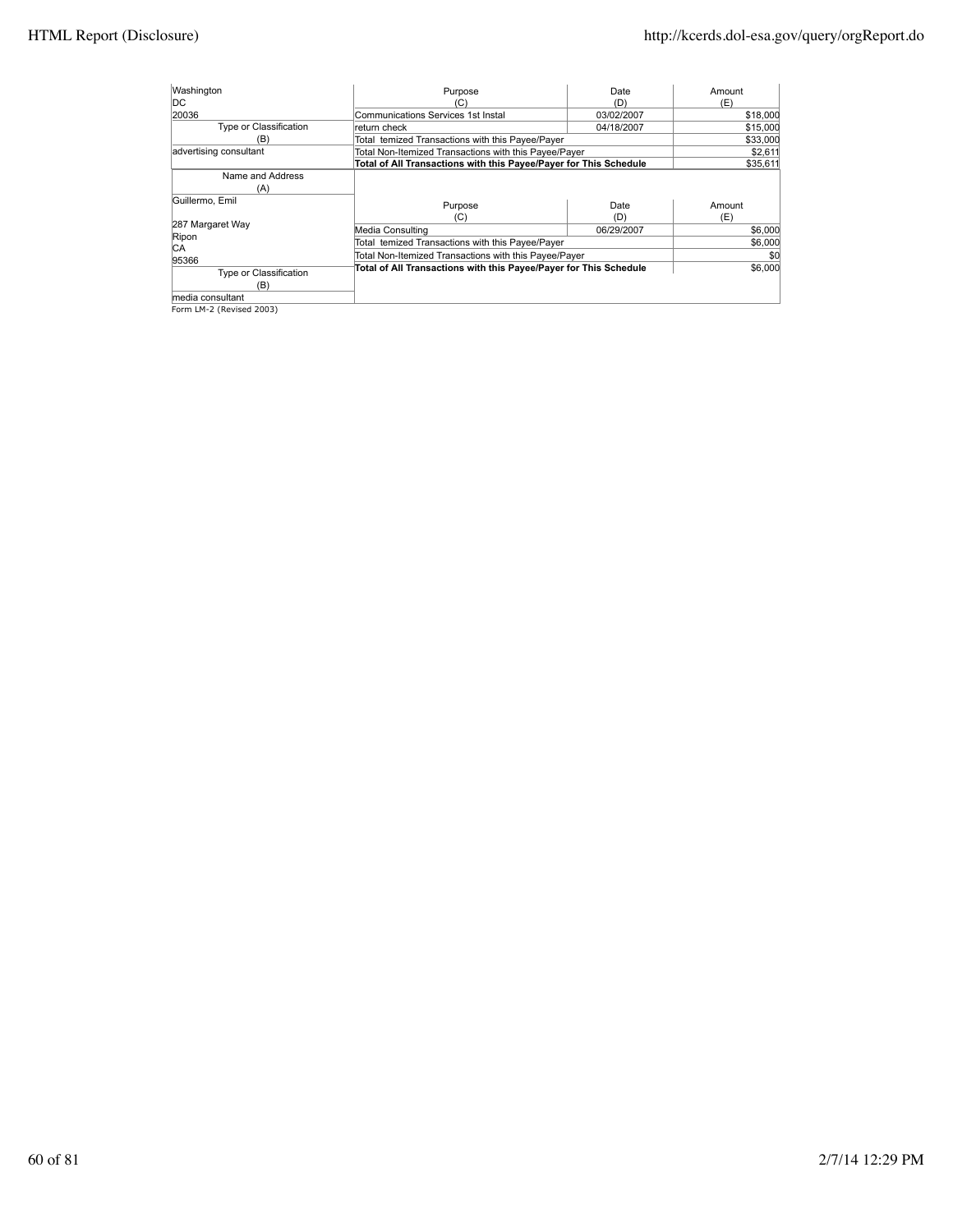## **SCHEDULE 17 - CONTRIBUTIONS, GIFTS & GRANTS** FLE NUMBER: 015-724

| Name and Address                                    |                                                                   |            |           |
|-----------------------------------------------------|-------------------------------------------------------------------|------------|-----------|
| (A)<br>USW                                          |                                                                   |            |           |
| Rm 1109                                             | Purpose                                                           | Date       | Amount    |
| 5 Gateway Center                                    | (C)                                                               | (D)        | (E)       |
| Pittsburgh                                          | Goodyear Strike                                                   | 12/26/2006 | \$100,000 |
| PA                                                  | Total temized Transactions with this Payee/Payer                  |            | \$100,000 |
| 15222                                               | Total Non-Itemized Transactions with this Payee/Payer             |            | \$0       |
| Type or Classification                              | Total of All Transactions with this Payee/Payer for This Schedule |            | \$100,000 |
| (B)                                                 |                                                                   |            |           |
| charitable donation recipient                       |                                                                   |            |           |
| Name and Address<br>(A)                             |                                                                   |            |           |
| Whirry, Robert                                      |                                                                   |            |           |
|                                                     | Purpose                                                           | Date       | Amount    |
| 2347 Silver Ridge Avenue                            | (C)                                                               | (D)        | (E)       |
| Los Angeles                                         | Total temized Transactions with this Payee/Payer                  |            | \$0       |
| СA                                                  | Total Non-Itemized Transactions with this Payee/Payer             |            | \$20,000  |
| 90039                                               | Total of All Transactions with this Payee/Payer for This Schedule |            | \$20,000  |
| Type or Classification                              |                                                                   |            |           |
| (B)                                                 |                                                                   |            |           |
| consultant                                          |                                                                   |            |           |
| Name and Address                                    |                                                                   |            |           |
| (A)                                                 |                                                                   |            |           |
| W N/DME                                             | Purpose                                                           | Date       | Amount    |
|                                                     | (C)                                                               | (D)        | (E)       |
| 520 University Ave.                                 | Contribution Workers Independant News                             | 04/09/2007 | \$5,000   |
| Madison                                             | Total temized Transactions with this Payee/Payer                  |            | \$5,000   |
| lw                                                  | Total Non-Itemized Transactions with this Payee/Payer             |            | \$0       |
| 53703                                               | Total of All Transactions with this Payee/Payer for This Schedule |            | \$5,000   |
| Type or Classification                              |                                                                   |            |           |
| (B)                                                 |                                                                   |            |           |
| chartable donation recipient                        |                                                                   |            |           |
| Name and Address                                    |                                                                   |            |           |
| (A)                                                 | Purpose                                                           | Date       | Amount    |
| California Nurses Foundation                        | (C)                                                               | (D)        | (E)       |
|                                                     | 2006 2007 Spaulding scholarships                                  | 05/01/2007 | \$30,000  |
| 1970 Broadway, Suite 260                            | foundation scholarships                                           | 09/01/2006 | \$54,000  |
| Oakland                                             | foundation scholarships                                           | 10/11/2006 | \$7,000   |
| СA<br>94612                                         | Total temized Transactions with this Payee/Payer                  |            | \$91,000  |
| Type or Classification                              | Total Non-Itemized Transactions with this Payee/Payer             |            | \$0       |
| (B)                                                 | Total of All Transactions with this Payee/Payer for This Schedule |            | \$91,000  |
| non profit organization                             |                                                                   |            |           |
| Name and Address                                    |                                                                   |            |           |
| (A)                                                 |                                                                   |            |           |
| Foundation for Taxpayer & Consumer                  |                                                                   |            |           |
| Rights                                              | Purpose                                                           | Date       | Amount    |
|                                                     | (C)                                                               | (D)        | (E)       |
| 1750 Ocean Park Blvd 200                            | Donation 2007 Rage for Justice                                    | 03/23/2007 | \$75,000  |
| Santa Monica                                        | Total temized Transactions with this Payee/Payer                  |            | \$75,000  |
| СA                                                  | Total Non-Itemized Transactions with this Payee/Payer             |            | \$0       |
| 90405-4938                                          | Total of All Transactions with this Payee/Payer for This Schedule |            | \$75,000  |
| Type or Classification                              |                                                                   |            |           |
| (B)                                                 |                                                                   |            |           |
| non profit organization<br>Form LM-2 (Revised 2003) |                                                                   |            |           |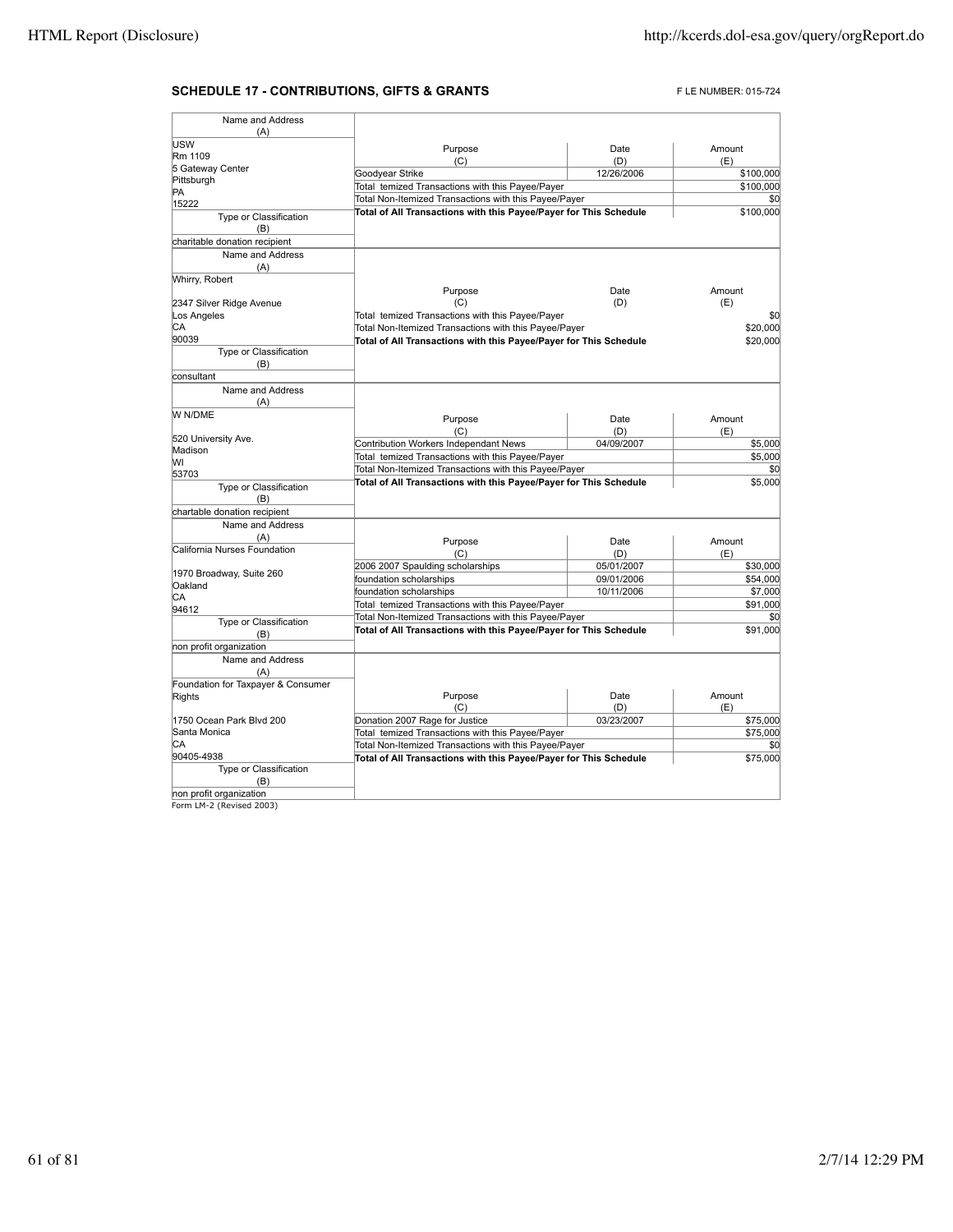## **SCHEDULE 18 - GENERAL OVERHEAD FLE NUMBER: 015-724**

| Name and Address                    |                                                                                                           |                          |                      |
|-------------------------------------|-----------------------------------------------------------------------------------------------------------|--------------------------|----------------------|
| (A)                                 |                                                                                                           |                          |                      |
| Hampshire Investments, LLC          | Purpose                                                                                                   | Date                     | Amount               |
| 8799 Balboa Ave Suite 260           | (C)                                                                                                       | (D)                      | (E)                  |
| San Diego                           | Total temized Transactions with this Payee/Payer                                                          |                          | \$0                  |
| СA                                  | Total Non-Itemized Transactions with this Payee/Payer                                                     |                          | \$36,564             |
| 92123                               | Total of All Transactions with this Payee/Payer for This Schedule                                         |                          | \$36,564             |
| Type or Classification              |                                                                                                           |                          |                      |
| (B)                                 |                                                                                                           |                          |                      |
| landlord                            |                                                                                                           |                          |                      |
| Name and Address                    | Purpose                                                                                                   | Date                     | Amount               |
| (A)                                 | (C)                                                                                                       | (D)                      | (E)                  |
| HSP Central, Inc.                   | July services and support                                                                                 | 07/27/2006               | \$38,899             |
|                                     | Aug services and support                                                                                  | 08/30/2006               | \$38,279             |
| 1592 Union St #237<br>San Francisco | Sept services and support                                                                                 | 10/02/2006               | \$39,114             |
| СA                                  | Oct services and support                                                                                  | 11/02/2006               | \$41,244             |
| 94123                               | Nov services and support                                                                                  | 11/29/2006               | \$38,253             |
| Type or Classification              | Dec services and support                                                                                  | 12/28/2006               | \$42,411             |
| (B)                                 | Jan services and support                                                                                  | 01/30/2007               | \$39,147             |
| IT service provider                 | Feb services and support                                                                                  | 03/01/2007               | \$29,767             |
|                                     | Mar services and support                                                                                  | 03/01/2007<br>03/28/2007 | \$8,010<br>\$37,921  |
|                                     | Apr services and support                                                                                  |                          |                      |
|                                     | May services and support                                                                                  | 05/01/2007<br>06/01/2007 | \$45,436             |
|                                     | June services and support<br>July services and support                                                    | 06/29/2007               | \$42,111<br>\$32,005 |
|                                     | Total temized Transactions with this Payee/Payer                                                          |                          | \$472,597            |
|                                     | Total Non-Itemized Transactions with this Payee/Payer                                                     |                          | \$2,321              |
|                                     | Total of All Transactions with this Payee/Payer for This Schedule                                         |                          | \$474,918            |
| Name and Address                    | Purpose                                                                                                   | Date                     | Amount               |
| (A)                                 | (C)                                                                                                       | (D)                      | (E)                  |
| kon Financial Services              | Aug copier lease                                                                                          | 07/27/2006               | \$14,217             |
| PO Box 650073                       | Sept copier lease                                                                                         | 09/05/2006               | \$19,561             |
|                                     | Oct copier lease                                                                                          | 09/28/2006               | \$19,172             |
| Dallas                              | Nov copier lease                                                                                          | 10/30/2006               | \$19,184             |
| ΠX                                  | Dec copier lease                                                                                          | 11/29/2006               | \$22,481             |
| 75265-0073                          | Jan copier lease                                                                                          | 12/28/2006               | \$19,901             |
| Type or Classification              | Feb copier lease                                                                                          | 01/30/2007               | \$19,197             |
| (B)                                 | Mar copier lease                                                                                          | 02/27/2007               | \$19,073             |
| leasing company                     | Apr copier lease                                                                                          | 03/28/2007               | \$19,077             |
|                                     | May copier lease                                                                                          | 05/01/2007               | \$20,633             |
|                                     | June copier lease                                                                                         | 06/06/2007               | \$20,619             |
|                                     | Total temized Transactions with this Payee/Payer                                                          |                          | \$213,115            |
|                                     | Total Non-Itemized Transactions with this Payee/Payer                                                     |                          | \$3,388              |
|                                     | Total of All Transactions with this Payee/Payer for This Schedule                                         |                          | \$216,503            |
| Name and Address                    |                                                                                                           |                          |                      |
| (A)                                 |                                                                                                           |                          |                      |
| Air Systems, Inc.                   |                                                                                                           |                          |                      |
|                                     | Purpose                                                                                                   | Date                     | Amount               |
| 940 Remillard Court                 | (C)                                                                                                       | (D)                      | (E)                  |
| San Jose                            | Total temized Transactions with this Payee/Payer                                                          |                          | \$0                  |
| CА<br>95122                         | Total Non-Itemized Transactions with this Payee/Payer                                                     |                          | \$19,748             |
| Type or Classification              | Total of All Transactions with this Payee/Payer for This Schedule                                         |                          | \$19,748             |
| (B)                                 |                                                                                                           |                          |                      |
| air conditioning/heating services   |                                                                                                           |                          |                      |
| Name and Address                    |                                                                                                           |                          |                      |
| (A)                                 |                                                                                                           |                          |                      |
| kon Office Solutions-POBox7420      |                                                                                                           |                          |                      |
| P O Box 7420                        | Purpose                                                                                                   | Date                     | Amount               |
|                                     | (C)                                                                                                       | (D)                      | (E)                  |
| Pasadena                            | Total temized Transactions with this Payee/Payer                                                          |                          | \$0                  |
| СA                                  | Total Non-Itemized Transactions with this Payee/Payer                                                     |                          | \$9,257              |
| 91109-7420                          | Total of All Transactions with this Payee/Payer for This Schedule                                         |                          | \$9,257              |
| Type or Classification              |                                                                                                           |                          |                      |
| (B)                                 |                                                                                                           |                          |                      |
| office supplies vendor              |                                                                                                           |                          |                      |
| Name and Address                    |                                                                                                           |                          |                      |
| (A)                                 |                                                                                                           |                          |                      |
| Insight                             |                                                                                                           |                          |                      |
| P.O Box 78825                       | Purpose                                                                                                   | Date                     | Amount               |
| Phoenix                             | (C)                                                                                                       | (D)                      | (E)                  |
| ΑZ                                  | Total temized Transactions with this Payee/Payer<br>Total Non-Itemized Transactions with this Payee/Payer |                          | \$0<br>\$10,225      |
| 85062-8825                          | Total of All Transactions with this Payee/Payer for This Schedule                                         |                          | \$10,225             |
| Type or Classification              |                                                                                                           |                          |                      |
| (B)                                 |                                                                                                           |                          |                      |
| office supplies vendor              |                                                                                                           |                          |                      |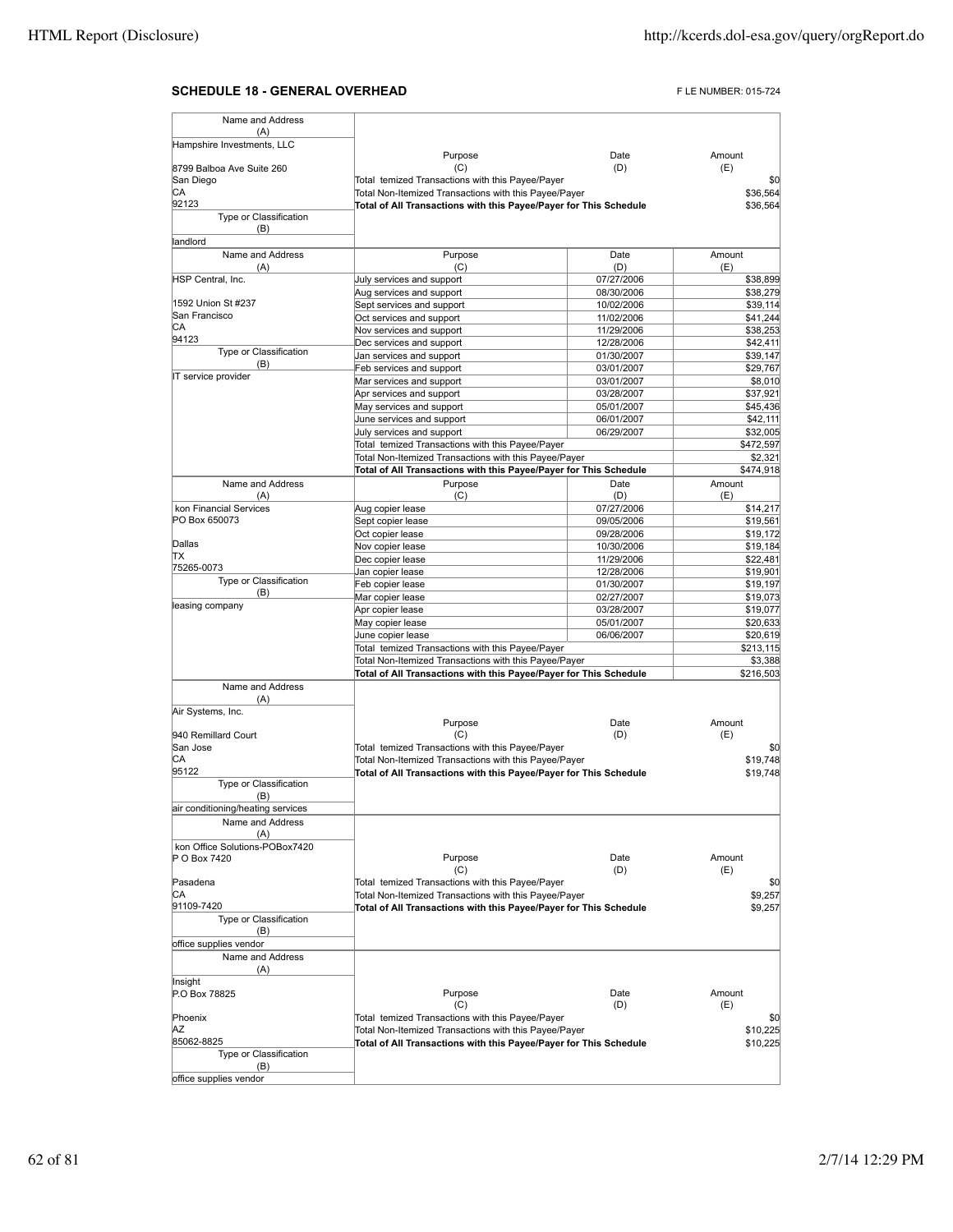| Name and Address                           |                                                                                                           |             |                      |
|--------------------------------------------|-----------------------------------------------------------------------------------------------------------|-------------|----------------------|
| (A)<br>International Waterproofing-Roofing |                                                                                                           |             |                      |
|                                            | Purpose<br>(C)                                                                                            | Date<br>(D) | Amount               |
| 1616 16th Street, Ste 200                  | 4TH FI and Stairwell Leakage                                                                              | 06/19/2007  | (E)<br>\$26,312      |
| San Francisco<br>СA                        | Total temized Transactions with this Payee/Payer                                                          |             | \$26,312             |
| 94103                                      | Total Non-Itemized Transactions with this Payee/Payer                                                     |             | \$0                  |
| Type or Classification                     | Total of All Transactions with this Payee/Payer for This Schedule                                         |             | \$26,312             |
| (B)                                        |                                                                                                           |             |                      |
| roofing contractor<br>Name and Address     |                                                                                                           |             |                      |
| (A)<br>Iron Mountain                       |                                                                                                           |             |                      |
| P O Box 601002                             | Purpose<br>(C)                                                                                            | Date<br>(D) | Amount<br>(E)        |
| Los Angeles                                | Total temized Transactions with this Payee/Payer                                                          |             | \$0                  |
| СA                                         | Total Non-Itemized Transactions with this Payee/Payer                                                     |             | \$11,303             |
| 90060-1002                                 | Total of All Transactions with this Payee/Payer for This Schedule                                         |             | \$11,303             |
| Type or Classification<br>(B)              |                                                                                                           |             |                      |
| archive company                            |                                                                                                           |             |                      |
| Name and Address                           |                                                                                                           |             |                      |
| (A)                                        |                                                                                                           |             |                      |
| Jones, Jenni                               | Purpose                                                                                                   | Date        | Amount               |
| 18116 Erik Court                           | (C)                                                                                                       | (D)         | (E)                  |
| Canyon Country                             | Total temized Transactions with this Payee/Payer                                                          |             | \$0                  |
| СA                                         | Total Non-Itemized Transactions with this Payee/Payer                                                     |             | \$11,993             |
| 91387                                      | Total of All Transactions with this Payee/Payer for This Schedule                                         |             | \$11,993             |
| Type or Classification<br>(B)              |                                                                                                           |             |                      |
| database consultant                        |                                                                                                           |             |                      |
| Name and Address                           |                                                                                                           |             |                      |
| (A)                                        | Purpose                                                                                                   | Date        | Amount               |
| Alameda County Tax Collector               | (C)                                                                                                       | (D)         | (E)                  |
| 1221 Oak Street                            | property taxes                                                                                            | 08/11/2006  | \$6,297              |
| Oakland                                    | property taxes                                                                                            | 12/01/2006  | \$31,052             |
| СA                                         | property taxes                                                                                            | 04/03/2007  | \$31,052             |
| 94612-4286                                 | Total temized Transactions with this Payee/Payer<br>Total Non-Itemized Transactions with this Payee/Payer |             | \$68,401             |
| Type or Classification                     | Total of All Transactions with this Payee/Payer for This Schedule                                         |             | \$0<br>\$68,401      |
| (B)<br>tax collector                       |                                                                                                           |             |                      |
| Name and Address                           |                                                                                                           |             |                      |
| (A)                                        |                                                                                                           |             |                      |
| Kealoha, Joanne & William Fenton Sink      | Purpose                                                                                                   | Date        | Amount               |
|                                            | (C)                                                                                                       | (D)         | (E)                  |
| 735 Bishop Street, Ste 400<br>Honolulu     | litigation settlment/attroney fees                                                                        | 06/04/2007  | \$11,000             |
| ΗI                                         | Total temized Transactions with this Payee/Payer                                                          |             | \$11,000             |
| 96813                                      | Total Non-Itemized Transactions with this Payee/Payer                                                     |             | \$0                  |
| Type or Classification                     | Total of All Transactions with this Payee/Payer for This Schedule                                         |             | \$11,000             |
| (B)                                        |                                                                                                           |             |                      |
| settlement/attorney fees                   |                                                                                                           |             |                      |
| Name and Address<br>$(\Delta)$             |                                                                                                           |             |                      |
| Kim, Sean                                  |                                                                                                           |             |                      |
|                                            | Purpose                                                                                                   | Date        | Amount               |
| Century Square, Suite 1210                 | (C)                                                                                                       | (D)         | (E)                  |
| Honolulu                                   | Total temized Transactions with this Payee/Payer                                                          |             | \$0                  |
| ΗI<br>96813                                | Total Non-Itemized Transactions with this Payee/Payer                                                     |             | \$7,688              |
| Type or Classification                     | Total of All Transactions with this Payee/Payer for This Schedule                                         |             | \$7,688              |
| (B)                                        |                                                                                                           |             |                      |
| attorney                                   |                                                                                                           |             |                      |
| Name and Address                           |                                                                                                           |             |                      |
| (A)<br>Kimco Staffing Services, Inc.       |                                                                                                           |             |                      |
| Dept. #2023                                | Purpose                                                                                                   | Date        | Amount               |
|                                            | (C)                                                                                                       | (D)         | (E)                  |
| Los Angeles                                | Total temized Transactions with this Payee/Payer                                                          |             | \$0                  |
| СA                                         | Total Non-Itemized Transactions with this Payee/Payer                                                     |             | \$7,477              |
| 90084-2023<br>Type or Classification       | Total of All Transactions with this Payee/Payer for This Schedule                                         |             | \$7,477              |
| (B)                                        |                                                                                                           |             |                      |
| employment agency                          |                                                                                                           |             |                      |
| Name and Address                           | Purpose                                                                                                   | Date        | Amount               |
| (A)                                        | (C)                                                                                                       | (D)         | (E)                  |
| Lexis-Nexis                                | research-communications                                                                                   | 07/14/2006  | \$7,526              |
| PO Box 894166                              | Total temized Transactions with this Payee/Payer<br>Total Non-Itemized Transactions with this Payee/Payer |             | \$14,927             |
| Los Angeles                                | Total of All Transactions with this Payee/Payer for This Schedule                                         |             | \$38,264<br>\$53,191 |
|                                            |                                                                                                           |             |                      |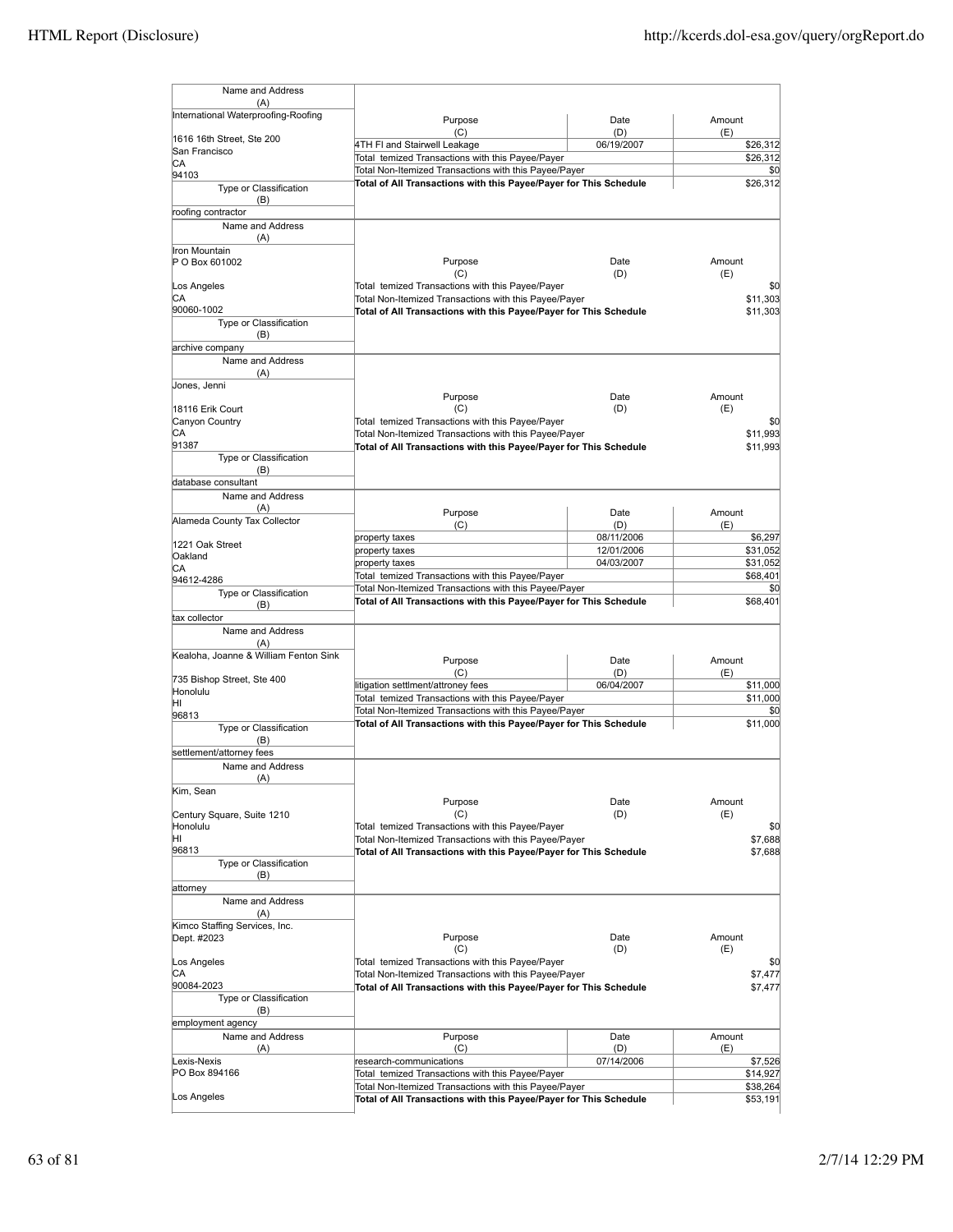| CA                                       | Purpose                                                                                                                    | Date                     | Amount               |
|------------------------------------------|----------------------------------------------------------------------------------------------------------------------------|--------------------------|----------------------|
| 90189-4166                               | (C)                                                                                                                        | (D)                      | (E)                  |
| Type or Classification<br>(B)            | research-legal<br>Total temized Transactions with this Payee/Payer                                                         | 09/22/2006               | \$7,401<br>\$14,927  |
| online research company                  | Total Non-Itemized Transactions with this Payee/Payer                                                                      |                          | \$38,264             |
|                                          | Total of All Transactions with this Payee/Payer for This Schedule                                                          | \$53,191                 |                      |
| Name and Address                         |                                                                                                                            |                          |                      |
| (A)                                      |                                                                                                                            |                          |                      |
| M & H Janitorial Service                 | Purpose                                                                                                                    | Date                     | Amount               |
| 438 Staten Avenue # 205                  | (C)                                                                                                                        | (D)                      | (E)                  |
| Oakland                                  | Total temized Transactions with this Payee/Payer                                                                           |                          | \$0                  |
| СA                                       | Total Non-Itemized Transactions with this Payee/Payer                                                                      |                          | \$25,465             |
| 94610                                    | Total of All Transactions with this Payee/Payer for This Schedule                                                          |                          | \$25,465             |
| Type or Classification                   |                                                                                                                            |                          |                      |
| (B)                                      |                                                                                                                            |                          |                      |
| janitorial service<br>Name and Address   |                                                                                                                            |                          |                      |
| (A)                                      |                                                                                                                            |                          |                      |
| Major Forms                              |                                                                                                                            |                          |                      |
|                                          | Purpose<br>(C)                                                                                                             | Date<br>(D)              | Amount<br>(E)        |
| 1331 Danville Blvd.                      | business cards and envelopes                                                                                               | 11/22/2006               | \$15,537             |
| Alamo                                    | Total temized Transactions with this Payee/Payer                                                                           |                          | \$15,537             |
| СA<br>94507                              | Total Non-Itemized Transactions with this Payee/Payer                                                                      |                          | \$14,333             |
| Type or Classification                   | Total of All Transactions with this Payee/Payer for This Schedule                                                          |                          | \$29,870             |
| (B)                                      |                                                                                                                            |                          |                      |
| office supplies vendor                   |                                                                                                                            |                          |                      |
| Name and Address                         |                                                                                                                            |                          |                      |
| (A)                                      |                                                                                                                            |                          |                      |
| Alhambra & Sierra Springs                |                                                                                                                            |                          |                      |
| PO Box 660579                            | Purpose<br>(C)                                                                                                             | Date<br>(D)              | Amount<br>(E)        |
| Dallas                                   | Total temized Transactions with this Payee/Payer                                                                           |                          | \$0                  |
| TХ                                       | Total Non-Itemized Transactions with this Payee/Payer                                                                      |                          | \$9,130              |
| 75266-0579                               | Total of All Transactions with this Payee/Payer for This Schedule                                                          |                          | \$9.130              |
| Type or Classification                   |                                                                                                                            |                          |                      |
| (B)                                      |                                                                                                                            |                          |                      |
| water vendor                             |                                                                                                                            |                          |                      |
| Name and Address                         | Purpose<br>(C)                                                                                                             | Date                     | Amount               |
| (A)<br>Alliance Graphics                 | promotional items                                                                                                          | (D)<br>07/19/2006        | (E)<br>\$18,166      |
|                                          | promotional items                                                                                                          | 08/07/2006               | \$33,460             |
| 905 Parker Street                        | promotional items                                                                                                          | 08/24/2006               | \$24,943             |
| Berkeley                                 | promotional items                                                                                                          | 09/07/2006               | \$9,579              |
| СA                                       | promotional items                                                                                                          | 11/16/2006               | \$7,695              |
| 94710                                    | promotional items                                                                                                          | 01/30/2007               | \$6,727              |
| Type or Classification<br>(B)            | promotional items                                                                                                          | 05/21/2007               | \$8,386              |
| promotional merchandise provider         | promotional items                                                                                                          | 06/04/2007               | \$12,260             |
|                                          | Total temized Transactions with this Payee/Payer                                                                           |                          | \$121,216            |
|                                          | Total Non-Itemized Transactions with this Payee/Payer<br>Total of All Transactions with this Payee/Payer for This Schedule |                          | \$7,137<br>\$128,353 |
| Name and Address                         | Purpose                                                                                                                    | Date                     | Amount               |
| (A)                                      | (C)                                                                                                                        | (D)                      | (E)                  |
| Masergy Communications, Inc.             | July services and support                                                                                                  | 07/18/2006               | \$11,134             |
| PO Box #671454                           | Aug services and support                                                                                                   | 08/23/2006               | \$11,034             |
|                                          | Sept services and support                                                                                                  | 10/18/2006               | \$10,906             |
| Dallas                                   | Oct, Nov services and support                                                                                              | 11/16/2006               | \$21,940             |
| ΙTΧ<br>75267-1454                        | Dec services and support                                                                                                   | 12/15/2006               | \$10,906             |
| Type or Classification                   | Jan services and support                                                                                                   | 01/19/2007               | \$10,963             |
| (B)                                      | Feb services and support                                                                                                   | 03/01/2007               | \$10,963             |
| telecommunications company               | Mar services and support<br>Apr services and support                                                                       | 03/20/2007<br>04/23/2007 | \$10,963<br>\$10,076 |
|                                          | May services and support                                                                                                   | 05/18/2007               | \$11,182             |
|                                          | June services and support                                                                                                  | 06/29/2007               | \$11,082             |
|                                          | Total temized Transactions with this Payee/Payer                                                                           |                          | \$131,149            |
|                                          | Total Non-Itemized Transactions with this Payee/Payer                                                                      |                          | \$3,095              |
|                                          | Total of All Transactions with this Payee/Payer for This Schedule                                                          |                          | \$134,244            |
| Name and Address                         |                                                                                                                            |                          |                      |
| (A)                                      |                                                                                                                            |                          |                      |
| Mitchell Printing & Publishing Co., Inc. | Purpose                                                                                                                    | Date                     | Amount               |
| 1001 East 8th Street                     | (C)                                                                                                                        | (D)                      | (E)                  |
| Los Angeles                              | Total temized Transactions with this Payee/Payer                                                                           |                          | \$0                  |
| СA                                       | Total Non-Itemized Transactions with this Payee/Payer                                                                      |                          | \$6,008              |
| 90021-1509                               | Total of All Transactions with this Payee/Payer for This Schedule                                                          |                          | \$6,008              |
| Type or Classification                   |                                                                                                                            |                          |                      |
| (B)                                      |                                                                                                                            |                          |                      |
| printing company                         |                                                                                                                            |                          |                      |
| Name and Address<br>(A)                  | Purpose<br>(C)                                                                                                             | Date<br>(D)              | Amount<br>(E)        |
|                                          | Total temized Transactions with this Payee/Payer                                                                           |                          | \$0                  |
|                                          |                                                                                                                            |                          |                      |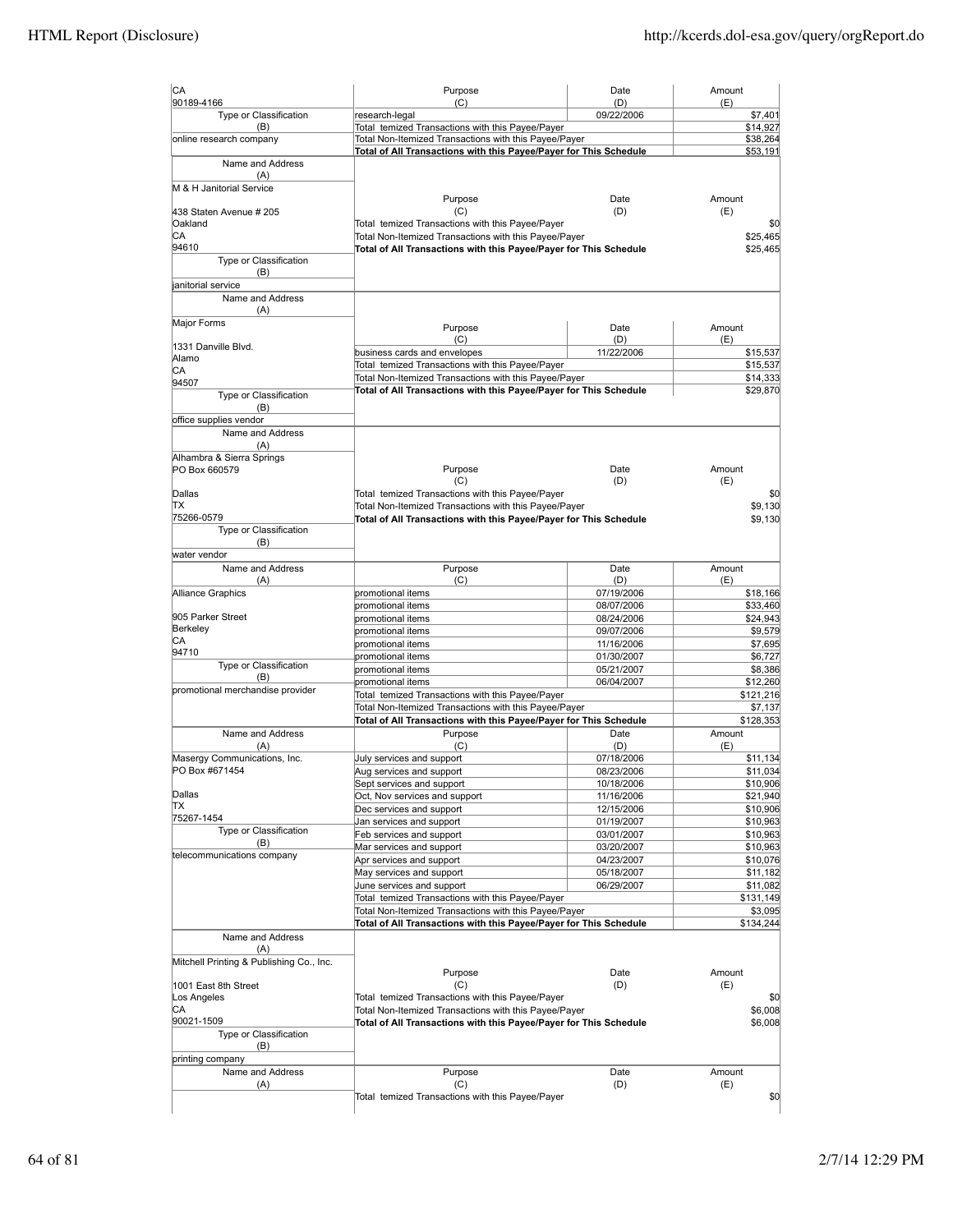| Modern Express Courier<br>P O Box 1199   |                                                                   |                          |                       |
|------------------------------------------|-------------------------------------------------------------------|--------------------------|-----------------------|
| Oakland                                  | Purpose<br>(C)                                                    | Date<br>(D)              | Amount<br>(E)         |
| CA<br>94604                              | Total Non-Itemized Transactions with this Payee/Payer             |                          | \$5,783               |
| Type or Classification<br>(B)            | Total of All Transactions with this Payee/Payer for This Schedule | \$5,783                  |                       |
| courier company                          |                                                                   |                          |                       |
| Name and Address                         |                                                                   |                          |                       |
| (A)                                      |                                                                   |                          |                       |
| MSD Management Co<br>PO Box 737          | Purpose<br>(C)                                                    | Date<br>(D)              | Amount<br>(E)         |
| Augusta                                  | Total temized Transactions with this Payee/Payer                  |                          | \$0                   |
| MЕ                                       | Total Non-Itemized Transactions with this Payee/Payer             |                          | \$14,251              |
| 04332                                    | Total of All Transactions with this Payee/Payer for This Schedule |                          | \$14,251              |
| Type or Classification<br>(B)            |                                                                   |                          |                       |
| landlord                                 |                                                                   |                          |                       |
| Name and Address                         |                                                                   |                          |                       |
| (A)                                      |                                                                   |                          |                       |
| <b>NEC Financial Services</b>            |                                                                   |                          |                       |
|                                          | Purpose                                                           | Date                     | Amount                |
| 300 Frank Burr Blvd. 7th Fl              | (C)                                                               | (D)                      | (E)                   |
| Teaneck                                  | Total temized Transactions with this Payee/Payer                  |                          | \$0                   |
| NJ                                       | Total Non-Itemized Transactions with this Payee/Payer             |                          | \$17,239              |
| 07666                                    | Total of All Transactions with this Payee/Payer for This Schedule |                          | \$17,239              |
| Type or Classification                   |                                                                   |                          |                       |
| (B)                                      |                                                                   |                          |                       |
| telecommunications company               |                                                                   |                          |                       |
| Name and Address                         |                                                                   |                          |                       |
| (A)<br>Network Solutions, Inc.           |                                                                   |                          |                       |
| PO Box 17659                             | Purpose                                                           | Date                     | Amount                |
|                                          | (C)                                                               | (D)                      | (E)                   |
| Baltimore                                | Total temized Transactions with this Payee/Payer                  |                          | \$0                   |
| МD                                       | Total Non-Itemized Transactions with this Payee/Payer             |                          | \$5,208               |
| 21297                                    | Total of All Transactions with this Payee/Payer for This Schedule |                          | \$5,208               |
| Type or Classification                   |                                                                   |                          |                       |
| (B)                                      |                                                                   |                          |                       |
| subscription service                     |                                                                   |                          |                       |
| Name and Address                         |                                                                   |                          |                       |
| (A)                                      | Purpose                                                           | Date                     | Amount                |
| <b>OfficeTeam</b>                        | (C)                                                               | (D)                      | (E)                   |
| 12400 Collections Center Dr              | temporary staffing                                                | 08/30/2006               | \$5,693               |
| Chicago                                  | temporary staffing                                                | 12/18/2006               | \$6,185               |
| L                                        | temporary staffing                                                | 06/29/2007               | \$5,874               |
| 60693                                    | Total temized Transactions with this Payee/Payer                  |                          | \$17,752              |
| Type or Classification                   | Total Non-Itemized Transactions with this Payee/Payer             |                          | \$94,130<br>\$111,882 |
| (B)                                      | Total of All Transactions with this Payee/Payer for This Schedule |                          |                       |
| employment agency                        |                                                                   |                          |                       |
| Name and Address                         |                                                                   |                          |                       |
| (A)                                      |                                                                   |                          |                       |
| One Work Place L.Ferrari<br>PO Box 49138 | Purpose                                                           | Date                     | Amount                |
|                                          | (C)                                                               | (D)                      | (E)                   |
| San Jose                                 | Total temized Transactions with this Payee/Payer                  |                          | \$0                   |
| CА                                       | Total Non-Itemized Transactions with this Payee/Payer             |                          | \$10,460              |
| 95161-9138                               | Total of All Transactions with this Payee/Payer for This Schedule |                          | \$10,460              |
| Type or Classification                   |                                                                   |                          |                       |
| (B)                                      |                                                                   |                          |                       |
| office design and furniture vendor       |                                                                   |                          |                       |
| Name and Address                         | Purpose                                                           | Date                     | Amount                |
| (A)                                      | (C)                                                               | (D)                      | (E)                   |
| Pacific Gas and Electric Company         | gas and electricity                                               | 07/05/2006               | \$7,960               |
| Box 997300                               | gas and electricity                                               | 08/04/2006               | \$9,348               |
| Sacramento                               | gas and electricity                                               | 09/12/2006               | \$8,578               |
| CА                                       | gas and electricity                                               | 10/10/2006               | \$13,205              |
| 95899-7300                               | gas and electricity                                               | 11/02/2006               | \$8,573               |
| Type or Classification                   | gas and electricity<br>gas and electricity                        | 12/15/2006<br>01/19/2007 | \$9,108<br>\$8,192    |
| (B)                                      | gas and electricity                                               | 02/08/2007               | \$7,399               |
| gas and electric company                 | gas and electricity                                               | 03/08/2007               | \$9,076               |
|                                          | gas and electricity                                               | 04/09/2007               | \$8,221               |
|                                          | gas and electricity                                               | 05/09/2007               | \$7,398               |
|                                          | gas and electricity                                               | 06/15/2007               | \$8,452               |
|                                          | Total temized Transactions with this Payee/Payer                  |                          | \$105,510             |
|                                          | Total Non-Itemized Transactions with this Payee/Payer             |                          | \$5,932               |
|                                          | Total of All Transactions with this Payee/Payer for This Schedule |                          | \$111,442             |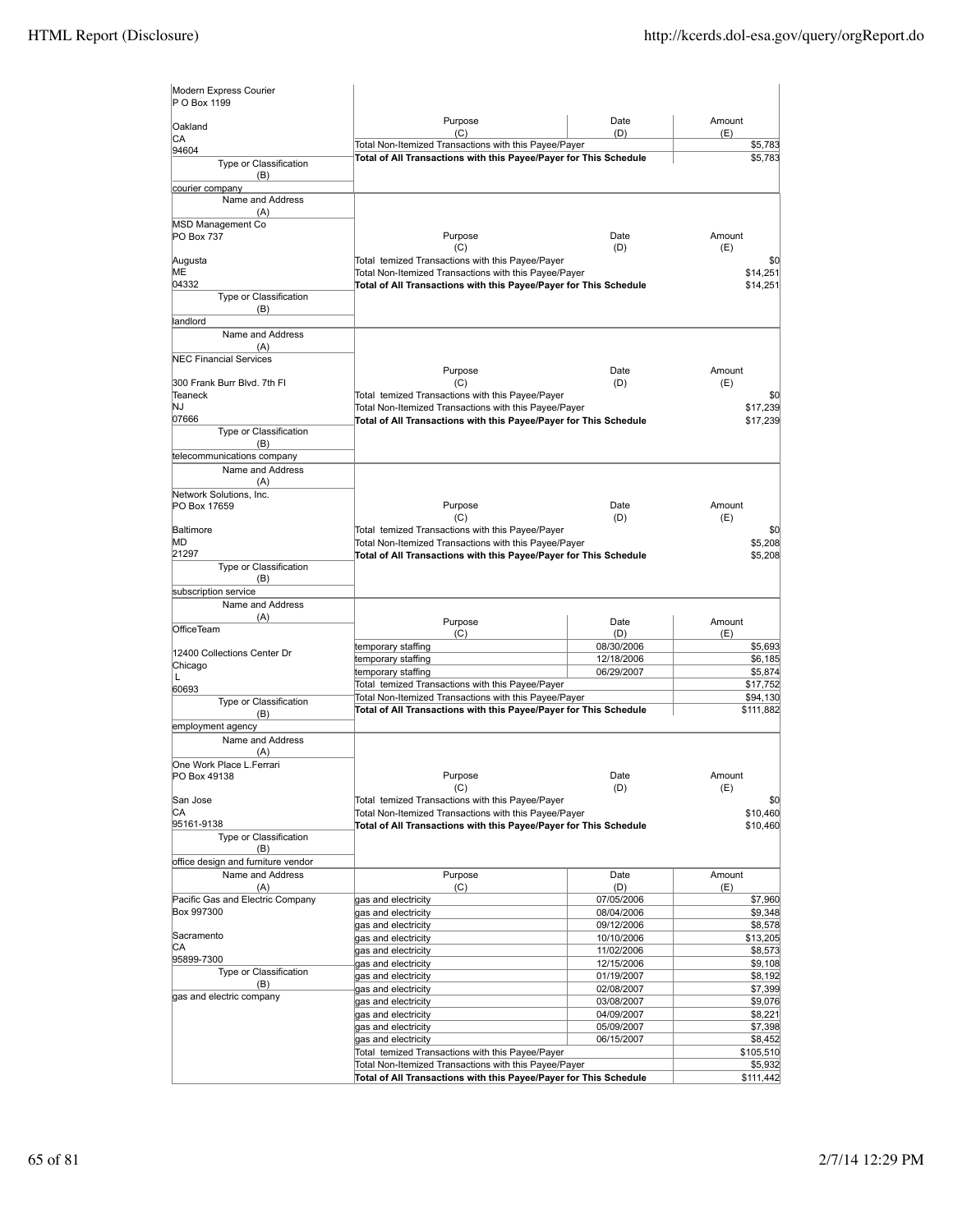| Name and Address                              |                                                                   |                   |                 |
|-----------------------------------------------|-------------------------------------------------------------------|-------------------|-----------------|
| (A)<br>Paychex, Inc.                          |                                                                   |                   |                 |
|                                               | Purpose                                                           | Date              | Amount          |
| 3875 Hopyard Road, Ste 205                    | (C)                                                               | (D)               | (E)             |
| Pleasanton                                    | Total temized Transactions with this Payee/Payer                  | \$0               |                 |
| CА                                            | Total Non-Itemized Transactions with this Payee/Payer             |                   | \$16,595        |
| 94588<br>Type or Classification               | Total of All Transactions with this Payee/Payer for This Schedule |                   | \$16,595        |
| (B)                                           |                                                                   |                   |                 |
| payroll company                               |                                                                   |                   |                 |
| Name and Address                              |                                                                   |                   |                 |
| (A)                                           |                                                                   |                   |                 |
| Pitney Bowes (Global Financial)               | Purpose                                                           | Date              | Amount          |
| PO Box 856460                                 | (C)<br>lease- copiers                                             | (D)<br>10/20/2006 | (E)<br>\$16,148 |
|                                               | lease- copiers                                                    | 01/22/2007        | \$17,710        |
| Louisville                                    | lease-copiers                                                     | 04/16/2007        | \$17,710        |
| KΥ                                            | Total temized Transactions with this Payee/Payer                  |                   | \$51,568        |
| 40285-6460                                    | Total Non-Itemized Transactions with this Payee/Payer             |                   | \$3,905         |
| Type or Classification                        | Total of All Transactions with this Payee/Payer for This Schedule |                   | \$55,473        |
| (B)                                           |                                                                   |                   |                 |
| equipment leasing company<br>Name and Address |                                                                   |                   |                 |
| (A)                                           |                                                                   |                   |                 |
| Pitney Bowes Credit Corporation               | Purpose                                                           | Date              | Amount          |
| P O Box 85460                                 | (C)                                                               | (D)               | (E)             |
|                                               | lease- copiers                                                    | 07/18/2006        | \$7,487         |
| Louisville                                    | office supplies                                                   | 08/14/2006        | \$5,338         |
| KΥ                                            | Total temized Transactions with this Payee/Payer                  |                   | \$12,825        |
| 40285-5460                                    | Total Non-Itemized Transactions with this Payee/Payer             |                   | \$3,776         |
| Type or Classification                        | Total of All Transactions with this Payee/Payer for This Schedule |                   | \$16,601        |
| (B)                                           |                                                                   |                   |                 |
| leasing company                               |                                                                   |                   |                 |
| Name and Address                              |                                                                   |                   |                 |
| (A)                                           |                                                                   |                   |                 |
| Pitney Bowes Postage by Phone                 |                                                                   |                   | Amount          |
| PO Box 856042                                 | Purpose<br>(C)                                                    | Date<br>(D)       | (E)             |
| Louisville                                    | Total temized Transactions with this Payee/Payer                  |                   | \$0             |
| KΥ                                            | Total Non-Itemized Transactions with this Payee/Payer             |                   | \$18,247        |
| 40285-5042                                    | Total of All Transactions with this Payee/Payer for This Schedule |                   | \$18,247        |
| Type or Classification                        |                                                                   |                   |                 |
| (B)                                           |                                                                   |                   |                 |
| postage meter service                         |                                                                   |                   |                 |
| Name and Address                              |                                                                   |                   |                 |
| (A)                                           |                                                                   |                   |                 |
| Postini, Inc.                                 | Purpose                                                           | Date              | Amount          |
| P.O. Box 826195                               | (C)                                                               | (D)               | (E)             |
|                                               | Powerup for Enterprise Edition                                    | 10/30/2006        | \$6,500         |
| Philadelphia                                  | Total temized Transactions with this Payee/Payer                  |                   | \$6,500         |
| PA<br>19182-6195                              | Total Non-Itemized Transactions with this Payee/Payer             |                   | \$0             |
| Type or Classification                        | Total of All Transactions with this Payee/Payer for This Schedule |                   | \$6,500         |
| (B)                                           |                                                                   |                   |                 |
| communications consultant                     |                                                                   |                   |                 |
| Name and Address                              |                                                                   |                   |                 |
| (A)                                           |                                                                   |                   |                 |
| Protus IP Solutions                           |                                                                   |                   |                 |
|                                               | Purpose                                                           | Date              | Amount          |
| 2379 Holly Lane                               | (C)                                                               | (D)               | (E)             |
| Ottawa                                        | Total temized Transactions with this Payee/Payer                  |                   | \$0             |
| СA                                            | Total Non-Itemized Transactions with this Payee/Payer             |                   | \$5,163         |
| 94612                                         | Total of All Transactions with this Payee/Payer for This Schedule |                   | \$5,163         |
| Type or Classification                        |                                                                   |                   |                 |
| (B)                                           |                                                                   |                   |                 |
| newswire service                              |                                                                   |                   |                 |
| Name and Address                              |                                                                   |                   |                 |
| (A)                                           |                                                                   |                   |                 |
| 1122 Partners                                 | Purpose                                                           | Date              | Amount          |
| 1110 Washington Avenue                        | (C)                                                               | (D)               | (E)             |
| St. Louis                                     | Total temized Transactions with this Payee/Payer                  |                   | \$0             |
| МO                                            | Total Non-Itemized Transactions with this Payee/Payer             |                   | \$24,093        |
| 63101                                         | Total of All Transactions with this Payee/Payer for This Schedule |                   | \$24,093        |
| Type or Classification                        |                                                                   |                   |                 |
| (B)                                           |                                                                   |                   |                 |
| landlord                                      |                                                                   |                   |                 |
| Name and Address                              |                                                                   |                   |                 |
| (A)                                           | Purpose                                                           | Date              | Amount          |
| Amtech Francisco Elevator Services            | (C)                                                               | (D)               | (E)             |
| PO Box 100736                                 | Total temized Transactions with this Payee/Payer                  |                   | \$0             |
|                                               | Total Non-Itemized Transactions with this Payee/Payer             |                   | \$8,903         |
| Pasadena                                      | Total of All Transactions with this Payee/Payer for This Schedule |                   | \$8,903         |
|                                               |                                                                   |                   |                 |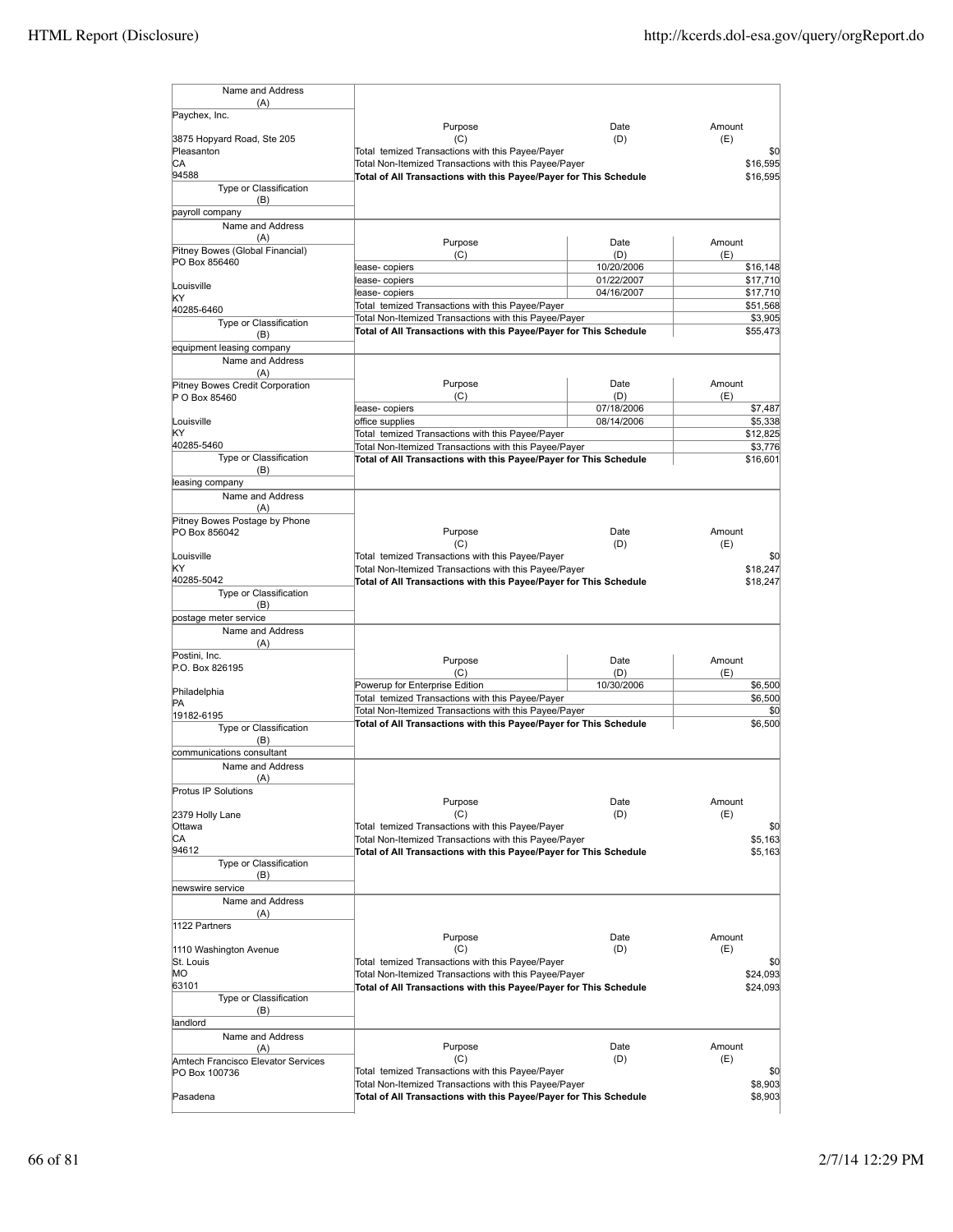| <b>CA</b><br>91189-0736              |                                                                                                                            |                          |                      |
|--------------------------------------|----------------------------------------------------------------------------------------------------------------------------|--------------------------|----------------------|
| Type or Classification<br>(B)        |                                                                                                                            |                          |                      |
| elevator service repair              |                                                                                                                            |                          |                      |
| Name and Address<br>(A)              |                                                                                                                            |                          |                      |
| Rancho Center<br>P.O. Box 42677      | Purpose                                                                                                                    | Date                     | Amount               |
| Tucson                               | (C)<br>Total temized Transactions with this Payee/Payer                                                                    | (D)                      | (E)<br>\$0           |
| ΑZ                                   | Total Non-Itemized Transactions with this Payee/Payer                                                                      |                          | \$7,393              |
| 85733                                | Total of All Transactions with this Payee/Payer for This Schedule                                                          |                          | \$7,393              |
| Type or Classification<br>(B)        |                                                                                                                            |                          |                      |
| landlord                             |                                                                                                                            |                          |                      |
| Name and Address                     |                                                                                                                            |                          |                      |
| (A)                                  |                                                                                                                            |                          |                      |
| <b>Reed Brothers Security</b>        | Purpose                                                                                                                    | Date                     | Amount               |
| 4432 Telegraph Avenue                | (C)                                                                                                                        | (D)                      | (E)                  |
| Oakland                              | Total temized Transactions with this Payee/Payer                                                                           |                          | \$0                  |
| CА<br>94609                          | Total Non-Itemized Transactions with this Payee/Payer<br>Total of All Transactions with this Payee/Payer for This Schedule |                          | \$16,300<br>\$16,300 |
| Type or Classification               |                                                                                                                            |                          |                      |
| (B)                                  |                                                                                                                            |                          |                      |
| sercurity service company            |                                                                                                                            |                          |                      |
| Name and Address<br>(A)              | Purpose                                                                                                                    | Date                     | Amount               |
| Reserve Account                      | (C)                                                                                                                        | (D)                      | (E)                  |
| P O Box 856056                       | postal meter reserve account                                                                                               | 08/02/2006               | \$30,000             |
| Louisville                           | postal meter reserve account<br>postal meter reserve account                                                               | 10/17/2006<br>02/08/2007 | \$30,000<br>\$30,000 |
| kΥ                                   | postal meter reserve account                                                                                               | 05/14/2007               | \$30,000             |
| 40285-6056                           | Total temized Transactions with this Payee/Payer                                                                           |                          | \$120,000            |
| Type or Classification               | Total Non-Itemized Transactions with this Payee/Payer                                                                      |                          | \$5,500              |
| (B)<br>postage                       | Total of All Transactions with this Payee/Payer for This Schedule                                                          |                          | \$125,500            |
| Name and Address                     |                                                                                                                            |                          |                      |
| (A)                                  |                                                                                                                            |                          |                      |
| Robert Half                          | Purpose                                                                                                                    | Date                     | Amount               |
| 12400 Collections Center Dr          | (C)                                                                                                                        | (D)                      | (E)                  |
| Chicago                              | Total temized Transactions with this Payee/Payer                                                                           |                          | \$0                  |
| L                                    | Total Non-Itemized Transactions with this Payee/Payer                                                                      |                          | \$6,911              |
| 60693<br>Type or Classification      | Total of All Transactions with this Payee/Payer for This Schedule                                                          |                          | \$6,911              |
| (B)                                  |                                                                                                                            |                          |                      |
| employment agency                    |                                                                                                                            |                          |                      |
| Name and Address                     |                                                                                                                            |                          |                      |
| (A)<br>Robert L. Jensen & Associates |                                                                                                                            |                          |                      |
|                                      | Purpose                                                                                                                    | Date                     | Amount               |
| 2160 N Fine Avenue                   | (C)                                                                                                                        | (D)                      | (E)                  |
| Fresno<br>IСA                        | Total temized Transactions with this Payee/Payer<br>Total Non-Itemized Transactions with this Payee/Payer                  |                          | \$0<br>\$21,992      |
| 93727                                | Total of All Transactions with this Payee/Payer for This Schedule                                                          |                          | \$21,992             |
| Type or Classification               |                                                                                                                            |                          |                      |
| (B)<br>landlord                      |                                                                                                                            |                          |                      |
| Name and Address                     |                                                                                                                            |                          |                      |
| (A)                                  |                                                                                                                            |                          |                      |
| Roth Staffing<br><b>Dept 8892</b>    | Purpose<br>(C)                                                                                                             | Date<br>(D)              | Amount<br>(E)        |
|                                      | temporary staffing                                                                                                         | 09/20/2006               | \$5,758              |
| Los Angeles                          | temporary staffing                                                                                                         | 10/30/2006               | \$5,415              |
| CА                                   | Total temized Transactions with this Payee/Payer                                                                           |                          | \$11,173             |
| 90084-8892<br>Type or Classification | Total Non-Itemized Transactions with this Payee/Payer<br>Total of All Transactions with this Payee/Payer for This Schedule |                          | \$30,870<br>\$42,043 |
| (B)                                  |                                                                                                                            |                          |                      |
| employment agency                    |                                                                                                                            |                          |                      |
| Name and Address                     |                                                                                                                            |                          |                      |
| (A)<br>Saddle Point Systems          |                                                                                                                            |                          |                      |
|                                      | Purpose                                                                                                                    | Date                     | Amount               |
| 2608 Ninth Street                    | (C)                                                                                                                        | (D)                      | (E)                  |
| Berkeley<br>CА                       | Total temized Transactions with this Payee/Payer<br>Total Non-Itemized Transactions with this Payee/Payer                  |                          | \$0<br>\$5,432       |
| 94710                                | Total of All Transactions with this Payee/Payer for This Schedule                                                          |                          | \$5,432              |
| Type or Classification               |                                                                                                                            |                          |                      |
| (B)<br>office supplies vendor        |                                                                                                                            |                          |                      |
|                                      |                                                                                                                            |                          |                      |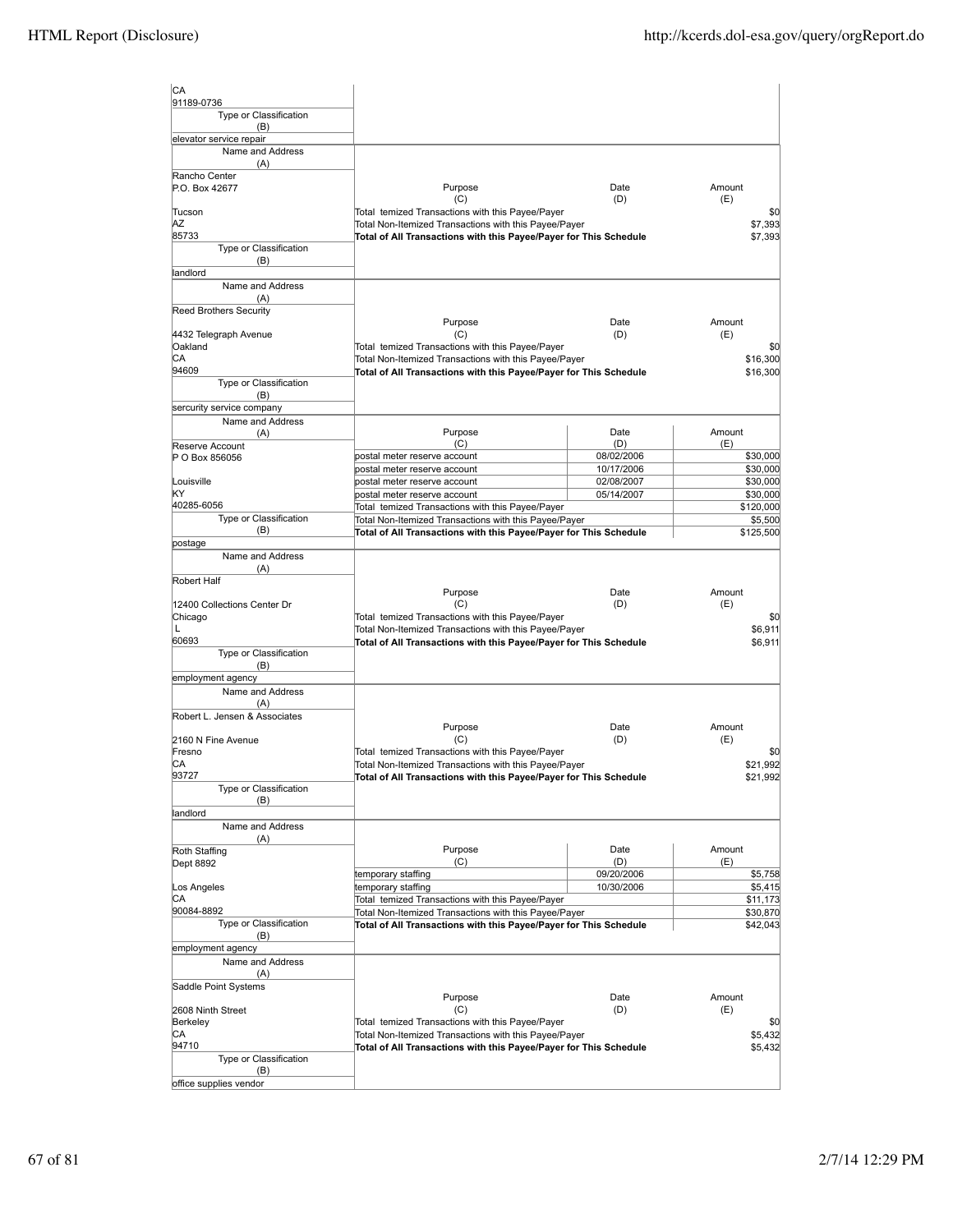| Name and Address                                 |                                                                                                           |                          |                       |
|--------------------------------------------------|-----------------------------------------------------------------------------------------------------------|--------------------------|-----------------------|
| (A)<br>San Mar Properties                        |                                                                                                           |                          |                       |
|                                                  | Purpose                                                                                                   | Date                     | Amount                |
| 5175 N Fresno Street<br>Fresno                   | (C)<br>Total temized Transactions with this Payee/Payer                                                   | (D)                      | (E)                   |
| СA                                               | Total Non-Itemized Transactions with this Payee/Payer                                                     |                          | \$0<br>\$10,304       |
| 93710                                            | Total of All Transactions with this Payee/Payer for This Schedule                                         |                          | \$10.304              |
| Type or Classification                           |                                                                                                           |                          |                       |
| (B)<br>landlord                                  |                                                                                                           |                          |                       |
| Name and Address                                 | Purpose                                                                                                   | Date                     | Amount                |
| (A)                                              | (C)                                                                                                       | (D)                      | (E)                   |
| Seascape Resort                                  | Staff meeting                                                                                             | 08/29/2006               | \$5,000               |
| One Resort Drive                                 | Staff meeting                                                                                             | 09/29/2006               | \$67,500              |
| Aptos                                            | Staff retreat<br>Staff retreat                                                                            | 12/30/2006<br>12/30/2006 | \$23,914<br>\$23,914  |
| СA                                               | Staff retreat                                                                                             | 12/30/2006               | \$23,914              |
| 95003                                            | Staff retreat                                                                                             | 12/30/2006               | \$23,914              |
| Type or Classification<br>(B)                    | Total temized Transactions with this Payee/Payer                                                          |                          | \$168,156             |
| hotel/lodging                                    | Total Non-Itemized Transactions with this Payee/Payer                                                     |                          | \$0                   |
| Name and Address                                 | Total of All Transactions with this Payee/Payer for This Schedule                                         |                          | \$168,156             |
| (A)                                              |                                                                                                           |                          |                       |
| Apple Computer                                   | Purpose                                                                                                   | Date                     | Amount                |
|                                                  | (C)                                                                                                       | (D)                      | (E)                   |
| 1 Infinity Loop<br>Cupertino                     | research                                                                                                  | 06/28/2007               | \$24,101              |
| СA                                               | Total temized Transactions with this Payee/Payer                                                          |                          | \$24,101              |
| 95014                                            | Total Non-Itemized Transactions with this Payee/Payer                                                     |                          | \$0                   |
| Type or Classification                           | Total of All Transactions with this Payee/Payer for This Schedule                                         |                          | \$24,101              |
| (B)<br>computer vendor                           |                                                                                                           |                          |                       |
| Name and Address                                 |                                                                                                           |                          |                       |
| (A)                                              | Purpose                                                                                                   | Date                     | Amount                |
| Smith, Caesar                                    | (C)                                                                                                       | (D)                      | (E)                   |
| 2709 McDonald Ave., Ste 201                      | Down Pmt Building Cleaning                                                                                | 07/06/2006               | \$10,000              |
| Richmond                                         | 2nd pmt Cleaning Bld                                                                                      | 07/17/2006               | \$10,000              |
| CA                                               | Final Pmt Cleaning Building                                                                               | 07/31/2006               | \$12,800              |
| 94804                                            | Total temized Transactions with this Payee/Payer<br>Total Non-Itemized Transactions with this Payee/Payer |                          | \$32,800<br>\$0       |
| Type or Classification<br>(B)                    | Total of All Transactions with this Payee/Payer for This Schedule                                         |                          | \$32,800              |
| window cleaner                                   |                                                                                                           |                          |                       |
| Name and Address                                 |                                                                                                           |                          |                       |
| (A)                                              |                                                                                                           |                          |                       |
| St. John's Street Realty Trust                   | Purpose                                                                                                   | Date                     | Amount                |
| 222 St. John Street, Suite                       | (C)                                                                                                       | (D)                      | (E)                   |
| Portland                                         | Total temized Transactions with this Payee/Payer                                                          |                          | \$0                   |
| ME                                               | Total Non-Itemized Transactions with this Payee/Payer                                                     |                          | \$6.144               |
| 04102<br><b>Type or Classification</b>           | Total of All Transactions with this Payee/Payer for This Schedule                                         |                          | \$6,144               |
| (B)                                              |                                                                                                           |                          |                       |
| landlord                                         |                                                                                                           |                          |                       |
| Name and Address                                 |                                                                                                           |                          |                       |
| (A)                                              |                                                                                                           |                          |                       |
| Start Fresh                                      | Purpose                                                                                                   | Date                     | Amount                |
| 7007 Washington Ave Ste 260                      | (C)                                                                                                       | (D)                      | (E)                   |
| Whittier                                         | Total temized Transactions with this Payee/Payer                                                          |                          | \$0                   |
| СA<br>90602-3621                                 | Total Non-Itemized Transactions with this Payee/Payer                                                     |                          | \$8,725               |
| Type or Classification                           | Total of All Transactions with this Payee/Payer for This Schedule                                         |                          | \$8,725               |
| (B)                                              |                                                                                                           |                          |                       |
| janitorial service                               |                                                                                                           |                          |                       |
| Name and Address                                 |                                                                                                           |                          |                       |
| (A)<br>Sterck Kulik O'Neill Accounting Group Inc | Purpose                                                                                                   | Date                     | Amount                |
|                                                  | (C)                                                                                                       | (D)                      | (E)                   |
| 150 Post Street Suite 350                        | audit fees<br>audit fees                                                                                  | 12/20/2006<br>01/25/2007 | \$22,409<br>\$10,022  |
| San Francisco                                    | audit fees                                                                                                | 03/20/2007               | \$23,164              |
| СA<br>94108                                      | Total temized Transactions with this Payee/Payer                                                          |                          | \$55,595              |
| Type or Classification                           | Total Non-Itemized Transactions with this Payee/Payer                                                     |                          | \$4,250               |
| (B)                                              | Total of All Transactions with this Payee/Payer for This Schedule                                         |                          | \$59,845              |
| accounting firm                                  |                                                                                                           |                          |                       |
| Name and Address                                 | Purpose                                                                                                   | Date                     | Amount                |
| (A)                                              | (C)<br><b>Professional Services</b>                                                                       | (D)<br>07/18/2006        | (E)                   |
| SYNTAPA Technologies, Inc.                       | Total temized Transactions with this Payee/Payer                                                          |                          | \$10,105<br>\$272,128 |
| 320 March Road, Ste 200                          | Total Non-Itemized Transactions with this Payee/Payer                                                     |                          | \$5,183               |
| Ottawa                                           | Total of All Transactions with this Payee/Payer for This Schedule                                         |                          | \$277,311             |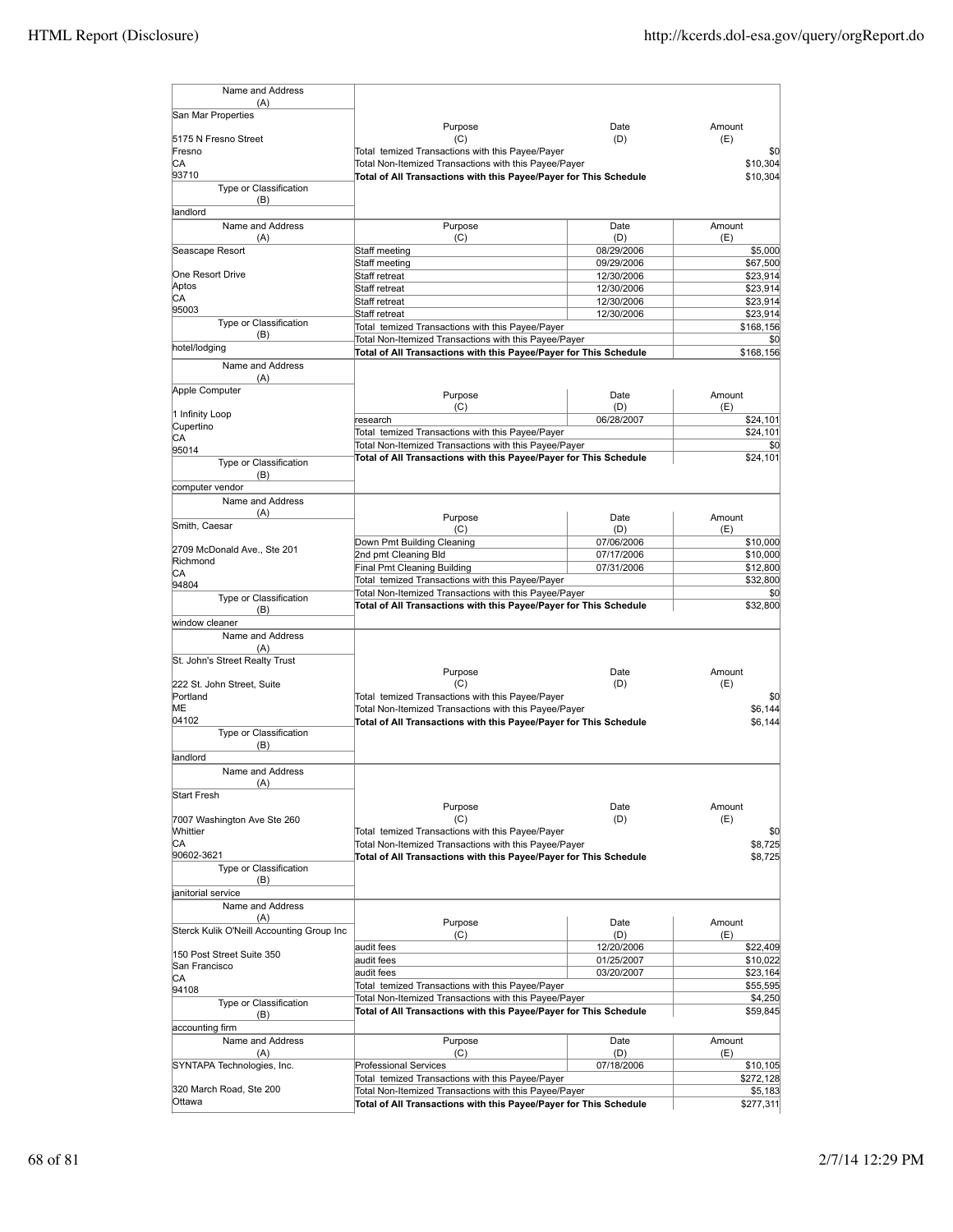| CA                                          | Purpose                                                                                                                    | Date                     | Amount              |
|---------------------------------------------|----------------------------------------------------------------------------------------------------------------------------|--------------------------|---------------------|
| 94612<br>Type or Classification             | (C)<br><b>Professional Services</b>                                                                                        | (D)<br>08/21/2006        | (E)<br>\$31,967     |
| (B)                                         | Annual Licence fee                                                                                                         | 09/19/2006               | \$19,200            |
| IT service provider                         | Prof services and annual support                                                                                           | 09/26/2006               | \$16,441            |
|                                             | <b>Professional Services</b>                                                                                               | 10/30/2006               | \$58,179            |
|                                             | <b>Professional Services</b>                                                                                               | 11/07/2006               | \$16,374            |
|                                             | <b>Professional Services</b>                                                                                               | 11/22/2006               | \$5,321             |
|                                             | <b>Professional Services</b>                                                                                               | 01/22/2007               | \$11,718            |
|                                             | <b>Professional Services</b>                                                                                               | 03/12/2007               | \$7,128             |
|                                             | <b>Professional Services</b><br><b>Professional Services</b>                                                               | 03/15/2007<br>04/13/2007 | \$26,757<br>\$8,622 |
|                                             | <b>Professional Services</b>                                                                                               | 04/23/2007               | \$18,531            |
|                                             | <b>Professional Services</b>                                                                                               | 05/18/2007               | \$25,108            |
|                                             | <b>Professional Services</b>                                                                                               | 06/19/2007               | \$16,677            |
|                                             | Total temized Transactions with this Payee/Payer                                                                           |                          | \$272,128           |
|                                             | Total Non-Itemized Transactions with this Payee/Payer                                                                      |                          | \$5,183             |
|                                             | Total of All Transactions with this Payee/Payer for This Schedule                                                          |                          | \$277,311           |
| Name and Address<br>(A)                     |                                                                                                                            |                          |                     |
| <b>TFI Resources</b>                        |                                                                                                                            |                          |                     |
| PO Box 4346, Dept 517                       | Purpose                                                                                                                    | Date                     | Amount              |
|                                             | (C)                                                                                                                        | (D)                      | (E)                 |
| Houston<br>ΙTΧ                              | Total temized Transactions with this Payee/Payer<br>Total Non-Itemized Transactions with this Payee/Payer                  |                          | \$0<br>\$9,680      |
| 77210                                       | Total of All Transactions with this Payee/Payer for This Schedule                                                          |                          | \$9,680             |
| Type or Classification                      |                                                                                                                            |                          |                     |
| (B)                                         |                                                                                                                            |                          |                     |
| employment agency                           |                                                                                                                            |                          |                     |
| Name and Address                            |                                                                                                                            |                          |                     |
| (A)                                         |                                                                                                                            |                          |                     |
| The Atlantic Oakes                          | Purpose                                                                                                                    | Date                     | Amount              |
| 119 Eden Street                             | (C)                                                                                                                        | (D)                      | (E)                 |
| Bar Harbor                                  | MSNA Conference 09/28-09/30/06                                                                                             | 10/12/2006               | \$10,523            |
| MЕ                                          | Total temized Transactions with this Payee/Payer                                                                           |                          | \$10,523            |
| 04609                                       | Total Non-Itemized Transactions with this Payee/Payer                                                                      |                          | \$0                 |
| Type or Classification                      | Total of All Transactions with this Payee/Payer for This Schedule                                                          |                          | \$10,523            |
| (B)                                         |                                                                                                                            |                          |                     |
| lodging/caterer                             |                                                                                                                            |                          |                     |
| Name and Address                            |                                                                                                                            |                          |                     |
| (A)<br>The Bureau of National Affairs, Inc. |                                                                                                                            |                          |                     |
| P.O. Box 64284                              | Purpose                                                                                                                    | Date                     | Amount              |
|                                             | (C)                                                                                                                        | (D)                      | (E)                 |
| Baltimore                                   | subscription fees                                                                                                          | 10/04/2006               | \$5,071             |
| МD                                          | Total temized Transactions with this Payee/Payer<br>Total Non-Itemized Transactions with this Payee/Payer                  |                          | \$5,071<br>\$6,930  |
| 21264-4284                                  | Total of All Transactions with this Payee/Payer for This Schedule                                                          |                          | \$12,001            |
| Type or Classification                      |                                                                                                                            |                          |                     |
| (B)<br>publisher                            |                                                                                                                            |                          |                     |
| Name and Address                            |                                                                                                                            |                          |                     |
| (A)                                         |                                                                                                                            |                          |                     |
| The Lodge                                   |                                                                                                                            |                          |                     |
|                                             | Purpose<br>(C)                                                                                                             | Date<br>(D)              | Amount<br>(E)       |
| 3601 South Lake Mary Road                   | AZ Apt July Rent #s211,212,109                                                                                             | 07/01/2006               | \$5,280             |
| Flagstaff                                   | Total temized Transactions with this Payee/Payer                                                                           |                          | \$5,280             |
| ΑZ<br>86001                                 | Total Non-Itemized Transactions with this Payee/Payer                                                                      |                          | \$23,217            |
| Type or Classification                      | Total of All Transactions with this Payee/Payer for This Schedule                                                          |                          | \$28,497            |
| (B)                                         |                                                                                                                            |                          |                     |
| landlord                                    |                                                                                                                            |                          |                     |
| Name and Address                            |                                                                                                                            |                          |                     |
| (A)                                         |                                                                                                                            |                          |                     |
| <b>Thomson West</b>                         | Purpose                                                                                                                    | Date                     | Amount              |
| PO Box 6292                                 | (C)                                                                                                                        | (D)                      | (E)                 |
| Carol Stream                                | subscription fees                                                                                                          | 10/30/2006               | \$5,092             |
| L                                           | Total temized Transactions with this Payee/Payer                                                                           |                          | \$5,092             |
| 60197-6292                                  | Total Non-Itemized Transactions with this Payee/Payer                                                                      |                          | \$18,046            |
| Type or Classification                      | Total of All Transactions with this Payee/Payer for This Schedule                                                          |                          | \$23,138            |
| (B)                                         |                                                                                                                            |                          |                     |
| publisher                                   |                                                                                                                            |                          |                     |
| Name and Address                            |                                                                                                                            |                          |                     |
| (A)                                         |                                                                                                                            |                          |                     |
| Travelers                                   | Purpose                                                                                                                    | Date                     | Amount              |
| <b>CL Remittance Center</b>                 | (C)                                                                                                                        | (D)                      | (E)                 |
| Hartford                                    | Liability Insurance renewal                                                                                                | 10/10/2006               | \$23,752            |
| СT                                          | Total temized Transactions with this Payee/Payer                                                                           |                          | \$23,752            |
| 06183-1008                                  | Total Non-Itemized Transactions with this Payee/Payer<br>Total of All Transactions with this Payee/Payer for This Schedule |                          | \$266<br>\$24,018   |
| Type or Classification                      |                                                                                                                            |                          |                     |
| (B)                                         |                                                                                                                            |                          |                     |
|                                             |                                                                                                                            |                          |                     |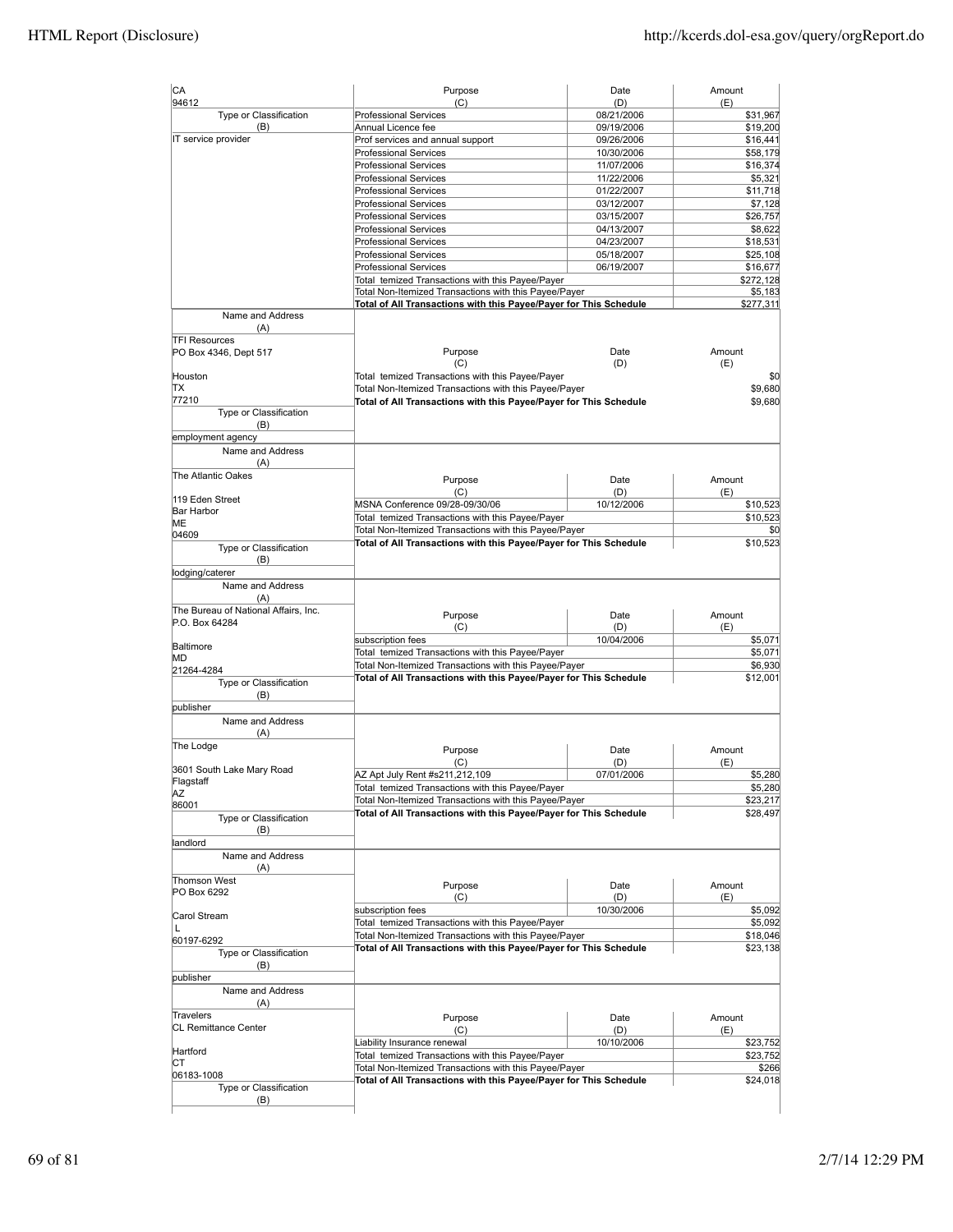| insurance company                     |                                                                   |            |          |
|---------------------------------------|-------------------------------------------------------------------|------------|----------|
| Name and Address                      |                                                                   |            |          |
| (A)<br>U S Postmaster-Oakland(7th St) | Purpose                                                           | Date       | Amount   |
|                                       | (C)                                                               | (D)        | (E)      |
| 1675-7th Street, Rm 120               | <b>Bulk Mail Postage</b>                                          | 08/30/2006 | \$10,000 |
| Oakland                               | <b>Bulk Mail Postage</b>                                          | 02/21/2007 | \$10,000 |
| СA                                    | <b>Bulk Mail Postage</b>                                          | 05/23/2007 | \$10,000 |
| 94615-9651                            | Total temized Transactions with this Payee/Payer                  |            | \$30,000 |
| Type or Classification                | Total Non-Itemized Transactions with this Payee/Payer             |            | \$667    |
| (B)                                   | Total of All Transactions with this Payee/Payer for This Schedule |            | \$30,667 |
| post office                           |                                                                   |            |          |
| Name and Address                      |                                                                   |            |          |
| (A)                                   |                                                                   |            |          |
| U S PostMaster (201-13th St)          | Purpose                                                           | Date       | Amount   |
|                                       | (C)                                                               | (D)        | (E)      |
| 201-13th Street                       | business reply mail                                               | 10/26/2006 | \$15,000 |
| Oakland                               | Total temized Transactions with this Payee/Payer                  |            | \$15,000 |
| CA                                    | Total Non-Itemized Transactions with this Payee/Payer             |            | \$868    |
| 94612                                 | Total of All Transactions with this Payee/Payer for This Schedule |            | \$15,868 |
| Type or Classification                |                                                                   |            |          |
| (B)                                   |                                                                   |            |          |
| post office                           |                                                                   |            |          |
| Name and Address                      |                                                                   |            |          |
| (A)                                   |                                                                   |            |          |
| Union Jobs Clearinghouse              |                                                                   |            |          |
|                                       | Purpose                                                           | Date       | Amount   |
| 122 Calistoga Road, #181              | (C)                                                               | (D)        | (E)      |
| Santa Rosa                            | Total temized Transactions with this Payee/Payer                  |            | \$0      |
| СA                                    | Total Non-Itemized Transactions with this Payee/Payer             |            | \$17,360 |
| 95409-3702                            | Total of All Transactions with this Payee/Payer for This Schedule |            | \$17,360 |
| Type or Classification                |                                                                   |            |          |
| (B)                                   |                                                                   |            |          |
| employment agency                     |                                                                   |            |          |
| Name and Address                      | Purpose                                                           | Date       | Amount   |
| (A)                                   | (C)                                                               | (D)        | (E)      |
| <b>United Parcel Service</b>          | <b>UPS</b> deposit                                                | 08/11/2006 | \$8,700  |
| P.O. Box 894820                       | <b>UPS</b> deposit                                                | 10/26/2006 | \$10,000 |
|                                       | <b>UPS</b> deposit                                                | 01/22/2007 | \$5,064  |
| Los Angeles                           | <b>UPS</b> deposit                                                | 01/26/2007 | \$5,000  |
| СA<br>90189-4820                      | <b>UPS</b> deposit                                                | 04/03/2007 | \$5,000  |
|                                       | UPS deposit                                                       | 05/14/2007 | \$10,000 |
| Type or Classification                | <b>UPS</b> deposit                                                | 06/19/2007 | \$10,000 |
| (B)                                   | Total temized Transactions with this Payee/Payer                  |            | \$53,764 |
| courier company                       | Total Non-Itemized Transactions with this Payee/Payer             |            | \$1,628  |
|                                       | Total of All Transactions with this Payee/Payer for This Schedule |            | \$55,392 |
| Name and Address                      |                                                                   |            |          |
| (A)                                   |                                                                   |            |          |
| Valley Relocation and Storage         | Purpose                                                           | Date       | Amount   |
|                                       | (C)                                                               | (D)        | (E)      |
| 4020 Nelson Ave., Suite 200           | storage and moving expenses                                       | 02/08/2007 | \$13,392 |
| Concord                               | storage and moving expenses                                       | 02/12/2007 | \$11,918 |
| СA                                    | Total temized Transactions with this Payee/Payer                  |            | \$25,310 |
| 94520                                 | Total Non-Itemized Transactions with this Payee/Payer             |            | \$4,860  |
| Type or Classification                | Total of All Transactions with this Payee/Payer for This Schedule |            | \$30.170 |
| (B)                                   |                                                                   |            |          |
| storage company                       |                                                                   |            |          |
| Name and Address                      |                                                                   |            |          |
| (A)                                   |                                                                   |            |          |
| Verizon (ME)                          |                                                                   |            |          |
| PO Box 1939                           | Purpose                                                           | Date       | Amount   |
|                                       | (C)                                                               | (D)        | (E)      |
| Portland                              | Total temized Transactions with this Payee/Payer                  |            | \$0      |
| MЕ                                    | Total Non-Itemized Transactions with this Payee/Payer             |            | \$5,457  |
| 04104-5010                            | Total of All Transactions with this Payee/Payer for This Schedule |            | \$5,457  |
| Type or Classification                |                                                                   |            |          |
| (B)                                   |                                                                   |            |          |
| telecommunications company            |                                                                   |            |          |
| Name and Address                      |                                                                   |            |          |
| (A)                                   |                                                                   |            |          |
| Viking Investments                    |                                                                   |            |          |
| P.O. Box 117954                       | Purpose                                                           | Date       | Amount   |
|                                       | (C)                                                               | (D)        | (E)      |
| Burlingame                            | Total temized Transactions with this Payee/Payer                  |            | \$0      |
| СA                                    | Total Non-Itemized Transactions with this Payee/Payer             |            | \$37,573 |
| 94011-7954                            | Total of All Transactions with this Payee/Payer for This Schedule |            | \$37,573 |
| Type or Classification                |                                                                   |            |          |
| (B)                                   |                                                                   |            |          |
| andlord                               |                                                                   |            |          |
| Name and Address                      | Purpose                                                           | Date       | Amount   |
| (A)                                   | (C)                                                               | (D)        | (E)      |
|                                       | Total temized Transactions with this Payee/Payer                  |            | \$0      |
|                                       | Total Non-Itemized Transactions with this Payee/Payer             |            | \$19,434 |
|                                       |                                                                   |            |          |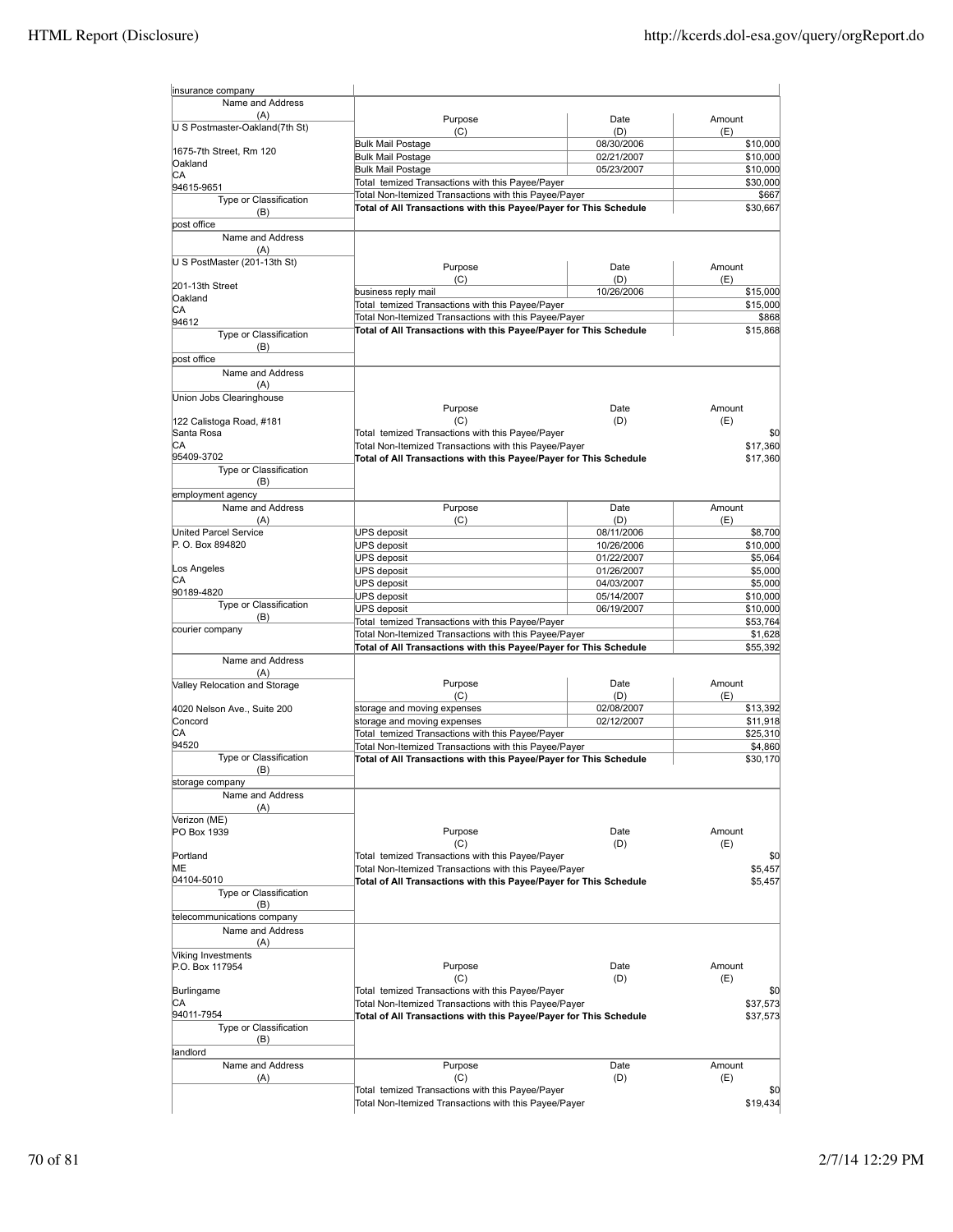| Waste Management of Alameda County<br>P O Box 78632 |                                                                             |                          |                      |
|-----------------------------------------------------|-----------------------------------------------------------------------------|--------------------------|----------------------|
| Phoenix<br>AZ                                       | Purpose<br>(C)                                                              | Date<br>(D)              | Amount<br>(E)        |
| 85062-8632                                          | Total of All Transactions with this Payee/Payer for This Schedule           |                          | \$19,434             |
| Type or Classification<br>(B)                       |                                                                             |                          |                      |
| garbage company                                     |                                                                             |                          |                      |
| Name and Address<br>(A)                             |                                                                             |                          |                      |
| Westdale Commons                                    | Purpose                                                                     | Date                     | Amount               |
| 4121 Dale Road                                      | (C)                                                                         | (D)                      | (E)                  |
| Modesto                                             | rent fees on six units<br>Total temized Transactions with this Payee/Payer  | 07/01/2006               | \$9,654              |
| CА                                                  | Total Non-Itemized Transactions with this Payee/Payer                       |                          | \$9,654<br>\$356     |
| 95356                                               | Total of All Transactions with this Payee/Payer for This Schedule           |                          | \$10,010             |
| Type or Classification<br>(B)                       |                                                                             |                          |                      |
| landlord<br>Name and Address                        |                                                                             |                          |                      |
| (A)                                                 |                                                                             |                          |                      |
| WRM Security, Inc.                                  | Purpose                                                                     | Date                     | Amount               |
| 152 W Park Ave., #160                               | (C)                                                                         | (D)                      | (E)                  |
| El Cajon                                            | Total temized Transactions with this Payee/Payer                            |                          | \$0                  |
| CА                                                  | Total Non-Itemized Transactions with this Payee/Payer                       |                          | \$22,680             |
| 92020                                               | Total of All Transactions with this Payee/Payer for This Schedule           |                          | \$22,680             |
| Type or Classification<br>(B)                       |                                                                             |                          |                      |
| sercurity service company                           |                                                                             |                          |                      |
| Name and Address                                    | Purpose                                                                     | Date                     | Amount               |
| (A)                                                 | (C)                                                                         | (D)                      | (E)                  |
| Citibank                                            | July 2006 Mortgage payment                                                  | 07/15/2006               | \$28,331             |
|                                                     | Aug 2006 Mortgage payment                                                   | 08/15/2006               | \$28,331             |
| One Sansome St. Ste. 2300                           | Sep 2006 Mortgage payment                                                   | 09/15/2006               | \$28,331             |
| San Francisco<br>CА                                 | Oct 2006 Mortgage payment                                                   | 10/15/2006               | \$28,331             |
| 94104                                               | Nov 2006 Mortgage payment                                                   | 11/15/2006               | \$28,331             |
| Type or Classification                              | Dec 2006 Mortgage payment                                                   | 12/15/2006               | \$28,331             |
| (B)                                                 | Jan 2007 Mortgage payment                                                   | 01/15/2007<br>02/15/2007 | \$28,331<br>\$28,331 |
| financial institution                               | Feb 2007 Mortgage payment<br>Mar 2007 Mortgage payment                      | 03/15/2007               | \$28,331             |
|                                                     | Apr 2007 Mortgage payment                                                   | 04/15/2007               | \$28,331             |
|                                                     | May 2007 Mortgage payment                                                   | 05/15/2007               | \$28,331             |
|                                                     | Jun 2007 Mortgage payment                                                   | 06/15/2007               | \$28,331             |
|                                                     | Total temized Transactions with this Payee/Payer                            |                          | \$339,972            |
|                                                     | Total Non-Itemized Transactions with this Payee/Payer                       |                          | \$29,642             |
|                                                     | Total of All Transactions with this Payee/Payer for This Schedule           |                          | \$369,614            |
| Name and Address<br>(A)                             |                                                                             |                          |                      |
| California Coastal Insurance                        | Purpose                                                                     | Date                     | Amount               |
| 2262 Camino Ramon                                   | (C)                                                                         | (D)                      | (E)                  |
| P O Box 5076                                        | Union Liability Renewal 8/1/06-8/1/07<br>EarathquakeRenewal 9/18/06-9/18/07 | 08/03/2006<br>09/26/2006 | \$39,515<br>\$80,383 |
| San Ramon                                           | PP Liability 12/01/06-12/01/08                                              | 04/26/2007               | \$12,420             |
| СA                                                  | Total temized Transactions with this Payee/Payer                            |                          | \$132,318            |
| 94583-1328                                          | Total Non-Itemized Transactions with this Payee/Payer                       |                          | \$1,810              |
| Type or Classification<br>(B)                       | Total of All Transactions with this Payee/Payer for This Schedule           |                          | \$134,128            |
| insurance company                                   |                                                                             |                          |                      |
| Name and Address                                    |                                                                             |                          |                      |
| (A)<br>AT & T (IL)                                  |                                                                             |                          |                      |
| PO Box 8100                                         | Purpose                                                                     | Date                     | Amount               |
|                                                     | (C)                                                                         | (D)                      | (E)                  |
| Aurora                                              | Total temized Transactions with this Payee/Payer                            |                          | \$0                  |
| L                                                   | Total Non-Itemized Transactions with this Payee/Payer                       |                          | \$14,197             |
| 60507-8100<br>Type or Classification                | Total of All Transactions with this Payee/Payer for This Schedule           |                          | \$14,197             |
| (B)                                                 |                                                                             |                          |                      |
| telecommunications company<br>Name and Address      |                                                                             |                          |                      |
| (A)                                                 | Purpose<br>(C)                                                              | Date<br>(D)              | Amount<br>(E)        |
| AT & T (Sacramento)                                 | July2006 Traditional phone fee                                              | 07/14/2006               | \$7,155              |
| Payment Center                                      | Aug2006 Traditional phone fee                                               | 08/23/2006               | \$8,648              |
|                                                     | Sept2006 Traditional phone fee                                              | 09/22/2006               | \$8,174              |
| Sacramento                                          | Oct2006 Traditional phone fee                                               | 10/17/2006               | \$6,556              |
| СA                                                  | Nov2006 Traditional phone fee                                               | 11/20/2006               | \$7,732              |
| 95887-0001                                          | Dec2006 Traditional phone fee                                               | 12/18/2006               | \$6,309              |
| Type or Classification<br>(B)                       | Dec2006 Traditional phone fee                                               | 12/20/2006               | \$5,217              |
| telecommunications company                          | Total temized Transactions with this Payee/Payer                            |                          | \$89,101             |
|                                                     | Total Non-Itemized Transactions with this Payee/Payer                       |                          | \$46,233             |
|                                                     | Total of All Transactions with this Payee/Payer for This Schedule           |                          | \$135,334            |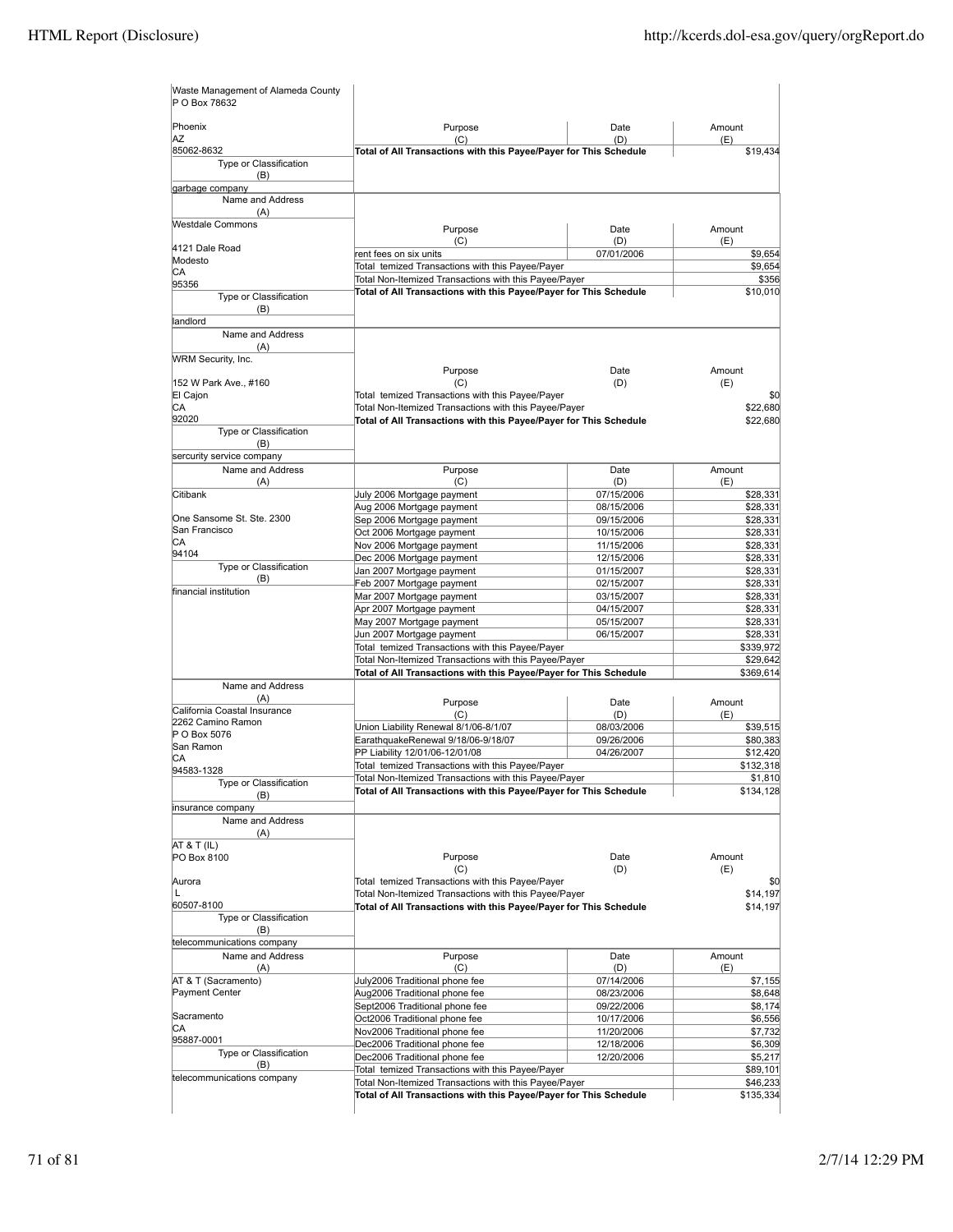|                                         | Purpose                                                                                                   | Date              | Amount               |
|-----------------------------------------|-----------------------------------------------------------------------------------------------------------|-------------------|----------------------|
|                                         | (C)<br>Jan2007 Traditional phone fee                                                                      | (D)<br>01/19/2007 | (E)<br>\$9,641       |
|                                         | Feb2007 Traditional phone fee                                                                             | 02/15/2007        | \$6,029              |
|                                         | Mar2007 Traditional phone fee                                                                             | 03/28/2007        | \$6,730              |
|                                         | Apr2007 Traditional phone fee                                                                             | 04/16/2007        | \$5,275              |
|                                         | May2007 Traditional phone fee                                                                             | 05/14/2007        | \$6,471              |
|                                         | June20077 Traditional phone fee                                                                           | 06/19/2007        | \$5,164              |
|                                         | Total temized Transactions with this Payee/Payer<br>Total Non-Itemized Transactions with this Payee/Payer |                   | \$89,101<br>\$46,233 |
|                                         | Total of All Transactions with this Payee/Payer for This Schedule                                         |                   | \$135,334            |
| Name and Address<br>(A)                 |                                                                                                           |                   |                      |
| AT & T(Box 78045)<br>PO Box 78045       | Purpose                                                                                                   | Date              | Amount               |
|                                         | (C)                                                                                                       | (D)               | (E)                  |
| Phoenix                                 | Total temized Transactions with this Payee/Payer                                                          |                   | \$0                  |
| ΑZ                                      | Total Non-Itemized Transactions with this Payee/Payer                                                     |                   | \$20,481             |
| 85062-8045<br>Type or Classification    | Total of All Transactions with this Payee/Payer for This Schedule                                         |                   | \$20,481             |
| (B)                                     |                                                                                                           |                   |                      |
| telecommunications company              |                                                                                                           |                   |                      |
| Name and Address                        |                                                                                                           |                   |                      |
| (A)                                     |                                                                                                           |                   |                      |
| 1212 S. Michigan Ave.                   |                                                                                                           |                   | Amount               |
| 1212 S. Michigan Ave.                   | Purpose<br>(C)                                                                                            | Date<br>(D)       | (E)                  |
| Chicago                                 | Total temized Transactions with this Payee/Payer                                                          |                   | \$0                  |
| L                                       | Total Non-Itemized Transactions with this Payee/Payer                                                     |                   | \$22,860             |
| 60605                                   | Total of All Transactions with this Payee/Payer for This Schedule                                         |                   | \$22,860             |
| Type or Classification                  |                                                                                                           |                   |                      |
| (B)                                     |                                                                                                           |                   |                      |
| landlord<br>Name and Address            |                                                                                                           |                   |                      |
| (A)                                     |                                                                                                           |                   |                      |
| AT&T Long Distance(SBC)                 |                                                                                                           |                   |                      |
| P.O. Box 660688                         | Purpose                                                                                                   | Date              | Amount               |
|                                         | (C)                                                                                                       | (D)               | (E)                  |
| Dallas                                  | Total temized Transactions with this Payee/Payer                                                          |                   | \$0                  |
| ΠX                                      | Total Non-Itemized Transactions with this Payee/Payer                                                     |                   | \$16,318             |
| 75266<br>Type or Classification         | Total of All Transactions with this Payee/Payer for This Schedule                                         |                   | \$16,318             |
| (B)                                     |                                                                                                           |                   |                      |
| telecommunications company              |                                                                                                           |                   |                      |
| Name and Address                        |                                                                                                           |                   |                      |
| (A)                                     |                                                                                                           |                   |                      |
| AT&T Mobility (Cingular)                |                                                                                                           |                   |                      |
| PO Box 6463                             | Purpose                                                                                                   | Date              | Amount               |
| Carol Stream                            | (C)<br>Total temized Transactions with this Payee/Payer                                                   | (D)               | (E)<br>\$0           |
| L                                       | Total Non-Itemized Transactions with this Payee/Payer                                                     |                   | \$15,672             |
| 60197-6444                              | Total of All Transactions with this Payee/Payer for This Schedule                                         |                   | \$15,672             |
| Type or Classification                  |                                                                                                           |                   |                      |
| (B)                                     |                                                                                                           |                   |                      |
| telecommunications company              |                                                                                                           |                   |                      |
| Name and Address                        |                                                                                                           |                   |                      |
| (A)<br>AT&T Phoenix (POBox 78225)       |                                                                                                           |                   |                      |
| P O Box 78225                           | Purpose                                                                                                   | Date              | Amount               |
|                                         | (C)                                                                                                       | (D)               | (E)                  |
| Phoenix                                 | Total temized Transactions with this Payee/Payer                                                          |                   | \$0                  |
| ΑZ                                      | Total Non-Itemized Transactions with this Payee/Payer                                                     |                   | \$9,567              |
| 85062-8225<br>Type or Classification    | Total of All Transactions with this Payee/Payer for This Schedule                                         |                   | \$9,567              |
| (B)                                     |                                                                                                           |                   |                      |
| telecommunications company              |                                                                                                           |                   |                      |
| Name and Address                        |                                                                                                           |                   |                      |
| (A)                                     |                                                                                                           |                   |                      |
| ATI                                     | Purpose                                                                                                   | Date              | Amount               |
|                                         | (C)                                                                                                       | (D)               | (E)                  |
| 1350 Ocean Avenue                       | 1yr Maintenance Contract                                                                                  | 11/20/2006        | \$42,914             |
| Emeryville<br>СA                        | Total temized Transactions with this Payee/Payer                                                          |                   | \$42,914             |
| 94608                                   | Total Non-Itemized Transactions with this Payee/Payer                                                     |                   | \$10,765             |
| Type or Classification                  | Total of All Transactions with this Payee/Payer for This Schedule                                         |                   | \$53,679             |
| (B)                                     |                                                                                                           |                   |                      |
| telephone and communications contractor |                                                                                                           |                   |                      |
| Name and Address                        |                                                                                                           |                   |                      |
| (A)                                     | Purpose<br>(C)                                                                                            | Date<br>(D)       | Amount<br>(E)        |
| Avignon Realty                          | Total temized Transactions with this Payee/Payer                                                          |                   | \$0                  |
| 502 W 30th Street, Suite A              | Total Non-Itemized Transactions with this Payee/Payer                                                     |                   | \$13,236             |
| Austin                                  | Total of All Transactions with this Payee/Payer for This Schedule                                         |                   | \$13,236             |
|                                         |                                                                                                           |                   |                      |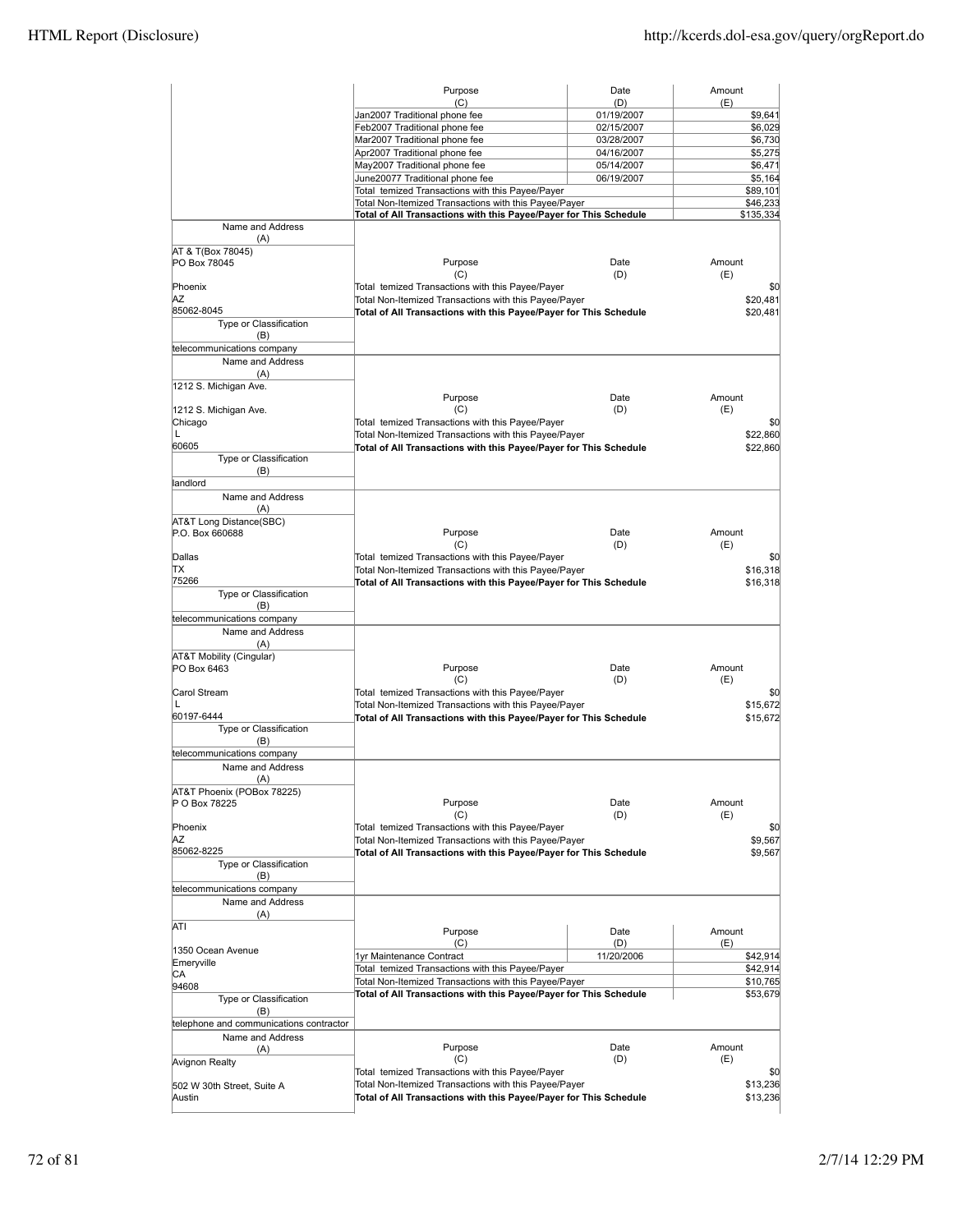| <b>TX</b><br>78705                             |                                                                                      |                          |                      |
|------------------------------------------------|--------------------------------------------------------------------------------------|--------------------------|----------------------|
| Type or Classification<br>(B)                  |                                                                                      |                          |                      |
| landlord                                       |                                                                                      |                          |                      |
| Name and Address                               |                                                                                      |                          |                      |
| (A)<br>Belinda Burges                          |                                                                                      |                          |                      |
|                                                | Purpose                                                                              | Date                     | Amount               |
| 3311 Blackburn #220                            | (C)                                                                                  | (D)                      | (E)                  |
| Dallas                                         | Total temized Transactions with this Payee/Payer                                     |                          | \$0                  |
| ΠX<br>75204                                    | Total Non-Itemized Transactions with this Payee/Payer                                |                          | \$6,000              |
| Type or Classification                         | Total of All Transactions with this Payee/Payer for This Schedule                    |                          | \$6,000              |
| (B)                                            |                                                                                      |                          |                      |
| landlord                                       |                                                                                      |                          |                      |
| Name and Address                               | Purpose                                                                              | Date                     | Amount               |
| (A)                                            | (C)                                                                                  | (D)                      | (E)                  |
| 425 West Broadway, LLC (Arden)<br>PO Box 79562 | Glendale July 2006 rent and fees                                                     | 07/01/2006               | \$21,006             |
|                                                | Glendale Aug 2006 rent and fees                                                      | 08/01/2006               | \$22,273             |
| City of Industry                               | Glendale Sept 2006 rent and fees<br>Glendale Oct 2006 rent and fees                  | 09/01/2006<br>10/01/2006 | \$27,409<br>\$22,267 |
| СA                                             | Glendale Nov 2006 rent and fees                                                      | 11/01/2006               | \$25,362             |
| 91716-9562                                     | Glendale Dec 2006 rent and fees                                                      | 12/01/2006               | \$25,132             |
| Type or Classification                         | Glendale Jan 2007 rent and fees                                                      | 01/01/2007               | \$23,788             |
| (B)                                            | Glendale Feb 2007 rent and fees                                                      | 02/01/2007               | \$22,239             |
| landlord                                       | Glendale Mar 2007 rent and fees                                                      | 03/01/2007               | \$22,464             |
|                                                | Glendale Apr 2007 rent and fees                                                      | 04/01/2007               | \$19,688             |
|                                                | Glendale May 2007 rent and fees                                                      | 05/01/2007               | \$34,647             |
|                                                | Glendale June 2007 rent and fees<br>Total temized Transactions with this Payee/Payer | 06/01/2007               | \$22,919             |
|                                                | Total Non-Itemized Transactions with this Payee/Payer                                |                          | \$289,194<br>\$0     |
|                                                | Total of All Transactions with this Payee/Payer for This Schedule                    |                          | \$289,194            |
| Name and Address                               |                                                                                      |                          |                      |
| (A)                                            |                                                                                      |                          |                      |
| <b>Black Diamond Paving</b>                    | Purpose                                                                              | Date                     | Amount               |
|                                                | (C)                                                                                  | (D)                      | (E)                  |
| 41550 Boscell Road                             | Paving Parking Lot                                                                   | 01/11/2007               | \$31,415             |
| Fremont<br>СA                                  | Total temized Transactions with this Payee/Payer                                     |                          | \$31,415             |
| 94538-3195                                     | Total Non-Itemized Transactions with this Payee/Payer                                |                          | \$0                  |
| Type or Classification                         | Total of All Transactions with this Payee/Payer for This Schedule                    |                          | \$31,415             |
| (B)                                            |                                                                                      |                          |                      |
| paving contractor                              |                                                                                      |                          |                      |
| Name and Address                               |                                                                                      |                          |                      |
| (A)<br>Capital City Locators, Inc              |                                                                                      |                          |                      |
|                                                | Purpose                                                                              | Date                     | Amount               |
| 5050 Laguna Blvd. Ste 112                      | (C)                                                                                  | (D)                      | (E)                  |
| <b>Elk Grove</b>                               | Total temized Transactions with this Payee/Payer                                     |                          | \$0                  |
| CА                                             | Total Non-Itemized Transactions with this Payee/Payer                                |                          | \$8,007              |
| 95758                                          | Total of All Transactions with this Payee/Payer for This Schedule                    |                          | \$8,007              |
| Type or Classification                         |                                                                                      |                          |                      |
| (B)<br>moving contractor                       |                                                                                      |                          |                      |
| Name and Address                               | Purpose                                                                              | Date                     | Amount               |
| (A)                                            | (C)                                                                                  | (D)                      | (E)                  |
| 850 W. Jackson, LLC                            | Chicago July 2006 rent and fees                                                      | 07/01/2006               | \$8,690              |
|                                                | Chicago Aug 2006 rent and fees                                                       | 08/01/2006               | \$6,912              |
| 75 Remittance Dr. Ste 3291                     | Chicago Sept 2006 rent and fees                                                      | 09/01/2006               | \$8,690              |
| Chicago                                        | Chicago Oct 2006 rent and fees                                                       | 10/01/2006               | \$8,690              |
| L<br>60675-3291                                | Chicago Nov 2006 rent and fees                                                       | 11/01/2006               | \$8,690              |
| Type or Classification                         | Chicago Feb 2007 rent and fees                                                       | 02/01/2007               | \$8,690              |
| (B)                                            | Chicago Mar 2007 rent and fees<br>Chicago May 2007 rent and fees                     | 03/01/2007               | \$8,690              |
| landlord                                       | Chicago June 2007 rent and fees                                                      | 05/01/2007<br>06/01/2007 | \$8,951<br>\$8,951   |
|                                                | Total temized Transactions with this Payee/Payer                                     |                          | \$76,954             |
|                                                | Total Non-Itemized Transactions with this Payee/Payer                                |                          | \$996                |
|                                                | Total of All Transactions with this Payee/Payer for This Schedule                    |                          | \$77,950             |
| Name and Address                               |                                                                                      |                          |                      |
| (A)                                            |                                                                                      |                          |                      |
| Cingular Wireless                              |                                                                                      |                          |                      |
| PO Box 60017                                   | Purpose<br>(C)                                                                       | Date                     | Amount               |
| Los Angeles                                    | Total temized Transactions with this Payee/Payer                                     | (D)                      | (E)<br>\$0           |
| СA                                             | Total Non-Itemized Transactions with this Payee/Payer                                |                          | \$14,853             |
| 90060-0017                                     | Total of All Transactions with this Payee/Payer for This Schedule                    |                          | \$14,853             |
| Type or Classification                         |                                                                                      |                          |                      |
| (B)                                            |                                                                                      |                          |                      |
| telecommunications company                     |                                                                                      |                          |                      |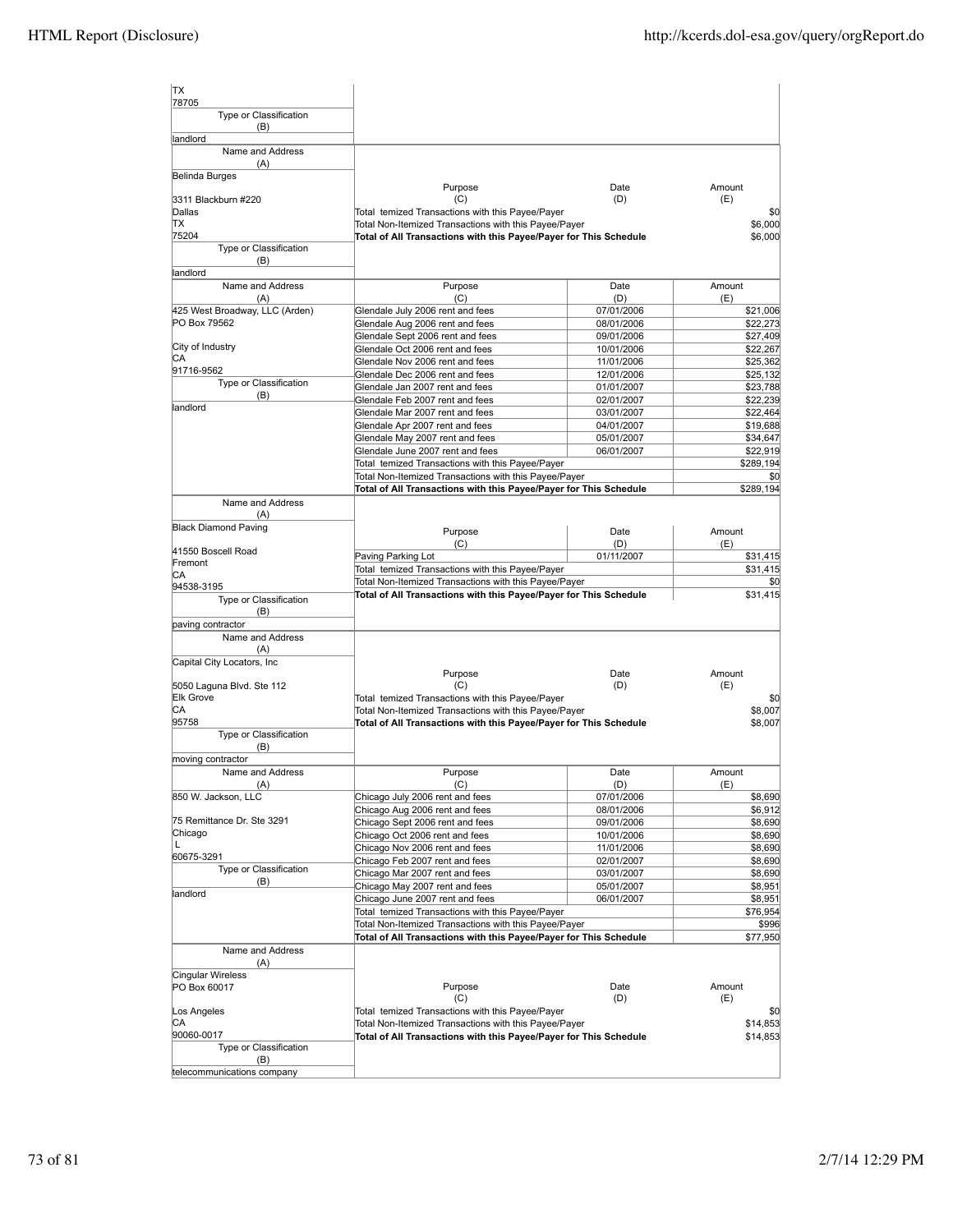| Name and Address                  |                                                                                                                            |             |                                                                                                                                                                                                                                       |
|-----------------------------------|----------------------------------------------------------------------------------------------------------------------------|-------------|---------------------------------------------------------------------------------------------------------------------------------------------------------------------------------------------------------------------------------------|
| (A)                               | Purpose<br>(C)                                                                                                             | Date<br>(D) | Amount<br>(E)                                                                                                                                                                                                                         |
| Cingular Wireless (AZ)            | June and July 2006                                                                                                         | 09/18/2006  | \$45,000                                                                                                                                                                                                                              |
|                                   |                                                                                                                            | 10/10/2006  |                                                                                                                                                                                                                                       |
|                                   | Aug-06                                                                                                                     |             | \$17,379                                                                                                                                                                                                                              |
| Phoenix                           | Sep-06                                                                                                                     | 10/30/2006  | \$22,046                                                                                                                                                                                                                              |
| ΑZ                                | Oct-06                                                                                                                     | 11/13/2006  | \$19,277                                                                                                                                                                                                                              |
| 85062-8405                        | Nov and Dec 2006                                                                                                           | 12/15/2006  | \$22,013                                                                                                                                                                                                                              |
| Type or Classification            | Jan-07                                                                                                                     | 02/09/2007  | \$42,071                                                                                                                                                                                                                              |
|                                   | Feb-07                                                                                                                     | 03/23/2007  | \$16,080                                                                                                                                                                                                                              |
| (B)                               | Mar-07                                                                                                                     | 04/13/2007  | \$24,858                                                                                                                                                                                                                              |
| telecommunications company        | Apr-07                                                                                                                     | 05/11/2007  | \$22,442                                                                                                                                                                                                                              |
|                                   | May-07                                                                                                                     | 06/15/2007  | \$22,656                                                                                                                                                                                                                              |
|                                   | Total temized Transactions with this Payee/Payer                                                                           |             | \$253,822                                                                                                                                                                                                                             |
|                                   | Total Non-Itemized Transactions with this Payee/Payer                                                                      |             | \$0                                                                                                                                                                                                                                   |
|                                   | Total of All Transactions with this Payee/Payer for This Schedule                                                          |             | \$253,822                                                                                                                                                                                                                             |
| Name and Address                  |                                                                                                                            |             |                                                                                                                                                                                                                                       |
|                                   |                                                                                                                            |             |                                                                                                                                                                                                                                       |
| (A)                               |                                                                                                                            |             |                                                                                                                                                                                                                                       |
| Citicorp Vender Finance           |                                                                                                                            |             |                                                                                                                                                                                                                                       |
| PO Box 7247-0118                  | Purpose                                                                                                                    | Date        | Amount                                                                                                                                                                                                                                |
|                                   | (C)                                                                                                                        | (D)         | (E)                                                                                                                                                                                                                                   |
| Philadelphia                      | Total temized Transactions with this Payee/Payer                                                                           |             | \$0                                                                                                                                                                                                                                   |
| <b>PA</b>                         | Total Non-Itemized Transactions with this Payee/Payer                                                                      |             | \$10,953                                                                                                                                                                                                                              |
| 19170-0118                        | Total of All Transactions with this Payee/Payer for This Schedule                                                          |             | \$10,953                                                                                                                                                                                                                              |
| Type or Classification            |                                                                                                                            |             |                                                                                                                                                                                                                                       |
| (B)                               |                                                                                                                            |             |                                                                                                                                                                                                                                       |
| equipment leasing company         |                                                                                                                            |             |                                                                                                                                                                                                                                       |
| Name and Address                  |                                                                                                                            |             |                                                                                                                                                                                                                                       |
| (A)                               |                                                                                                                            |             |                                                                                                                                                                                                                                       |
| ComEd                             |                                                                                                                            |             |                                                                                                                                                                                                                                       |
| <b>Bill Payment Center</b>        | Purpose                                                                                                                    | Date        | Amount                                                                                                                                                                                                                                |
|                                   | (C)                                                                                                                        | (D)         | (E)                                                                                                                                                                                                                                   |
|                                   |                                                                                                                            |             |                                                                                                                                                                                                                                       |
| Chicago                           | Total temized Transactions with this Payee/Payer                                                                           |             | \$0                                                                                                                                                                                                                                   |
| L                                 | Total Non-Itemized Transactions with this Payee/Payer                                                                      |             | \$5,554                                                                                                                                                                                                                               |
| 60668-0001                        | Total of All Transactions with this Payee/Payer for This Schedule                                                          |             | \$5,554                                                                                                                                                                                                                               |
| Type or Classification            |                                                                                                                            |             |                                                                                                                                                                                                                                       |
| (B)                               |                                                                                                                            |             |                                                                                                                                                                                                                                       |
| utility company                   |                                                                                                                            |             |                                                                                                                                                                                                                                       |
| Name and Address                  |                                                                                                                            |             |                                                                                                                                                                                                                                       |
| (A)                               | Purpose                                                                                                                    | Date        | Amount                                                                                                                                                                                                                                |
| Convio(GetActive)                 | (C)                                                                                                                        | (D)         | (E)                                                                                                                                                                                                                                   |
|                                   | July-Sept06 Support                                                                                                        | 08/16/2006  | \$9,750                                                                                                                                                                                                                               |
| 11921 N. Mopac Expwy Ste200       | Oct-Dec06 Support                                                                                                          | 10/12/2006  | \$9,750                                                                                                                                                                                                                               |
| Austin                            | Jan-Mar07 Support                                                                                                          | 02/08/2007  | \$14,250                                                                                                                                                                                                                              |
| ΠX                                | Apr-Jun07Support                                                                                                           | 04/25/2007  | \$14,464                                                                                                                                                                                                                              |
| 78759                             | Total temized Transactions with this Payee/Payer                                                                           |             | \$48,214                                                                                                                                                                                                                              |
| Type or Classification            |                                                                                                                            |             |                                                                                                                                                                                                                                       |
|                                   | Total Non-Itemized Transactions with this Payee/Payer                                                                      |             |                                                                                                                                                                                                                                       |
|                                   |                                                                                                                            |             |                                                                                                                                                                                                                                       |
| (B)                               | Total of All Transactions with this Payee/Payer for This Schedule                                                          |             |                                                                                                                                                                                                                                       |
| webhost                           |                                                                                                                            |             |                                                                                                                                                                                                                                       |
| Name and Address                  |                                                                                                                            |             |                                                                                                                                                                                                                                       |
| (A)                               |                                                                                                                            |             |                                                                                                                                                                                                                                       |
| <b>CORT Funiture Rental</b>       | Purpose                                                                                                                    | Date        | Amount                                                                                                                                                                                                                                |
|                                   | (C)                                                                                                                        | (D)         |                                                                                                                                                                                                                                       |
| 19360 Cabot Blvd.                 |                                                                                                                            |             | (E)                                                                                                                                                                                                                                   |
| Hayward                           | <b>HQ Building Remodel</b>                                                                                                 | 12/15/2006  |                                                                                                                                                                                                                                       |
| СA                                | Total temized Transactions with this Payee/Payer                                                                           |             |                                                                                                                                                                                                                                       |
| 94545                             | Total Non-Itemized Transactions with this Payee/Payer                                                                      |             |                                                                                                                                                                                                                                       |
| Type or Classification            | <b>Total of All Transactions with this Payee/Payer for This Schedule</b>                                                   |             |                                                                                                                                                                                                                                       |
| (B)                               |                                                                                                                            |             |                                                                                                                                                                                                                                       |
| furniture rental company          |                                                                                                                            |             |                                                                                                                                                                                                                                       |
| Name and Address                  | Purpose                                                                                                                    | Date        | Amount                                                                                                                                                                                                                                |
| (A)                               | (C)                                                                                                                        | (D)         | (E)                                                                                                                                                                                                                                   |
|                                   |                                                                                                                            |             |                                                                                                                                                                                                                                       |
| <b>AAA Business Supplies</b>      | office supplies                                                                                                            | 05/16/2007  |                                                                                                                                                                                                                                       |
|                                   | office supplies                                                                                                            | 04/04/2007  |                                                                                                                                                                                                                                       |
| 325 Mendell Street                | office supplies                                                                                                            | 04/25/2007  |                                                                                                                                                                                                                                       |
| San Francisco                     | office supplies                                                                                                            | 03/15/2007  |                                                                                                                                                                                                                                       |
| CA                                | office supplies                                                                                                            | 04/13/2007  |                                                                                                                                                                                                                                       |
| 94124                             | office supplies                                                                                                            | 11/21/2006  |                                                                                                                                                                                                                                       |
| Type or Classification            | office supplies                                                                                                            | 02/21/2007  |                                                                                                                                                                                                                                       |
| (B)                               | office supplies                                                                                                            | 08/30/2006  |                                                                                                                                                                                                                                       |
| office supplies vendor            | office supplies                                                                                                            | 09/19/2006  |                                                                                                                                                                                                                                       |
|                                   | Total temized Transactions with this Payee/Payer                                                                           |             |                                                                                                                                                                                                                                       |
|                                   | Total Non-Itemized Transactions with this Payee/Payer                                                                      |             |                                                                                                                                                                                                                                       |
|                                   |                                                                                                                            |             |                                                                                                                                                                                                                                       |
|                                   | Total of All Transactions with this Payee/Payer for This Schedule                                                          |             |                                                                                                                                                                                                                                       |
| Name and Address                  |                                                                                                                            |             |                                                                                                                                                                                                                                       |
| (A)                               |                                                                                                                            |             |                                                                                                                                                                                                                                       |
| De Lage Landen Financial Services | Purpose                                                                                                                    | Date        | Amount                                                                                                                                                                                                                                |
|                                   | (C)                                                                                                                        | (D)         | (E)                                                                                                                                                                                                                                   |
| PO Box 41601                      |                                                                                                                            |             |                                                                                                                                                                                                                                       |
| Philadelphia                      | Total temized Transactions with this Payee/Payer                                                                           |             |                                                                                                                                                                                                                                       |
| PA<br>19101-1604                  | Total Non-Itemized Transactions with this Payee/Payer<br>Total of All Transactions with this Payee/Payer for This Schedule |             | \$0<br>\$48,214<br>\$6,824<br>\$6,824<br>\$6,366<br>\$13,190<br>\$14,170<br>\$13,295<br>\$8,596<br>\$8,412<br>\$8,278<br>\$6,623<br>\$6,571<br>\$5,756<br>\$5,007<br>\$76,708<br>\$73,304<br>\$150,012<br>\$0<br>\$14,122<br>\$14,122 |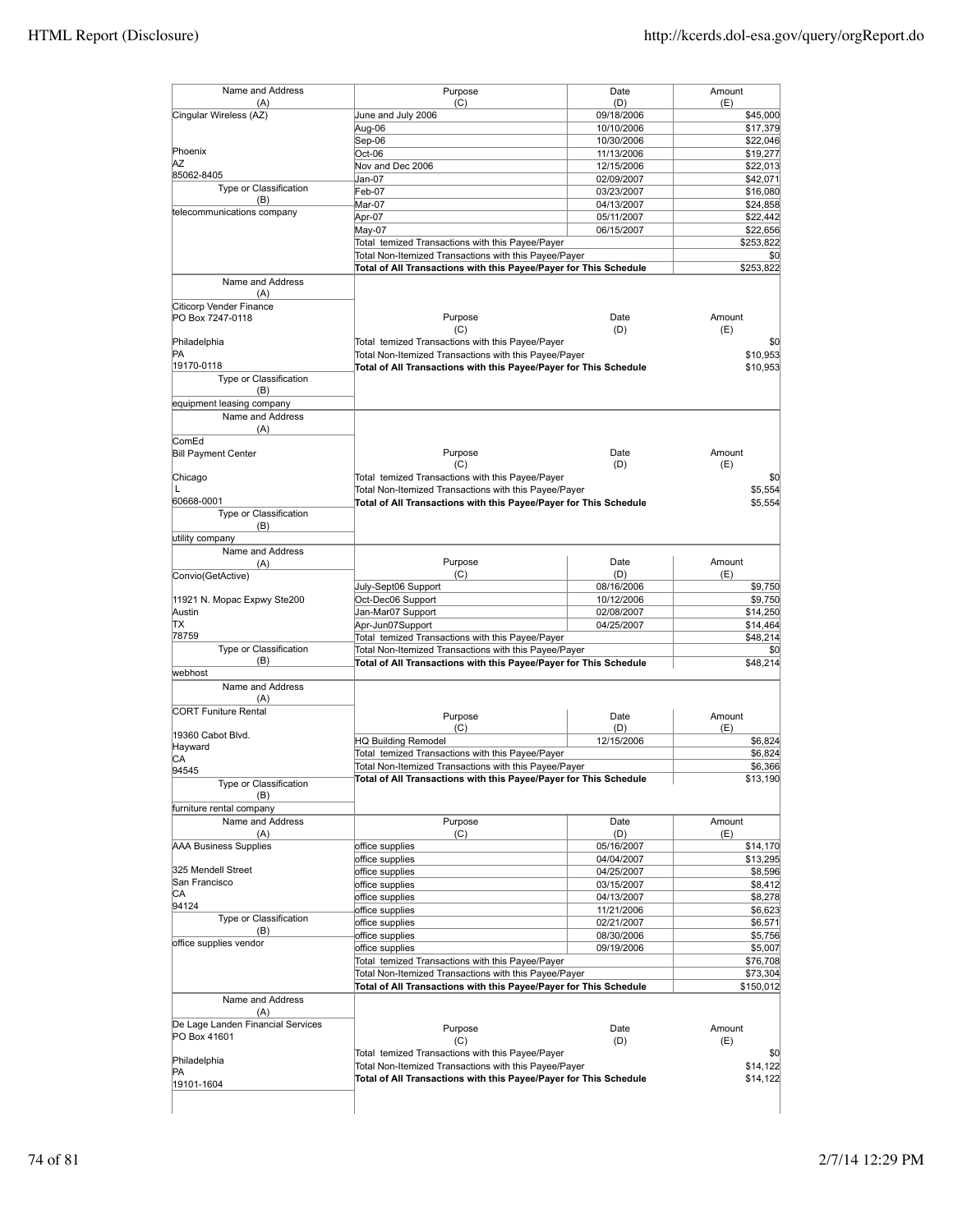| Type or Classification                |                                                                                                           |                          |                      |
|---------------------------------------|-----------------------------------------------------------------------------------------------------------|--------------------------|----------------------|
| (B)<br>equipment leasing company      |                                                                                                           |                          |                      |
| Name and Address                      |                                                                                                           |                          |                      |
| (A)                                   |                                                                                                           |                          |                      |
| Dillon Real Estate Investments        |                                                                                                           |                          |                      |
|                                       | Purpose                                                                                                   | Date                     | Amount               |
| 1951 Courtside Place Drive            | (C)                                                                                                       | (D)                      | (E)                  |
| Missouri City<br>ΠX                   | Total temized Transactions with this Payee/Payer<br>Total Non-Itemized Transactions with this Payee/Payer |                          | \$0<br>\$5,186       |
| 77489                                 | Total of All Transactions with this Payee/Payer for This Schedule                                         |                          | \$5,186              |
| Type or Classification                |                                                                                                           |                          |                      |
| (B)                                   |                                                                                                           |                          |                      |
| landlord                              |                                                                                                           |                          |                      |
| Name and Address                      |                                                                                                           |                          |                      |
| (A)                                   |                                                                                                           |                          |                      |
| Dublin Security Service, Corp         | Purpose                                                                                                   | Date                     | Amount               |
| PO Box 14003                          | (C)                                                                                                       | (D)                      | (E)                  |
| Oakland                               | Nov Service Oakland FireWatch                                                                             | 12/11/2006               | \$5,200              |
| CА                                    | Total temized Transactions with this Payee/Payer                                                          |                          | \$5,200              |
| 94614-2003                            | Total Non-Itemized Transactions with this Payee/Payer                                                     |                          | \$15,829             |
| Type or Classification                | Total of All Transactions with this Payee/Payer for This Schedule                                         |                          | \$21,029             |
| (B)                                   |                                                                                                           |                          |                      |
| security service company              |                                                                                                           |                          |                      |
| Name and Address                      |                                                                                                           |                          |                      |
| (A)                                   |                                                                                                           |                          |                      |
| East Bay Point of Sale Systems        | Purpose                                                                                                   | Date                     | Amount               |
|                                       | (C)                                                                                                       | (D)                      | (E)                  |
| 3838 Grand Avenue<br>Oakland          | POS Software CNA Store 50% Dep                                                                            | 05/31/2007               | \$6,328              |
| CА                                    | Total temized Transactions with this Payee/Payer                                                          |                          | \$6,328              |
| 94610                                 | Total Non-Itemized Transactions with this Payee/Payer                                                     |                          | \$0                  |
| Type or Classification                | Total of All Transactions with this Payee/Payer for This Schedule                                         |                          | \$6,328              |
| (B)                                   |                                                                                                           |                          |                      |
| POS solutions vendor                  |                                                                                                           |                          |                      |
| Name and Address                      |                                                                                                           |                          |                      |
| (A)                                   |                                                                                                           |                          |                      |
| FedEx Kinko's                         |                                                                                                           |                          |                      |
| P O Box 672085                        | Purpose                                                                                                   | Date                     | Amount               |
|                                       | (C)                                                                                                       | (D)                      | (E)                  |
| Dallas<br>ΠX                          | Total temized Transactions with this Payee/Payer<br>Total Non-Itemized Transactions with this Payee/Payer |                          | \$0<br>\$27,252      |
| 75267-2085                            | Total of All Transactions with this Payee/Payer for This Schedule                                         |                          | \$27,252             |
| Type or Classification                |                                                                                                           |                          |                      |
| (B)                                   |                                                                                                           |                          |                      |
| printing company                      |                                                                                                           |                          |                      |
| Name and Address                      |                                                                                                           |                          |                      |
| (A)                                   |                                                                                                           |                          |                      |
| Fingerhut, Powers, Smith & Associates | Purpose                                                                                                   | Date                     | Amount               |
|                                       | (C)                                                                                                       | (D)                      | (E)                  |
| 205 Yoakum Parkway #1003              | consulting RNRN                                                                                           | 10/26/2006               | \$12,432             |
| Alexandria<br>VА                      | Total temized Transactions with this Payee/Payer                                                          |                          | \$12,432             |
| 22304                                 | Total Non-Itemized Transactions with this Payee/Payer                                                     |                          | \$3,691              |
| Type or Classification                | Total of All Transactions with this Payee/Payer for This Schedule                                         |                          | \$16,123             |
| (B)                                   |                                                                                                           |                          |                      |
| PR consultants                        |                                                                                                           |                          |                      |
| Name and Address                      | Purpose                                                                                                   | Date                     | Amount               |
| (A)                                   | (C)                                                                                                       | (D)                      | (E)                  |
| Forum Building, Ltd.                  | Sacramento July 2006 Rent                                                                                 | 07/01/2006               | \$11,334             |
| P.O. Box 617                          | Sacramento Aug 2006 Rent                                                                                  | 08/01/2006               | \$11,334             |
|                                       | Sacramento Sept2006 Rent                                                                                  | 09/01/2006               | \$11,334             |
| Rodeo<br>СA                           | Sacramento Oct 2006 Rent                                                                                  | 10/01/2006               | \$11,334             |
| 94572                                 | Sacramento Nov 2006 Rent                                                                                  | 11/01/2006               | \$11,334             |
| Type or Classification                | Sacramento Dec 2006 Rent                                                                                  | 12/01/2006               | \$11,334             |
| (B)                                   | Sacramento Jan 2007 Rent                                                                                  | 01/01/2007               | \$11,417             |
| landlord                              | Sacramento Feb 2007 Rent                                                                                  | 02/01/2007               | \$11,417             |
|                                       | Sacramento Mar 2007 Rent<br>Sacramento Apr 2007 Rent                                                      | 03/01/2007               | \$11,700             |
|                                       | Sacramento May 2007 Rent                                                                                  | 04/01/2007<br>05/01/2007 | \$11,503<br>\$11,503 |
|                                       | Sacramento June 2007 Rent                                                                                 | 06/01/2007               | \$11,503             |
|                                       | Total temized Transactions with this Payee/Payer                                                          |                          | \$137,047            |
|                                       | Total Non-Itemized Transactions with this Payee/Payer                                                     |                          | \$950                |
|                                       | Total of All Transactions with this Payee/Payer for This Schedule                                         |                          | \$137,997            |
| Name and Address                      |                                                                                                           |                          |                      |
| (A)                                   | Purpose                                                                                                   | Date                     | Amount               |
| Freeman, DW                           | (C)                                                                                                       | (D)                      | (E)                  |
|                                       | Freeman v. CNA. et al Case #C06-05953                                                                     | 12/04/2006               | \$22,000             |
| 275 F MacArthur Blvd                  | Total temized Transactions with this Payee/Payer                                                          |                          | \$22,000             |
| Oakland                               | Total Non-Itemized Transactions with this Payee/Payer                                                     |                          | \$0                  |
| CА<br>94610                           | Total of All Transactions with this Payee/Payer for This Schedule                                         |                          | \$22,000             |
|                                       |                                                                                                           |                          |                      |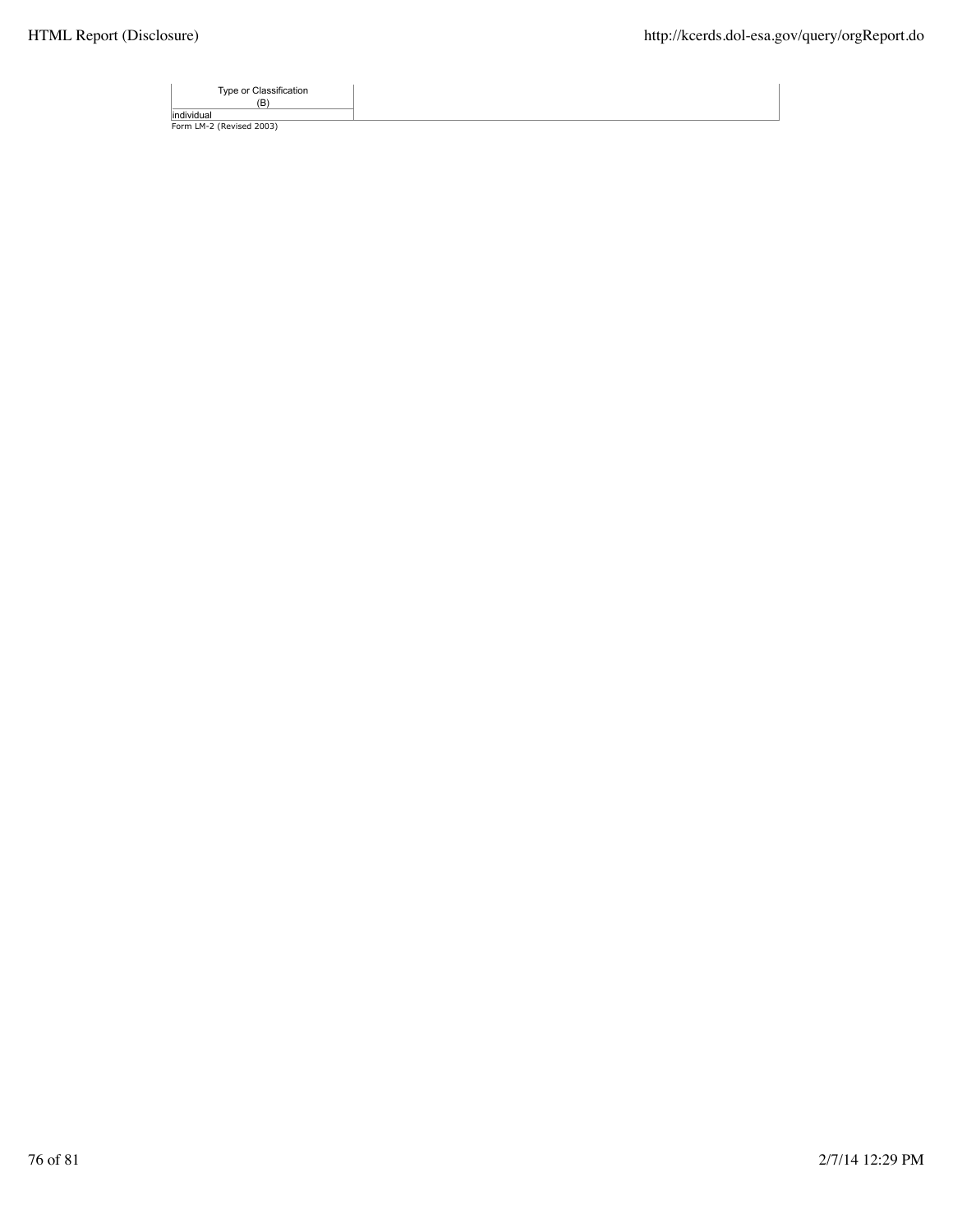## **SCHEDULE 19 - UNION ADMINISTRATION FLE NUMBER: 015-724**

| Name and Address                        |                                                                   |            |                  |
|-----------------------------------------|-------------------------------------------------------------------|------------|------------------|
| (A)                                     |                                                                   |            |                  |
| Jet Blue Airways                        | Purpose                                                           | Date       | Amount           |
|                                         | (C)                                                               | (D)        | (E)              |
| Salt Lake                               | Total temized Transactions with this Payee/Payer                  |            | \$0              |
| UT                                      | Total Non-Itemized Transactions with this Payee/Payer             |            | \$5,651          |
| 84101                                   | Total of All Transactions with this Payee/Payer for This Schedule |            | \$5,651          |
| Type or Classification                  |                                                                   |            |                  |
| (B)                                     |                                                                   |            |                  |
| airline company                         |                                                                   |            |                  |
| Name and Address                        |                                                                   |            |                  |
| (A)                                     |                                                                   |            |                  |
| Jonathan Wieder Design                  |                                                                   |            |                  |
|                                         | Purpose                                                           | Date       | Amount           |
| 1407 Cornell Avenue                     | (C)                                                               | (D)        | (E)              |
| Berkeley                                | Aug, Sept RegNurse Design                                         | 09/11/2006 | \$6,479          |
| СA                                      | Total temized Transactions with this Payee/Payer                  |            | \$6,479          |
| 94702                                   | Total Non-Itemized Transactions with this Payee/Payer             |            | \$26,467         |
| Type or Classification                  | Total of All Transactions with this Payee/Payer for This Schedule |            | \$32,946         |
| (B)                                     |                                                                   |            |                  |
| magazine design                         |                                                                   |            |                  |
| Name and Address                        |                                                                   |            |                  |
| (A)                                     |                                                                   |            |                  |
| Marriott-Oakland City Center            |                                                                   |            |                  |
|                                         | Purpose                                                           | Date       | Amount           |
| 1001 Broadway                           | (C)                                                               | (D)        | (E)              |
| Oakland                                 | Total temized Transactions with this Payee/Payer                  |            | \$0              |
| СA                                      | Total Non-Itemized Transactions with this Payee/Payer             |            | \$7,045          |
| 94607                                   | Total of All Transactions with this Payee/Payer for This Schedule |            | \$7,045          |
| Type or Classification                  |                                                                   |            |                  |
| (B)                                     |                                                                   |            |                  |
| hotel/lodging                           |                                                                   |            |                  |
| Name and Address                        |                                                                   |            |                  |
|                                         |                                                                   |            |                  |
| (A)                                     |                                                                   |            |                  |
| Marriott-St. Louis                      | Purpose                                                           | Date       | Amount           |
|                                         | (C)                                                               | (D)        | (E)              |
| 660 Maryville Center Drive<br>St. Louis | Lodging-BOD                                                       | 12/30/2006 | \$6,734          |
| MО                                      | Total temized Transactions with this Payee/Payer                  |            | \$6,734          |
| 63141                                   | Total Non-Itemized Transactions with this Payee/Payer             |            | \$0              |
|                                         | Total of All Transactions with this Payee/Payer for This Schedule |            | \$6,734          |
| Type or Classification                  |                                                                   |            |                  |
| (B)                                     |                                                                   |            |                  |
| hotel/lodging                           |                                                                   |            |                  |
| Name and Address                        |                                                                   |            |                  |
| (A)                                     |                                                                   |            |                  |
| American Air                            |                                                                   |            |                  |
| P.O.Box 619612                          | Purpose                                                           | Date       | Amount           |
|                                         | (C)                                                               | (D)        | (E)              |
| Dallas                                  | Total temized Transactions with this Payee/Payer                  |            | \$0              |
| lΤX                                     | Total Non-Itemized Transactions with this Payee/Payer             |            | \$9,447          |
| 75261-9612                              | Total of All Transactions with this Payee/Payer for This Schedule |            | \$9,447          |
| Type or Classification                  |                                                                   |            |                  |
| (B)                                     |                                                                   |            |                  |
| airline company                         |                                                                   |            |                  |
| Name and Address                        |                                                                   |            |                  |
| (A)                                     |                                                                   |            |                  |
| Palace Hotel                            | Purpose                                                           | Date       | Amount           |
|                                         | (C)                                                               | (D)        | (E)              |
| 2 New Montgomery                        | <b>BOD Dinner</b>                                                 | 12/30/2006 | \$5,587          |
| San Francisco                           | Total temized Transactions with this Payee/Payer                  |            | \$5,587          |
| СA                                      | Total Non-Itemized Transactions with this Payee/Payer             |            | \$2,250          |
| 94105                                   | Total of All Transactions with this Payee/Payer for This Schedule |            | \$7,837          |
| Type or Classification                  |                                                                   |            |                  |
| (B)                                     |                                                                   |            |                  |
| hotel/lodging                           |                                                                   |            |                  |
| Name and Address                        | Purpose                                                           | Date       | Amount           |
| (A)                                     | (C)                                                               | (D)        | (E)              |
| Postal Systems Inc                      | RegNurse Mailing                                                  | 08/16/2006 | \$5,879          |
|                                         | RegNurse Mailing                                                  | 08/23/2006 | \$5,983          |
| 25024 Viking Street                     | RegNurse Mailing                                                  | 11/21/2006 | \$19,767         |
| Hayward                                 | RegNurse Mailing                                                  | 02/08/2007 | \$12,036         |
| СA                                      | RegNurse Mailing                                                  | 03/22/2007 | \$5,645          |
| 94545-2704                              | RegNurse Mailing                                                  | 04/13/2007 | \$5,643          |
| Type or Classification                  | RegNurse Mailing                                                  | 06/12/2007 | \$5,828          |
| (B)                                     | RegNurse Mailing                                                  | 10/10/2006 | \$5,206          |
| mailing house company                   | RegNurse Mailing                                                  | 10/12/2006 | \$37,744         |
|                                         | Total temized Transactions with this Payee/Payer                  |            | \$103,731        |
|                                         | Total Non-Itemized Transactions with this Payee/Payer             |            |                  |
|                                         |                                                                   |            | \$0<br>\$103,731 |
|                                         | Total of All Transactions with this Payee/Payer for This Schedule |            |                  |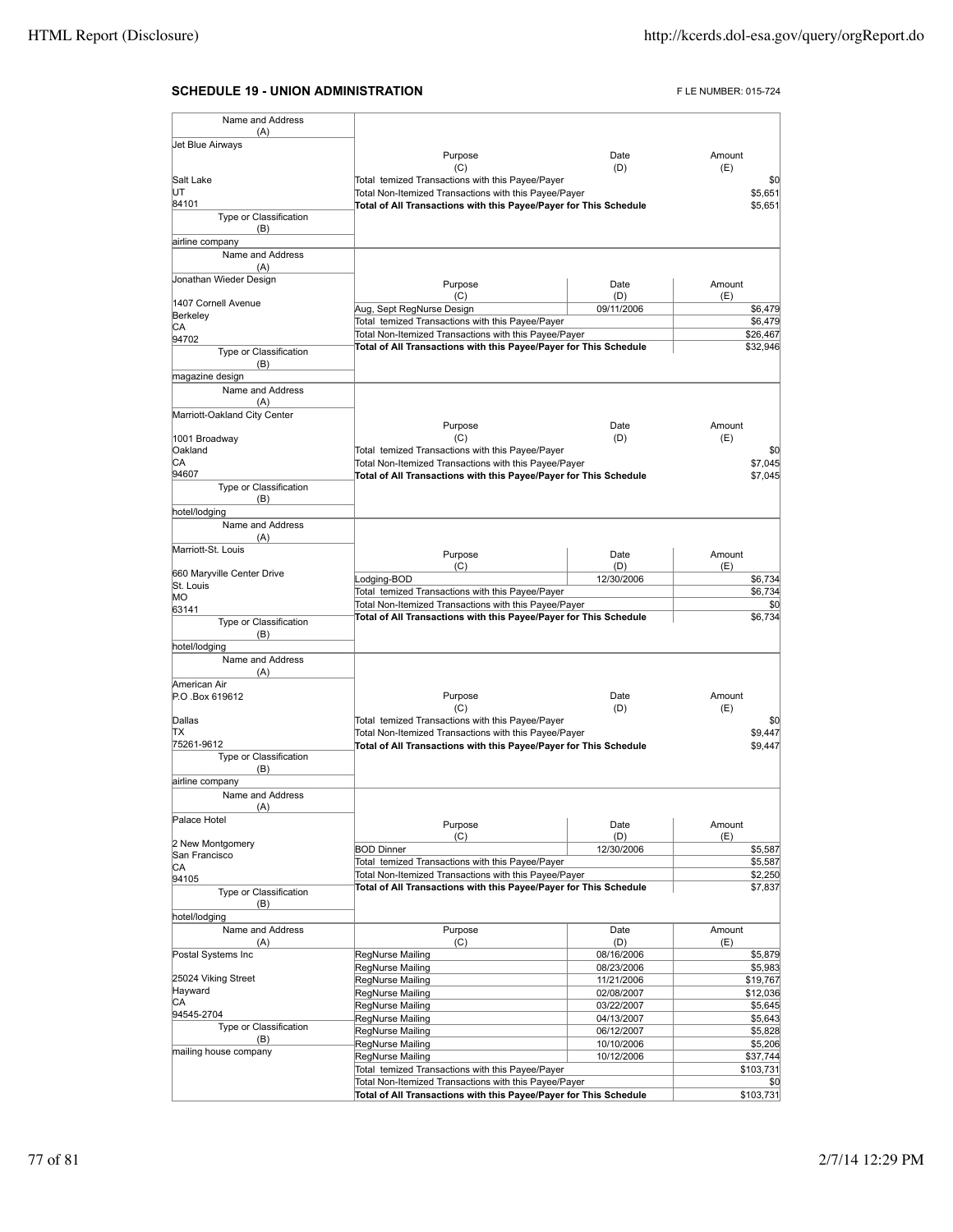| Name and Address                |                                                                                                                            |                          |                      |
|---------------------------------|----------------------------------------------------------------------------------------------------------------------------|--------------------------|----------------------|
| (A)<br>Rick & Ann's Catering    |                                                                                                                            |                          |                      |
|                                 | Purpose                                                                                                                    | Date                     | Amount               |
| 2922 Domingo Avenue             | (C)                                                                                                                        | (D)                      | (E)                  |
| Berkeley                        | Total temized Transactions with this Payee/Payer                                                                           |                          | \$0                  |
| СA<br>94705                     | Total Non-Itemized Transactions with this Payee/Payer<br>Total of All Transactions with this Payee/Payer for This Schedule |                          | \$8,027<br>\$8,027   |
| Type or Classification          |                                                                                                                            |                          |                      |
| (B)                             |                                                                                                                            |                          |                      |
| caterer                         |                                                                                                                            |                          |                      |
| Name and Address                |                                                                                                                            |                          |                      |
| (A)<br>Seascape Resort          | Purpose                                                                                                                    | Date                     | Amount               |
|                                 | (C)                                                                                                                        | (D)                      | (E)                  |
| One Resort Drive                | <b>BOD</b> meeting                                                                                                         | 01/29/2007               | \$9,000              |
| Aptos<br>CA                     | <b>BOD</b> meeting                                                                                                         | 06/26/2007               | \$67,132             |
| 95003                           | Total temized Transactions with this Payee/Payer<br>Total Non-Itemized Transactions with this Payee/Payer                  |                          | \$76,132<br>\$3,988  |
| Type or Classification          | Total of All Transactions with this Payee/Payer for This Schedule                                                          |                          | \$80,120             |
| (B)                             |                                                                                                                            |                          |                      |
| hotel/lodging                   |                                                                                                                            |                          |                      |
| Name and Address<br>(A)         |                                                                                                                            |                          |                      |
| Southwest Airlines              |                                                                                                                            |                          |                      |
|                                 | Purpose                                                                                                                    | Date                     | Amount               |
| 100 Southwest Way               | (C)                                                                                                                        | (D)                      | (E)                  |
| Houston<br>ΠX                   | Total temized Transactions with this Payee/Payer<br>Total Non-Itemized Transactions with this Payee/Payer                  |                          | \$0<br>\$19.791      |
| 77551                           | Total of All Transactions with this Payee/Payer for This Schedule                                                          |                          | \$19,791             |
| Type or Classification          |                                                                                                                            |                          |                      |
| (B)                             |                                                                                                                            |                          |                      |
| airline company                 |                                                                                                                            |                          |                      |
| Name and Address<br>(A)         | Purpose                                                                                                                    | Date                     | Amount               |
| U S Postmaster-Oakland(7th St)  | (C)<br>RegNurse Mailing                                                                                                    | (D)<br>08/23/2006        | (E)<br>\$20,000      |
|                                 | <b>RegNurse Mailing</b>                                                                                                    | 09/20/2006               | \$30,000             |
| 1675-7th Street, Rm 120         | RegNurse Mailing                                                                                                           | 01/19/2007               | \$20,000             |
| Oakland<br>СA                   | RegNurse Mailing                                                                                                           | 03/15/2007               | \$20,000             |
| 94615-9651                      | RegNurse Mailing                                                                                                           | 06/01/2007               | \$20,000             |
| Type or Classification          | Total temized Transactions with this Payee/Payer<br>Total Non-Itemized Transactions with this Payee/Payer                  |                          | \$110,000<br>\$0     |
| (B)                             | Total of All Transactions with this Payee/Payer for This Schedule                                                          |                          | \$110,000            |
| post office<br>Name and Address |                                                                                                                            |                          |                      |
| (A)                             |                                                                                                                            | Date                     | Amount               |
| <b>United Airlines</b>          | Purpose<br>(C)                                                                                                             | (D)                      | (E)                  |
|                                 | Air travel - BOD                                                                                                           | 07/30/2006               | \$6,822              |
| 1 United Way<br>Chicago         | Air travel - BOD                                                                                                           | 10/29/2006               | \$6,723              |
| L                               | Air travel - BOD                                                                                                           | 06/28/2007               | \$6,986              |
| 60600                           | Total temized Transactions with this Payee/Payer<br>Total Non-Itemized Transactions with this Payee/Payer                  |                          | \$20,531<br>\$27,504 |
| <b>Type or Classification</b>   | Total of All Transactions with this Payee/Payer for This Schedule                                                          |                          | \$48,035             |
| (B)<br>airline company          |                                                                                                                            |                          |                      |
| Name and Address                |                                                                                                                            |                          |                      |
| (A)                             |                                                                                                                            |                          |                      |
| <b>Woodfin Suites</b>           | Purpose                                                                                                                    | Date                     | Amount               |
| 5800 Shellmound Street          | (C)                                                                                                                        | (D)                      | (E)                  |
| Emeryville                      | Lodging-BOD                                                                                                                | 09/29/2006               | \$5,757              |
| CA                              | Total temized Transactions with this Payee/Payer                                                                           |                          | \$5,757<br>\$8,680   |
| 94608                           | Total Non-Itemized Transactions with this Payee/Payer<br>Total of All Transactions with this Payee/Payer for This Schedule |                          | \$14,437             |
| Type or Classification<br>(B)   |                                                                                                                            |                          |                      |
| hotel/lodging                   |                                                                                                                            |                          |                      |
| Name and Address                | Purpose                                                                                                                    | Date                     | Amount               |
| (A)                             | (C)                                                                                                                        | (D)                      | (E)                  |
| Autumn Press                    | June RegNurse                                                                                                              | 07/18/2006               | \$14,487             |
| 945 Camelia Street              | June RegNurse<br>July RegNurse                                                                                             | 07/31/2006<br>08/23/2006 | \$29,663<br>\$34,412 |
| Berkeley                        | Aug RegNurse Printing                                                                                                      | 09/20/2006               | \$51,916             |
| СA                              | Oct RN Additional                                                                                                          | 11/21/2006               | \$78,140             |
| 94710<br>Type or Classification | Nov RegNurse                                                                                                               | 01/25/2007               | \$20,527             |
| (B)                             | Dec RegNurse                                                                                                               | 02/20/2007               | \$28,482             |
| printing company                | Jan/Feb RegNurse<br>Mar RegNurse                                                                                           | 04/09/2007<br>04/13/2007 | \$21,497<br>\$26,260 |
|                                 | Apr RegNurse                                                                                                               | 06/18/2007               | \$31,050             |
|                                 | Total temized Transactions with this Payee/Payer                                                                           |                          | \$336,434            |
|                                 | Total Non-Itemized Transactions with this Payee/Payer                                                                      |                          | \$7,313              |
|                                 | Total of All Transactions with this Payee/Payer for This Schedule                                                          |                          | \$343,747            |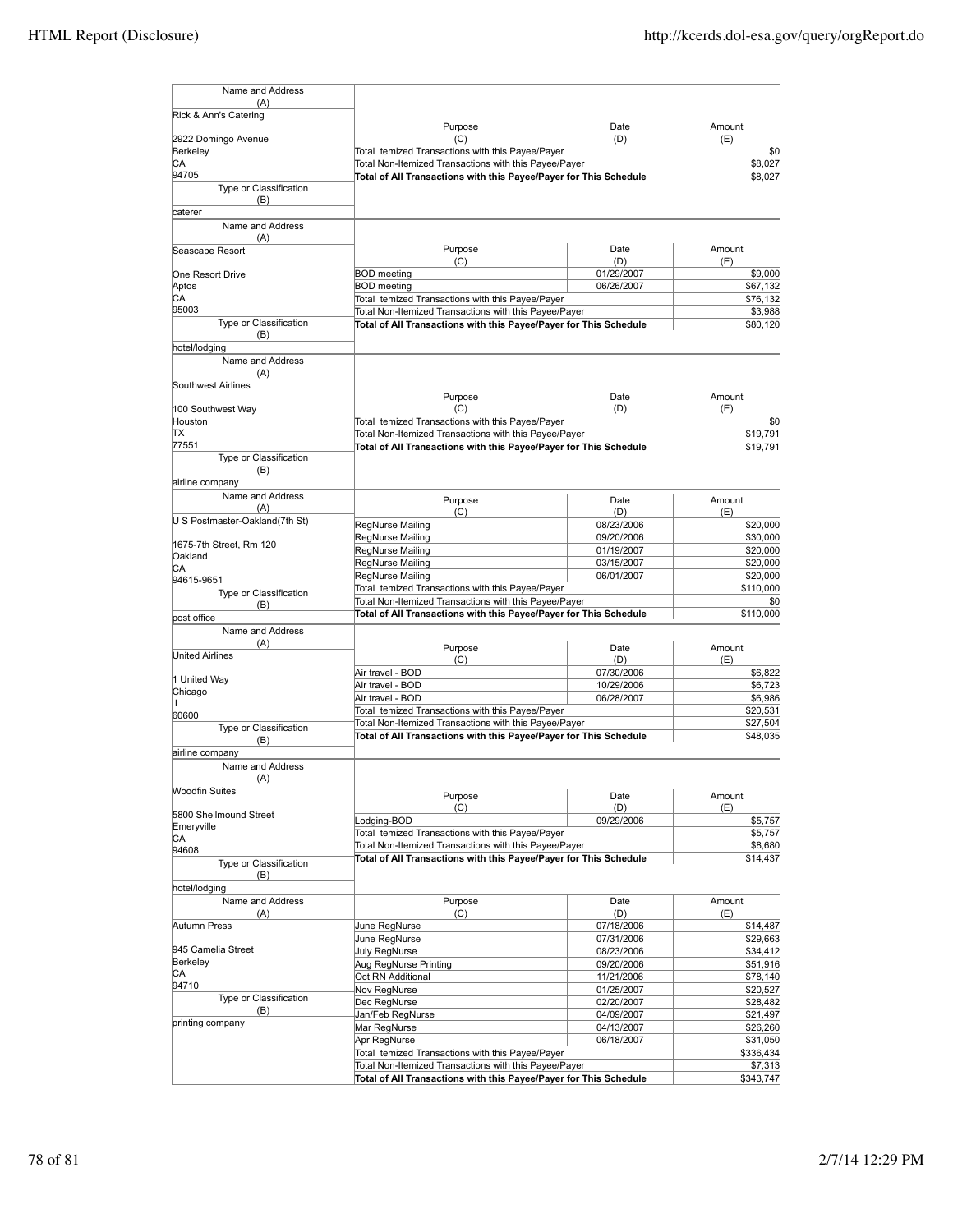| Name and Address              |                                                                   |            |           |
|-------------------------------|-------------------------------------------------------------------|------------|-----------|
| (A)                           |                                                                   |            |           |
| <b>Balboa Travel</b>          |                                                                   |            |           |
|                               | Purpose                                                           | Date       | Amount    |
| 5414 Oberlin Drive Suite300   | (C)                                                               | (D)        | (E)       |
| San Diego                     | Total temized Transactions with this Payee/Payer                  |            | \$0       |
| IСA                           | Total Non-Itemized Transactions with this Payee/Payer             |            | \$5.878   |
| 92121                         | Total of All Transactions with this Payee/Payer for This Schedule |            | \$5.878   |
| Type or Classification<br>(B) |                                                                   |            |           |
| travel agent                  |                                                                   |            |           |
| Name and Address              |                                                                   |            |           |
| (A)                           | Purpose                                                           | Date       | Amount    |
| California Elections Company  | (C)                                                               | (D)        | (E)       |
| P.O. Box 302021               | Postage Reg Mailing                                               | 05/14/2007 | \$23,757  |
|                               | Election                                                          | 06/18/2007 | \$106,663 |
| Escondido                     | Deposit, Election Pakage Materials                                | 02/16/2007 | \$10,000  |
| IСA                           | Total temized Transactions with this Payee/Payer                  |            | \$140,420 |
| 92030-2021                    | Total Non-Itemized Transactions with this Payee/Payer             |            | \$3,909   |
| Type or Classification<br>(B) | Total of All Transactions with this Payee/Payer for This Schedule |            | \$144,329 |
| election processing center    |                                                                   |            |           |
| Name and Address              |                                                                   |            |           |
| (A)                           |                                                                   |            |           |
| <b>Claremont Resort</b>       | Purpose                                                           | Date       | Amount    |
|                               | (C)                                                               | (D)        | (E)       |
| 41 Tunnel Road                | 03/14-03/20/07 BOD Mtg                                            | 04/13/2007 | \$16,444  |
| Oakland                       | Total temized Transactions with this Payee/Payer                  |            | \$16,444  |
| IСA                           | Total Non-Itemized Transactions with this Payee/Payer             |            | \$0       |
| 94705                         | Total of All Transactions with this Payee/Payer for This Schedule |            | \$16,444  |
| Type or Classification        |                                                                   |            |           |
| (B)                           |                                                                   |            |           |
| hotel/lodging                 |                                                                   |            |           |

hotel/lodging Form LM-2 (Revised 2003)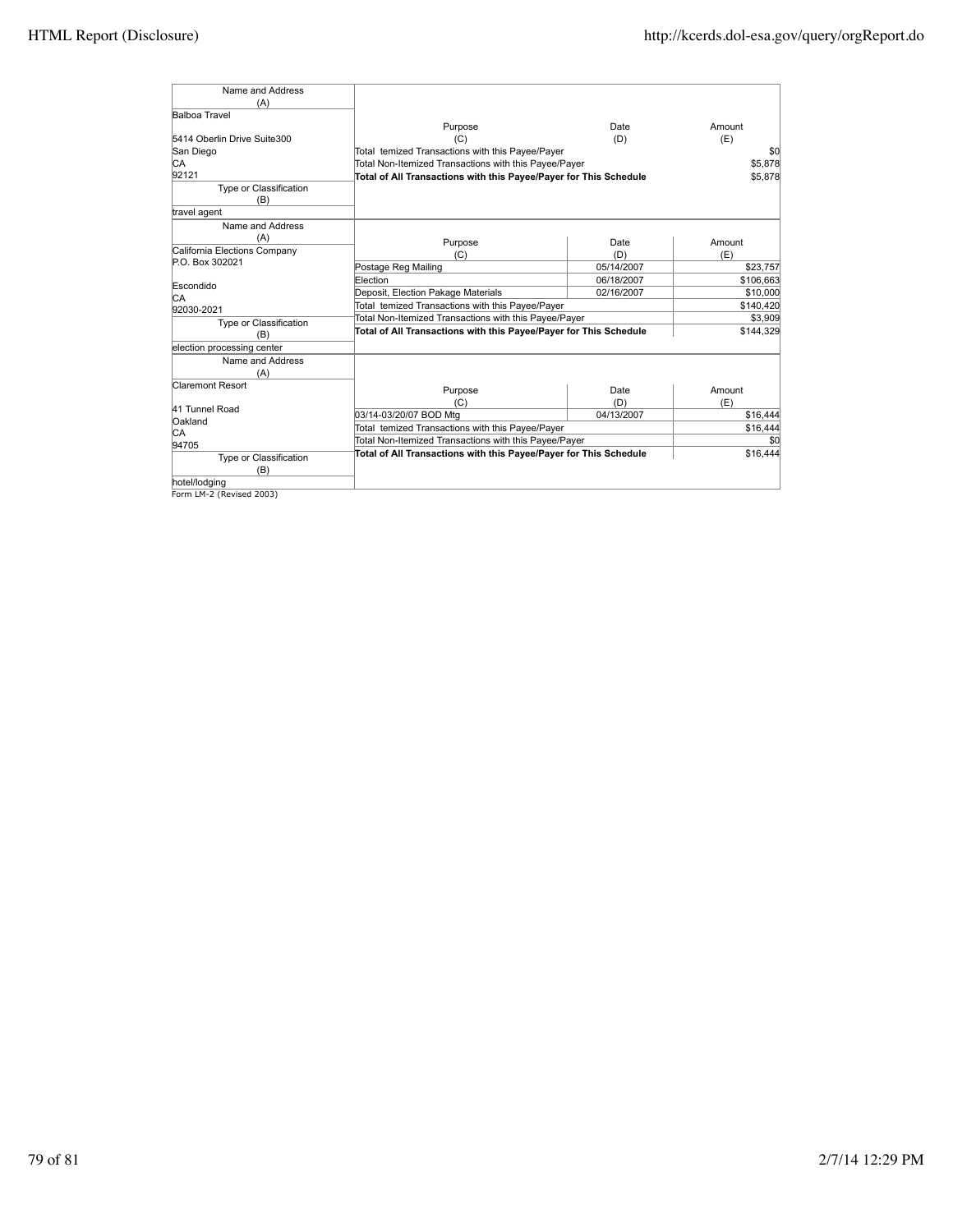## **SCHEDULE 20 - BENEFITS F** LE NUMBER: 015-724

| Description                                                                | To Whom Paid                   | Amount      |
|----------------------------------------------------------------------------|--------------------------------|-------------|
| (A)                                                                        | (B)                            | (C)         |
| Life Insurance Premiums                                                    | Assurant/Fortis Benefits       | \$22,450    |
| Health Insurance Premiums                                                  | Blue Cross of CA               | \$697,318   |
| Health Insurance Premiums (Eye coverage)                                   | <b>Blue Shield</b>             | \$11,436    |
| Health Insurance Premiums (Dental)                                         | Financial Management Trust     | \$286,008   |
| Health Insurance Premiums                                                  | Kaiser Foundation Health Plan( | \$598,621   |
| Health Insurance Premiums                                                  | Kaiser Foundation Health Plan( | \$172,078   |
| <b>LTD Premiums</b>                                                        | Paul Revere Life Insurance Com | \$71,978    |
| Defined Benefit Pension Plan                                               | Steelworkers Pension Trust     | \$2,156,385 |
| <b>Workers Compensation Premiums</b>                                       | Travelers                      | \$214,067   |
| Total of all lines above (Total will be automatically entered in Item 55.) |                                |             |

Form LM-2 (Revised 2003)